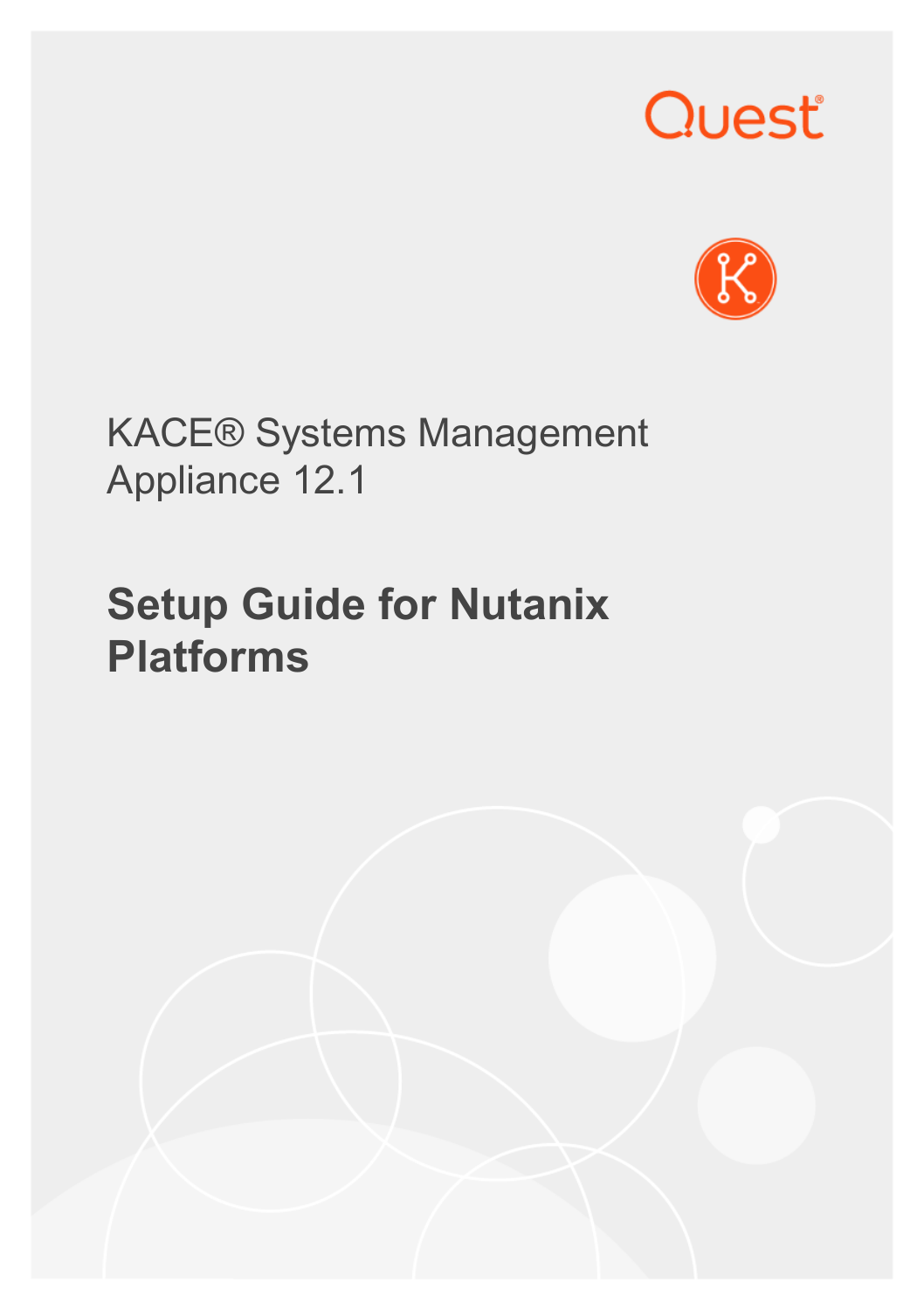## **Table of Contents**

| Installation de l'appliance KACE SMA virtuelle sur une plate-forme Nutanix 15    |  |
|----------------------------------------------------------------------------------|--|
| Mettre l'appliance sous tension et se connecter à la Console d'administration 17 |  |
|                                                                                  |  |
|                                                                                  |  |
|                                                                                  |  |
|                                                                                  |  |
|                                                                                  |  |
|                                                                                  |  |
|                                                                                  |  |
|                                                                                  |  |
| Einschalten der Appliance und Anmelden bei der Administratorkonsole 29           |  |
|                                                                                  |  |
|                                                                                  |  |
|                                                                                  |  |
|                                                                                  |  |
|                                                                                  |  |
|                                                                                  |  |
|                                                                                  |  |
|                                                                                  |  |
|                                                                                  |  |
|                                                                                  |  |
|                                                                                  |  |
|                                                                                  |  |
|                                                                                  |  |
|                                                                                  |  |
|                                                                                  |  |
|                                                                                  |  |
|                                                                                  |  |
|                                                                                  |  |
|                                                                                  |  |
|                                                                                  |  |
|                                                                                  |  |
|                                                                                  |  |
|                                                                                  |  |
|                                                                                  |  |
|                                                                                  |  |
|                                                                                  |  |

KACE Systems Management Appliance 12.1 Setup Guide for Nutanix Platforms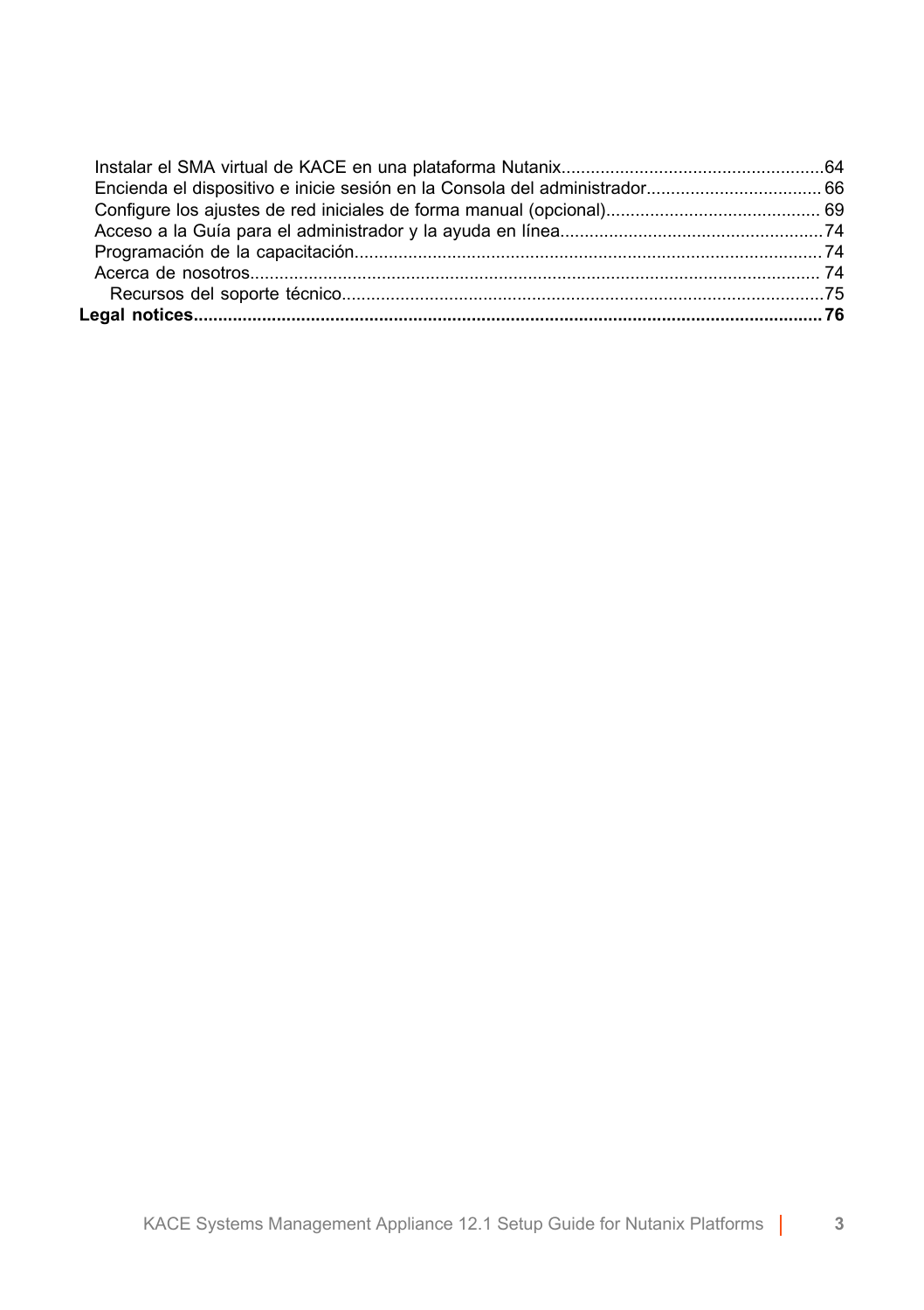## **Setting up the appliance**

#### <span id="page-3-0"></span>**The virtual KACE SMA does not require dedicated hardware.**

For additional documentation, go to [https://support.quest.com/kace-systems-management](https://support.quest.com/kace-systems-management-appliance/technical-documents)[appliance/technical-documents.](https://support.quest.com/kace-systems-management-appliance/technical-documents)

#### <span id="page-3-1"></span>**Before you begin**

Before you set up the appliance, there are a number of preliminary actions you need to take.

- 1. Purchase a virtual KACE SMA license from Quest sales at [https://www.quest.com/company/](https://www.quest.com/company/contact-us.aspx) [contact-us.aspx](https://www.quest.com/company/contact-us.aspx).
- 2. Decide whether to use a DHCP server to automatically assign an IP address to the appliance, or to obtain a static IP address for the appliance.
- 3. If you obtain a static IP address for the appliance, enter the appliance's hostname in the A record of your internal DNS (domain name system) server. The A record defines the hostname for the MX record, and this enables users to send email tickets to the Service Desk. By default, the appliance's hostname is k1000, but Quest recommends to change this name to a more unique value during initial setup.
	- Leaving the appliance name unchanged can cause problems when additional KACE i SMA appliances are introduced. Multiple KACE SMA appliances with identical names belonging to the same network will have the same IP address, which can cause problems for these appliances.
- 4. Decide whether to use a split DNS. This is useful if the appliance connects to the Internet using a reverse proxy, or if you place the appliance in a perimeter network or screened subnet. A DMZ adds an additional layer of security to a LAN (local area network).

#### <span id="page-3-2"></span>**Install the virtual KACE SMA on a Nutanix platform**

You can install the virtual KACE SMA on a Nutanix Acropolis Hypervisor (AHV).

Nutanix Prism allows administrators for managing virtualized Nutanix environments. Before you get started with installing KACE SMA on Nutanix, you must obtain credentials for Nutanix Prism Central and the Quest Support Portal. For details, see:

- **Nutanix Prism credentials**: See [https://portal.nutanix.com/page/documents/details?](https://portal.nutanix.com/page/documents/details?targetId=Prism-Central-Guide-Prism-v6_0:mul-login-pc-t.html) [targetId=Prism-Central-Guide-Prism-v6\\_0:mul-login-pc-t.html](https://portal.nutanix.com/page/documents/details?targetId=Prism-Central-Guide-Prism-v6_0:mul-login-pc-t.html).
- **KACE SMA customer login credentials**: See [https://support.quest.com/contact-support.](https://support.quest.com/contact-support)
- 1. Download a KACE SMA OVF file.
	- a. Navigate to [https://support.quest.com/kace-systems-management-appliance/download](https://support.quest.com/kace-systems-management-appliance/download-new-releases)[new-releases.](https://support.quest.com/kace-systems-management-appliance/download-new-releases)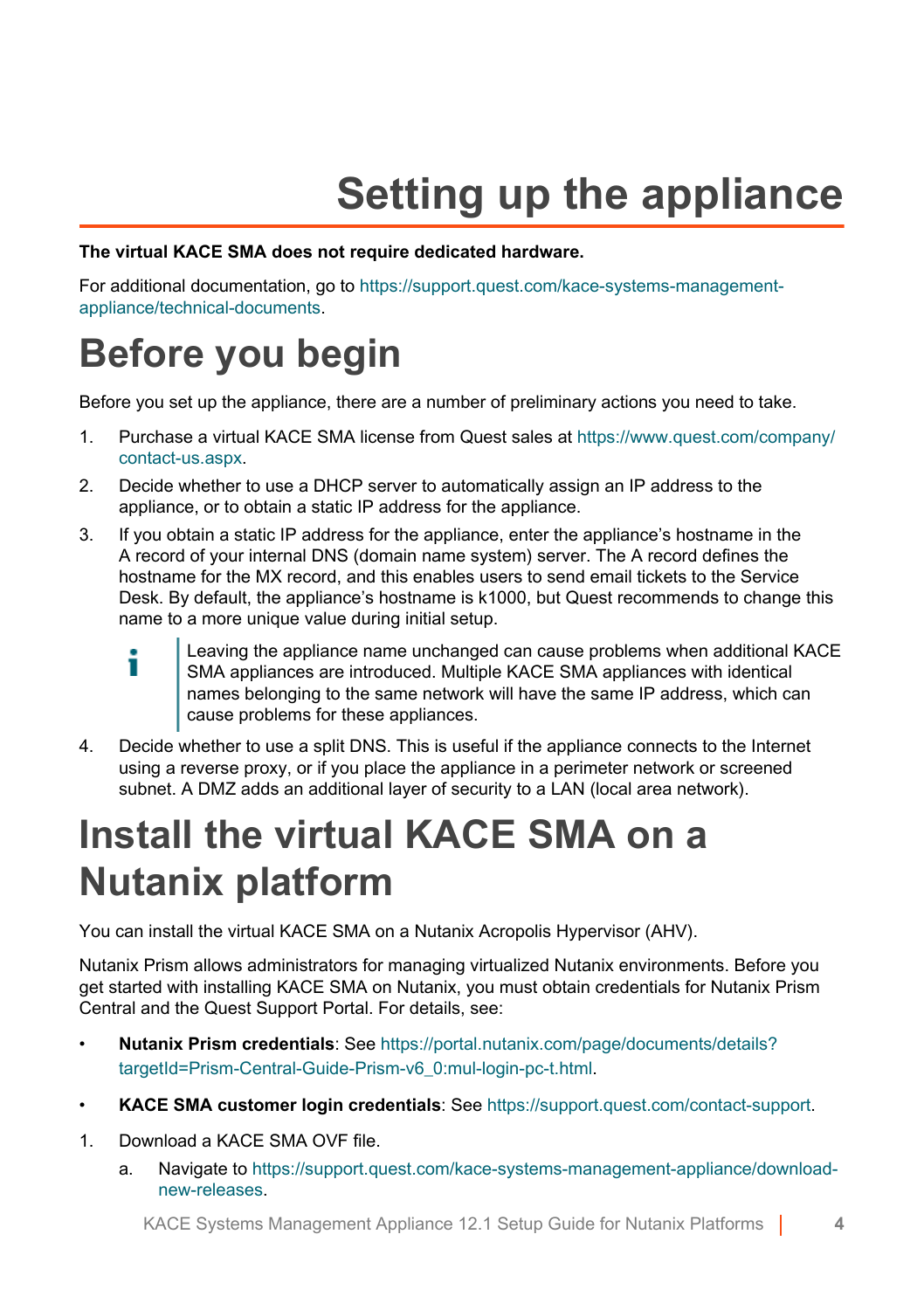b. Download a KACE Systems Management Appliance Series Server OVF file.

This step requires that you log in to the Quest Support Portal with your login credentials.

- 2. Extract the VMDK disk file from the downloaded KACE SMA OVF file.
- 3. Log in to Nutanix Prism Central, click the gear icon, and in the menu that appears select Image Configuration.
- 4. Upload the extracted VMDK disk file to Image Configuration, as prompted.
- 5. When the disk file is successfully uploaded, confirm that the disk state is set to ACTIVE.

For more information on image management and uploading an image to Prism Central, visit [https://portal.nutanix.com/#/page/docs/details?targetId=Prism-Central-Guide-Prism-v56:mul](https://portal.nutanix.com/#/page/docs/details?targetId=Prism-Central-Guide-Prism-v56:mul-images-manage-pc-c.html)[images-manage-pc-c.html](https://portal.nutanix.com/#/page/docs/details?targetId=Prism-Central-Guide-Prism-v56:mul-images-manage-pc-c.html).

- 6. In Prism Central, complete the following steps:
	- a. Create a new KACE SMA virtual machine (VM) with the following settings:
		- **NAME:** Specify the virtual machine name. For example, Quest KACE SMA <version\_number>.
		- **DESCRIPTION:** Add more information about the appliance VM. This field is optional.
		- **Use this VM as an Agent VM**: Ensure this check box is cleared.
		- **VCPU(S)**: You can set this field to 2. See the tip below for additional suggestions.
		- **NUMBER OF CORES PER VCPU: Set this field to 1.**
		- **MEMORY:** You can set this field to 4. See the tip below for additional suggestions.

The **VCPU(S)** and **MEMORY** fields should be set using the guidelines in the KACE SMA Technical Specifications.

- b. Add a new disk with the following settings:
	- **OPERATION**: Select Clone from IMAGE SERVICE.
	- **BUS TYPE**: Select SCSI.

Ť

After configuring the OPERATION field, the IMAGE field refreshes , showing the KACE SMA name and version from the extracted VMDK disk file. If for some reason it does not get updated, configure this field accordingly. When done, click **Add**. This causes the uploaded VMDK disk file to be attached to the new VM with the above settings.

c. Update the newly created KACE SMA VM and a new network adapter with the following settings:

To do that, scroll down to Network Adapters (NIC), and click **Add New NIC**.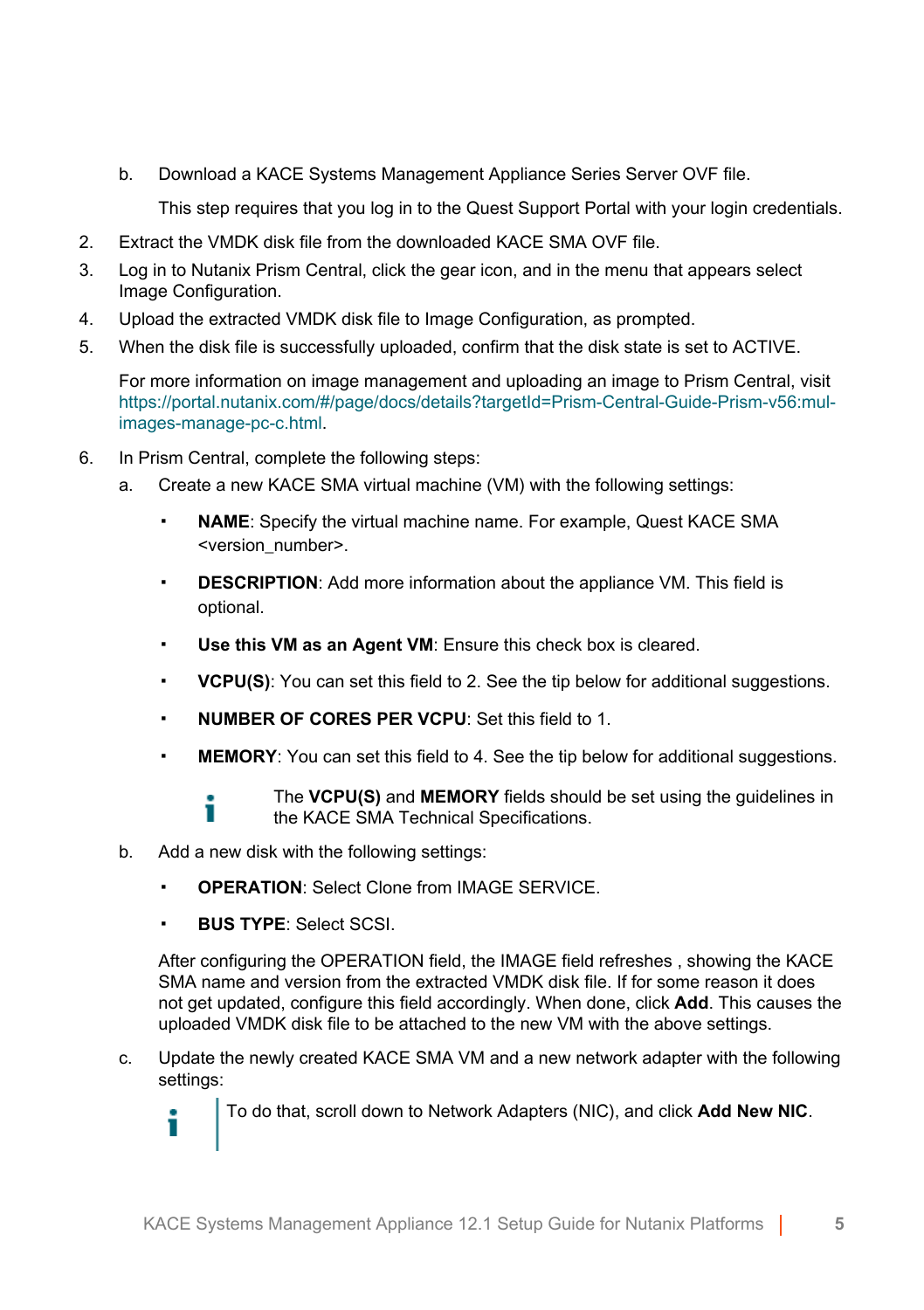- Network Name: Specify the name of the network that you want to use in your environment.
- **Network Connection State**: Select **Connected**.
- **IP Address**: Configure this field only if you want to specify a static IP address. Otherwise a DHCP address is assigned.

When done, click **Add**.

- d. Save your VM updates.
- e. Ensure your KACE SMA VM appears in the list of VMs.
- 7. Confirm the appliance settings. Check for a valid network and any other settings you need.

#### <span id="page-5-0"></span>**Power-on the appliance and log in to the Administrator Console**

When the appliance is powered on for the first time, you can log in to the KACE SMA **Administrator Console** from any computer on your LAN provided that a DHCP server is available to assign an IP address to the appliance. This enables you to use the setup wizard to configure initial network settings.

If a DHCP server is not available, you can configure initial network settings using the **Command Line Console**. See [Configure initial network settings manually \(optional\).](#page-7-0)

- Your browser setting determines locale formats used for date and time information i displayed in the **Administrator Console** the first time you log in. For information about changing the language settings, see the appliance **Administrator Guide**: [Accessing the](#page-11-0) [Administrator Guide and online Help](#page-11-0).
- 1. Power on the virtual machine to boot the appliance. This takes 5 to 10 minutes.

The **Command Line Console** login screen appears, and it shows the appliance's DHCP network settings.

2. On any computer connected to your LAN, open a browser and go to the URL shown on the Command Line Console login screen. For example, http:// <unique\_KACE\_SMA\_appliance\_name>.local/admin.

The Software Transaction Agreement page appears.

3. Accept the agreement.

The Initial Setup wizard appears.

- 4. Verify that you have the information required to configure the appliance, then click **Next**.
- 5. Review the information on the Diagnostic Console Two-Factor Authentication page that appears, and record the secret key and offline tokens in a secure place, as instructed.
- 6. On the Licensing and Administrator Settings page, provide the following information: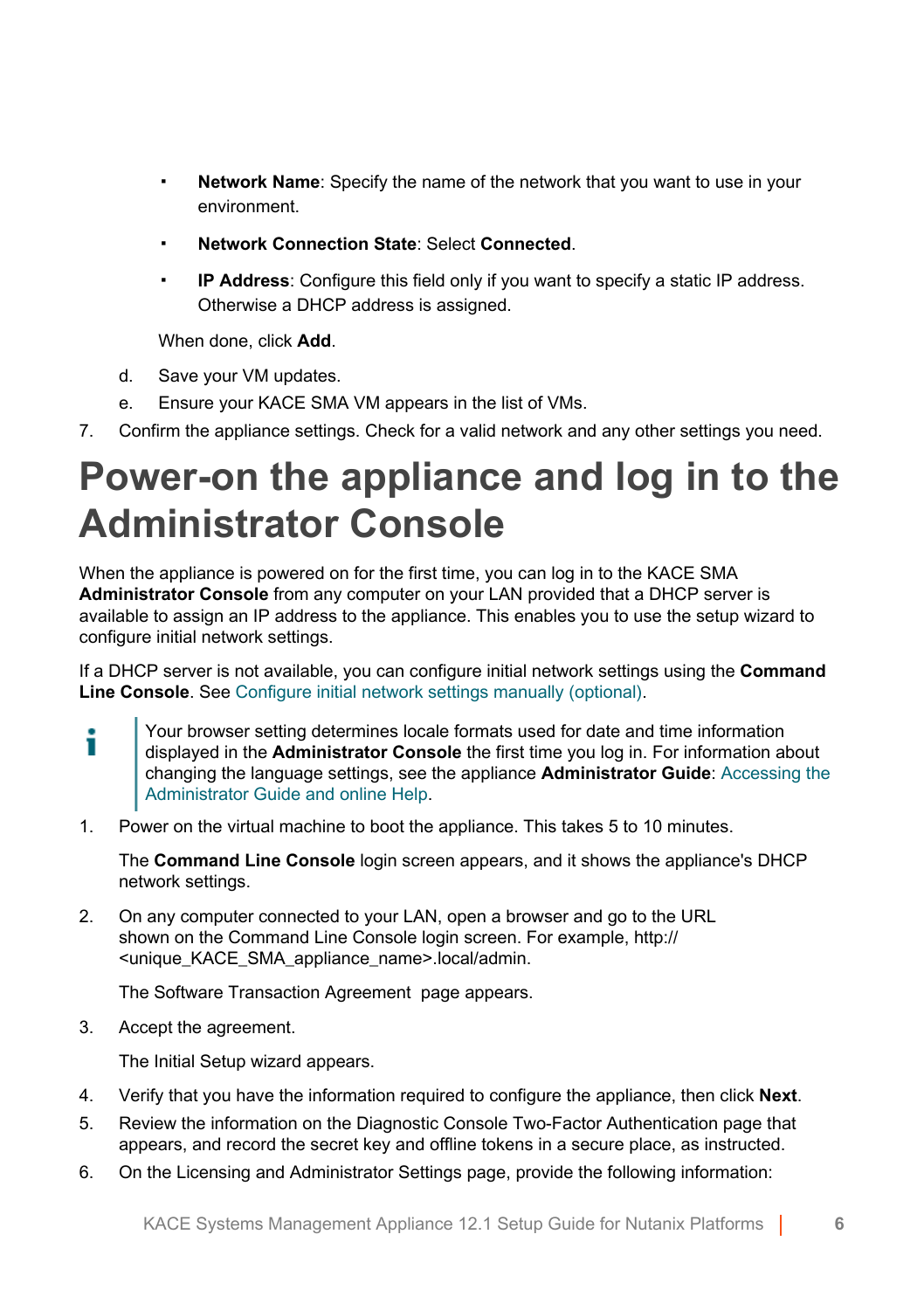| Option                           | <b>Description</b>                                                                                                                                                                                                                                                                                                                                                                                                         |  |  |
|----------------------------------|----------------------------------------------------------------------------------------------------------------------------------------------------------------------------------------------------------------------------------------------------------------------------------------------------------------------------------------------------------------------------------------------------------------------------|--|--|
| License Key                      | The license key you received in the <b>Welcome</b><br>email from Quest. If you do not have a license<br>key, contact Quest Software Support at https://<br>support.quest.com/contact-support.                                                                                                                                                                                                                              |  |  |
| <b>Company Name</b>              | The name of your company or group.                                                                                                                                                                                                                                                                                                                                                                                         |  |  |
| <b>Administrator Email</b>       | The email address where you want to receive<br>communications from Quest.                                                                                                                                                                                                                                                                                                                                                  |  |  |
| <b>Password</b>                  | The password for the default admin account,<br>which is the account you use to log in to the<br>appliance Administrator Console. The default<br>admin account is the only account on the<br>appliance at this time. If you forget the password<br>for this account, the system might have to be<br>reset to factory defaults which can result in loss<br>of data.                                                          |  |  |
|                                  | If you have multiple KACE SMA or<br>Т<br>KACE SDA (Systems Deployment)<br>appliances, Quest recommends that<br>you use the same password for the<br>admin account on all appliances. This<br>enables you to link the appliances later.<br>For more information, see the appliance<br><b>Administrator Guide: Accessing the</b><br>Administrator Guide and online Help.                                                     |  |  |
| <b>Two-Factor Authentication</b> | If you want to provide stronger security for users<br>logging into the appliance, set this to Enabled.<br>This feature adds an extra step to the login<br>process. It relies on the Google Authenticator<br>app to generate verification codes. The app<br>generates a new six-digit code at regular<br>intervals. When enabled, end users will be<br>prompted for the current verification code each<br>time they log in. |  |  |
|                                  | If you enable this feature, ensure<br>Т<br>that KACE SMA server's clock is<br>accurate, as well as the device<br>running Google Authenticator. Google<br>Authenticator relies on current time to<br>create the token. If server's clock is not<br>synchronized with those of the devices<br>running Google Authenticator, token                                                                                            |  |  |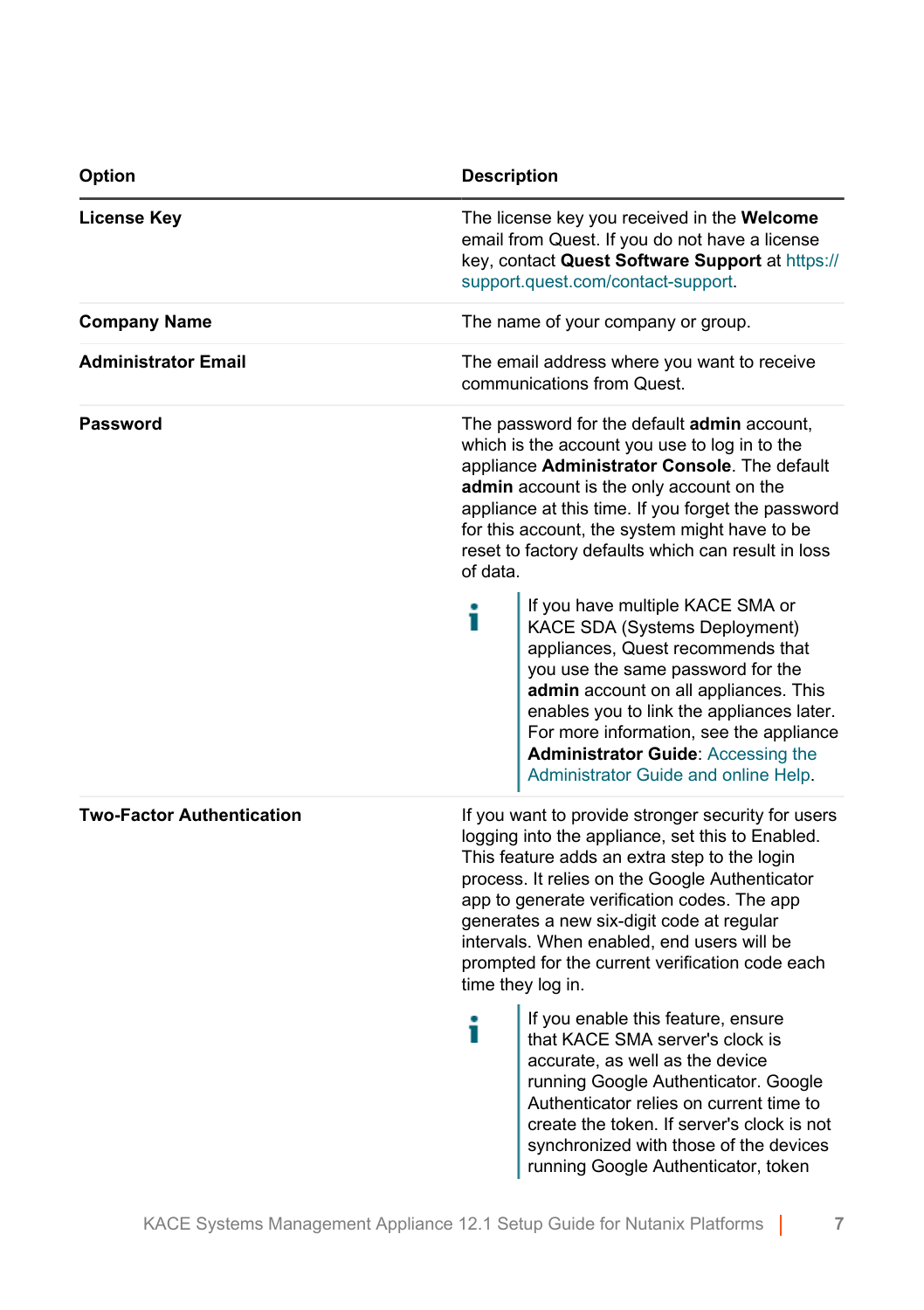**Option Description**

validation may fail, which may result in the account lockouts.

7. Follow the on-screen instructions to complete the initial setup.

When the initial setup is complete, the appliance restarts and the **Administrator Console** login page appears.



If you change the appliance IP address, go to the new address to display the login page.

8. Log in to the Administrator Console using the login ID admin and the password you chose during initial setup.

If Two-Factor Authentication was enabled on the Licensing and Administrator Settings page in the Initial Setup wizard, the Configure Two-Factor Authentication page appears.

9. **Two-Factor Authentication only**. Follow the instructions on the Configure Two-Factor Authentication page to generate a Google Authenticator verification code using your smart phone. In the Verification Code field, type the Google Authenticator code, and click **Finish Configuration**. A new verification code is required on each subsequent login.

To skip this step, click **Skip Configuration**. You can only bypass this step during a configured transition window. For more information, see the Administrator Guide.

The **Administrator Console** appears and the appliance is ready for use.

### <span id="page-7-0"></span>**Configure initial network settings manually (optional)**

If a DHCP server is not available and you cannot log in to the appliance **Administrator Console**, you can configure initial network settings manually using the **Command Line Console**.

1. Power on the virtual machine to boot the appliance. This takes 5 to 10 minutes.

The **Command Line Console** login screen appears.

2. At the prompts, enter:

Login: konfig

Password: konfig

- 3. Choose the language to use for the Command Line Console. Use the up- and down-arrow keys to move between fields.
- 4. Configure the following network settings. Use the right- and left-arrow keys to select options in a field; use the up- and down-arrow keys to move between fields.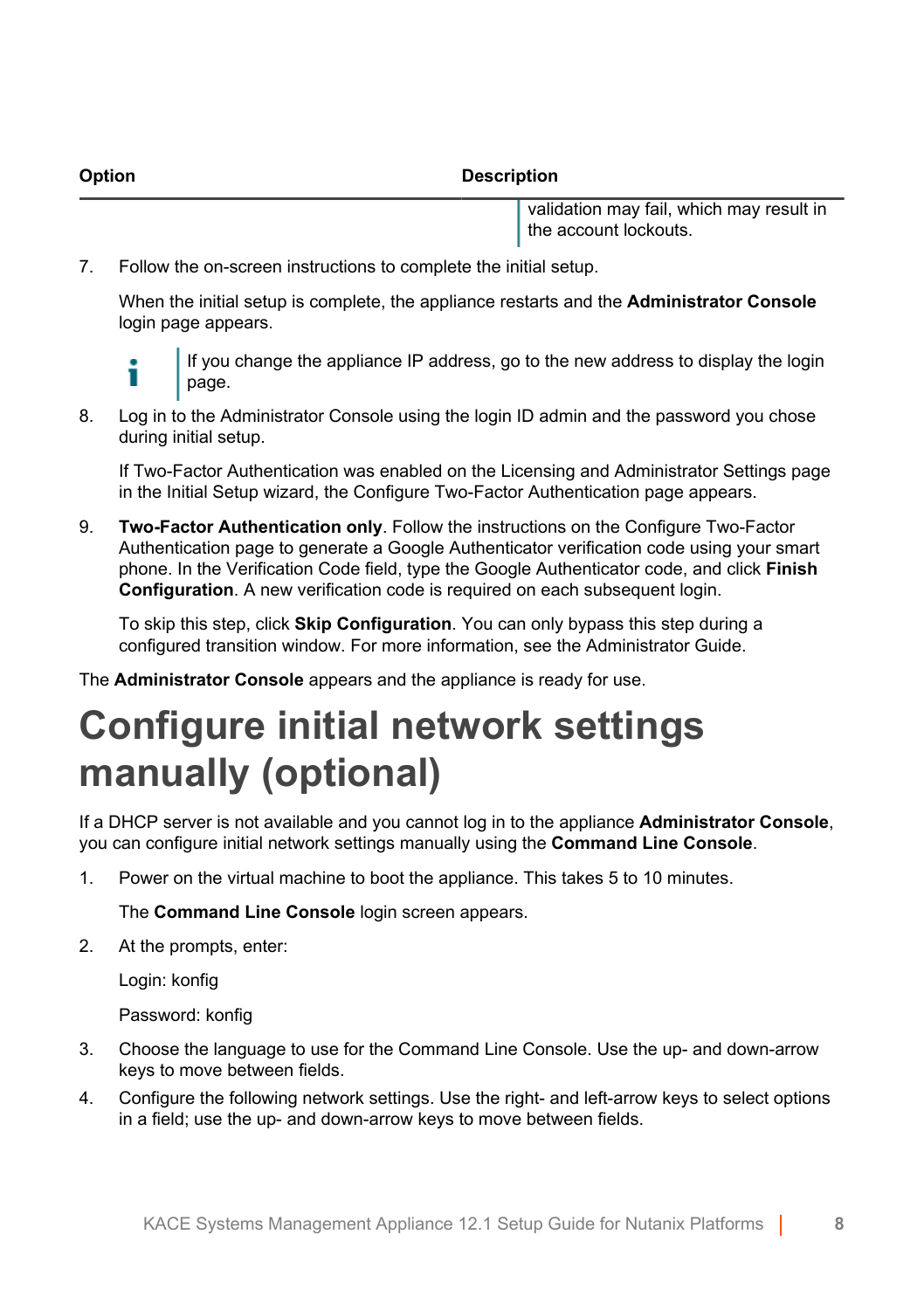| <b>Option</b>                      | <b>Description</b>                                                                                                                                                                                                                                                                                                                                                                                                                                                                                            |  |
|------------------------------------|---------------------------------------------------------------------------------------------------------------------------------------------------------------------------------------------------------------------------------------------------------------------------------------------------------------------------------------------------------------------------------------------------------------------------------------------------------------------------------------------------------------|--|
| <b>KACE SMA DNS Hostname</b>       | Enter the hostname of the appliance. The default<br>is k1000, but Quest recommends to change this<br>name to a more unique value during initial setup.<br>Leaving the appliance name unchanged can<br>cause problems when additional KACE SMA<br>appliances are introduced.<br>Multiple KACE SMA appliances with                                                                                                                                                                                              |  |
|                                    | Т<br>identical names belonging to the same<br>network will have the same IP address,<br>which can cause problems for these<br>appliances.                                                                                                                                                                                                                                                                                                                                                                     |  |
| Automatically generate server name | Select this check box to enable the system to<br>generate the KACE SMA web server name using<br>this format: Hostname.Domain. For example:<br><unique_kace_sma_appliance_name>.example.com.<br/>Clear this check box to enter a custom web<br/>server name.</unique_kace_sma_appliance_name>                                                                                                                                                                                                                  |  |
| <b>KACE SMA Web Server Name</b>    | Enter the fully qualified domain name<br>of the appliance. This is the <b>Hostname</b><br>concatenated with Domain. For example:<br><unique_kace_sma_appliance_name>.example.com.<br/>Devices connect to the appliance using this<br/>name. Quest recommends that you add a<br/>static IP address entry for the appliance to your<br/>DNS server. If you use an SSL certificate, the<br/>hostname must be fully qualified and it must<br/>match the name on the certificate.</unique_kace_sma_appliance_name> |  |
| <b>DHCP</b>                        | (Optional) Select this option to use DHCP<br>(Dynamic Host Configuration Protocol) to<br>automatically obtain the IPv4 address and<br>other network configuration information for the<br>appliance. If you select this option, you do not<br>need to provide the Static IP Address, Domain,<br>Subnet Mask, Default Gateway, Primary DNS, or<br>Secondary DNS settings.                                                                                                                                       |  |
| <b>Manual IPv4 Configuration</b>   | Specify the IPv4 address and provide the Static<br>IP Address, Domain, Subnet Mask, Default<br>Gateway, Primary DNS, or Secondary DNS<br>settings for the appliance.                                                                                                                                                                                                                                                                                                                                          |  |
|                                    | The IPv4 address is required whether<br>Т<br>or not an IPv6 address is available. The<br>IPv6 address is optional.                                                                                                                                                                                                                                                                                                                                                                                            |  |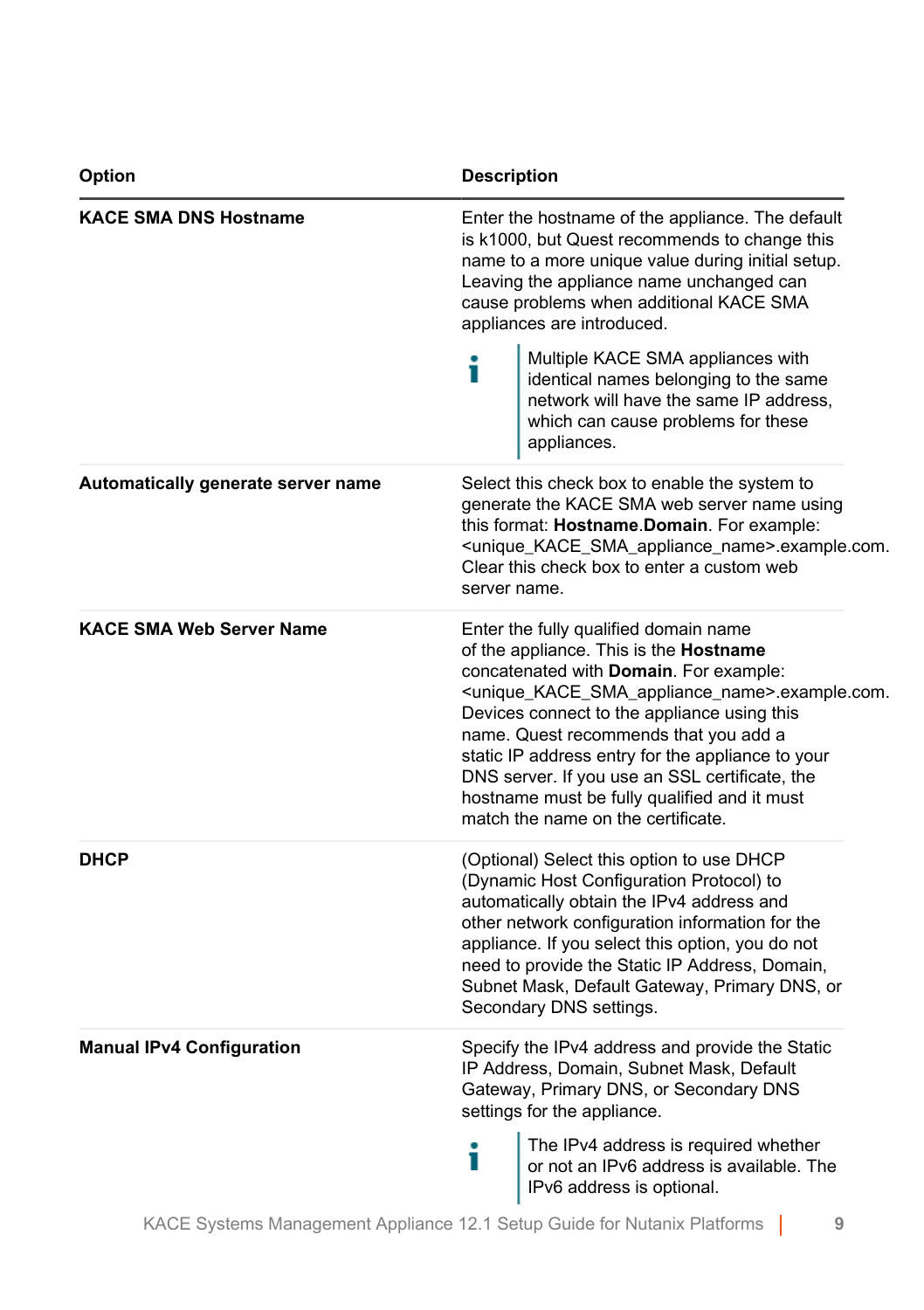| Option                           | <b>Description</b>                                                                                                                                                                                                                                                                                                                                                                                                                                                                                                                                    |  |
|----------------------------------|-------------------------------------------------------------------------------------------------------------------------------------------------------------------------------------------------------------------------------------------------------------------------------------------------------------------------------------------------------------------------------------------------------------------------------------------------------------------------------------------------------------------------------------------------------|--|
| <b>SLAAC</b>                     | Select this option if you want to use SLAAC<br>(stateless address auto-configuration), offered<br>by IPv6, to configure the appliance's network<br>settings. SLAAC allows devices to select their<br>own IPv6 addresses based on the prefix that is<br>advertised from their connected interface.                                                                                                                                                                                                                                                     |  |
| <b>Manual IPv6 Configuration</b> | Select this option if you want to manually specify<br>the IPv6 address. If you select this option, you<br>must specify the IPv6 address, prefix length, and<br>default gateway for the appliance.                                                                                                                                                                                                                                                                                                                                                     |  |
|                                  | The IPv6 address is optional. The IPv4<br>i<br>address is required whether or not an<br>IPv6 address is available.                                                                                                                                                                                                                                                                                                                                                                                                                                    |  |
| Disable IPv6                     | Select this option if you want to disable an IPv6<br>address for the appliance. This is the default<br>setting.                                                                                                                                                                                                                                                                                                                                                                                                                                       |  |
| <b>SMTP Server</b>               | (Optional) Specify the hostname or IP<br>address of an external SMTP server, such as<br>smtp.gmail.com. External SMTP servers must<br>allow anonymous (non-authenticated) outbound<br>email transport. Ensure that your network<br>policies allow the appliance to contact the SMTP<br>server directly. In addition, the mail server must<br>be configured to allow the relaying of email from<br>the appliance without authentication. If you do<br>not provide SMTP server information, the KACE<br>SMA sends email using its internal SMTP server. |  |
| <b>SSH Enabled</b>               | (Optional) Select this option to enable SSH<br>(secure) access to the appliance Administrator<br><b>Console.</b> Quest recommends that you enable<br>SSH during the initial setup. When the setup<br>is complete, you can change the setting in the<br>Administrator Console as needed.                                                                                                                                                                                                                                                               |  |
| Proxy                            | (Optional) Enter proxy server information.                                                                                                                                                                                                                                                                                                                                                                                                                                                                                                            |  |
|                                  | The appliance supports proxy<br>i<br>servers that use basic, realm-based<br>authentication, requiring usernames and<br>passwords. If your proxy server uses<br>a different kind of authentication, add<br>the appliance's IP address to the proxy<br>server's exception list.                                                                                                                                                                                                                                                                         |  |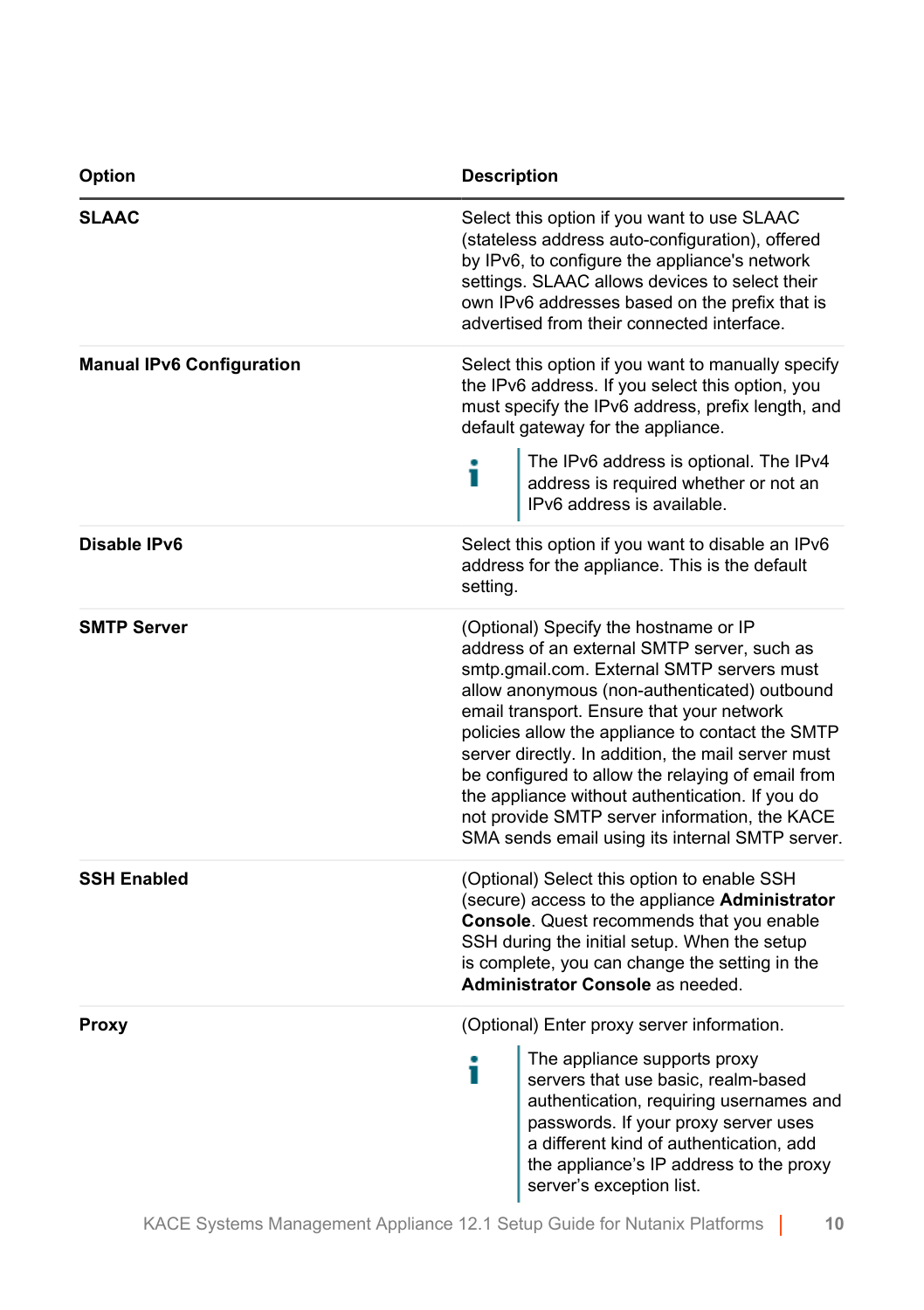5. Use the down-arrow key to move the cursor to Save, and then press **Enter** or **Return**.

The appliance restarts.

6. On any computer connected to your LAN, open a browser and go to the appliance Administrator Console URL. For example, http:// <unique\_KACE\_SMA\_appliance\_name>.local/admin.

The Software Transaction Agreement page appears.

7. Accept the agreement.

The Initial Setup wizard appears.

- 8. Verify that you have the information required to configure the appliance, then click **Next**.
- 9. Review the information on the Diagnostic Console Two-Factor Authentication page that appears, and record the secret key and offline tokens in a secure place, as instructed.
- 10. On the Licensing and Administrator Settings page, provide the following information:

| <b>Option</b>                    | <b>Description</b>                                                                                                                                                                                                                                                                                                                                                       |  |
|----------------------------------|--------------------------------------------------------------------------------------------------------------------------------------------------------------------------------------------------------------------------------------------------------------------------------------------------------------------------------------------------------------------------|--|
| <b>License Key</b>               | The license key you received in the Welcome<br>email from Quest. If you do not have a license<br>key, contact Quest Software Support at https://<br>support.quest.com/contact-support.                                                                                                                                                                                   |  |
| <b>Company Name</b>              | The name of your company or group.                                                                                                                                                                                                                                                                                                                                       |  |
| <b>Administrator Email</b>       | The email address where you want to receive<br>communications from Quest.                                                                                                                                                                                                                                                                                                |  |
| Password                         | The password for the default <b>admin</b> account,<br>which is the account you use to log in to the<br>appliance Administrator Console. The default<br>admin account is the only account on the<br>appliance at this time. If you forget the password<br>for this account, the system might have to be<br>reset to factory defaults which can result in loss<br>of data. |  |
|                                  | If you have multiple KACE SMA or<br>i<br>KACE SDA (Systems Deployment)<br>appliances, Quest recommends that<br>you use the same password for the<br>admin account on all appliances. This<br>enables you to link the appliances later.<br>For more information, see the appliance<br><b>Administrator Guide: Accessing the</b><br>Administrator Guide and online Help.   |  |
| <b>Two-Factor Authentication</b> | If you want to provide stronger security for users<br>logging into the appliance, set this to Enabled.                                                                                                                                                                                                                                                                   |  |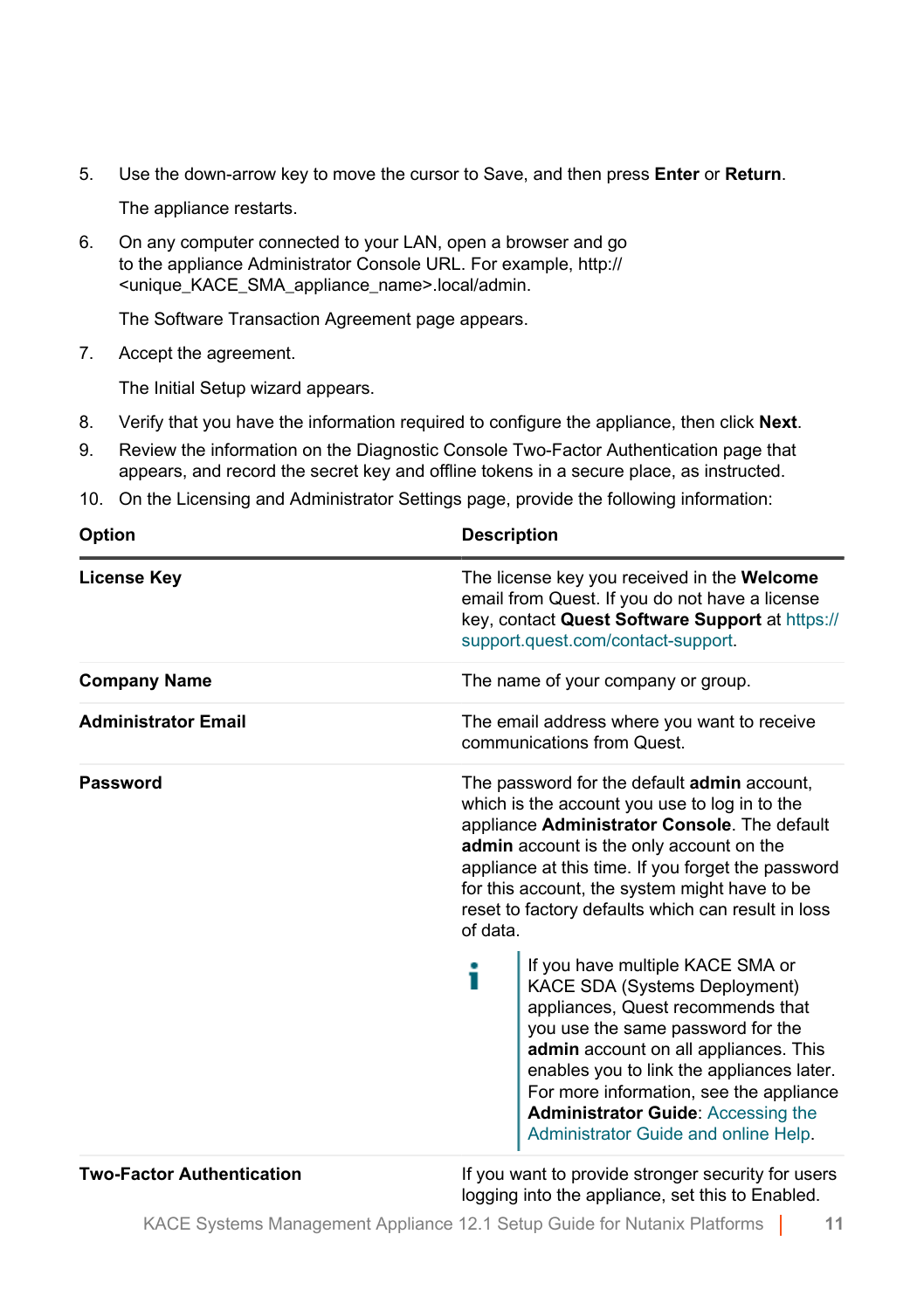| <b>Option</b> | <b>Description</b><br>This feature adds an extra step to the login<br>process. It relies on the Google Authenticator<br>app to generate verification codes. The app<br>generates a new six-digit code at regular<br>intervals. When enabled, end users will be<br>prompted for the current verification code each<br>time they log in.                                                          |  |
|---------------|-------------------------------------------------------------------------------------------------------------------------------------------------------------------------------------------------------------------------------------------------------------------------------------------------------------------------------------------------------------------------------------------------|--|
|               |                                                                                                                                                                                                                                                                                                                                                                                                 |  |
|               | If you enable this feature, ensure<br>that KACE SMA server's clock is<br>accurate, as well as the device<br>running Google Authenticator. Google<br>Authenticator relies on current time to<br>create the token. If server's clock is not<br>synchronized with those of the devices<br>running Google Authenticator, token<br>validation may fail, which may result in<br>the account lockouts. |  |

11. Follow the on-screen instructions to complete the initial setup.

When the initial setup is complete, the appliance restarts and the **Administrator Console** login page appears.

i

If you change the appliance IP address, go to the new address to display the login page.

12. Log in to the Administrator Console using the login ID admin and the password you chose during initial setup.

If Two-Factor Authentication was enabled on the Licensing and Administrator Settings page in the Initial Setup wizard, the Configure Two-Factor Authentication page appears.

13. **Two-Factor Authentication only**. Follow the instructions on the Configure Two-Factor Authentication page to generate a Google Authenticator verification code using your smart phone. In the Verification Code field, type the Google Authenticator code, and click **Finish Configuration**. A new verification code is required on each subsequent login.

To skip this step, click **Skip Configuration**. You can only bypass this step during a configured transition window. For more information, see the Administrator Guide.

The **Administrator Console** appears and the appliance is ready for use.

#### <span id="page-11-0"></span>**Accessing the Administrator Guide and online Help**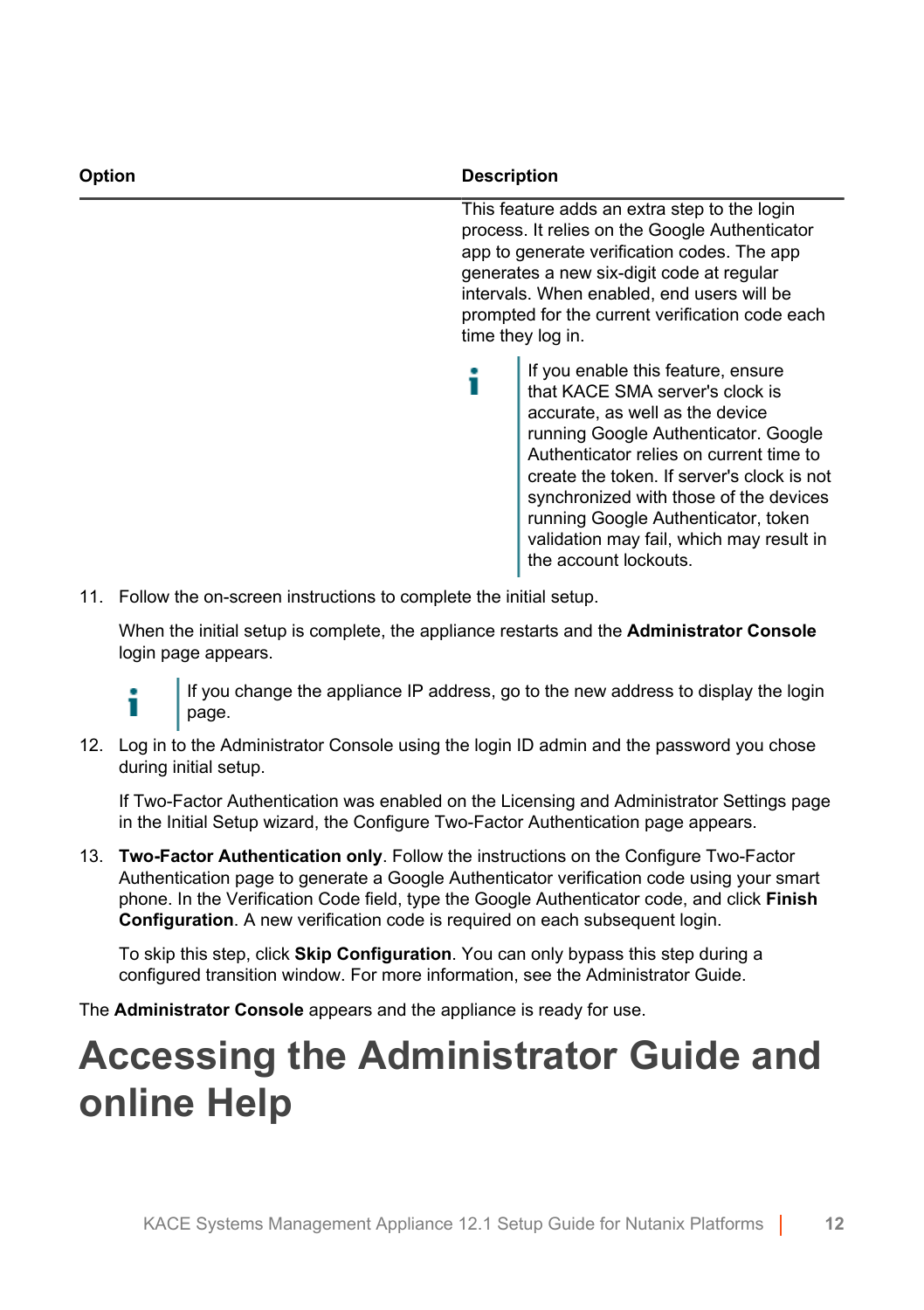For help using the **Administrator Console**, click the Help link in the top-right corner of the interface to open the context-sensitive Help. To access the main Help system, click the links in context-sensitive Help topics.

| 6 Q D               | KACE Systems Management Appliance | admin (Default) v<br>Session Timeout: 00:59:13 . 07/28/2017 16:53:29 |
|---------------------|-----------------------------------|----------------------------------------------------------------------|
|                     | < The Home > Dashboard            | o                                                                    |
| n Home<br>Dashboard | Dashboard                         | e<br><b>View Details</b><br>Customize                                |
| Label Management    | The Result des Bess Lables        | <b>The annual Alberta Anglickers</b>                                 |

#### <span id="page-12-0"></span>**Scheduling training**

To help you begin using the appliance, Quest provides a training program called QuickStart. This program provides remote assistance to help get your solution up and running quickly to begin provisioning, managing, securing and servicing your network-connected devices.

To find out more about this program, visit one of the following links:

- **KACE Systems Management Appliance**: [https://support.quest.com/kace-systems](https://support.quest.com/kace-systems-management-appliance/professional-services/332)[management-appliance/professional-services/332](https://support.quest.com/kace-systems-management-appliance/professional-services/332)
- **KACE Asset Management Appliance**: [https://support.quest.com/kace-asset-management](https://support.quest.com/kace-asset-management-appliance/professional-services/331)[appliance/professional-services/331](https://support.quest.com/kace-asset-management-appliance/professional-services/331)

To register, submit a request at:

- **KACE Systems Management Appliance**: <https://www.quest.com/register/113381>
- **KACE Asset Management Appliance**: <https://www.quest.com/register/113379>

### <span id="page-12-1"></span>**About us**

Quest creates software solutions that make the benefits of new technology real in an increasingly complex IT landscape. From database and systems management, to Active Directory and Office 365 management, and cyber security resilience, Quest helps customers solve their next IT challenge now. Around the globe, more than 130,000 companies and 95% of the Fortune 500 count on Quest to deliver proactive management and monitoring for the next enterprise initiative, find the next solution for complex Microsoft challenges and stay ahead of the next threat. Quest Software. Where next meets now. For more information, visit [www.quest.com](https://www.quest.com/company/contact-us.aspx).

#### <span id="page-12-2"></span>**Technical support resources**

Technical support is available to Quest customers with a valid maintenance contract and customers who have trial versions. You can access the Quest Support Portal at [https://](https://support.quest.com/) [support.quest.com.](https://support.quest.com/)

The Support Portal provides self-help tools you can use to solve problems quickly and independently, 24 hours a day, 365 days a year. The Support Portal enables you to:

Submit and manage a Service Request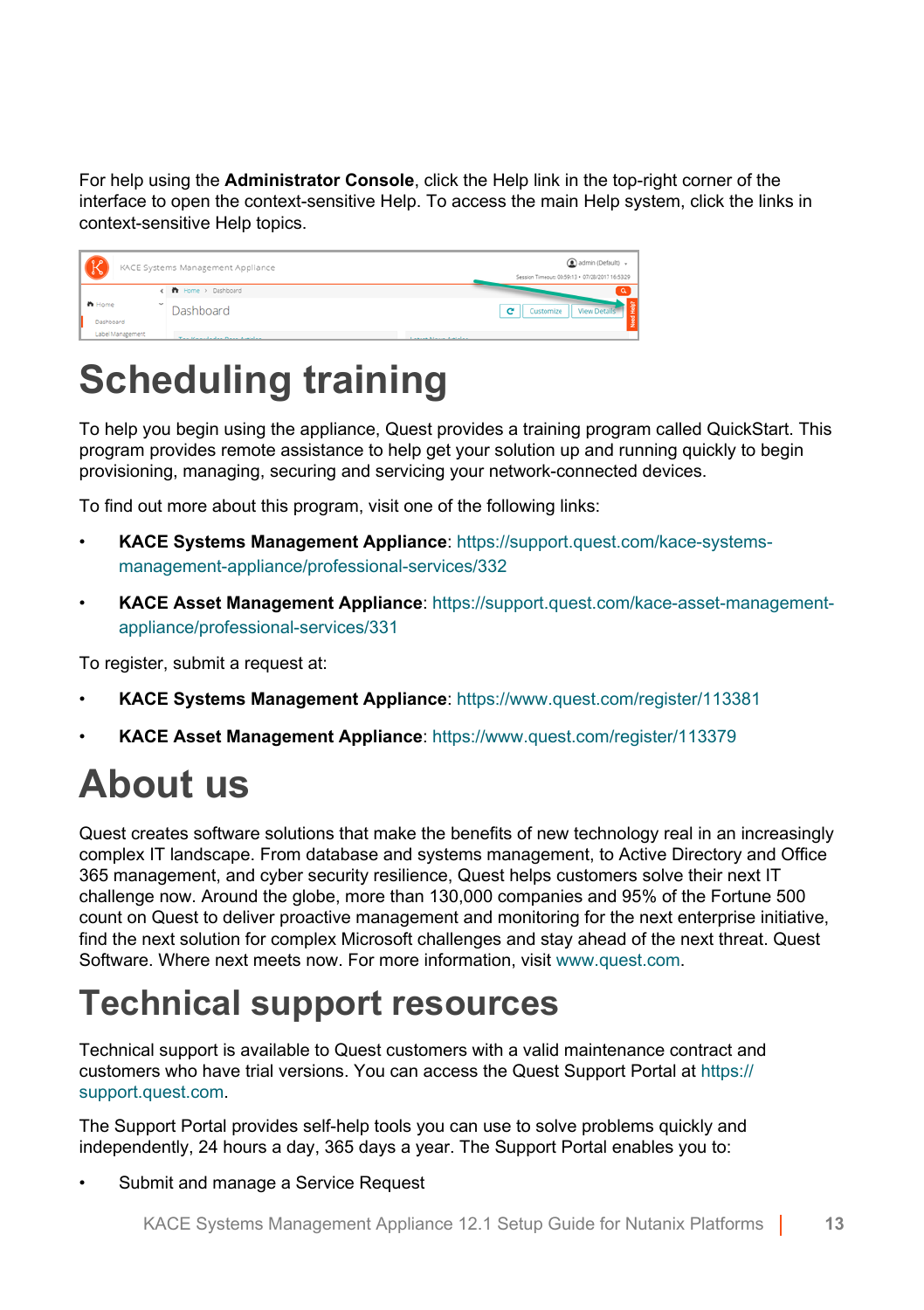- View Knowledge Base articles
- Sign up for product notifications
- Download software and technical documentation
- View how-to-videos
- Engage in community discussions
- Chat with support engineers online
- View services to assist you with your product.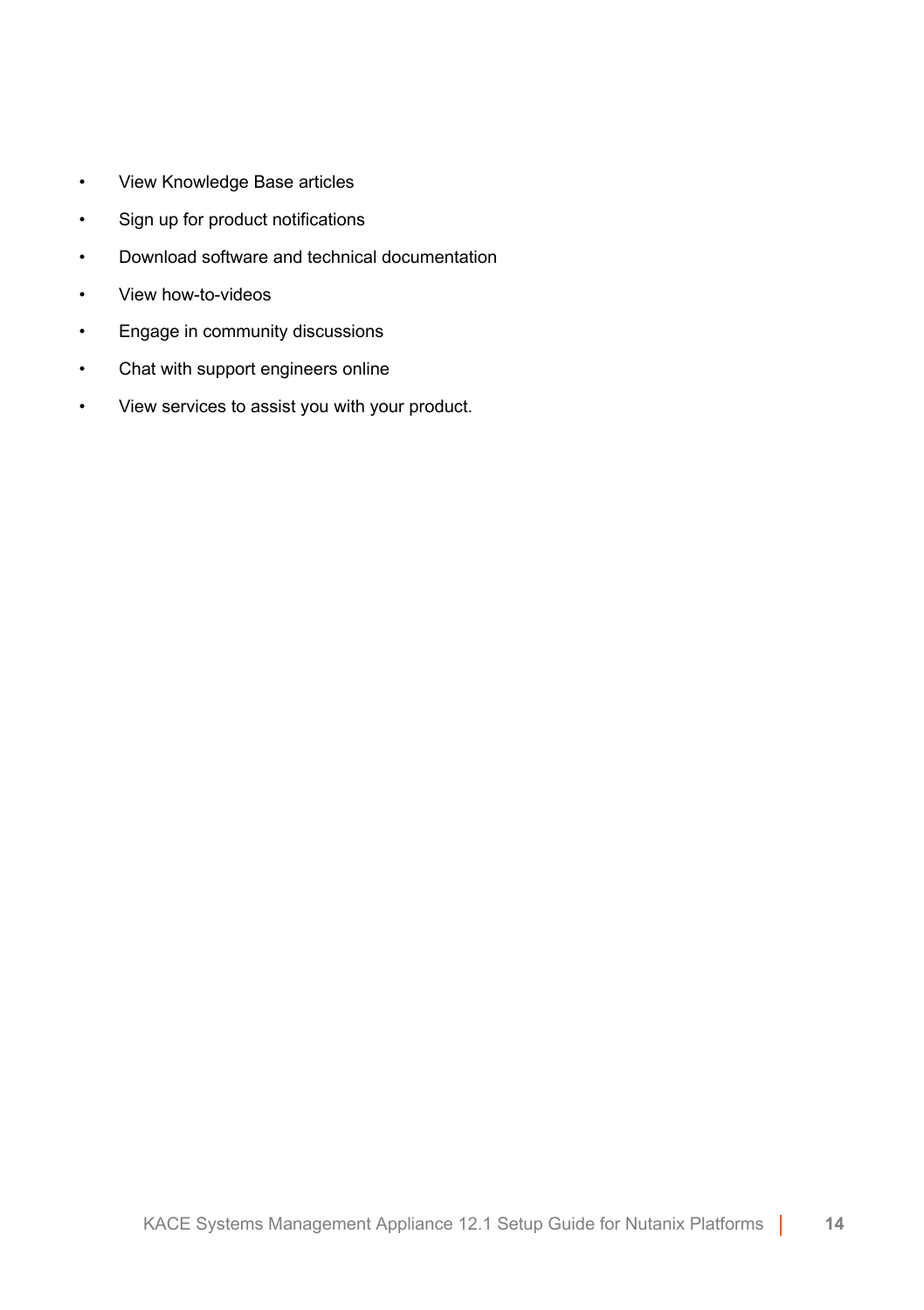## **Configuration de l'appliance**

#### <span id="page-14-0"></span>**L'appliance KACE SMA ne requiert aucun matériel dédié.**

Pour obtenir de la documentation supplémentaire, rendez-vous sur [https://support.quest.com/](https://support.quest.com/kace-systems-management-appliance/technical-documents) [kace-systems-management-appliance/technical-documents.](https://support.quest.com/kace-systems-management-appliance/technical-documents)

#### <span id="page-14-1"></span>**Avant de commencer**

Avant de configurer l'appliance, vous devez effectuer un certain nombre de tâches.

- 1. Achetez une licence virtuelle KACE SMA auprès du service commercial Quest à l'adresse <https://www.quest.com/company/contact-us.aspx>.
- 2. Décidez si vous souhaitez utiliser un serveur DHCP pour attribuer automatiquement une adresse IP à l'appliance, ou si vous préférez obtenir une adresse IP statique pour l'appliance.
- 3. Si vous obtenez une adresse IP statique pour l'appliance, saisissez le nom d'hôte de l'appliance dans l'enregistrement A de votre serveur DNS (Domain Name System) interne. L'enregistrement A définit le nom d'hôte de l'enregistrement MX et permet, par conséquent, aux utilisateurs d'envoyer des tickets par courrier électronique au Service Desk. Par défaut, le nom d'hôte de l'appliance est k1000, mais Quest vous recommande de modifier ce nom par un nom unique plus personnalisé lors de la configuration initiale.
	- Le fait de ne pas modifier le nom de l'appliance par défaut peut provoquer des i problèmes lorsque des appliances KACE SMA supplémentaires sont ajoutées. Plusieurs appliances KACE SMA avec des noms identiques et appartenant au même réseau partageront la même adresse IP, ce qui peut générer des problèmes pour ces appliances.
- 4. Décidez s'il convient d'utiliser ou non une infrastructure Split DNS. Cela peut être utile si l'appliance se connecte à Internet au moyen d'un proxy inverse ou si elle est placée dans un périmètre réseau ou un sous-réseau filtré. La zone DMZ permet d'ajouter un niveau de sécurité supplémentaire à un réseau LAN (Local Area Network).

#### <span id="page-14-2"></span>**Installation de l'appliance KACE SMA virtuelle sur une plate-forme Nutanix**

Vous pouvez installer l'appliance KACE SMA virtuelle sur un hyperviseur Acropolis (AHV) Nutanix.

Nutanix Prism permet aux administrateurs de gérer les environnements Nutanix virtualisés. Avant de commencer l'installation de l'appliance KACE SMA sur Nutanix, vous devez obtenir les informations d'identification de Nutanix Prism Central et du Portail du support Quest. Pour plus d'informations, voir :

• **Informations d'identification de Nutanix Prism** : Voir [https://portal.nutanix.com/page/](https://portal.nutanix.com/page/documents/details?targetId=Prism-Central-Guide-Prism-v6_0:mul-login-pc-t.html) [documents/details?targetId=Prism-Central-Guide-Prism-v6\\_0:mul-login-pc-t.html](https://portal.nutanix.com/page/documents/details?targetId=Prism-Central-Guide-Prism-v6_0:mul-login-pc-t.html).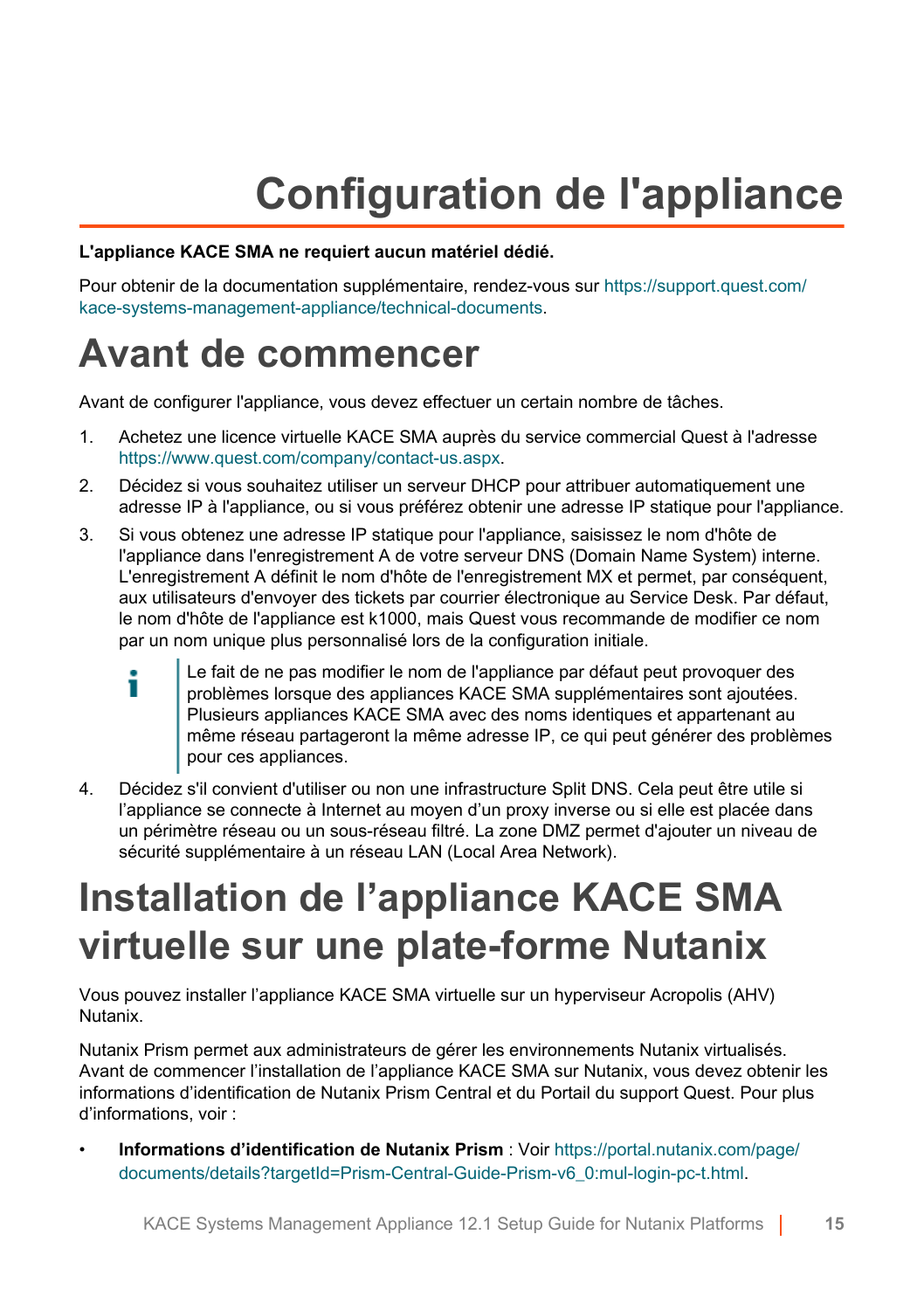- **Informations d'identification client KACE SMA** : Voir [https://support.quest.com/contact](https://support.quest.com/contact-support)[support.](https://support.quest.com/contact-support)
- 1. Téléchargez un fichier OVF KACE SMA.
	- a. Accédez à [https://support.quest.com/kace-systems-management-appliance/download](https://support.quest.com/kace-systems-management-appliance/download-new-releases)[new-releases.](https://support.quest.com/kace-systems-management-appliance/download-new-releases)
	- b. Téléchargez un fichier OVF de serveur de série pour appliance de gestion des systèmes KACE.

Cette étape nécessite que vous vous connectiez au Portail du support Quest avec vos informations d'identification.

- 2. Extrayez le fichier de disque VMDK du fichier OVF KACE SMA téléchargé.
- 3. Connectez-vous à Nutanix Prism Central, cliquez sur l'icône en forme d'engrenage et dans le menu qui s'affiche, sélectionnez Configuration de l'image.
- 4. Chargez le fichier de disque VMDK extrait dans Configuration de l'image lorsque vous y êtes invité.
- 5. Une fois le fichier de disque téléchargé, vérifiez que l'état du disque est défini sur ACTIF.

Pour plus d'informations sur la gestion des images et le téléchargement d'une image vers Prism Central, rendez-vous sur [https://portal.nutanix.com/#/page/docs/details?](https://portal.nutanix.com/#/page/docs/details?targetId=Prism-Central-Guide-Prism-v56:mul-images-manage-pc-c.html) [targetId=Prism-Central-Guide-Prism-v56:mul-images-manage-pc-c.html.](https://portal.nutanix.com/#/page/docs/details?targetId=Prism-Central-Guide-Prism-v56:mul-images-manage-pc-c.html)

- 6. Dans Prism Central, procédez comme suit :
	- a. Créez une nouvelle machine virtuelle (VM) KACE SMA avec les paramètres suivants :
		- **NOM** : Spécifiez le nom de la machine virtuelle. Par exemple, Quest KACE SMA <version\_number>.
		- **DESCRIPTION** : Ajoutez des informations supplémentaires concernant la machine virtuelle de l'appliance. Ce champ est facultatif.
		- **Utiliser cette machine virtuelle comme machine virtuelle d'agent** : Assurezvous que cette case n'est pas cochée.
		- **VCPU(S)** : Vous pouvez définir ce champ sur 2. Voir le conseil ci-dessous pour des suggestions supplémentaires.
		- **NOMBRE DE COEURS PAR PROCESSEUR** : Définissez ce champ sur 1.
		- **MÉMOIRE** : Vous pouvez définir ce champ sur 4. Voir le conseil ci-dessous pour des suggestions supplémentaires.



- b. Ajoutez un nouveau disque avec les paramètres suivants :
	- **OPÉRATION** : Sélectionnez Cloner à partir du SERVICE D'IMAGE.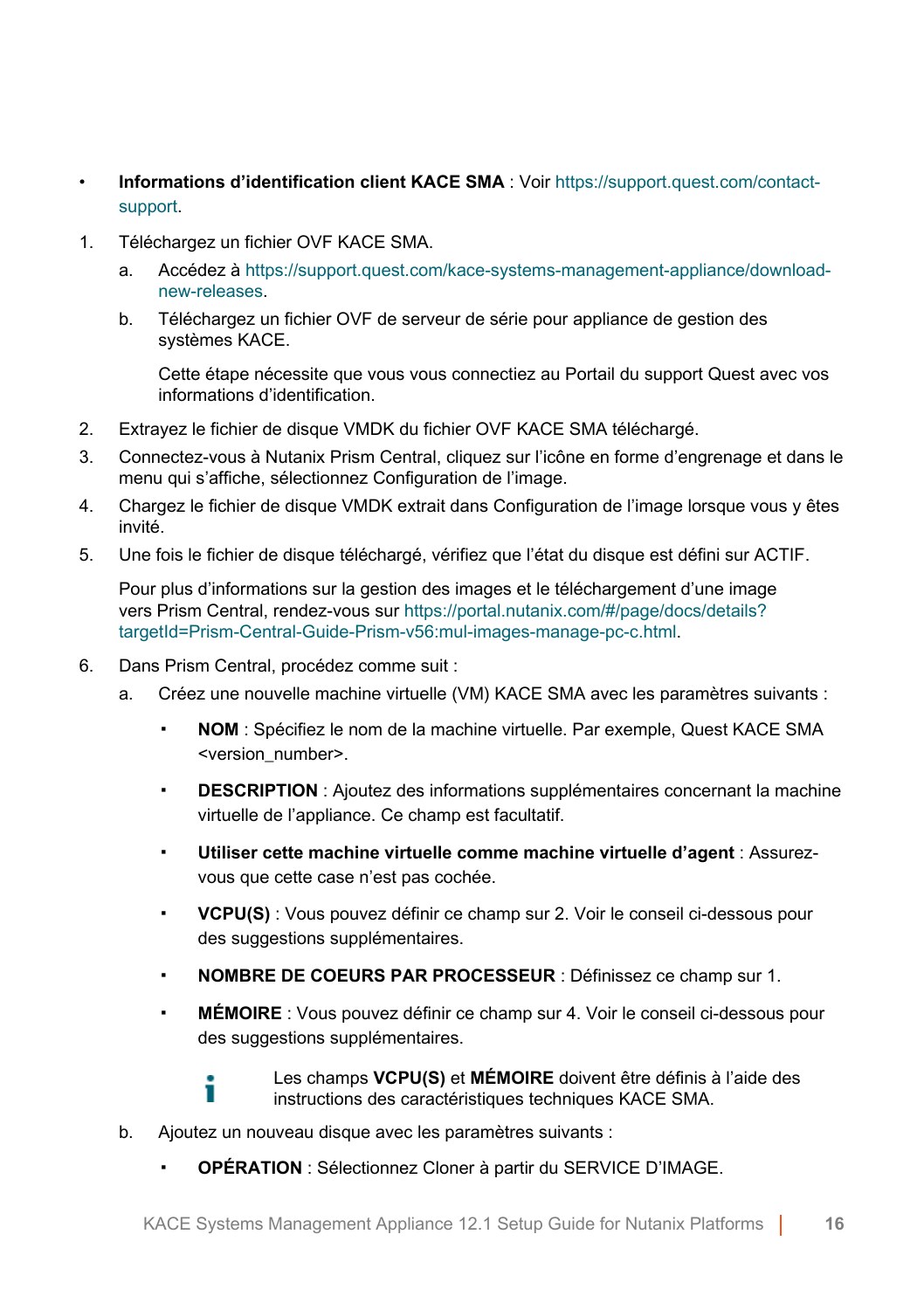▪ **TYPE DE BUS** : Sélectionnez SCSI.

Après avoir configuré le champ OPÉRATION, le champ IMAGE est actualisé et affiche le nom et la version de KACE SMA du fichier de disque VMDK extrait. Si, pour une raison quelconque, il n'est pas mis à jour, configurez ce champ en conséquence. Lorsque vous avez terminé, cliquez sur **Ajouter**. Le fichier de disque VMDK téléchargé est alors associé à la nouvelle machine virtuelle avec les paramètres ci-dessus.

- c. Mettez à jour la nouvelle machine virtuelle KACE SMA ainsi qu'une nouvelle carte réseau avec les paramètres suivants :
	- Pour ce faire, faites défiler la liste jusqu'à Cartes réseau (NIC), puis cliquez sur Ť **Ajouter une nouvelle carte réseau**.
	- **Nom du réseau** : Spécifiez le nom du réseau que vous souhaitez utiliser dans votre environnement.
	- **État de la connexion réseau** : Sélectionnez **Connecté**.
	- **Adresse IP** : Configurez ce champ uniquement si vous souhaitez spécifier une adresse IP statique. Sinon, une adresse DHCP est attribuée.

Lorsque vous avez terminé, cliquez sur **Ajouter**.

- d. Enregistrez les mises à jour de votre machine virtuelle.
- e. Assurez-vous que votre machine virtuelle KACE SMA s'affiche dans la liste des machines virtuelles.
- 7. Vérifiez les paramètres de l'appliance. Recherchez un réseau valide et vérifiez les autres paramètres dont vous avez besoin.

#### <span id="page-16-0"></span>**Mettre l'appliance sous tension et se connecter à la Console d'administration**

Lorsque vous mettez l'appliance sous tension pour la première fois, vous pouvez vous connecter à la **Console d'administration** de l'appliance KACE SMA depuis n'importe quel ordinateur sur votre réseau local, à condition qu'un serveur DHCP soit disponible pour attribuer une adresse IP à l'appliance. Cela vous permet d'utiliser l'assistant d'installation afin de configurer les paramètres réseau initiaux.

Si aucun serveur DHCP n'est disponible, vous pouvez configurer les paramètres réseau initiaux à l'aide de la **Console de ligne de commande**. Voir [Configurer les paramètres réseau initiaux](#page-19-0) [manuellement \(facultatif\).](#page-19-0)

Votre paramètre de navigateur détermine les paramètres régionaux utilisés pour i la date et l'heure affichées dans la **Console d'administration** au cours de votre première connexion. Pour plus d'informations sur la modification des paramètres de langue, consultez le **Guide de l'administrateur** de l'appliance : [Accès au Guide de](#page-24-0) [l'administrateur et à l'aide en ligne](#page-24-0).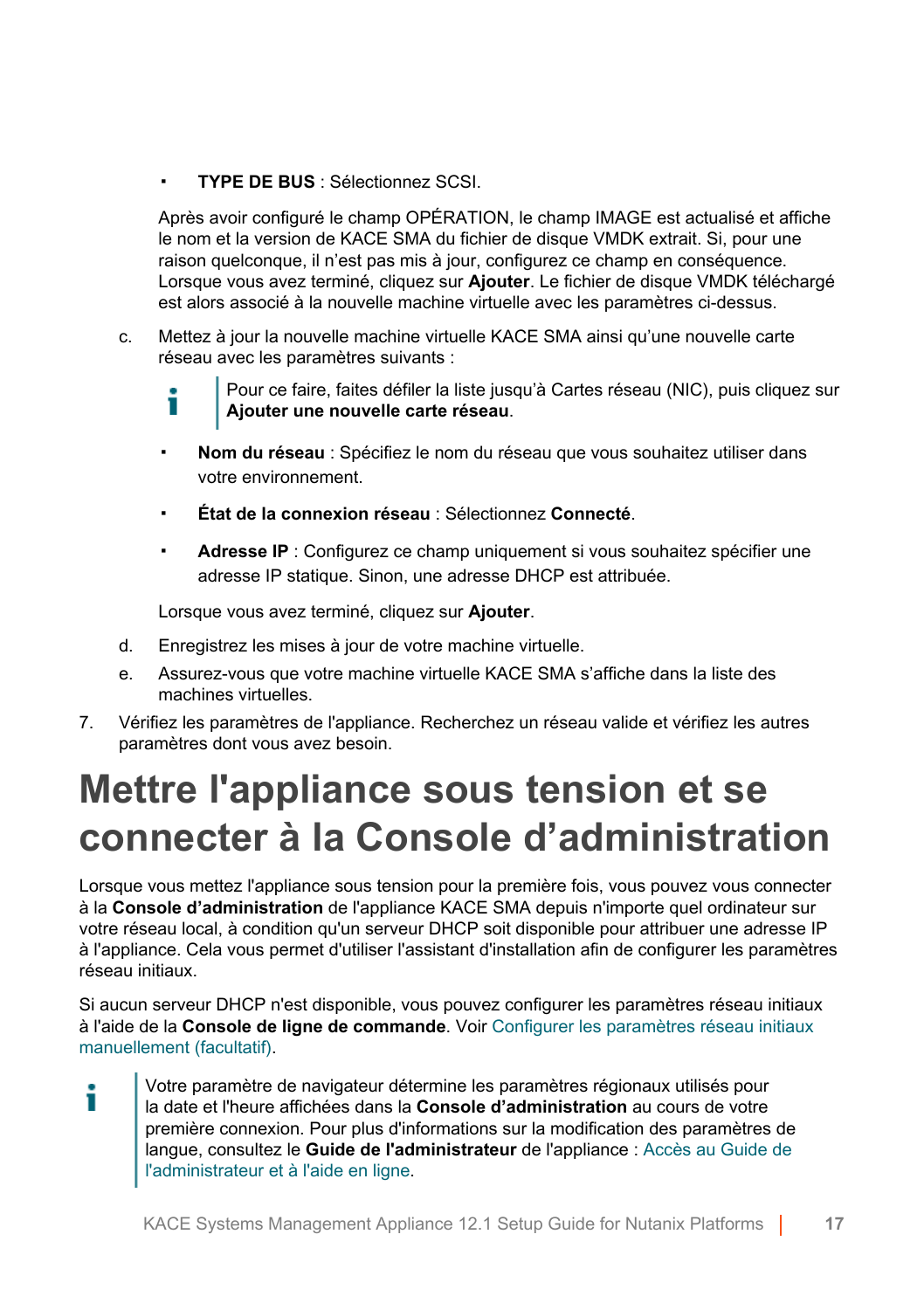1. Mettez la machine virtuelle sous tension pour démarrer l'appliance. Cette opération dure entre 5 et 10 minutes.

L'écran de connexion à la **Console de ligne de commande** s'affiche et indique les paramètres réseau DHCP de l'appliance.

2. Sur tout ordinateur connecté à votre réseau local, ouvrez un navigateur et accédez à l'URL indiquée sur l'écran de connexion à la Console de ligne de commande. Par exemple, http:// <unique\_KACE\_SMA\_appliance\_name>.local/admin.

La page Contrat de transaction du logiciel apparaît.

3. Acceptez le contrat.

L'assistant Installation initiale s'affiche.

- 4. Vérifiez que vous disposez de toutes les informations nécessaires pour configurer l'appliance, puis cliquez sur **Suivant**.
- 5. Vérifiez les informations de la page Authentification à deux facteurs de la Console de diagnostic qui s'affiche, et conservez la clé secrète et les jetons hors ligne en lieu sûr, comme demandé.
- 6. À la page Paramètres de licence et d'administrateur, fournissez les informations suivantes :

| <b>Option</b>              | <b>Description</b>                                                                                                                                                                                                                                                                                                                                                                                                                                                                                                                                                                                                      |  |
|----------------------------|-------------------------------------------------------------------------------------------------------------------------------------------------------------------------------------------------------------------------------------------------------------------------------------------------------------------------------------------------------------------------------------------------------------------------------------------------------------------------------------------------------------------------------------------------------------------------------------------------------------------------|--|
| Clé de licence             | Saisissez la clé de licence que vous avez reçue<br>dans le courrier électronique de bienvenue<br>envoyé par Quest. Si vous ne disposez d'aucune<br>clé de licence, contactez le Support Quest<br><b>Software à l'adresse https://support.quest.com/</b><br>contact-support.                                                                                                                                                                                                                                                                                                                                             |  |
| Nom de l'entreprise        | Nom de votre entreprise ou organisation.                                                                                                                                                                                                                                                                                                                                                                                                                                                                                                                                                                                |  |
| E-mail de l'administrateur | Adresse e-mail à laquelle vous souhaitez<br>recevoir les communications de Quest.                                                                                                                                                                                                                                                                                                                                                                                                                                                                                                                                       |  |
| Mot de passe               | Mot de passe du compte admin par défaut,<br>qui est le compte que vous utilisez pour vous<br>connecter à la Console d'administration<br>de l'appliance. Le compte admin par défaut<br>est le seul compte défini sur l'appliance à ce<br>stade. Si vous oubliez le mot de passe de ce<br>compte, il vous faudra probablement rétablir les<br>paramètres d'usine par défaut du système, ce<br>qui peut entraîner une perte de données.<br>Si vous disposez de plusieurs<br>appliances KACE SMA ou KACE SDA<br>(déploiement des systèmes), Quest<br>vous recommande d'utiliser un mot<br>de passe identique pour le compte |  |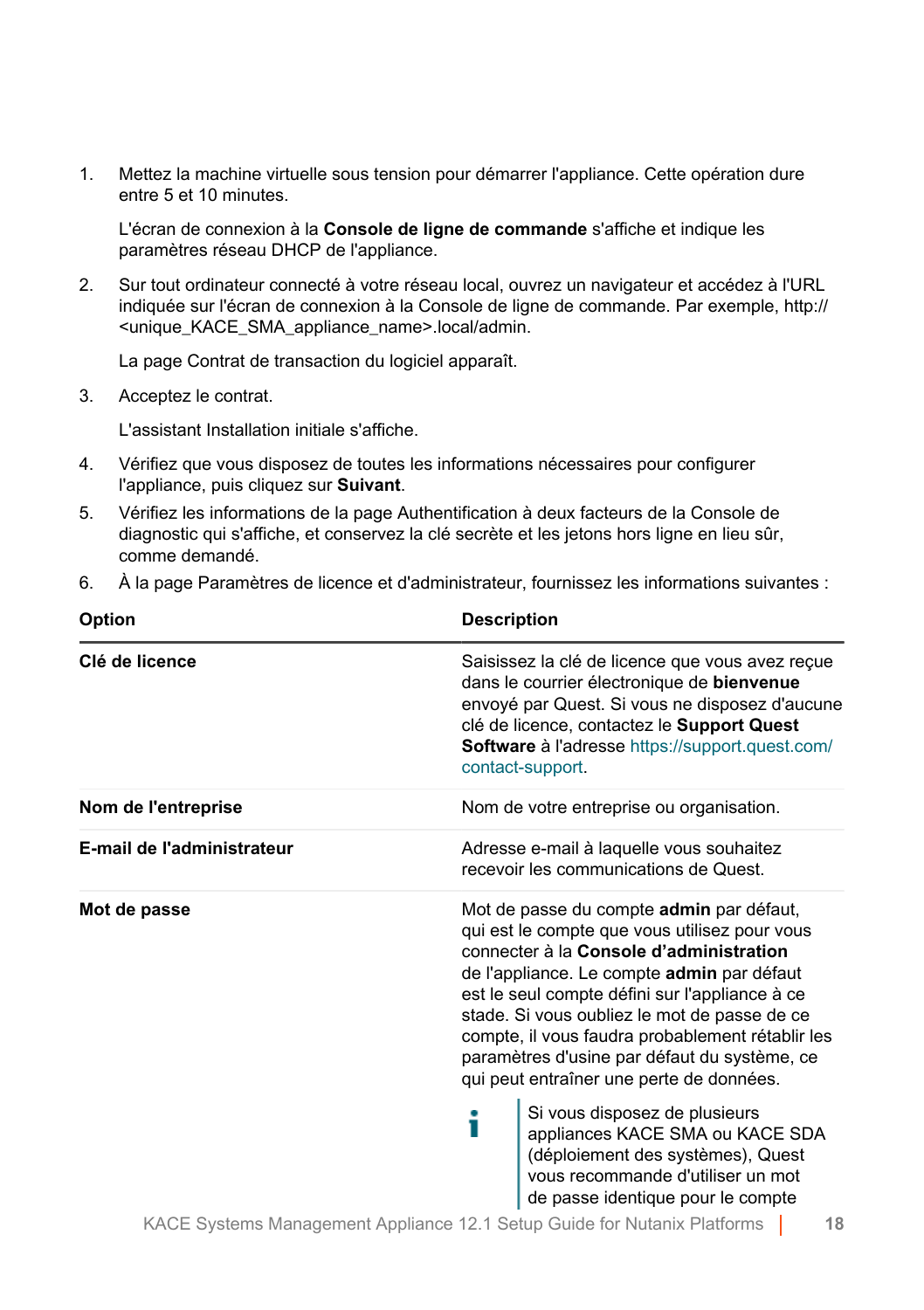| <b>Option</b><br><b>Description</b>   |   |                                                                                                                                                                                                                                                                                                                                                                                                                                                                                                                            |  |
|---------------------------------------|---|----------------------------------------------------------------------------------------------------------------------------------------------------------------------------------------------------------------------------------------------------------------------------------------------------------------------------------------------------------------------------------------------------------------------------------------------------------------------------------------------------------------------------|--|
|                                       |   | admin de chaque appliance. Cela vous<br>permet de lier les appliances entre elles<br>par la suite. Pour plus d'informations,<br>consultez le Guide de l'administrateur<br>de l'appliance : Accès au Guide de<br>l'administrateur et à l'aide en ligne.                                                                                                                                                                                                                                                                     |  |
| <b>Authentification bifactorielle</b> |   | Si vous voulez fournir une sécurité accrue<br>aux utilisateurs se connectant à l'appliance,<br>définissez cette option sur Activé. Cette<br>fonction ajoute une étape au processus de<br>connexion. Elle s'appuie sur l'application Google<br>Authenticator pour générer des codes de<br>vérification. L'application génère un nouveau<br>code à six chiffres à intervalles réguliers.<br>Lorsque cette option est activée, les utilisateurs<br>sont invités à saisir le code de vérification actif à<br>chaque connexion. |  |
|                                       | Т | Si vous activez cette fonction, assurez-<br>vous que l'horloge du serveur KACE<br>SMA est précise, ainsi que sur le<br>périphérique exécutant Google<br>Authenticator. Google Authenticator<br>s'appuie sur l'heure actuelle pour<br>créer le jeton. Si l'horloge du serveur<br>n'est pas synchronisée avec celles<br>des périphériques exécutant Google<br>Authenticator, la validation du jeton<br>peut échouer, ce qui peut entraîner le<br>verrouillage du compte.                                                     |  |

7. Suivez les instructions affichées à l'écran pour finaliser la configuration initiale.

Une fois la configuration initiale terminée, l'appliance redémarre, puis la page de connexion à la **Console d'administration** s'affiche.

i

Si vous modifiez l'adresse IP de l'appliance, utilisez la nouvelle adresse pour afficher la page de connexion.

8. Connectez-vous à la Console d'administration avec l'ID de connexion admin et le mot de passe que vous avez défini lors de la configuration initiale.

Si l'authentification à deux facteurs a été activée sur la page Paramètres de licence et d'administrateur de l'assistant de configuration initiale, la page Configurer l'authentification à deux facteurs s'affiche.

9. **Authentification à deux facteurs uniquement**. Suivez les instructions figurant sur la page Configurer l'authentification à deux facteurs pour générer un code de vérification Google Authenticator en utilisant votre smartphone. Dans le champ Code de vérification, saisissez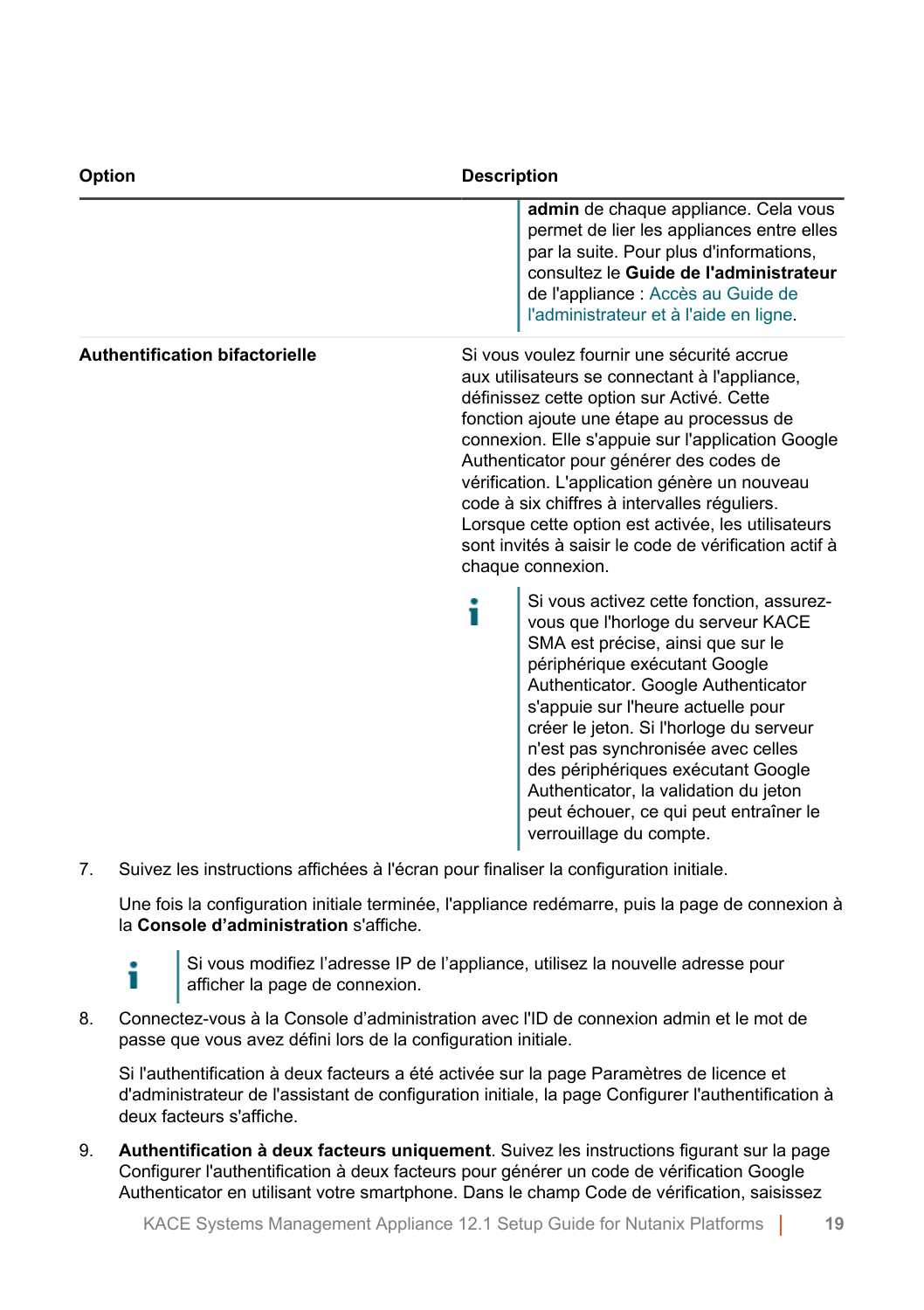le code d'authentification Google Authenticator et cliquez sur **Terminer la configuration**. Un nouveau code de vérification est nécessaire pour chaque nouvelle connexion.

Pour ignorer cette étape, cliquez sur **Ignorer la configuration**. Vous ne pouvez ignorer cette étape que pendant une fenêtre de transition configurée. Pour plus d'informations à ce sujet, consultez le document Administrator Guide (Guide de l'administrateur).

La **Console d'administration** s'affiche et vous pouvez utiliser l'appliance.

#### <span id="page-19-0"></span>**Configurer les paramètres réseau initiaux manuellement (facultatif)**

Si aucun serveur DHCP n'est disponible et que vous ne pouvez pas vous connecter à la **Console de ligne de commande** de l'appliance, vous pouvez configurer les paramètres réseau initiaux manuellement à l'aide de la **Console d'administration**.

1. Mettez la machine virtuelle sous tension pour démarrer l'appliance. Cette opération dure entre 5 et 10 minutes.

L'écran de connexion à la **Console de ligne de commande** s'affiche.

2. À l'invite de connexion, saisissez :

ID de connexion : konfig

Mot de passe : konfig

- 3. Choisissez la langue de la Console de ligne de commande. Utilisez les touches fléchées haut et bas pour vous déplacer d'un champ à l'autre.
- 4. Configurez les paramètres réseau ci-dessous. utilisez les touches fléchées droite et gauche pour sélectionner les options dans un champ et les touches fléchées haut et bas pour vous déplacer d'un champ à l'autre.

| Option                     | <b>Description</b>                                                                                                                                                                                                                                                                                                                                                                         |  |
|----------------------------|--------------------------------------------------------------------------------------------------------------------------------------------------------------------------------------------------------------------------------------------------------------------------------------------------------------------------------------------------------------------------------------------|--|
| Nom d'hôte DNS du KACE SMA | Entrez le nom d'hôte de l'appliance. Par défaut,<br>le nom d'hôte de l'appliance est k1000, mais<br>Quest vous recommande de modifier ce nom<br>par un nom unique plus personnalisé lors de la<br>configuration initiale. Le fait de ne pas modifier<br>le nom de l'appliance par défaut peut provoquer<br>des problèmes lorsque des appliances KACE<br>SMA supplémentaires sont ajoutées. |  |
|                            | Plusieurs appliances KACE SMA avec<br>des noms identiques et appartenant<br>au même réseau partageront la même<br>adresse IP, ce qui peut générer des<br>problèmes pour ces appliances.                                                                                                                                                                                                    |  |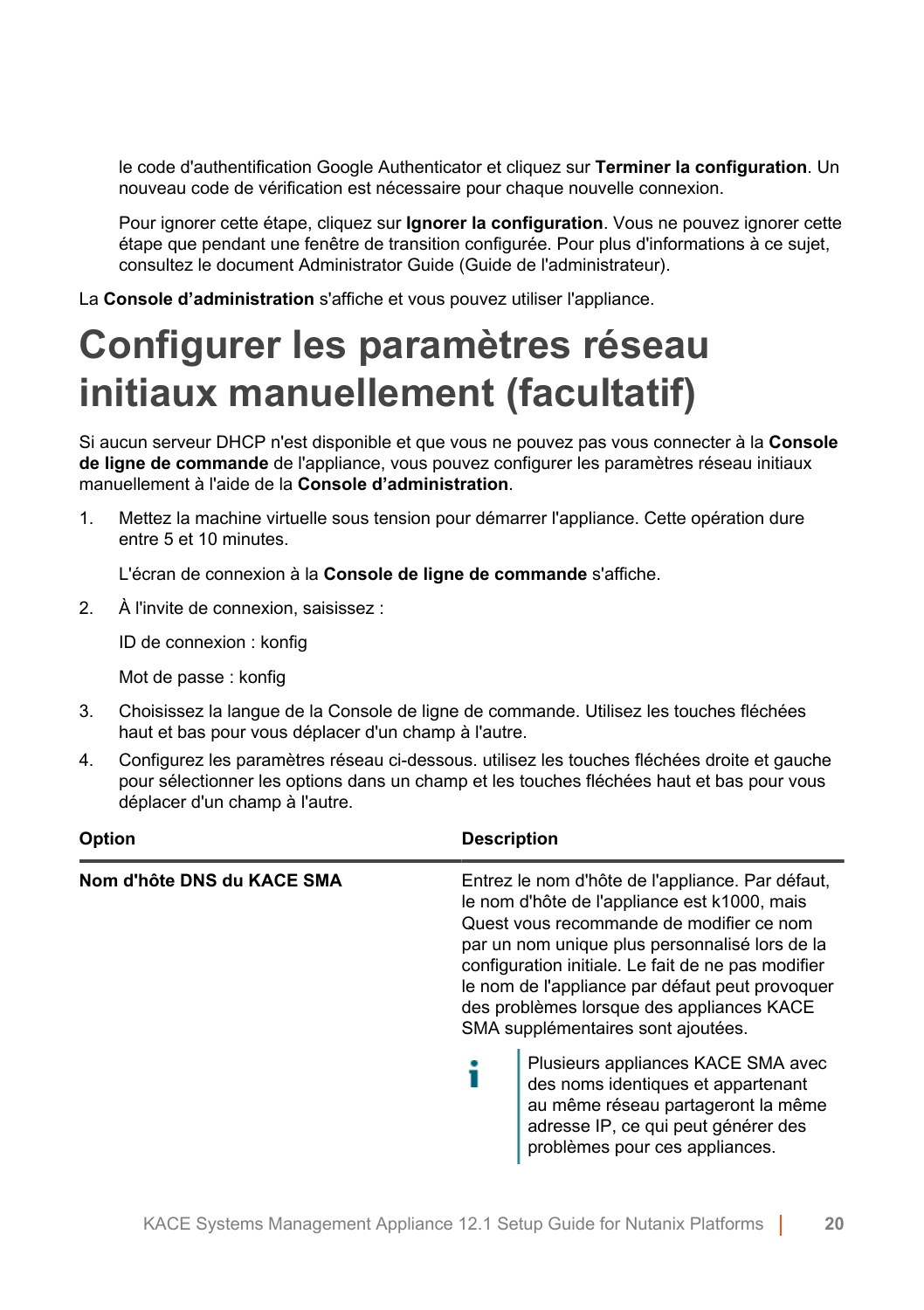| Option                                                                        | <b>Description</b>                                                                                                                                                                                                                                                                                                                                                                                                                                                                                                              |  |
|-------------------------------------------------------------------------------|---------------------------------------------------------------------------------------------------------------------------------------------------------------------------------------------------------------------------------------------------------------------------------------------------------------------------------------------------------------------------------------------------------------------------------------------------------------------------------------------------------------------------------|--|
| Générer automatiquement le nom du serveur Cochez cette case pour permettre au | système de générer le nom du serveur<br>Web KACE SMA au format suivant :<br>Nom d'hôte Domaine. Exemple :<br><unique_kace_sma_appliance_name>.example.com.<br/>Décochez cette case pour saisir un nom de<br/>serveur Web personnalisé.</unique_kace_sma_appliance_name>                                                                                                                                                                                                                                                         |  |
| Nom du serveur Web du KACE SMA                                                | Saisissez le nom de domaine complet<br>de l'appliance. Il s'agit du Nom d'hôte<br>concaténé avec le Domaine. Exemple :<br><unique_kace_sma_appliance_name>.example.com.<br/>Les périphériques se connectent à l'appliance en<br/>utilisant ce nom. Quest recommande d'ajouter<br/>une entrée d'adresse IP statique pour l'appliance<br/>sur votre serveur DNS. Si vous utilisez un<br/>certificat SSL, vous devez spécifier un nom<br/>d'hôte complet qui correspond au nom du<br/>certificat.</unique_kace_sma_appliance_name> |  |
| <b>DHCP</b>                                                                   | (Facultatif) Sélectionnez cette option pour utiliser<br>le DHCP (Dynamic Host Configuration Protocol)<br>afin d'obtenir automatiquement l'adresse IP<br>et d'autres informations de configuration du<br>réseau pour l'appliance. Si vous sélectionnez<br>cette option, vous n'avez pas besoin de fournir<br>l'adresse IP statique, le domaine, le masque de<br>sous-réseau, la passerelle par défaut, le DNS<br>principal ou les paramètres du DNS secondaire.                                                                  |  |
| <b>Configuration IPv4 manuelle</b>                                            | Spécifiez l'adresse IPv4 et indiquez l'adresse IP<br>statique, le domaine, le masque de sous-réseau,<br>la passerelle par défaut, le DNS principal ou les<br>paramètres du DNS secondaire pour l'appliance.<br>L'adresse IPv4 est requise, qu'une<br>adresse IPv6 soit disponible ou non.<br>L'adresse IPv6 est facultative.<br>Т                                                                                                                                                                                               |  |
| <b>SLAAC</b>                                                                  | Sélectionnez cette option si vous souhaitez<br>utiliser SLAAC (Stateless Address<br>Autoconfiguration), proposée par IPv6, pour<br>configurer les paramètres du réseau de<br>l'appliance. SLAAC autorise les appareils à<br>sélectionner leurs propres adresses IPv6 en<br>fonction du préfixe publié depuis leur interface<br>connectée.                                                                                                                                                                                       |  |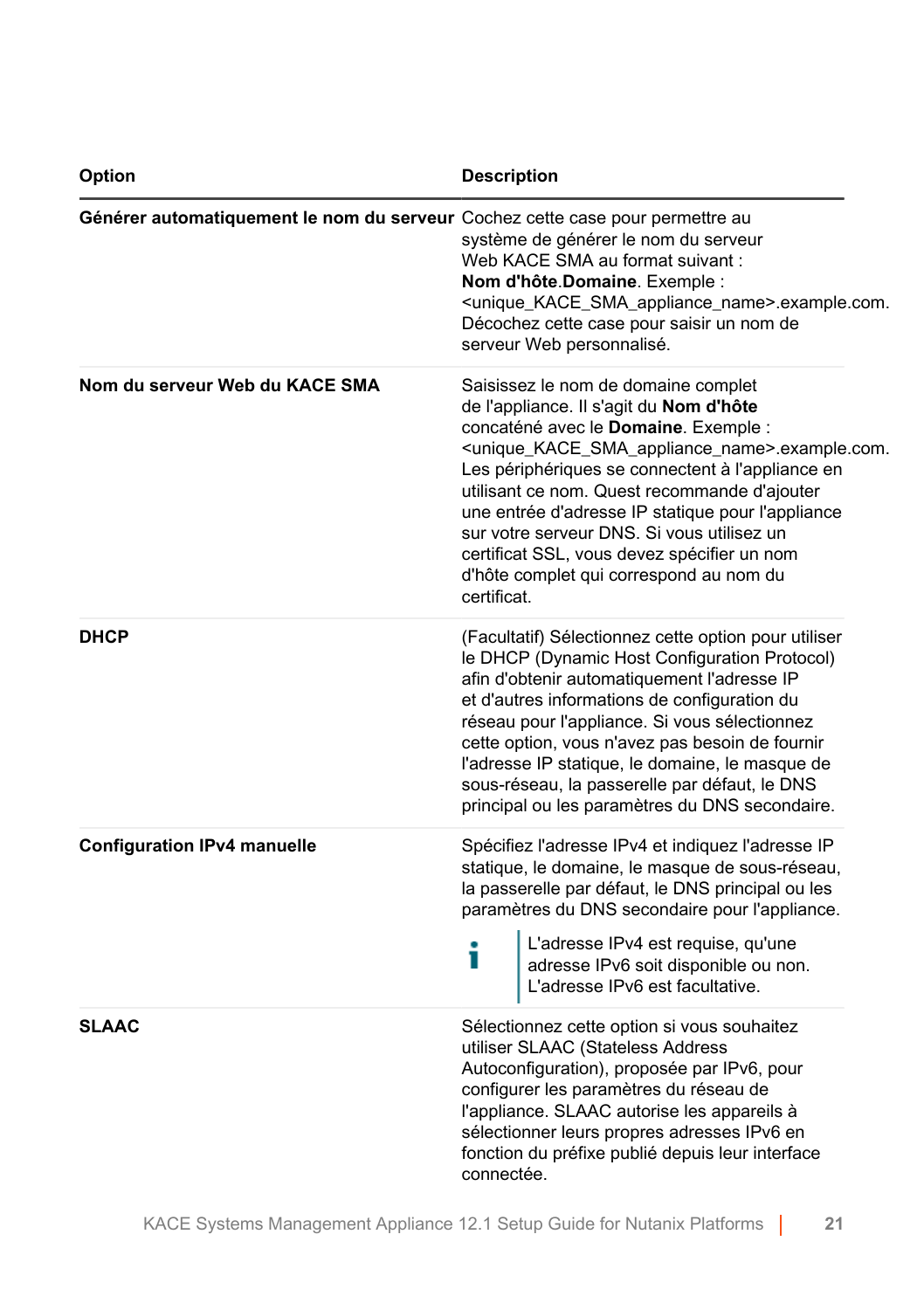| <b>Option</b>               | <b>Description</b>                                                                                                                                                                                                                                                                                                                                                                                                                                                                                                                                                                                                                                                    |
|-----------------------------|-----------------------------------------------------------------------------------------------------------------------------------------------------------------------------------------------------------------------------------------------------------------------------------------------------------------------------------------------------------------------------------------------------------------------------------------------------------------------------------------------------------------------------------------------------------------------------------------------------------------------------------------------------------------------|
| Configuration IPv6 manuelle | Sélectionnez cette option si vous souhaitez<br>spécifier manuellement l'adresse IPv6. Si vous<br>sélectionnez cette option, vous devez spécifier<br>l'adresse IPv6, la longueur du préfixe et la<br>passerelle par défaut pour l'appliance.                                                                                                                                                                                                                                                                                                                                                                                                                           |
|                             | L'adresse IPv6 est facultative. L'adresse<br>Ť<br>IPv4 est requise, qu'une adresse IPv6<br>soit disponible ou non.                                                                                                                                                                                                                                                                                                                                                                                                                                                                                                                                                    |
| Désactiver IPv6             | Sélectionnez cette option si vous souhaitez<br>désactiver une adresse IPv6 pour l'appliance. Il<br>s'agit du paramètre par défaut.                                                                                                                                                                                                                                                                                                                                                                                                                                                                                                                                    |
| <b>Serveur SMTP</b>         | (Facultatif) Spécifiez le nom d'hôte ou<br>l'adresse IP d'un serveur SMTP externe, comme<br>smtp.gmail.com. Les serveurs SMTP externes<br>doivent autoriser le trafic de messagerie sortant<br>anonyme (non authentifié). Assurez-vous<br>que vos stratégies de réseau permettent à<br>l'appliance de communiquer directement avec<br>le serveur SMTP. En outre, le serveur de<br>messagerie doit être configuré pour permettre<br>le relais du courrier électronique de l'appliance<br>sans authentification. Si vous ne fournissez pas<br>les informations du serveur SMTP, l'appliance<br>KACE SMA envoie les e-mails par le biais de<br>son serveur SMTP interne. |
| <b>SSH activé</b>           | (Facultatif) Sélectionnez cette option pour<br>activer l'accès SSH (sécurisé) à la Console<br>d'administration de l'appliance. Quest vous<br>recommande d'activer le protocole SSH au cours<br>de l'installation initiale. Lorsque la configuration<br>est terminée, vous pouvez modifier les<br>paramètres dans la Console d'administration<br>si nécessaire.                                                                                                                                                                                                                                                                                                        |
| Proxy                       | (Facultatif) Saisissez les informations concernant<br>le serveur proxy.                                                                                                                                                                                                                                                                                                                                                                                                                                                                                                                                                                                               |
|                             | l'appliance prend en charge les serveurs<br>i<br>proxy utilisant l'authentification de base<br>axée sur le domaine, qui demande un<br>nom d'utilisateur et un mot de passe.<br>Si votre serveur proxy utilise un type<br>d'authentification différent, ajoutez                                                                                                                                                                                                                                                                                                                                                                                                        |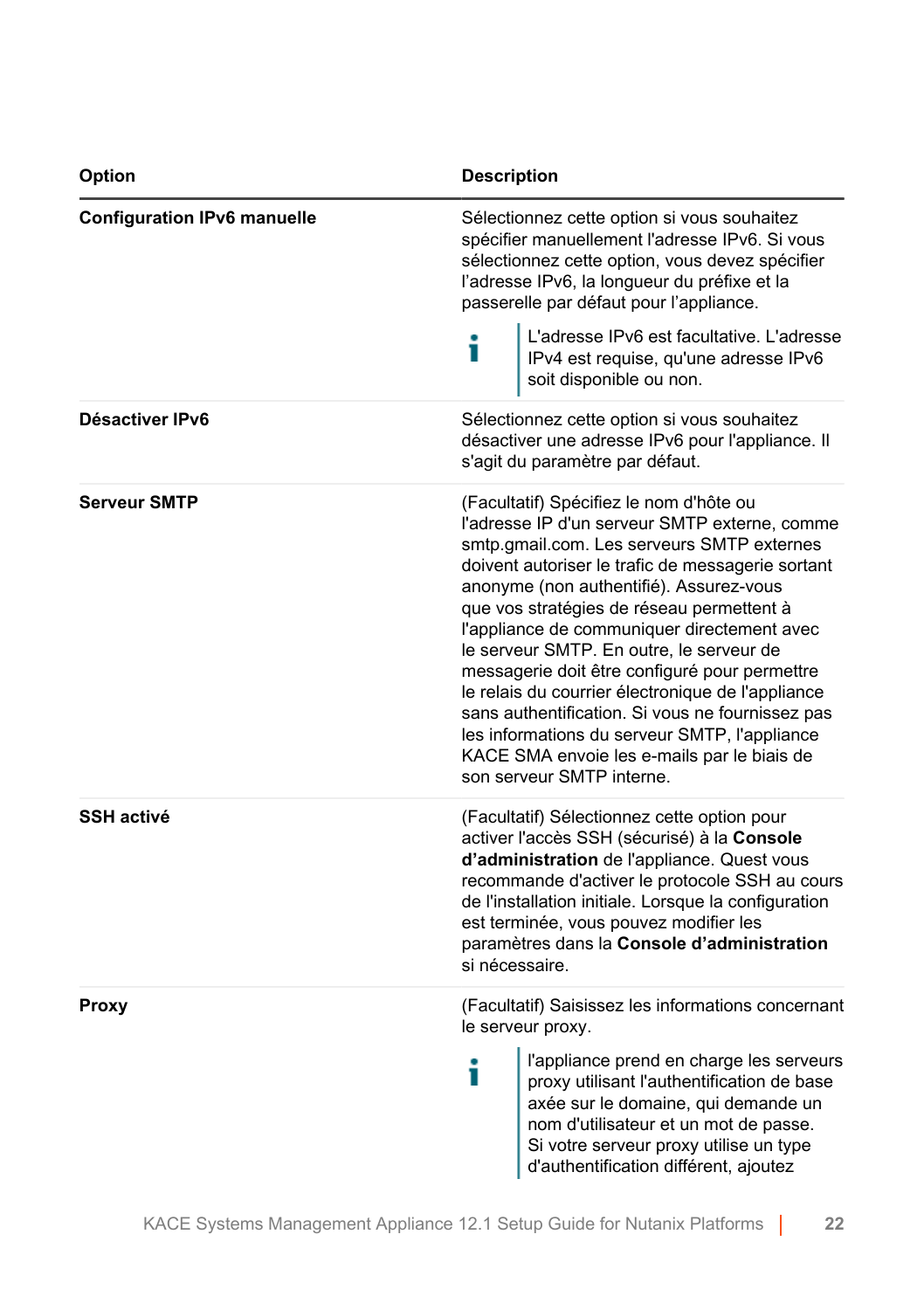**Option Description**

l'adresse IP de l'appliance à la liste des exceptions du serveur proxy.

5. Appuyez sur la touche fléchée bas pour déplacer le curseur vers Enregistrer, puis appuyez sur la touche **Entrée** ou **Retour**.

L'appliance redémarre.

6. Sur tout ordinateur connecté à votre réseau local, ouvrez un navigateur et accédez à l'URL de la Console d'administration de l'appliance. Par exemple, http:// <unique\_KACE\_SMA\_appliance\_name>.local/admin.

La page Contrat de transaction du logiciel apparaît.

7. Acceptez le contrat.

L'assistant Installation initiale s'affiche.

- 8. Vérifiez que vous disposez de toutes les informations nécessaires pour configurer l'appliance, puis cliquez sur **Suivant**.
- 9. Vérifiez les informations de la page Authentification à deux facteurs de la Console de diagnostic qui s'affiche, et conservez la clé secrète et les jetons hors ligne en lieu sûr, comme demandé.
- 10. À la page Paramètres de licence et d'administrateur, fournissez les informations suivantes :

| <b>Option</b>              | <b>Description</b>                                                                                                                                                                                                                                                                                                                                                                                                                   |
|----------------------------|--------------------------------------------------------------------------------------------------------------------------------------------------------------------------------------------------------------------------------------------------------------------------------------------------------------------------------------------------------------------------------------------------------------------------------------|
| Clé de licence             | Saisissez la clé de licence que vous avez reçue<br>dans le courrier électronique de bienvenue<br>envoyé par Quest. Si vous ne disposez d'aucune<br>clé de licence, contactez le Support Quest<br><b>Software à l'adresse https://support.quest.com/</b><br>contact-support.                                                                                                                                                          |
| Nom de l'entreprise        | Nom de votre entreprise ou organisation.                                                                                                                                                                                                                                                                                                                                                                                             |
| E-mail de l'administrateur | Adresse e-mail à laquelle vous souhaitez<br>recevoir les communications de Quest.                                                                                                                                                                                                                                                                                                                                                    |
| Mot de passe               | Mot de passe du compte admin par défaut,<br>qui est le compte que vous utilisez pour vous<br>connecter à la Console d'administration<br>de l'appliance. Le compte admin par défaut<br>est le seul compte défini sur l'appliance à ce<br>stade. Si vous oubliez le mot de passe de ce<br>compte, il vous faudra probablement rétablir les<br>paramètres d'usine par défaut du système, ce<br>qui peut entraîner une perte de données. |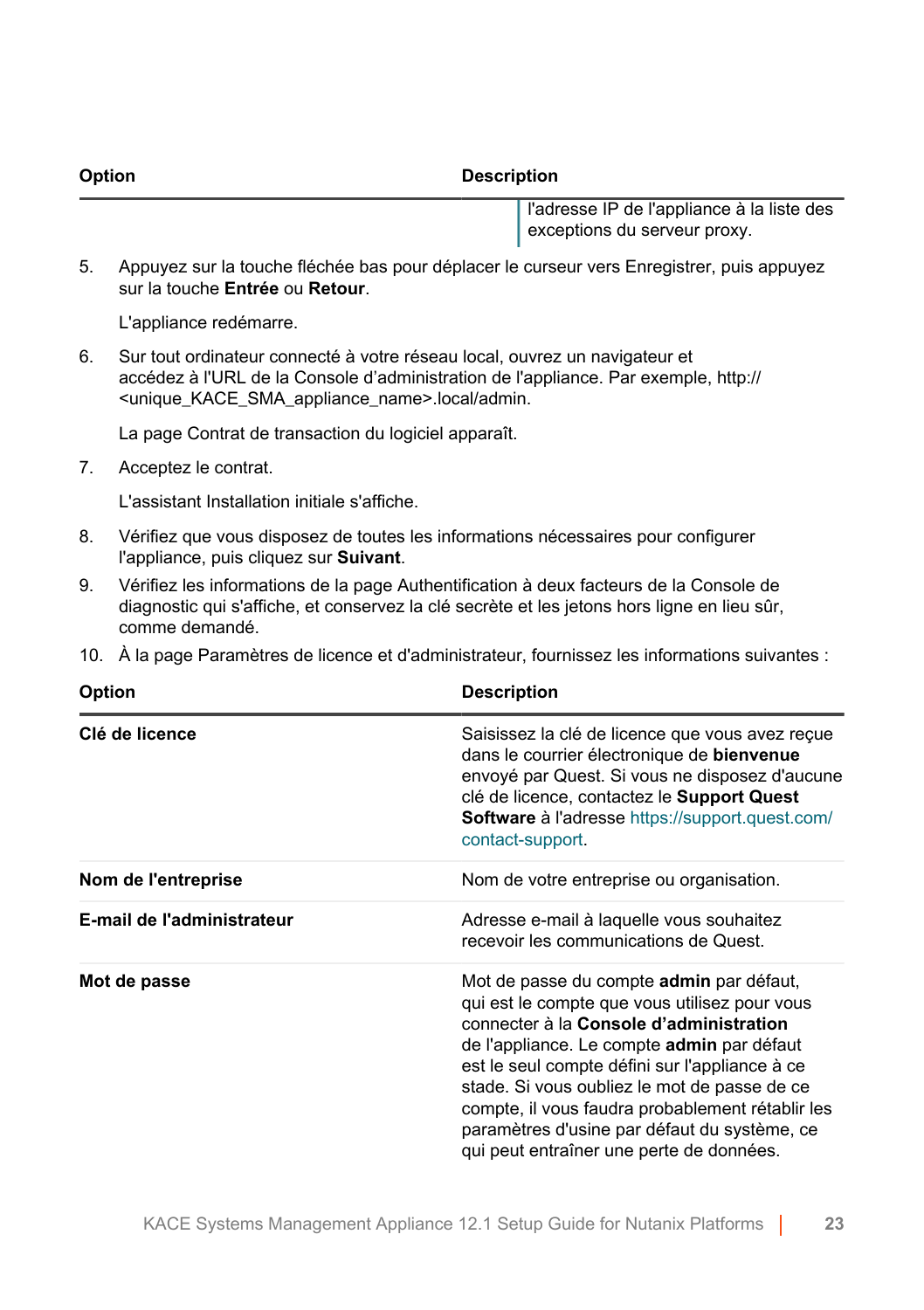| Option                                | <b>Description</b> |                                                                                                                                                                                                                                                                                                                                                                                                                                                                                                                            |
|---------------------------------------|--------------------|----------------------------------------------------------------------------------------------------------------------------------------------------------------------------------------------------------------------------------------------------------------------------------------------------------------------------------------------------------------------------------------------------------------------------------------------------------------------------------------------------------------------------|
|                                       | i                  | Si vous disposez de plusieurs<br>appliances KACE SMA ou KACE SDA<br>(déploiement des systèmes), Quest<br>vous recommande d'utiliser un mot<br>de passe identique pour le compte<br>admin de chaque appliance. Cela vous<br>permet de lier les appliances entre elles<br>par la suite. Pour plus d'informations,<br>consultez le Guide de l'administrateur<br>de l'appliance : Accès au Guide de<br>l'administrateur et à l'aide en ligne.                                                                                  |
| <b>Authentification bifactorielle</b> |                    | Si vous voulez fournir une sécurité accrue<br>aux utilisateurs se connectant à l'appliance,<br>définissez cette option sur Activé. Cette<br>fonction ajoute une étape au processus de<br>connexion. Elle s'appuie sur l'application Google<br>Authenticator pour générer des codes de<br>vérification. L'application génère un nouveau<br>code à six chiffres à intervalles réguliers.<br>Lorsque cette option est activée, les utilisateurs<br>sont invités à saisir le code de vérification actif à<br>chaque connexion. |
|                                       | ٦                  | Si vous activez cette fonction, assurez-<br>vous que l'horloge du serveur KACE<br>SMA est précise, ainsi que sur le<br>périphérique exécutant Google<br>Authenticator. Google Authenticator<br>s'appuie sur l'heure actuelle pour<br>créer le jeton. Si l'horloge du serveur<br>n'est pas synchronisée avec celles<br>des périphériques exécutant Google<br>Authenticator, la validation du jeton<br>peut échouer, ce qui peut entraîner le<br>verrouillage du compte.                                                     |

11. Suivez les instructions affichées à l'écran pour finaliser la configuration initiale.

Une fois la configuration initiale terminée, l'appliance redémarre, puis la page de connexion à la **Console d'administration** s'affiche.

i

Si vous modifiez l'adresse IP de l'appliance, utilisez la nouvelle adresse pour afficher la page de connexion.

12. Connectez-vous à la Console d'administration avec l'ID de connexion admin et le mot de passe que vous avez défini lors de la configuration initiale.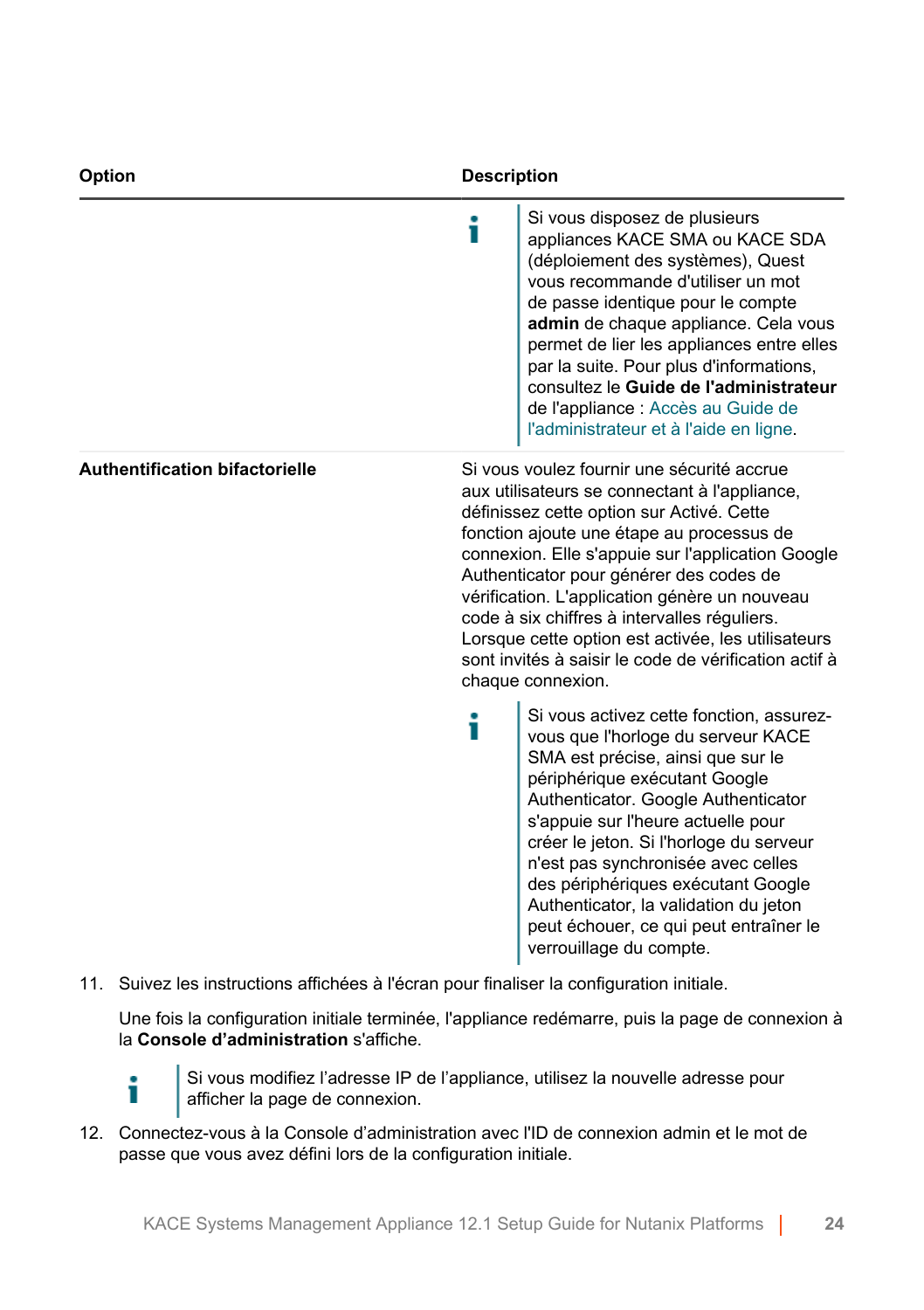Si l'authentification à deux facteurs a été activée sur la page Paramètres de licence et d'administrateur de l'assistant de configuration initiale, la page Configurer l'authentification à deux facteurs s'affiche.

13. **Authentification à deux facteurs uniquement**. Suivez les instructions figurant sur la page Configurer l'authentification à deux facteurs pour générer un code de vérification Google Authenticator en utilisant votre smartphone. Dans le champ Code de vérification, saisissez le code d'authentification Google Authenticator et cliquez sur **Terminer la configuration**. Un nouveau code de vérification est nécessaire pour chaque nouvelle connexion.

Pour ignorer cette étape, cliquez sur **Ignorer la configuration**. Vous ne pouvez ignorer cette étape que pendant une fenêtre de transition configurée. Pour plus d'informations à ce sujet, consultez le document Administrator Guide (Guide de l'administrateur).

La **Console d'administration** s'affiche et vous pouvez utiliser l'appliance.

### <span id="page-24-0"></span>**Accès au Guide de l'administrateur et à l'aide en ligne**

Pour obtenir de l'aide sur l'utilisation de la **Console d'administration**, cliquez sur le lien Aide situé en haut à droite de l'interface pour ouvrir l'aide contextuelle. Pour accéder au système d'aide principal, cliquez sur les liens des rubriques de l'aide contextuelle.



#### <span id="page-24-1"></span>**Programmation des formations**

Afin de vous aider à commencer à utiliser l'appliance, Quest propose un programme de formations appelé QuickStart. Ce programme fournit une assistance à distance pour aider à obtenir votre solution rapidement afin de commencer l'approvisionnement, la gestion, la sécurité et la maintenance de vos périphériques connectés au réseau.

Pour en savoir plus sur ce programme, cliquez sur l'un des liens suivants :

- **Appliance de gestion des systèmes KACE** : [https://support.quest.com/kace-systems](https://support.quest.com/kace-systems-management-appliance/professional-services/332)[management-appliance/professional-services/332](https://support.quest.com/kace-systems-management-appliance/professional-services/332)
- **Appliance de gestion des actifs KACE** : [https://support.quest.com/kace-asset](https://support.quest.com/kace-asset-management-appliance/professional-services/331)[management-appliance/professional-services/331](https://support.quest.com/kace-asset-management-appliance/professional-services/331)

Pour vous inscrire, envoyez une demande à :

- **Appliance de gestion des systèmes KACE** : <https://www.quest.com/register/113381>
- **Appliance de gestion des actifs KACE** : <https://www.quest.com/register/113379>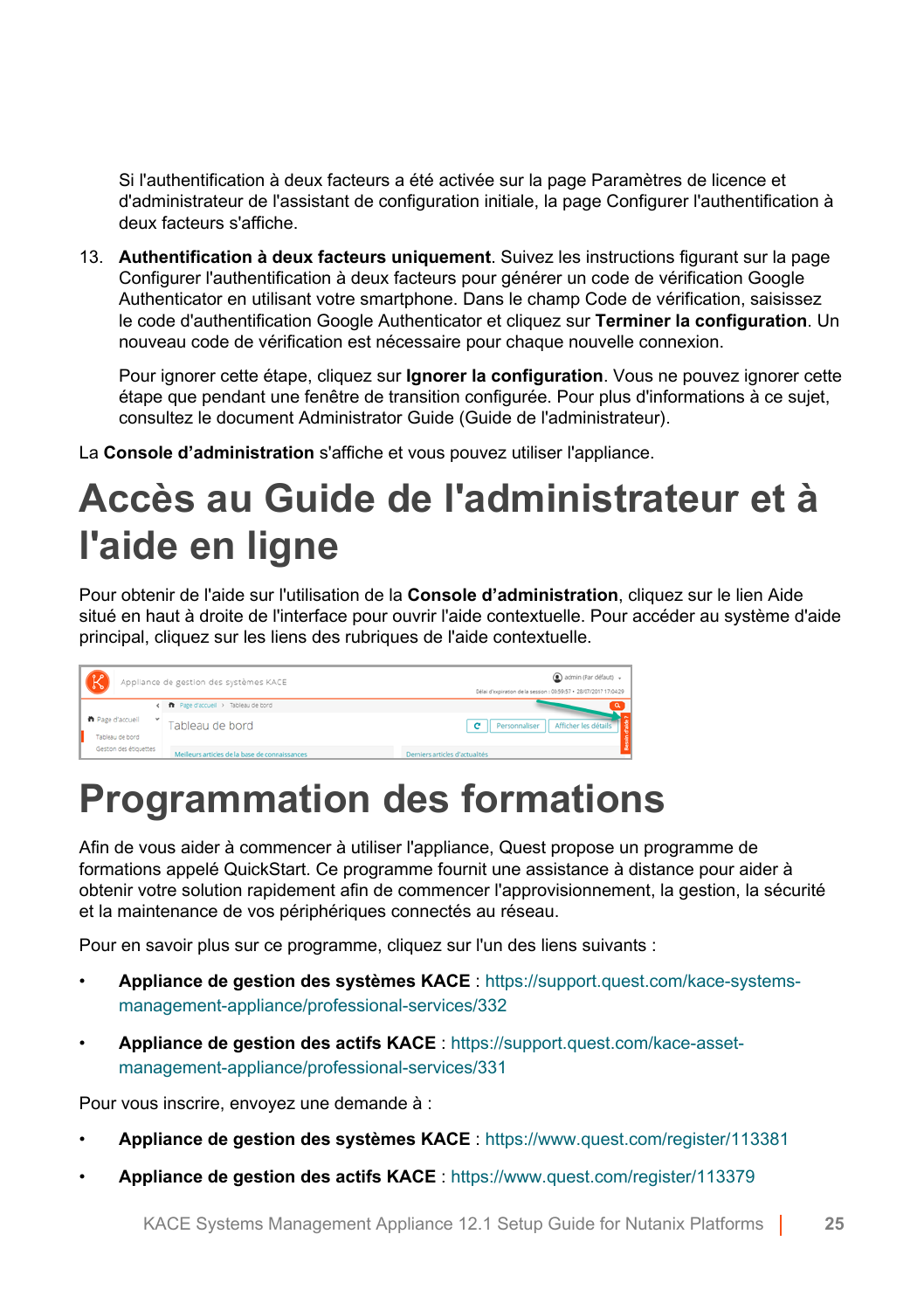### <span id="page-25-0"></span>**Qui nous sommes**

Quest crée des solutions logicielles qui rendent tangibles les avantages des nouvelles technologies, dans un environnement IT de plus en plus complexe. De la gestion des bases de données et des systèmes à la gestion d'Active Directory et d'Office 365, en passant par la résilience de la cybersécurité, Quest aide ses clients à relever, dès maintenant, leur prochain défi IT. Dans le monde entier, plus de 130 000 entreprises, dont 95 % des entreprises du classement Fortune 500, comptent sur Quest pour assurer une gestion et un suivi proactifs de leur prochaine initiative, pour trouver la solution aux prochains défis complexes de Microsoft et pour garder une longueur d'avance sur la prochaine menace. Quest Software. Quand le présent rencontre le futur. Pour plus d'informations, visitez le site [www.quest.com](https://www.quest.com/company/contact-us.aspx).

#### <span id="page-25-1"></span>**Ressources du support technique**

Le support technique est disponible pour les clients Quest disposant d'un contrat de maintenance valide et les clients qui utilisent des versions d'évaluation. Vous pouvez accéder au portail du support technique Quest à l'adresse [https://support.quest.com/fr-fr/.](https://support.quest.com/)

Ce portail propose des outils d'auto-dépannage qui vous permettront de résoudre des problèmes rapidement et sans aide extérieure, 24 h/24 et 365 j/an. Il permet d'effectuer les opérations suivantes :

- Soumettre et gérer une demande de service
- Consulter les articles de la base de connaissances
- Vous inscrire pour recevoir des notifications sur les produits
- Télécharger des logiciels et de la documentation technique
- Visionner des vidéos de procédure
- Participer aux discussions de la communauté
- Discuter en ligne avec des ingénieurs du support technique
- Découvrir des services capables de vous aider avec votre produit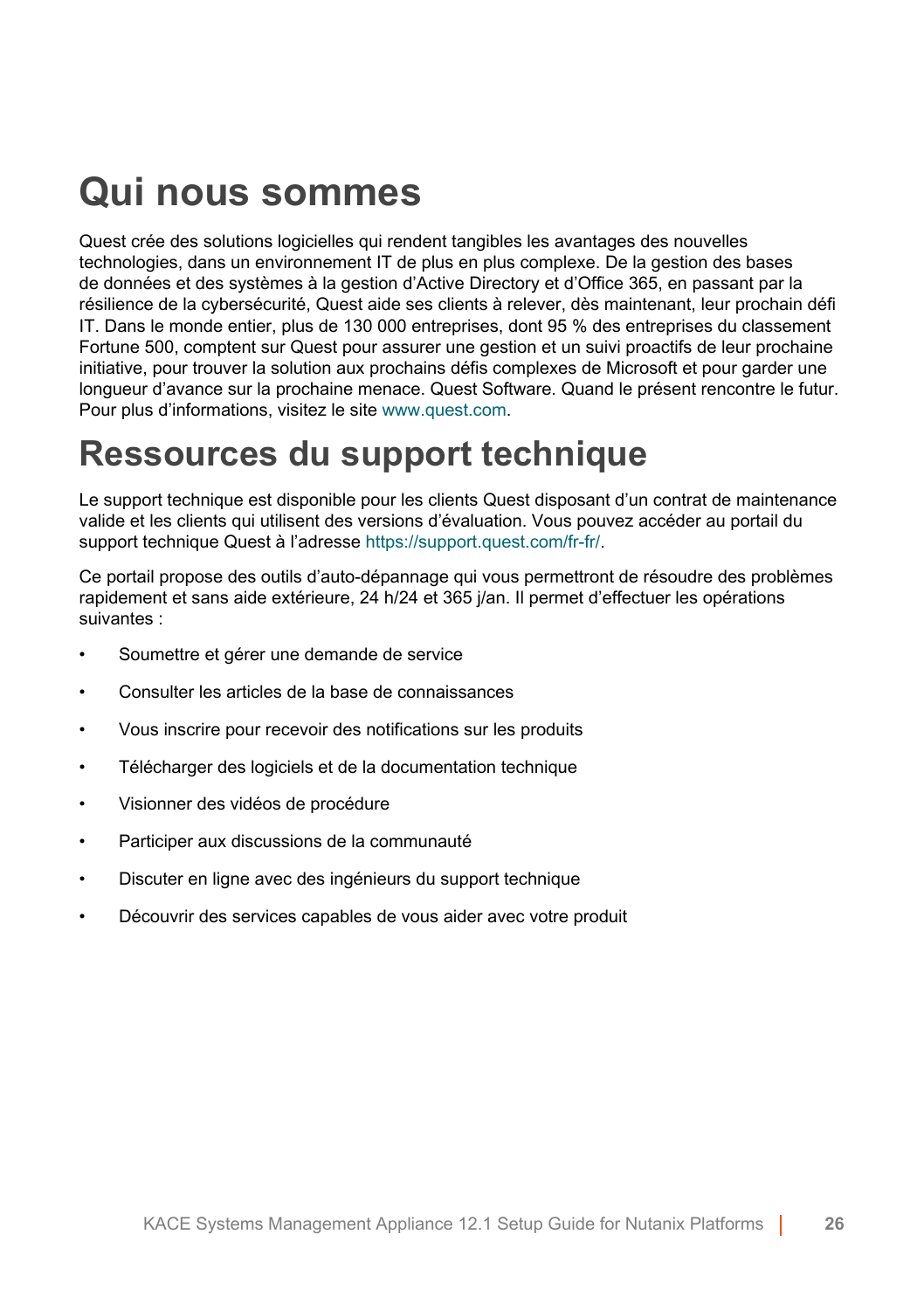## **Einrichten der Appliance**

#### <span id="page-26-0"></span>**Die virtuelle KACE SMA erfordert keine dedizierte Hardware.**

Weitere Einzelheiten zur Dokumentation finden Sie unter [https://support.quest.com/kace-systems](https://support.quest.com/kace-systems-management-appliance/technical-documents)[management-appliance/technical-documents](https://support.quest.com/kace-systems-management-appliance/technical-documents).

#### <span id="page-26-1"></span>**Vorbereitung**

Vor dem Einrichten der Appliance müssen Sie einige Vorbereitungen treffen.

- 1. Erwerben Sie eine virtuelle KACE SMA Lizenz bei Quest Sales über [https://www.quest.com/](https://www.quest.com/company/contact-us.aspx) [company/contact-us.aspx.](https://www.quest.com/company/contact-us.aspx)
- 2. Sie können entscheiden, ob Sie einen DHCP-Server für die automatische Zuweisung einer IP-Adresse zur Appliance oder eine statische IP-Adresse für die Appliance verwenden möchten.
- 3. Wenn Sie eine statische IP-Adresse für die Appliance verwenden, geben Sie den Hostnamen der Appliance in den A-Datensatz Ihres internen DNS-Servers (Domain Name System) ein. Der A-Datensatz definiert den Hostnamen für den MX-Datensatz. Dadurch können Benutzer E-Mail-Tickets an den Service Desk senden. Standardmäßig ist der Hostname des Geräts k1000, aber Quest empfiehlt, den Namen während der Ersteinrichtung zu ändern.
	- Wird der Gerätenamen nicht geändert, kann es zu Problemen kommen, wenn Ť zusätzliche KACE SMA Geräte hinzugefügt werden. Wenn mehrere KACE SMA Geräte mit identischen Namen zum selben Netzwerk gehören, haben diese dieselbe IP-Adresse. Dies kann bei diesen Geräten zu Problemen führen.
- 4. Entscheiden Sie, ob Sie ein Split-DNS verwenden möchten. Dies kann nützlich sein, wenn die Verbindung der Appliance mit dem Internet über einen Reverseproxy, durch Hinzufügen zu einem Umkreisnetzwerk oder zu einem überwachten Subnetz hergestellt wird. Durch eine DMZ wird ein LAN (lokales Netzwerk) um eine zusätzliche Sicherheitsebene erweitert.

#### <span id="page-26-2"></span>**Installieren der virtuellen KACE SMA auf einer Nutanix Plattform**

Sie können die virtuelle KACE SMA auf einem Nutanix Acropolis Hypervisor (AHV) installieren.

Nutanix Prism ermöglicht Administratoren die Verwaltung virtualisierter Nutanix Umgebungen. Bevor Sie mit der Installation von KACE SMA auf Nutanix beginnen können, müssen Sie die Anmeldeinformationen für Nutanix Prism Central und das Quest Support-Portal anfordern. Entsprechende Details finden Sie unter:

• **Nutanix Prism Anmeldeinformationen**: Siehe [https://portal.nutanix.com/page/documents/](https://portal.nutanix.com/page/documents/details?targetId=Prism-Central-Guide-Prism-v6_0:mul-login-pc-t.html) [details?targetId=Prism-Central-Guide-Prism-v6\\_0:mul-login-pc-t.html.](https://portal.nutanix.com/page/documents/details?targetId=Prism-Central-Guide-Prism-v6_0:mul-login-pc-t.html)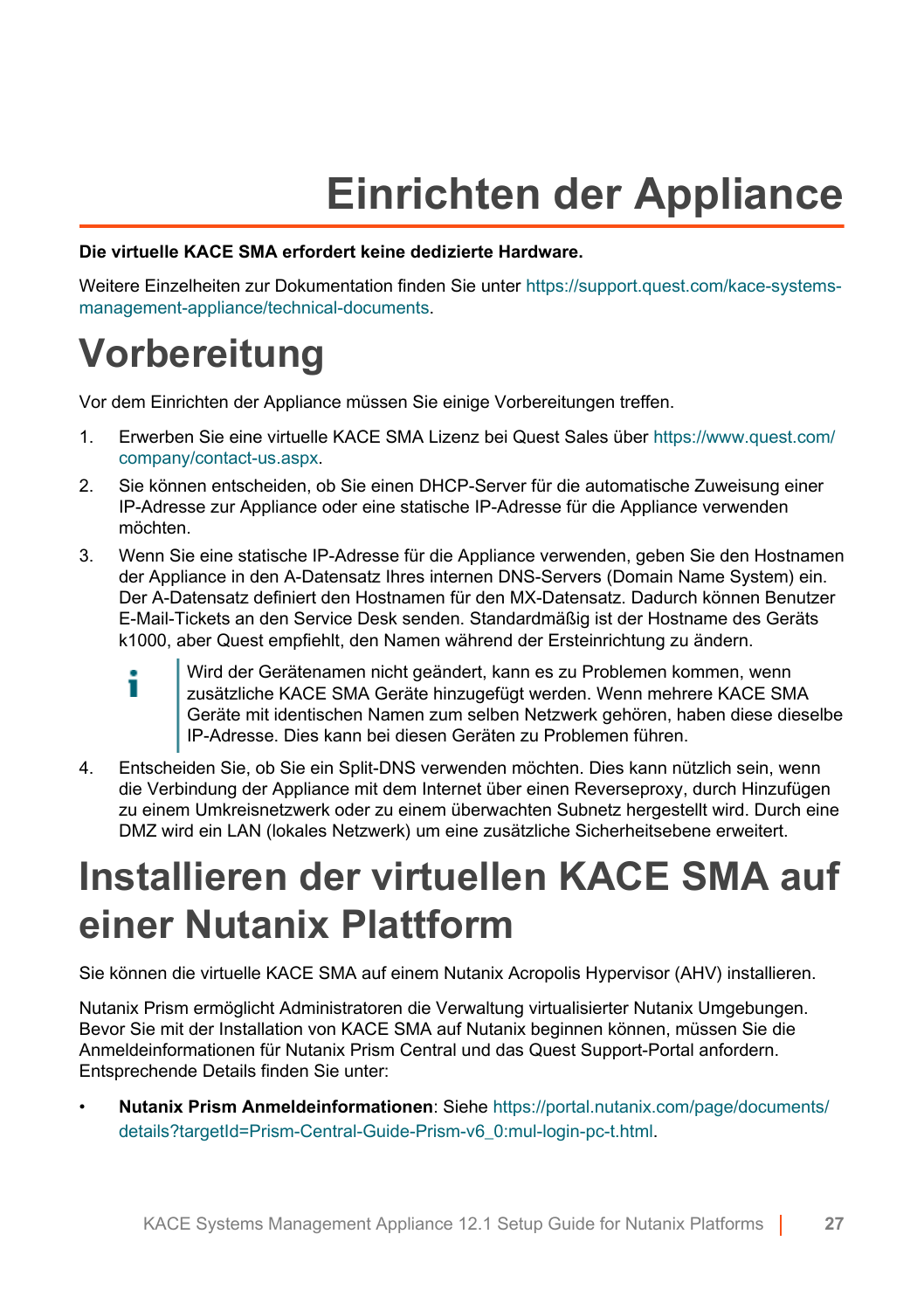- **KACE SMA Kundenanmeldeinformationen**: Siehe [https://support.quest.com/contact](https://support.quest.com/contact-support)[support.](https://support.quest.com/contact-support)
- 1. Laden Sie eine KACE SMA OVF-Datei herunter.
	- a. Navigieren Sie zu [https://support.quest.com/kace-systems-management-appliance/](https://support.quest.com/kace-systems-management-appliance/download-new-releases) [download-new-releases](https://support.quest.com/kace-systems-management-appliance/download-new-releases).
	- b. Laden Sie eine KOVF-Datei für Server der KACE Systemverwaltungs-Appliance Series herunter.

Für diesen Schritt müssen Sie sich mit Ihren Anmeldedaten beim Quest Support Portal anmelden.

- 2. Extrahieren Sie die VMDK-Datenträgerdatei aus der heruntergeladenen KACE SMA OVF-Datei.
- 3. Melden Sie sich bei Nutanix Prism Central an, klicken Sie auf das Zahnradsymbol, und wählen Sie im angezeigten Menü die Option Image Configuration (Image-Konfiguration).
- 4. Laden Sie die extrahierte VMDK-Datenträgerdatei in die Image Configuration (Image-Konfiguration) hoch, wenn Sie dazu aufgefordert werden.
- 5. Wenn die Datenträgerdatei erfolgreich hochgeladen wurde, vergewissern Sie sich, dass der Festplattenstatus auf AKTIV gesetzt ist.

Weitere Informationen zur Image-Verwaltung und zum Hochladen eines Images auf Prism Central finden Sie unter [https://portal.nutanix.com/#/page/docs/details?targetId=Prism-](https://portal.nutanix.com/#/page/docs/details?targetId=Prism-Central-Guide-Prism-v56:mul-images-manage-pc-c.html)[Central-Guide-Prism-v56:mul-images-manage-pc-c.html.](https://portal.nutanix.com/#/page/docs/details?targetId=Prism-Central-Guide-Prism-v56:mul-images-manage-pc-c.html)

- 6. Führen Sie in Prism Central die folgenden Schritte aus:
	- a. Erstellen Sie eine neue virtuelle KACE SMA-Maschine (VM) mit den folgenden Einstellungen:
		- **NAME:** Legt den Namen der virtuellen Maschine fest. Beispiel: Quest KACE SMA <version\_number>.
		- **DESCRIPTION (Beschreibung)**: Fügen Sie weitere Informationen über die Appliance-VM hinzu. Dieses Feld ist optional.
		- **Use this VM as an Agent VM (Diese VM als Agent VM verwenden)**: Dieses Kontrollkästchen muss deaktiviert sein.
		- **VCPU(S)**: Sie können dieses Feld auf 2 einstellen. Weitere Vorschläge finden Sie unten im Tipp.
		- **NUMBER OF CORES PER VCPU (ANZAHL DER KERNE PRO VCPU)**: Setzen Sie dieses Feld auf 1.
		- **MEMORY (SPEICHER)**: Sie können dieses Feld auf 4 einstellen. Weitere Vorschläge finden Sie unten im Tipp.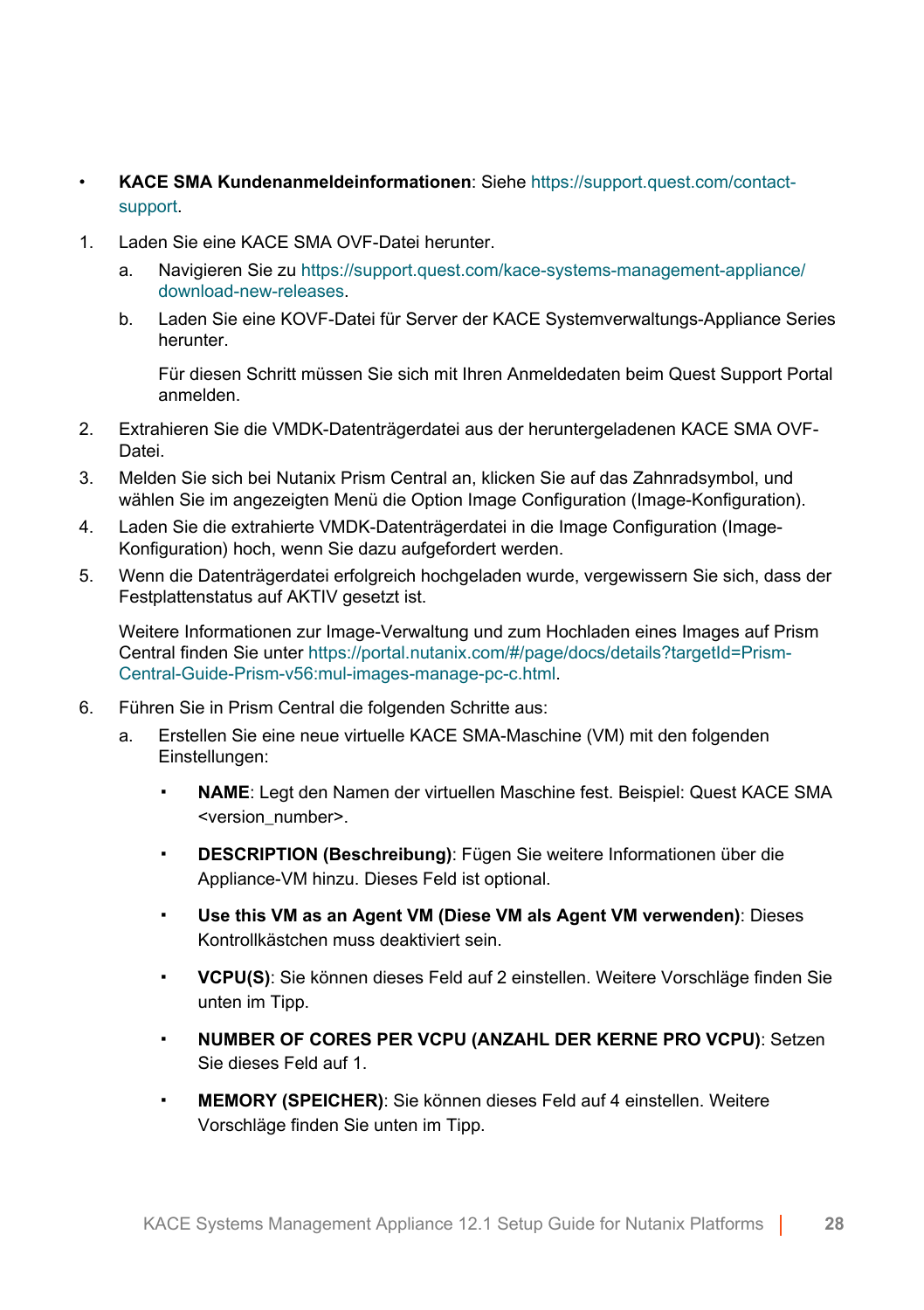- Die Felder **VCPU(S)** und **MEMORY (SPEICHER)** sollten gemäß den Ť Richtlinien in den technischen Spezifikationen von KACE SMA festgelegt werden.
- b. Fügen Sie einen neue Datenträger mit den folgenden Einstellungen hinzu:
	- **OPERATION (VORGANG)**: Wählen Sie Clone from IMAGE SERVICE (Aus IMAGE-DIENST klonen).
	- **BUS TYPE (Bustyp)**: Wählen Sie die Option SCSI aus.

Nach der Konfiguration des Felds OPERATION (VORGANG) wird das Feld IMAGE aktualisiert und zeigt den Namen und die Version der KACE SMA aus der extrahierten VMDK-Festplattendatei an. Wenn aus irgendeinem Grund keine Aktualisierung erfolgt, konfigurieren Sie dieses Feld entsprechend. Klicken Sie abschließend auf **Add (Hinzufügen)**. Dadurch wird die hochgeladene VMDK-Datenträgerdatei mit den oben genannten Einstellungen an die neue VM angehängt.

- c. Aktualisieren Sie die neu erstellte KACE SMA VM und eine neue Netzwerkkarte mit den folgenden Einstellungen:
	- Scrollen Sie dazu nach unten zu Network Adapters (NIC) (Netzwerkkarte)und Ť klicken Sie auf **Add New NIC (Neue Netzwerkkarte hinzufügen)**.
	- Network Name (Netzwerkname): Geben Sie den Namen des Netzwerks an, das Sie in Ihrer Umgebung verwenden möchten.
	- **Network Connection State (Status der Netzwerkverbindung)**: Wählen Sie **Connected (Verbunden)** aus.
	- **IP-Adresse**: Konfigurieren Sie dieses Feld nur, wenn Sie eine statische IP-Adresse angeben möchten. Andernfalls wird eine DHCP-Adresse zugewiesen.

Klicken Sie abschließend auf **Add (Hinzufügen)**.

- d. Speichern Sie Ihre VM-Aktualisierungen.
- e. Stellen Sie sicher, dass Ihre KACE SMA-VM in der Liste der VMs aufgeführt ist.
- 7. Bestätigen Sie die Appliance-Einstellungen. Überprüfen Sie, ob das Netzwerk gültig ist, und überprüfen Sie alle anderen erforderlichen Einstellungen.

#### <span id="page-28-0"></span>**Einschalten der Appliance und Anmelden bei der Administratorkonsole**

Beim ersten Einschalten der Appliance können Sie sich über einen beliebigen Computer in Ihrem LAN bei der KACE SMA **Administratorkonsole** anmelden, vorausgesetzt ein DHCP-Server ist verfügbar, um der Appliance eine IP-Adresse zuzuweisen. So können Sie den Setup-Assistenten zum Konfigurieren der anfänglichen Netzwerkeinstellungen verwenden.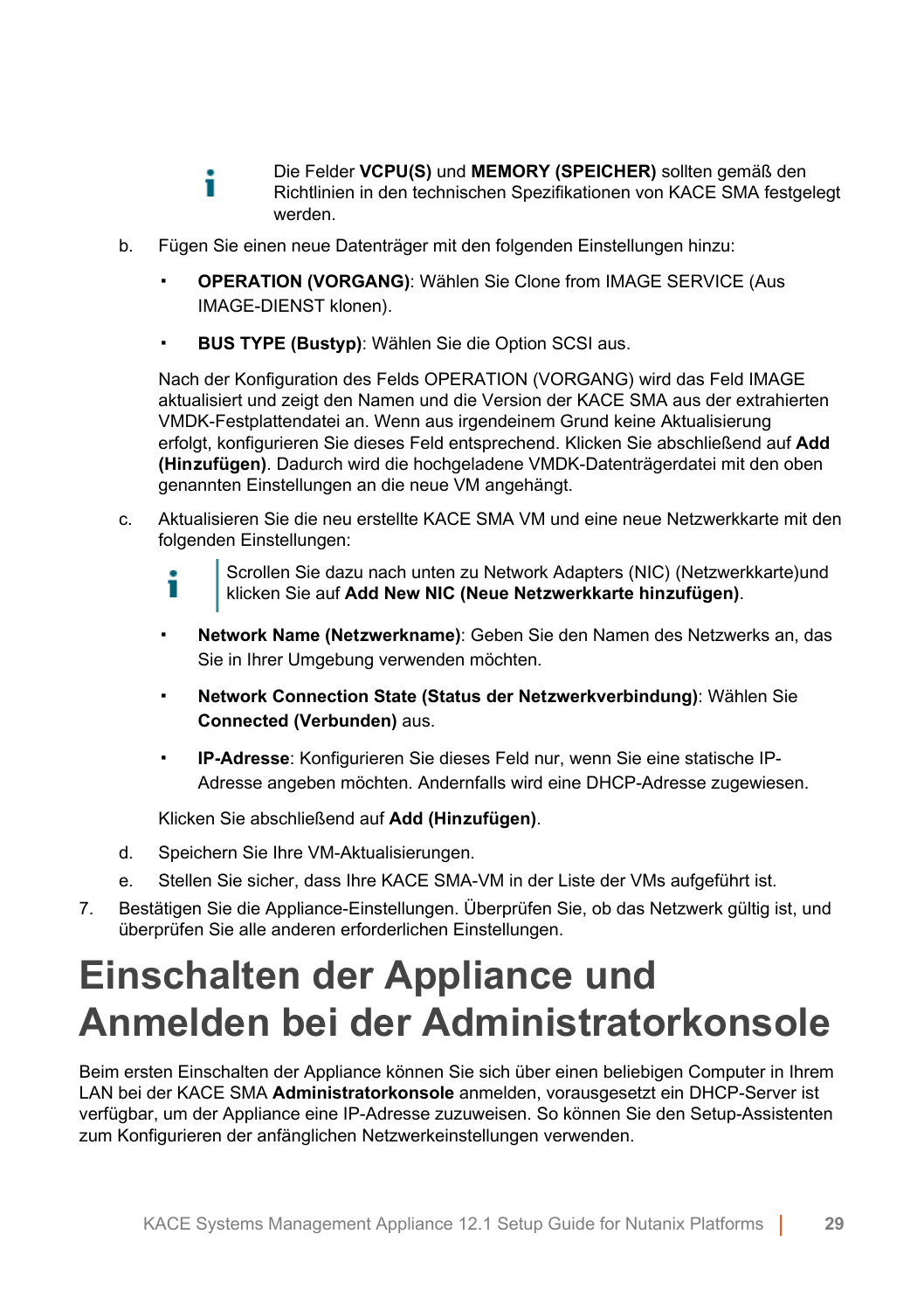Wenn kein DHCP-Server verfügbar ist, können Sie die anfänglichen Netzwerkeinstellungen mithilfe der **Befehlszeilenkonsole** konfigurieren. Siehe [Anfängliche Netzwerkeinstellungen](#page-31-0) [manuell konfigurieren \(optional\)](#page-31-0).

- Die für die Datums- und Uhrzeitinformationen verwendeten Gebietsschemaformate, Ť die bei Ihrer ersten Anmeldung in der **Administratorkonsole** angezeigt werden, sind durch Ihre Browsereinstellungen festgelegt. Informationen zum Ändern der Spracheinstellungen finden Sie im **Administratorhandbuch** der Appliance: [Zugriff auf](#page-36-0) [das Administratorhandbuch und die Onlinehilfe.](#page-36-0)
- 1. Starten Sie den virtuellen Computer, um die Appliance zu starten. Dieser Vorgang dauert 5 bis 10 Minuten.

Der **Befehlszeilenkonsole**-Anmeldebildschirm wird angezeigt und zeigt die DHCP-Netzwerkeinstellungen der Appliance an.

2. Öffnen Sie auf einem beliebigen mit Ihrem LAN verbundenen Computer einen Browser und rufen die auf dem Befehlszeilenkonsole-Anmeldebildschirm angezeigte URL auf. Zum Beispiel http://<eindeutiger\_KACE\_SMA\_Appliance\_Name>.local/admin.

Die Seite Softwareübertragungsvereinbarung wird angezeigt.

3. Stimmen Sie der Vereinbarung zu.

Der Assistent für die Ersteinrichtung wird angezeigt.

- 4. Stellen Sie sicher, dass Sie über die erforderlichen Informationen für die Konfiguration der Appliance verfügen und klicken Sie dann auf **Weiter**.
- 5. Überprüfen Sie die Informationen auf der Seite Diagnosekonsole für Zweifaktor-Authentifizierung, erfassen Sie den geheimen Schlüssel und die Offline-Tokens und bewahren Sie sie gemäß den Anweisungen an einem sicheren Ort auf.
- 6. Geben Sie auf der Seite Lizenzierungs- und Administratoreinstellungen folgende Informationen an:

| Option                                   | <b>Beschreibung</b>                                                                                                                                                                                                                            |
|------------------------------------------|------------------------------------------------------------------------------------------------------------------------------------------------------------------------------------------------------------------------------------------------|
| Lizenzschlüssel                          | Der Lizenzschlüssel, den Sie in der<br><b>Begrüßungs-E-Mail von Quest erhalten</b><br>haben. Wenn Sie keinen Lizenzschlüssel<br>besitzen, wenden Sie sich an den<br>Quest Softwaresupport unter https://<br>support.guest.com/contact-support. |
| Name der Firma                           | Der Name Ihrer Firma oder Gruppe.                                                                                                                                                                                                              |
| <b>E-Mail-Adresse des Administrators</b> | Die E-Mail-Adresse, an die Sie Kommunikation<br>von Quest erhalten möchten.                                                                                                                                                                    |
| Kennwort                                 | Das Kennwort für das Standardkonto <b>admin</b><br>Mit diesem Konto melden Sie sich bei der<br>Administratorkonsole der Appliance an. Das<br>Standardkonto admin ist zu diesem Zeitpunkt                                                       |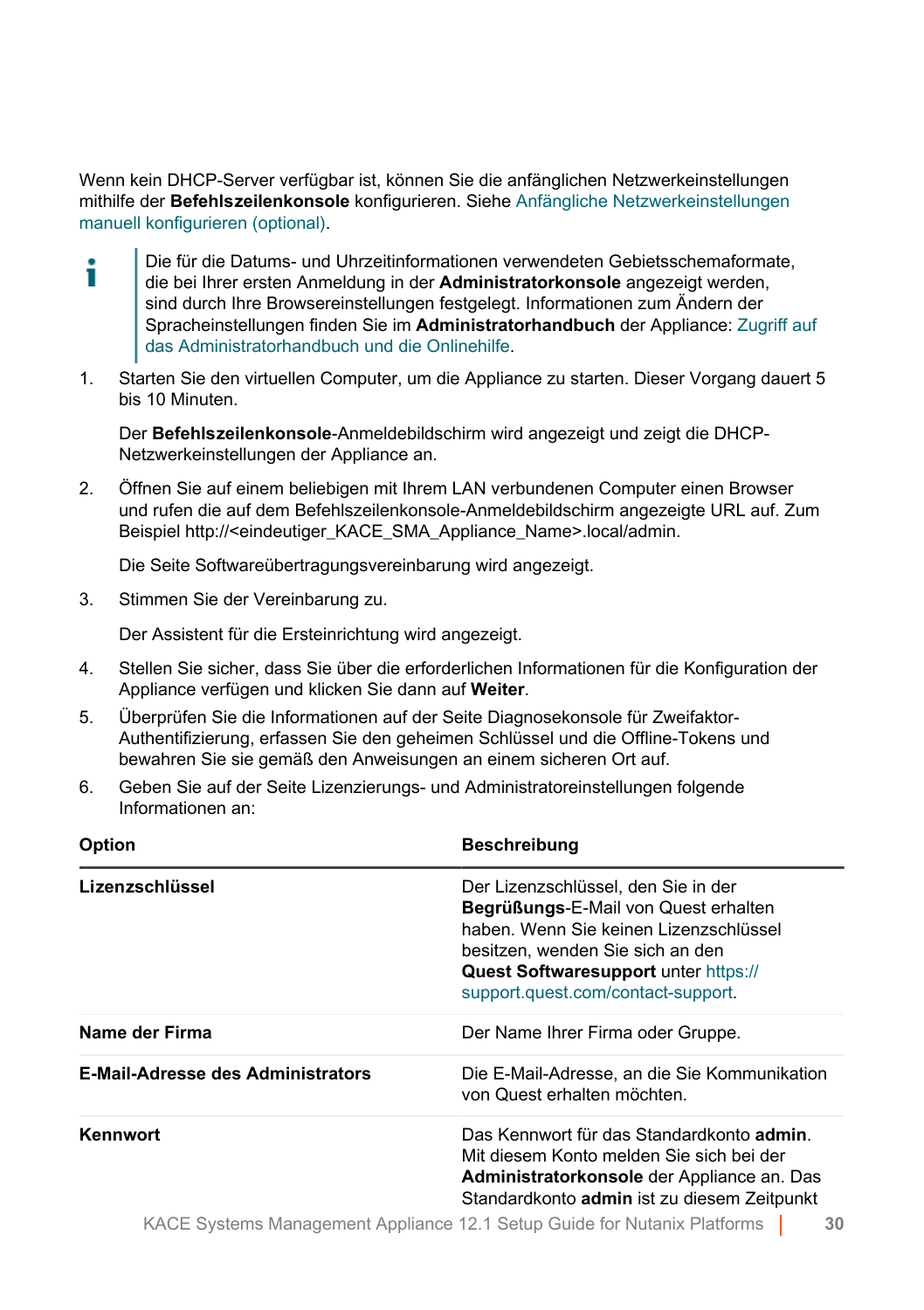| Option                       |   | <b>Beschreibung</b>                                                                                                                                                                                                                                                                                                                                                                                                                                                                                                                                              |
|------------------------------|---|------------------------------------------------------------------------------------------------------------------------------------------------------------------------------------------------------------------------------------------------------------------------------------------------------------------------------------------------------------------------------------------------------------------------------------------------------------------------------------------------------------------------------------------------------------------|
|                              |   | das einzige Konto der Appliance. Wenn Sie<br>das Kennwort für dieses Konto vergessen,<br>muss das System möglicherweise auf die<br>Werkseinstellungen zurückgesetzt werden, was<br>einen Datenverlust zur Folge haben kann.                                                                                                                                                                                                                                                                                                                                      |
|                              | П | Wenn Sie über mehrere KACE SMA<br>oder KACE SDA (Systembereitstellung)<br>Appliances verfügen, empfiehlt<br>Quest, für alle Appliances dasselbe<br>Kennwort für das admin-Konto zu<br>verwenden. Dadurch können Sie<br>die Appliances später verknüpfen.<br>Weitere Informationen hierzu finden<br>Sie im Administratorhandbuch<br>der Appliance: Zugriff auf das<br>Administratorhandbuch und die<br>Onlinehilfe.                                                                                                                                               |
| Zweifaktor-Authentifizierung |   | Wenn Sie mehr Sicherheit für die Benutzer<br>bereitstellen möchten, die sich bei der Appliance<br>anmelden, setzen Sie diese Option auf<br>Aktiviert. Diese Funktion fügt einen zusätzlichen<br>Schritt beim Anmeldevorgang hinzu. Sie<br>vertraut auf die Google Authenticator-App,<br>um Verifizierungscodes zu generieren. Die<br>App generiert in regelmäßigen Abständen<br>einen neuen sechsstelligen Code. Wenn diese<br>Option aktiviert ist, werden die Endbenutzer bei<br>jeder Anmeldung aufgefordert, den aktuellen<br>Verifizierungscode einzugeben. |
|                              | Т | Wenn Sie diese Funktion aktivieren,<br>stellen Sie sicher, dass die Uhr des<br>KACE SMA-Servers und diejenige des<br>Geräts, auf dem Google Authenticator<br>ausgeführt wird, korrekt sind. Der<br>Google Authenticator verlässt sich<br>auf die aktuelle Zeit, um das Token<br>zu erstellen. Wenn die Zeit auf dem<br>Server nicht mit der auf den Geräten<br>synchronisiert ist, auf denen Google<br>Authenticator ausgeführt wird, kann die<br>Validierung von Tokens fehlschlagen,<br>was zur Sperrung von Konten führen<br>kann.                            |

7. Befolgen Sie die Bildschirmanweisungen, um die Ersteinrichtung abzuschließen.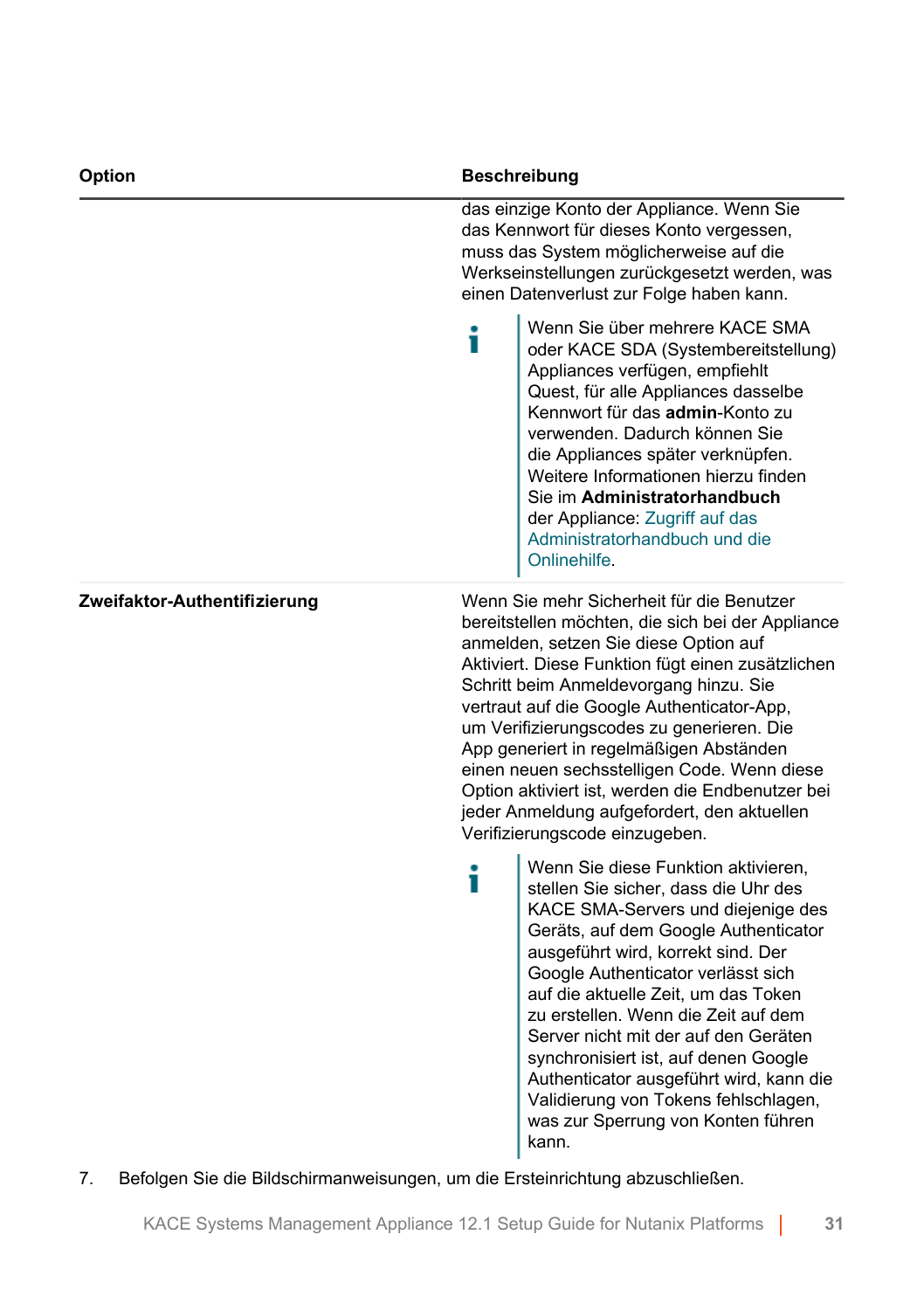Sobald die Ersteinrichtung abgeschlossen ist, wird die Appliance neu gestartet und die **Administratorkonsole**-Anmeldeseite wird angezeigt.



Wenn Sie die IP-Adresse der Appliance ändern, wechseln Sie zu der neuen IP-Adresse, um die Anmeldeseite aufzurufen.

8. Melden Sie sich bei der Administratorkonsole an und verwenden Sie dazu die Anmelde-ID admin und das Kennwort, das Sie bei der Ersteinrichtung festgelegt haben.

Wenn die Zweifaktor-Authentifizierung auf der Seite Lizenzierungs- und Administratoreinstellungen im Assistenten für die Ersteinrichtung aktiviert wurde, wird die Seite Zweifaktor-Authentifizierung konfigurieren angezeigt.

9. **Nur Zweifaktor-Authentifizierung**. Befolgen Sie die Anweisungen auf der Seite Zweifaktor-Authentifizierung konfigurieren, um einen Google Authenticator-Verifizierungscode mit Ihrem Smartphone zu erstellen. Geben Sie in das Feld Verifizierungscode den Google Authenticator-Code ein und klicken Sie auf **Konfiguration fertig stellen**. Bei jeder nachfolgenden Anmeldung wird ein neuer Verifizierungscode benötigt.

Um diesen Schritt zu überspringen, klicken Sie auf **Weiter**. Sie können diesen Schritt nur innerhalb eines zuvor konfigurierten Übergangszeitfensters überspringen. Weitere Informationen finden Sie im Administratorhandbuch:

Die **Administratorkonsole** wird angezeigt und die Appliance kann verwendet werden.

### <span id="page-31-0"></span>**Anfängliche Netzwerkeinstellungen manuell konfigurieren (optional)**

Wenn kein DHCP-Server verfügbar ist und Sie sich nicht bei der **Befehlszeilenkonsole** der Appliance anmelden können, können Sie die anfänglichen Netzwerkeinstellungen mithilfe der **Administratorkonsole** manuell konfigurieren.

1. Starten Sie den virtuellen Computer, um die Appliance zu starten. Dieser Vorgang dauert 5 bis 10 Minuten.

Der **Befehlszeilenkonsole**-Anmeldebildschirm wird angezeigt.

2. Geben Sie an der Eingabeaufforderung Folgendes ein:

Anmeldename: konfig

Kennwort: konfig

- 3. Wählen Sie die Sprache, die für die Befehlszeilenkonsole verwendet werden soll. Mit den Pfeiltasten können Sie zwischen den Feldern wechseln.
- 4. Konfigurieren Sie die folgenden Netzwerkeinstellungen. Mit der Nach-rechts- bzw. der Nachlinks-Taste können Sie Optionen in den Feldern auswählen. Mit der Nach-oben- bzw. Nachunten-Taste können Sie zwischen den Feldern wechseln.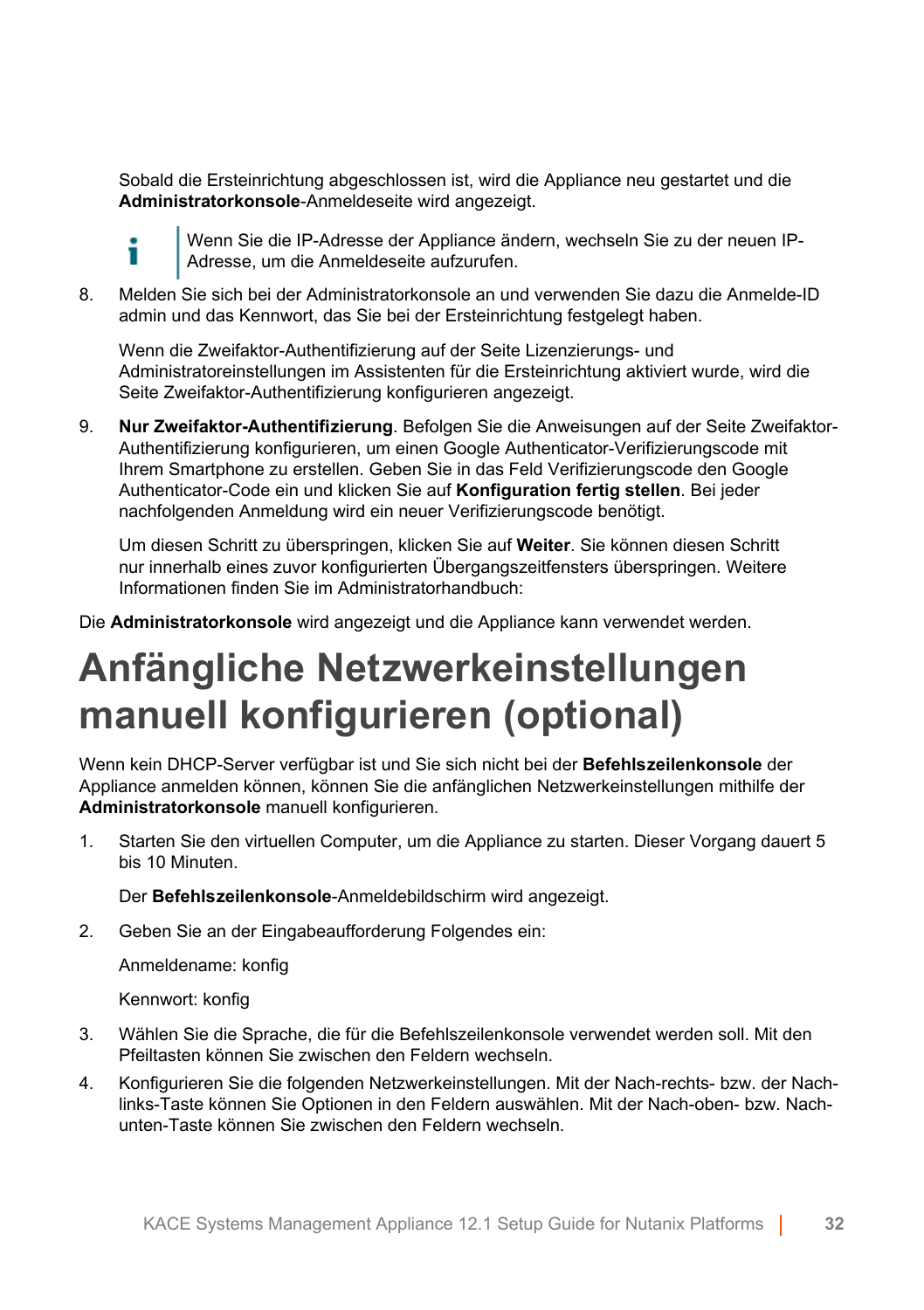| Option                             | <b>Beschreibung</b>                                                                                                                                                                                                                                                                                                                                                                                                                                                                                                                                                                                              |
|------------------------------------|------------------------------------------------------------------------------------------------------------------------------------------------------------------------------------------------------------------------------------------------------------------------------------------------------------------------------------------------------------------------------------------------------------------------------------------------------------------------------------------------------------------------------------------------------------------------------------------------------------------|
| <b>KACE SMA DNS-Hostname</b>       | Geben Sie den Hostnamen der Appliance<br>ein. Die Standardeinstellung ist k1000,<br>aber Quest empfiehlt, den Namen während<br>der Ersteinrichtung zu ändern. Wird der<br>Gerätenamen nicht geändert, kann es zu<br>Problemen kommen, wenn zusätzliche KACE<br>SMA Geräte hinzugefügt werden.<br>Wenn mehrere KACE SMA Geräte<br>Ť<br>mit identischen Namen zum selben<br>Netzwerk gehören, haben diese<br>dieselbe IP-Adresse. Dies kann bei<br>diesen Geräten zu Problemen führen.                                                                                                                             |
| Servernamen automatisch generieren | Aktivieren Sie dieses Kontrollkästchen,<br>damit das System den Namen des KACE<br>SMA Webservers im folgenden Format<br>generiert: Hostname.Domain. Beispiel:<br><eindeutiger_kace_sma_appliance<br>Name&gt;.beispiel.com. Deaktivieren Sie<br/>dieses Kontrollkästchen, wenn Sie einen<br/>benutzerdefinierten Webservernamen eingeben<br/>möchten.</eindeutiger_kace_sma_appliance<br>                                                                                                                                                                                                                         |
| <b>KACE SMA Webservername</b>      | Geben Sie den vollständig qualifizierten<br>Domainnamen der Appliance ein. Hierbei<br>handelt es sich um den mit der Domain<br>verknüpften Hostnamen. Beispiel:<br><eindeutiger_kace_sma_appliance<br>Name&gt;.beispiel.com. Geräte stellen über diesen<br/>Namen eine Verbindung mit der Appliance her.<br/>Quest mpfiehlt, dass Sie dem DNS-Server einen<br/>statischen IP-Adresseintrag für die Appliance<br/>hinzufügen. Wenn Sie ein SSL-Zertifikat<br/>verwenden, muss der Hostname vollständig und<br/>gültig sein und demjenigen auf dem Zertifikat<br/>entsprechen.</eindeutiger_kace_sma_appliance<br> |
| <b>DHCP</b>                        | (Optional) Wählen Sie diese Option, wenn Sie<br>DHCP (Dynamic Host Configuration Protocol)<br>verwenden möchten, um die IPv4-Adresse und<br>andere Informationen zur Netzwerkkonfiguration<br>für die Appliance automatisch zu beziehen.<br>Wenn Sie diese Option wählen, müssen Sie<br>keine Einstellungen für die statische IP-Adresse,<br>die Domain, die Subnetzmaske, den Standard-                                                                                                                                                                                                                         |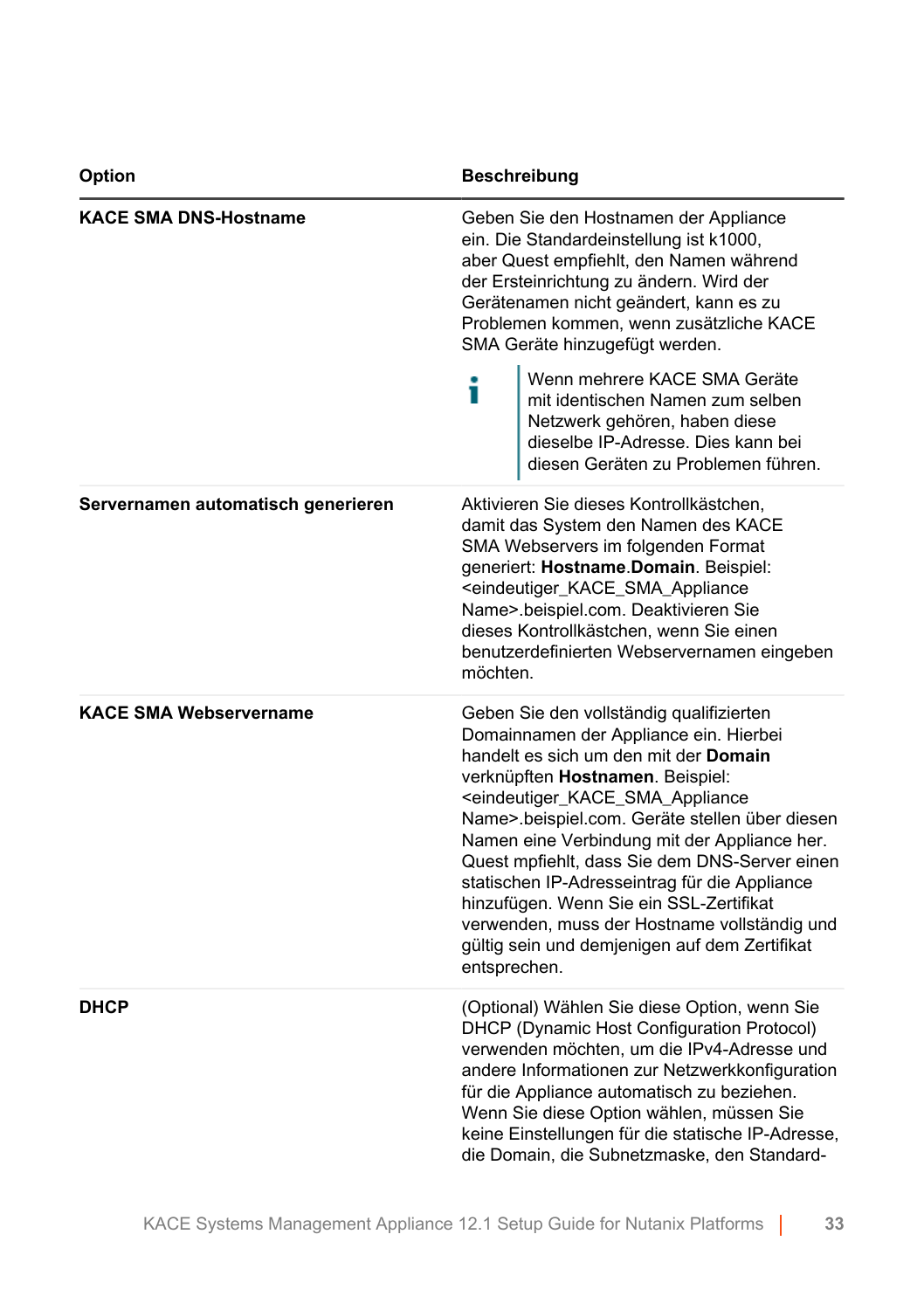| <b>Option</b>                      | <b>Beschreibung</b>                                                                                                                                                                                                                                                                                                                                                                                                                                                       |
|------------------------------------|---------------------------------------------------------------------------------------------------------------------------------------------------------------------------------------------------------------------------------------------------------------------------------------------------------------------------------------------------------------------------------------------------------------------------------------------------------------------------|
|                                    | Gateway und den primären bzw. sekundären<br>DNS-Server angeben.                                                                                                                                                                                                                                                                                                                                                                                                           |
| <b>Manuelle IPv4-Konfiguration</b> | Legen Sie die IPv4-Adresse fest und geben<br>Sie die statische IP-Adresse, die Domain, die<br>Subnetzmaske, das Standard-Gateway und die<br>primären bzw. sekundären DNS-Einstellungen<br>für die Appliance an.                                                                                                                                                                                                                                                           |
|                                    | Die IPv4-Adresse ist unabhängig von<br>Ť<br>der Verfügbarkeit einer IPv6-Adresse<br>erforderlich. Die IPv6-Adresse ist<br>optional.                                                                                                                                                                                                                                                                                                                                       |
| <b>SLAAC</b>                       | Wählen Sie diese Option aus, wenn Sie<br>SLAAC (Stateless Address Autoconfiguration -<br>zustandslose Adressenautokonfiguration)<br>verwenden möchten, die im Rahmen von IPv6<br>verfügbar ist, um die Netzwerkeinstellungen<br>der Appliance zu konfigurieren. Mit SLAAC<br>können Geräte ihre eigenen IPv6-Adressen<br>basierend auf dem Präfix auswählen, das von<br>der verbundenen Schnittstelle mitgeteilt wird.                                                    |
| <b>Manuelle IPv6-Konfiguration</b> | Wählen Sie diese Option, wenn Sie die IPv6-<br>Adresse manuell angeben möchten. Wenn Sie<br>diese Option auswählen, müssen Sie IPv6-<br>Adresse, Präfixlänge und Standard-Gateway für<br>die Appliance angeben.                                                                                                                                                                                                                                                           |
|                                    | Die IPv6-Adresse ist optional. Die<br>Ť<br>IPv4-Adresse ist unabhängig von der<br>Verfügbarkeit einer IPv6-Adresse<br>erforderlich.                                                                                                                                                                                                                                                                                                                                       |
| Deaktivieren Sie IPv6.             | Wählen Sie diese Option, wenn Sie die IPv6-<br>Adresse für die Appliance deaktivieren möchten.<br>Dies ist die Standardeinstellung.                                                                                                                                                                                                                                                                                                                                       |
| <b>SMTP-Server</b>                 | (Optional) Geben Sie den Hostnamen oder<br>die IP-Adresse eines externen SMTP-Servers<br>an, beispielsweise smtp.gmail.com. Externe<br>SMTP-Server müssen die anonyme (nicht<br>authentifizierte) Übermittlung ausgehender<br>E-Mails unterstützen. Vergewissern Sie<br>sich, dass es Ihre Netzwerkrichtlinien der<br>Appliance gestatten, den SMTP-Server direkt zu<br>kontaktieren. Der E-Mail-Server muss zudem für<br>die Weiterleitung von E-Mails von der Appliance |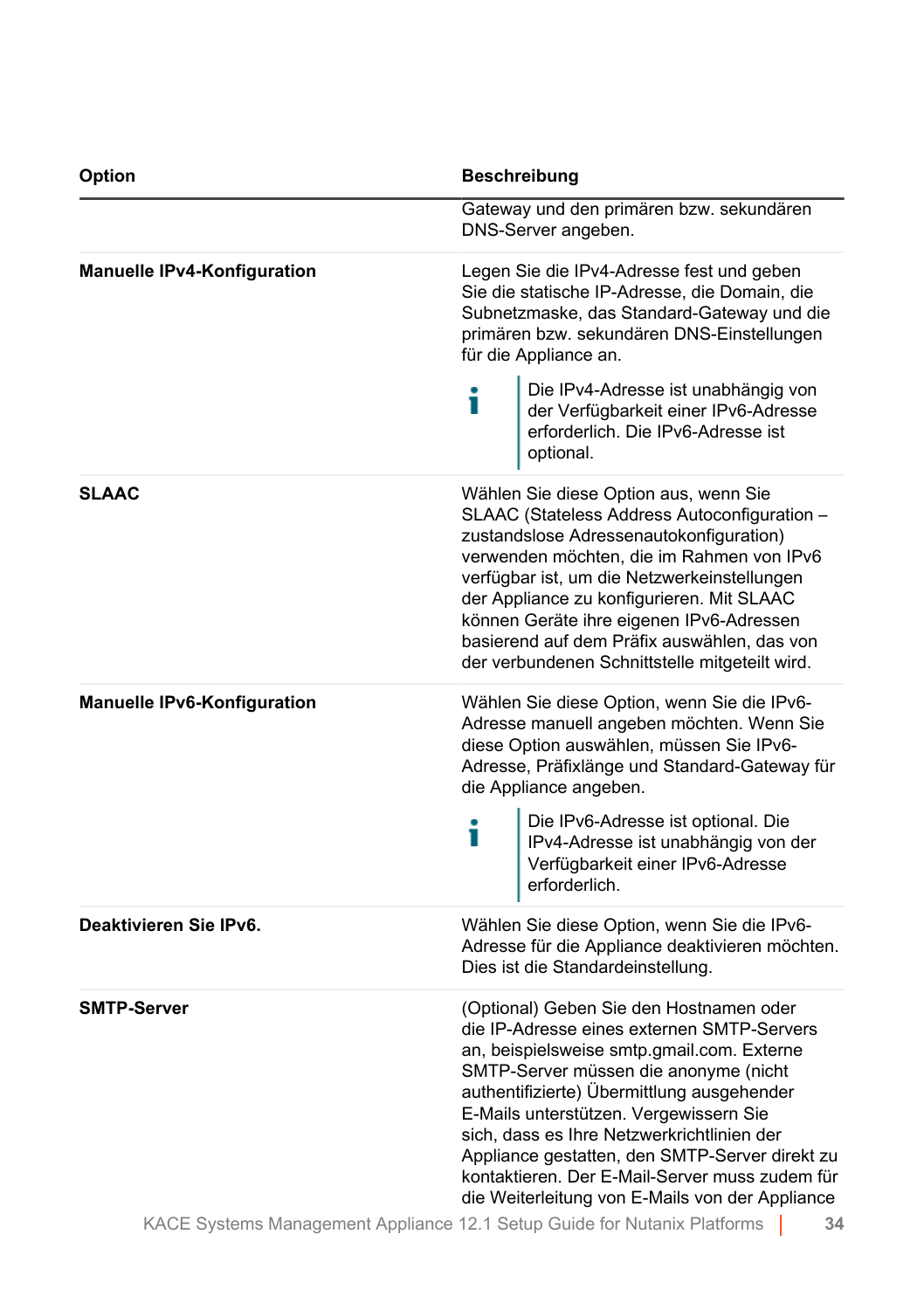| <b>Option</b>        | <b>Beschreibung</b>                                                                                                                                                                                                                                                                                                                   |
|----------------------|---------------------------------------------------------------------------------------------------------------------------------------------------------------------------------------------------------------------------------------------------------------------------------------------------------------------------------------|
|                      | ohne Authentifizierung konfiguriert sein. Wenn<br>Sie keine SMTP-Serverinformationen angeben,<br>sendet die KACE SMA E-Mails über ihren<br>internen SMTP-Server.                                                                                                                                                                      |
| <b>SSH aktiviert</b> | (Optional) Wählen Sie diese Option,<br>um den sicheren Zugriff (SSH) auf die<br>Administratorkonsole der Appliance zu<br>aktivieren. Quest empfiehlt, SSH während<br>der Ersteinrichtung zu aktivieren. Wenn<br>die Einrichtung abgeschlossen ist, können<br>Sie diese Einstellung bei Bedarf über die<br>Administratorkonsole ändern |
| Proxy                | (Optional) Geben Sie die Informationen des<br>Proxy-Servers ein.                                                                                                                                                                                                                                                                      |
|                      | Die Appliance unterstützt Proxy-<br>Ť<br>Server mit bereichsbasierter<br>Standardauthentifizierung, für die<br>Benutzernamen und Kennwörter<br>erforderlich sind. Verwendet<br>Ihr Proxy-Server eine andere<br>Authentifizierungsmethode, fügen<br>Sie die IP-Adresse der Appliance zur<br>Ausnahmeliste des Servers hinzu.           |

5. Verschieben Sie den Cursor mithilfe der Nach-unten-Taste auf Speichern und drücken Sie dann die **Eingabetaste**.

Die Appliance wird neu gestartet.

6. Öffnen Sie auf einem beliebigen mit Ihrem LAN verbundenen Computer einen Browser und rufen die Administratorkonsole-URL der Appliance auf. Zum Beispiel http:// <eindeutiger\_KACE\_SMA\_Appliance\_Name>.local/admin.

Die Seite Softwareübertragungsvereinbarung wird angezeigt.

7. Stimmen Sie der Vereinbarung zu.

Der Assistent für die Ersteinrichtung wird angezeigt.

- 8. Stellen Sie sicher, dass Sie über die erforderlichen Informationen für die Konfiguration der Appliance verfügen und klicken Sie dann auf **Weiter**.
- 9. Überprüfen Sie die Informationen auf der Seite Diagnosekonsole für Zweifaktor-Authentifizierung, erfassen Sie den geheimen Schlüssel und die Offline-Tokens und bewahren Sie sie gemäß den Anweisungen an einem sicheren Ort auf.
- 10. Geben Sie auf der Seite Lizenzierungs- und Administratoreinstellungen folgende Informationen an: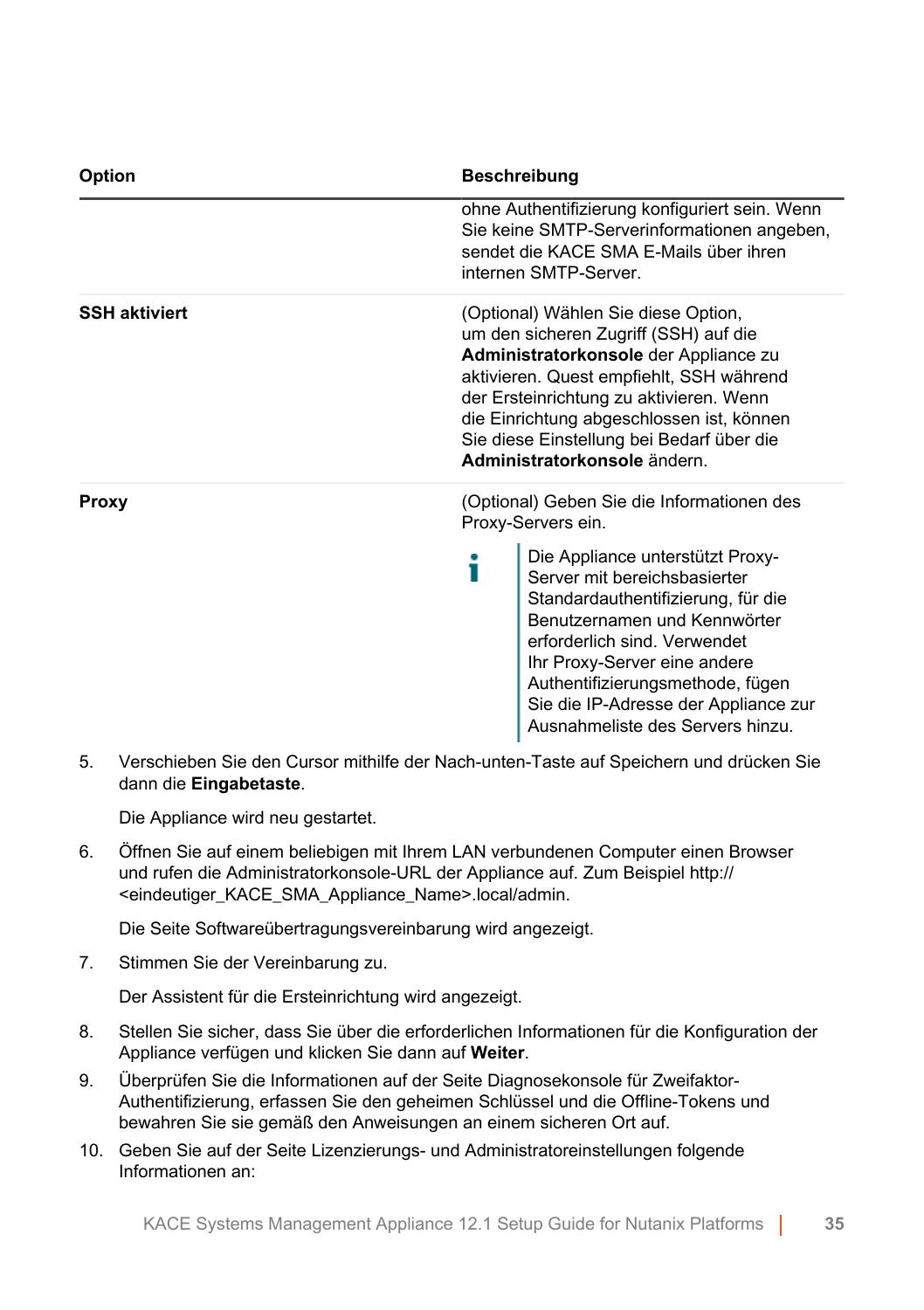| <b>Option</b>                            | <b>Beschreibung</b>                                                                                                                                                                                                                                                                                                                                                                                                                                                                                                                                                                                                                                                                                                                                                                                                                          |
|------------------------------------------|----------------------------------------------------------------------------------------------------------------------------------------------------------------------------------------------------------------------------------------------------------------------------------------------------------------------------------------------------------------------------------------------------------------------------------------------------------------------------------------------------------------------------------------------------------------------------------------------------------------------------------------------------------------------------------------------------------------------------------------------------------------------------------------------------------------------------------------------|
| Lizenzschlüssel                          | Der Lizenzschlüssel, den Sie in der<br>Begrüßungs-E-Mail von Quest erhalten<br>haben. Wenn Sie keinen Lizenzschlüssel<br>besitzen, wenden Sie sich an den<br>Quest Softwaresupport unter https://<br>support.quest.com/contact-support.                                                                                                                                                                                                                                                                                                                                                                                                                                                                                                                                                                                                      |
| Name der Firma                           | Der Name Ihrer Firma oder Gruppe.                                                                                                                                                                                                                                                                                                                                                                                                                                                                                                                                                                                                                                                                                                                                                                                                            |
| <b>E-Mail-Adresse des Administrators</b> | Die E-Mail-Adresse, an die Sie Kommunikation<br>von Quest erhalten möchten.                                                                                                                                                                                                                                                                                                                                                                                                                                                                                                                                                                                                                                                                                                                                                                  |
| Kennwort                                 | Das Kennwort für das Standardkonto admin.<br>Mit diesem Konto melden Sie sich bei der<br>Administratorkonsole der Appliance an. Das<br>Standardkonto admin ist zu diesem Zeitpunkt<br>das einzige Konto der Appliance. Wenn Sie<br>das Kennwort für dieses Konto vergessen,<br>muss das System möglicherweise auf die<br>Werkseinstellungen zurückgesetzt werden, was<br>einen Datenverlust zur Folge haben kann.<br>Wenn Sie über mehrere KACE SMA<br>Т<br>oder KACE SDA (Systembereitstellung)<br>Appliances verfügen, empfiehlt<br>Quest, für alle Appliances dasselbe<br>Kennwort für das admin-Konto zu<br>verwenden. Dadurch können Sie<br>die Appliances später verknüpfen.<br>Weitere Informationen hierzu finden<br>Sie im Administratorhandbuch<br>der Appliance: Zugriff auf das<br>Administratorhandbuch und die<br>Onlinehilfe. |
| Zweifaktor-Authentifizierung             | Wenn Sie mehr Sicherheit für die Benutzer<br>bereitstellen möchten, die sich bei der Appliance<br>anmelden, setzen Sie diese Option auf<br>Aktiviert. Diese Funktion fügt einen zusätzlichen<br>Schritt beim Anmeldevorgang hinzu. Sie<br>vertraut auf die Google Authenticator-App,<br>um Verifizierungscodes zu generieren. Die<br>App generiert in regelmäßigen Abständen<br>einen neuen sechsstelligen Code. Wenn diese<br>Option aktiviert ist, werden die Endbenutzer bei<br>jeder Anmeldung aufgefordert, den aktuellen<br>Verifizierungscode einzugeben.                                                                                                                                                                                                                                                                             |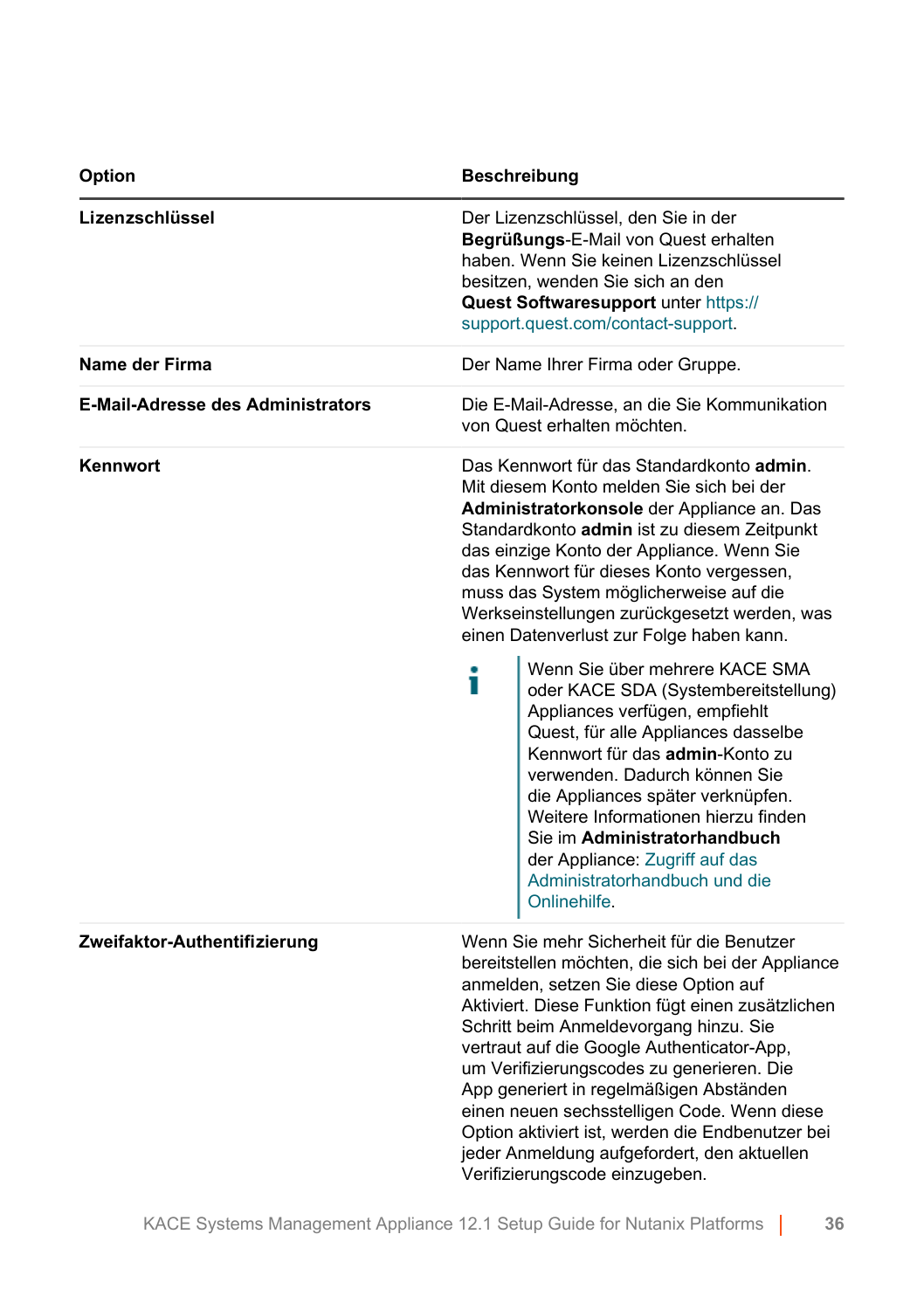| Option | <b>Beschreibung</b>                                                                                                                                                                                                                                                                                                                                                                                                                                                                                                          |  |
|--------|------------------------------------------------------------------------------------------------------------------------------------------------------------------------------------------------------------------------------------------------------------------------------------------------------------------------------------------------------------------------------------------------------------------------------------------------------------------------------------------------------------------------------|--|
|        | Wenn Sie diese Funktion aktivieren,<br>stellen Sie sicher, dass die Uhr des<br>KACE SMA-Servers und diejenige des<br>Geräts, auf dem Google Authenticator<br>ausgeführt wird, korrekt sind. Der<br>Google Authenticator verlässt sich<br>auf die aktuelle Zeit, um das Token<br>zu erstellen. Wenn die Zeit auf dem<br>Server nicht mit der auf den Geräten<br>synchronisiert ist, auf denen Google<br>Authenticator ausgeführt wird, kann die<br>Validierung von Tokens fehlschlagen,<br>was zur Sperrung von Konten führen |  |

11. Befolgen Sie die Bildschirmanweisungen, um die Ersteinrichtung abzuschließen.

Sobald die Ersteinrichtung abgeschlossen ist, wird die Appliance neu gestartet und die **Administratorkonsole**-Anmeldeseite wird angezeigt.

i

Wenn Sie die IP-Adresse der Appliance ändern, wechseln Sie zu der neuen IP-Adresse, um die Anmeldeseite aufzurufen.

kann.

12. Melden Sie sich bei der Administratorkonsole an und verwenden Sie dazu die Anmelde-ID admin und das Kennwort, das Sie bei der Ersteinrichtung festgelegt haben.

Wenn die Zweifaktor-Authentifizierung auf der Seite Lizenzierungs- und Administratoreinstellungen im Assistenten für die Ersteinrichtung aktiviert wurde, wird die Seite Zweifaktor-Authentifizierung konfigurieren angezeigt.

13. **Nur Zweifaktor-Authentifizierung**. Befolgen Sie die Anweisungen auf der Seite Zweifaktor-Authentifizierung konfigurieren, um einen Google Authenticator-Verifizierungscode mit Ihrem Smartphone zu erstellen. Geben Sie in das Feld Verifizierungscode den Google Authenticator-Code ein und klicken Sie auf **Konfiguration fertig stellen**. Bei jeder nachfolgenden Anmeldung wird ein neuer Verifizierungscode benötigt.

Um diesen Schritt zu überspringen, klicken Sie auf **Weiter**. Sie können diesen Schritt nur innerhalb eines zuvor konfigurierten Übergangszeitfensters überspringen. Weitere Informationen finden Sie im Administratorhandbuch:

Die **Administratorkonsole** wird angezeigt und die Appliance kann verwendet werden.

# **Zugriff auf das Administratorhandbuch und die Onlinehilfe**

Um Hilfe zur Verwendung der **Administratorkonsole** zu erhalten, klicken Sie auf den Hilfelink in der oberen rechten Ecke der Oberfläche, um die kontextbezogene Hilfe aufzurufen. Klicken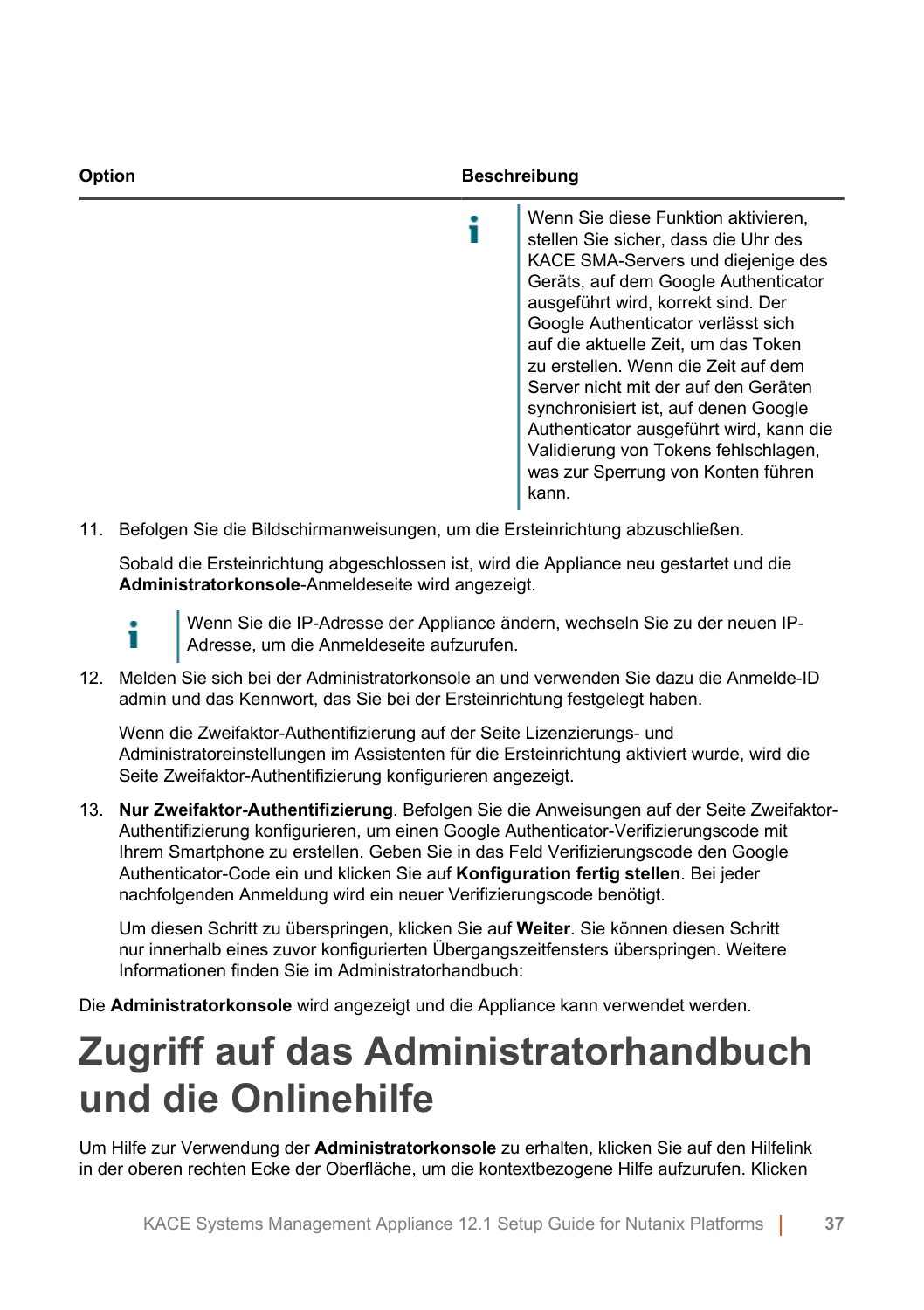Sie auf die Links in den Themen der kontextbezogenen Hilfe, um auf das Haupthilfesystem zuzugreifen.

| $\sqrt{2}$<br>KACE Systemverwaltungs-Appliance |  |                                                  | admin (Standard) v<br>Sitzungs-Timeout: 00:59:51 + 28.07.2017 16:56:54 |
|------------------------------------------------|--|--------------------------------------------------|------------------------------------------------------------------------|
|                                                |  | The Startseite > Dashboard                       | $\alpha$                                                               |
| h Startseite<br>Dashboard                      |  | Dashboard                                        | $\mathbf{C}$<br>Details anzeigen<br>Anpassen                           |
| Label-Verwaltung<br>Suchen                     |  | Am häufigsten aufgerufene Knowledge Base-Artikel | Letzte Nachrichtenartikel                                              |

# **Zeitplanung für Schulungen**

Um Sie bei der Verwendung der Appliance zu unterstützen, bietet Quest ein Schulungsprogramm mit dem Titel "QuickStart" an. Dieses Programm bietet Remote-Unterstützung, sodass Ihre Lösung schnell einsatzbereit gemacht werden kann, um die Bereitstellung, Verwaltung, Sicherung und Wartung Ihrer mit dem Netzwerk verbundenen Geräte zu beschleunigen.

Um mehr über dieses Programm zu erfahren, rufen Sie einen der folgenden Links auf:

- **KACE Systemverwaltungs-Appliance**: [https://support.quest.com/kace-systems](https://support.quest.com/kace-systems-management-appliance/professional-services/332)[management-appliance/professional-services/332](https://support.quest.com/kace-systems-management-appliance/professional-services/332)
- **KACE Asset-Management-Appliance**: [https://support.quest.com/kace-asset-management](https://support.quest.com/kace-asset-management-appliance/professional-services/331)[appliance/professional-services/331](https://support.quest.com/kace-asset-management-appliance/professional-services/331)

Senden Sie für die Registrierung eine Anfrage an:

- **KACE Systemverwaltungs-Appliance**:<https://www.quest.com/register/113381>
- **KACE Asset-Management-Appliance**:<https://www.quest.com/register/113379>

# **Über uns**

Quest entwickelt Softwarelösungen, die sich die Vorteile neuer Technologien bei einer immer komplexer werdenden IT-Infrastruktur zu Nutze machen. Von der Datenbank- und Systemverwaltung über Active Directory- und Office 365-Verwaltung bis hin zur Erhöhung der Widerstandskraft gegen Cyberrisiken unterstützt Quest Kunden bereits jetzt bei der Bewältigung ihrer nächsten IT-Herausforderung. Weltweit verlassen sich mehr als 130.000 Unternehmen und 95 % der Fortune 500-Unternehmen auf Quest, um proaktive Verwaltung und Überwachung für die nächste Unternehmensinitiative bereitzustellen, die nächste Lösung für komplexe Microsoft-Herausforderungen zu finden, und der nächsten Bedrohung immer einen Schritt voraus zu sein. Quest Software. Wo die Zukunft auf die Gegenwart trifft. Weitere Informationen hierzu finden Sie unter www.quest.com

### **Ressourcen für den technischen Support**

Der technische Support steht Quest Kunden mit gültigem Servicevertrag sowie Kunden mit Testversionen zur Verfügung. Auf das Quest Support Portal können Sie unter [https://](https://support.quest.com/) [support.quest.com/de-de/](https://support.quest.com/) zugreifen.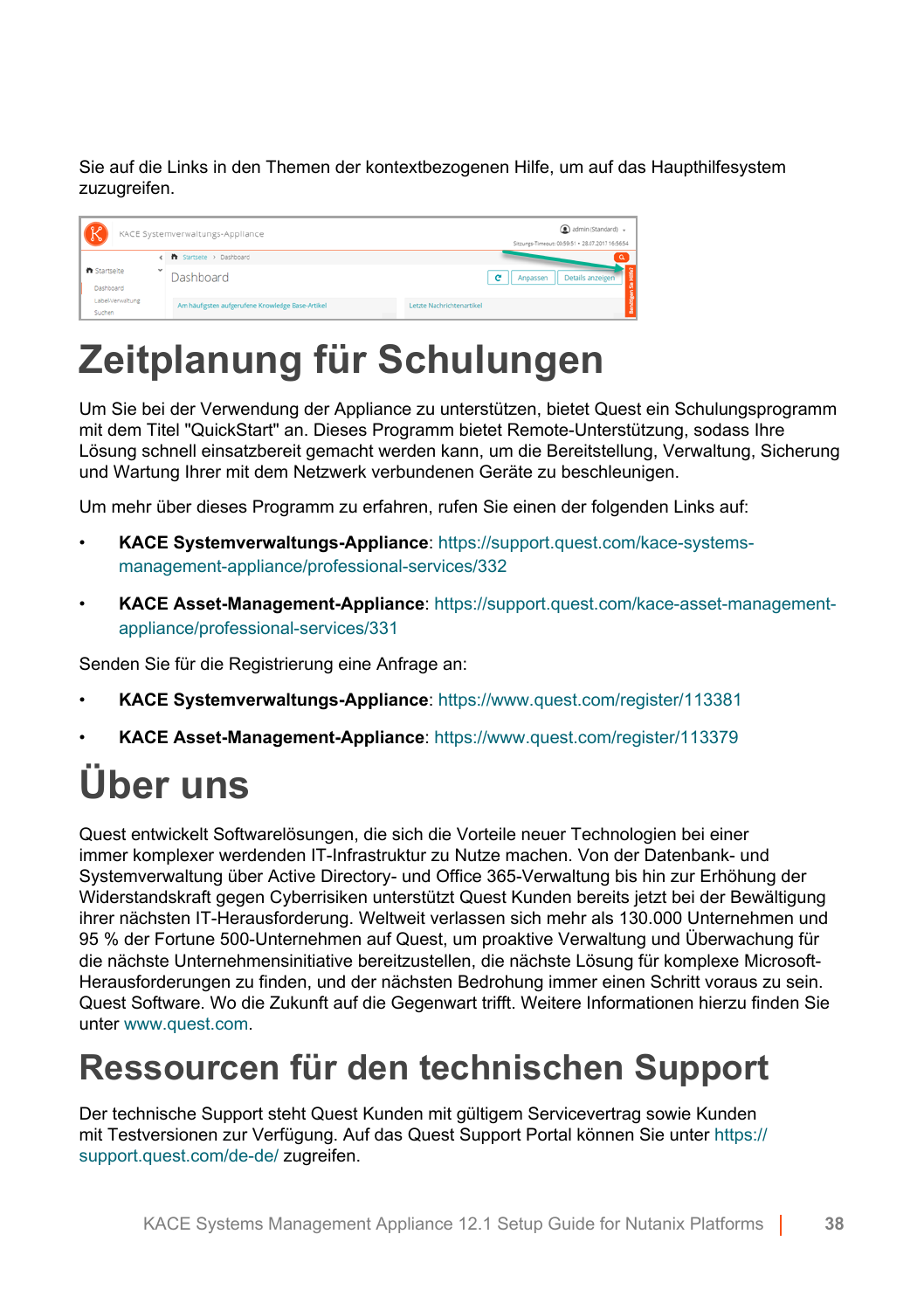Im Support-Portal finden Sie Tools zur Selbsthilfe, mit denen Probleme rund um die Uhr schnell und selbständig gelöst werden können. Das Support-Portal bietet folgende Möglichkeiten:

- Einreichen und Verwalten einer Serviceanfrage
- Anzeigen von Knowledge Base-Artikeln
- Registrieren für Produktbenachrichtigungen
- Herunterladen von Software und technischer Dokumentation
- Anzeigen von Anleitungsvideos
- Teilnehmen an Community-Diskussionen
- Online Chatten mit Supporttechnikern
- Anzeigen von Services, die Sie bei Ihrem Produkt unterstützen können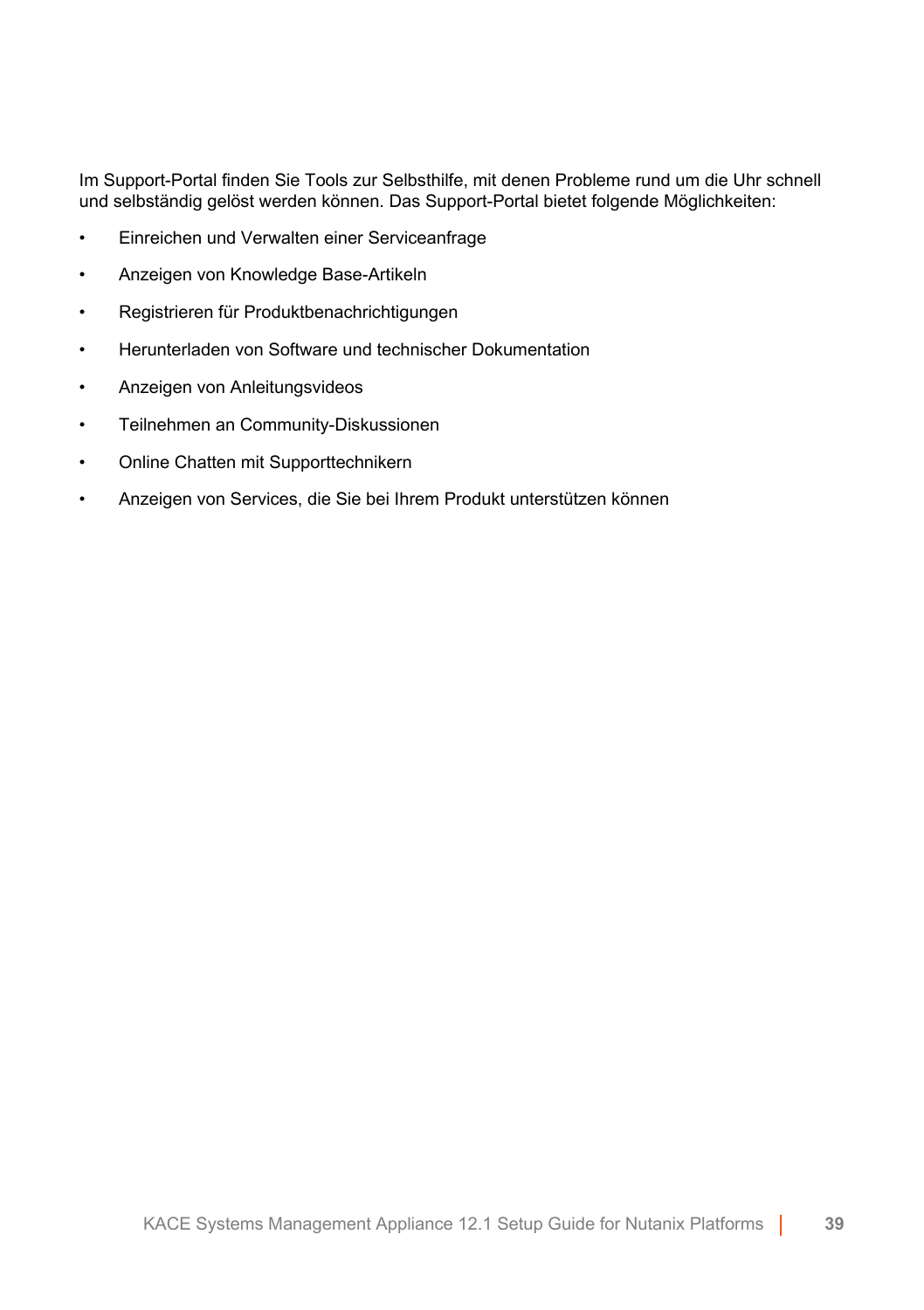# **アプライアンスのセットアップ**

#### **仮想 KACE SMA では専用のハードウェアを必要としません。**

追加マニュアルについては、[https://support.quest.com/kace-systems-management-appliance/](https://support.quest.com/kace-systems-management-appliance/technical-documents) [technical-documents](https://support.quest.com/kace-systems-management-appliance/technical-documents) に進みます。

### **はじめに**

アプライアンスを設定する前に、いくつかの作業を行っていただく必要があります。

- 1. 仮想KACE SMAをQuestの営業担当から購入します([https://www.quest.com/company/](https://www.quest.com/company/contact-us.aspx) [contact-us.aspx](https://www.quest.com/company/contact-us.aspx))。
- 2. DHCP サーバーを使用して IP アドレスをアプライアンスに自動的に割り当てるか、アプラ イアンスの静的 IP アドレスを取得するかを決定します。
- 3. アプライアンスの静的 IP アドレスを取得する場合は、社内の DNS(ドメインネームシステ ム)サーバーの A レコードに、アプライアンスのホスト名を入力します。「A」レコードは 「MX」レコードのホスト名を定義します。これにより、ユーザーはサービスデスクにEメー ルチケットを送信できるようになります。アプライアンスのホスト名は、デフォルトでは 「k1000」ですが、初期セットアップ中にこの名前をより固有な値に変更することをお勧め します。

#### アプライアンス名を変更しないままにしておくと、追加のKACE SMAアプライア Ť ンスが導入されたときに問題が発生することがあります。同じネットワークに属す る同一の名前を持つ複数のKACE SMAアプライアンスは、同じIPアドレスを持ちま す。このため、これらのアプライアンスに関する問題が発生することがあります。

4. スプリットDNSを使用するかどうか決定します。スプリット DNS は、リバースプロキシを 使用してアプライアンスをインターネットに接続する場合や、アプライアンスを境界ネット ワークやスクリーンサブネットに配置する場合に便利です。DMZでは、LAN(ローカルエリ アネットワーク)に新たなセキュリティレイヤが追加されます。

# **Nutanix プラットフォームへの仮想 KACE SMA のインストール**

仮想 KACE SMA は、Nutanix Acropolis Hypervisor(AHV)にインストールできます。

Nutanix Prism を使用すると、管理者は Nutanix 仮想化環境を管理できます。Nutanix に KACE SMA をインストールする前に、Nutanix Prism Central および Quest サポートポータルの資格情 報を取得する必要があります。詳細については、以下を参照してください。

• **Nutanix Prism の資格情報**:詳細については、「[https://portal.nutanix.com/page/documents/](https://portal.nutanix.com/page/documents/details?targetId=Prism-Central-Guide-Prism-v6_0:mul-login-pc-t.html) [details?targetId=Prism-Central-Guide-Prism-v6\\_0:mul-login-pc-t.html」](https://portal.nutanix.com/page/documents/details?targetId=Prism-Central-Guide-Prism-v6_0:mul-login-pc-t.html)を参照してくださ い。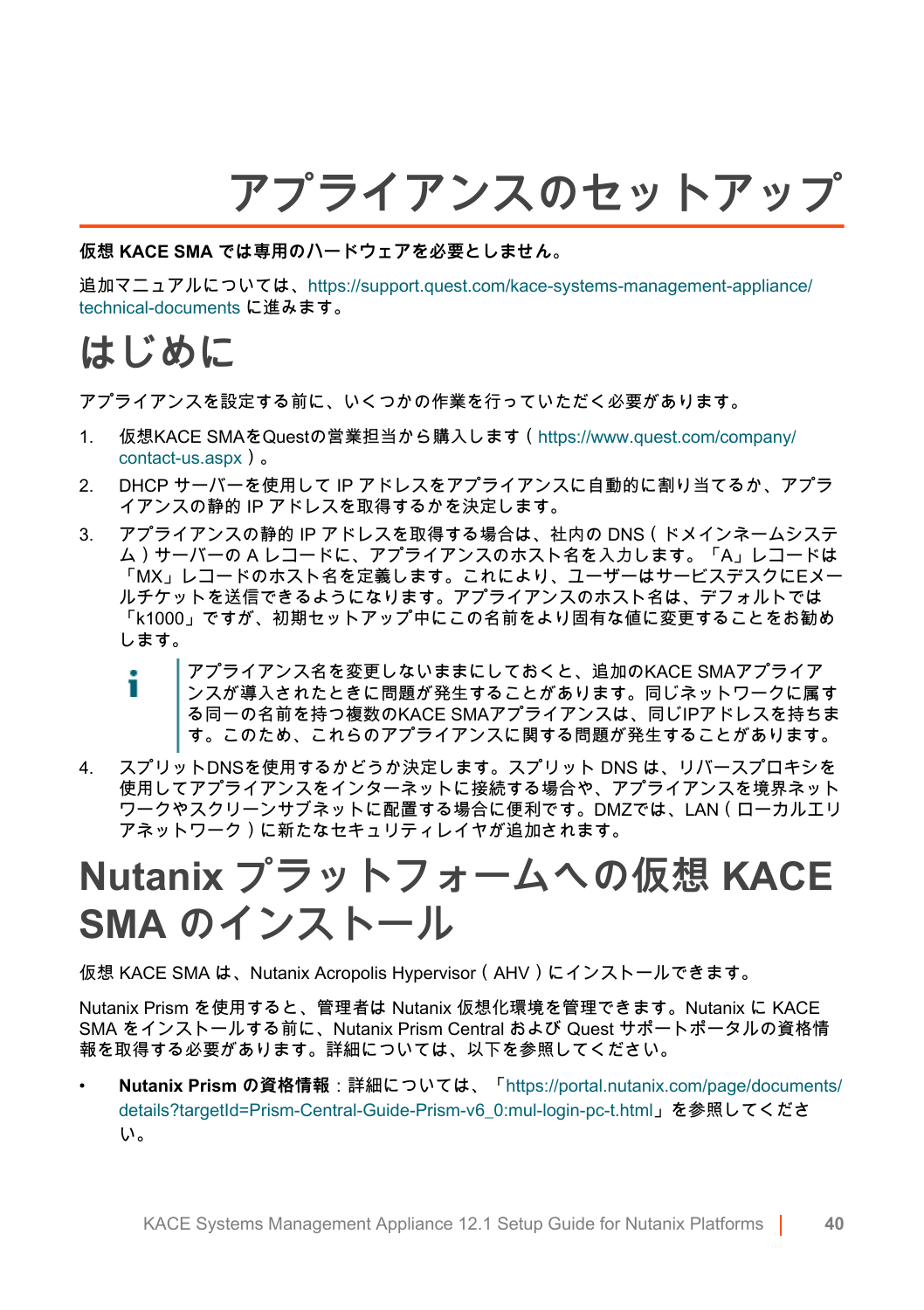- **KACE SMA のログイン資格情報**:「[https://support.quest.com/contact-support」](https://support.quest.com/contact-support)を参照して ください。
- 1. KACE SMA OVF ファイルをダウンロードします。
	- a. 「[https://support.quest.com/kace-systems-management-appliance/download-new](https://support.quest.com/kace-systems-management-appliance/download-new-releases)[releases](https://support.quest.com/kace-systems-management-appliance/download-new-releases)」に移動します。
	- b. KACE システム管理アプライアンスシリーズサーバー OVF ファイルをダウンロードし ます。

この手順では、ログイン資格情報を使用して Quest サポートポータルにログインする 必要があります。

- 2. ダウンロードした KACE SMA OVF ファイルから VMDK ディスクファイルを抽出します。
- 3. Nutanix Prism Central にログインし、歯車のアイコンをクリックして、表示されるメニュー から Image Configuration(イメージ構成) を選択します。
- 4. 画面の指示に従って、展開された VMDK ディスクファイルを Image Configuration(イメー ジ構成) にアップロードします。
- 5. ディスクファイルが正常にアップロードされたら、ディスクの状態が アクティブ に設定さ れていることを確認します。

画像管理の詳細および Prism Central への画像のアップロードについては、「[https://](https://portal.nutanix.com/#/page/docs/details?targetId=Prism-Central-Guide-Prism-v56:mul-images-manage-pc-c.html) [portal.nutanix.com/#/page/docs/details?targetId=Prism-Central-Guide-Prism-v56:mul](https://portal.nutanix.com/#/page/docs/details?targetId=Prism-Central-Guide-Prism-v56:mul-images-manage-pc-c.html)[images-manage-pc-c.html](https://portal.nutanix.com/#/page/docs/details?targetId=Prism-Central-Guide-Prism-v56:mul-images-manage-pc-c.html)」を参照してください。

- 6. Prism Central で、次の手順を実行します。
	- a. 次の設定を使用して、新しい KACE SMA 仮想マシン(VM)を作成します。
		- 名前:仮想マシン名を指定します。例えば、Quest KACE SMA <バージョン番号 > などです。
		- 説明:アプライアンス VM に関する詳細情報を追加します。このフィールドはオ プションです。
		- **Use this VM as an Agent VM ( この VM をエージェント VM として使用する):** このチェックボックスが選択解除されていることを確認してください。
		- **VCPU**:このフィールドは 2 に設定します。他の推奨設定については、以下のヒ ントを参照してください。
		- **NUMBER OF CORES PER VCPU (VCPU あたりのコアの数):このフィールド** は 1 に設定します。
		- **メモリ**:このフィールドは 4 に設定します。他の推奨設定については、以下のヒ ントを参照してください。

**VCPU** フィールドと **メモリ** フィールドは、KACE SMA 技術仕様ガイド Ť ラインを使用して設定する必要があります。

b. 次の設定で新しいディスクを追加します。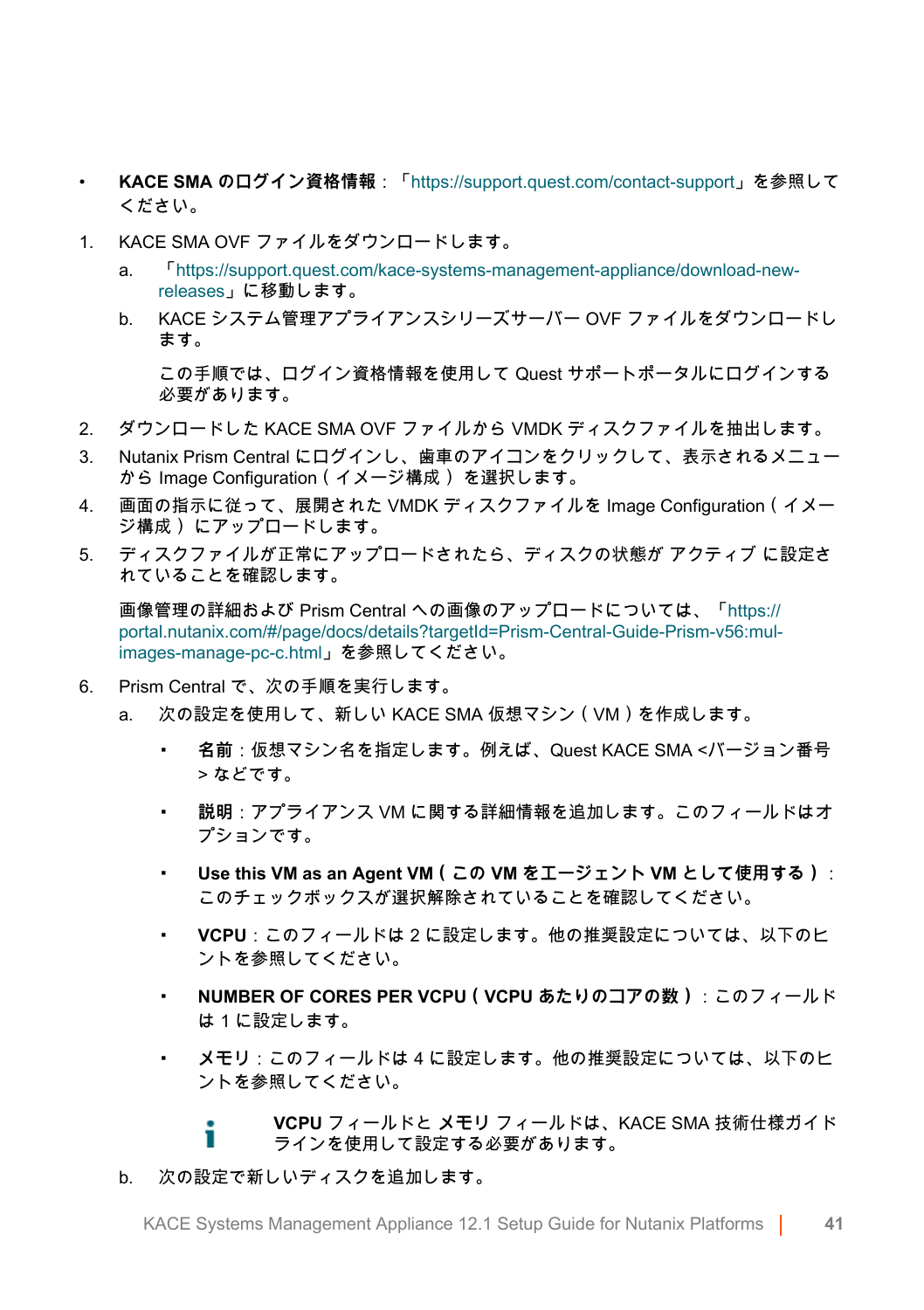- **OPERATION (操作) : Clone from IMAGE SERVICE (画像サービスからのク** ローン) を選択します。
- **BUS TYPE (バスタイプ): SCSI を選択します。**

OPERATION(操作) フィールドを設定すると、IMAGE(画像) フィールドが更新さ れ、抽出された VMDK ディスクファイルから KACE SMA 名とバージョンが表示され ます。何らかの理由で更新されない場合は、適宜このフィールドを設定します。完了 したら、**追加** をクリックします。これにより、アップロードされた VMDK ディスク ファイルが、上記の設定で新しい VM に接続されます。

- c. 新しく作成した KACE SMA VM と新しいネットワークアダプタを、次の設定で更新し ます。
	- 更新するには、Network Adapters (NIC)(ネットワークアダプタ(NIC)) ま でスクロールし、**Add New NIC(新しい NIC の追加)** をクリックします。
	- **Network Name ( ネットワーク名 ) · ご利用の環境で使用するネットワークの名** 前を指定します。
	- **Network Connection State ( ネットワーク接続状態) : Connected ( 接続済み)** を選択します。
	- **IP アドレス**:静的 IP アドレスを指定する場合にのみ、このフィールドを設定しま す。それ以外の場合は、DHCP アドレスが割り当てられます。

完了したら、**追加** をクリックします。

- d. VM アップデートを保存します。
- e. KACE SMA VM が VM のリストに表示されていることを確認します。
- 7. アプライアンスの設定を確認します。ネットワークが有効かどうかを確認し、その他の必要 な設定についても確認します。

## **アプライアンスの電源投入と管理者コン ソールへのログイン**

最初にアプライアンスの電源をオンにするとき、LAN 上の任意のコンピュータから KACE SMA **管理者コンソール**にログインできます。ただし、アプライアンスにIPアドレスを割り当てるため の DHCP サーバーが必要です。それによって、セットアップウィザードを使用して、初期ネット ワーク設定を構成できます。

DHCPサーバーがない場合は、**コマンドラインコンソール**を使用して、初期ネットワーク設定を 構成できます。詳細については、「[手動による初期ネットワーク設定の構成\(オプション\)](#page-44-0)」を 参照してください。

使用しているブラウザの設定に基づいて、初回ログイン時に**管理者コンソール**に表示さ i れる日付と時刻情報に使用されるロケール形式が決定されます。言語設定の変更の詳細 については、アプライアンスの『**Administrator Guide**』(管理者ガイド)を参照してく ださい:[管理者ガイドおよびオンラインヘルプへのアクセス](#page-48-0).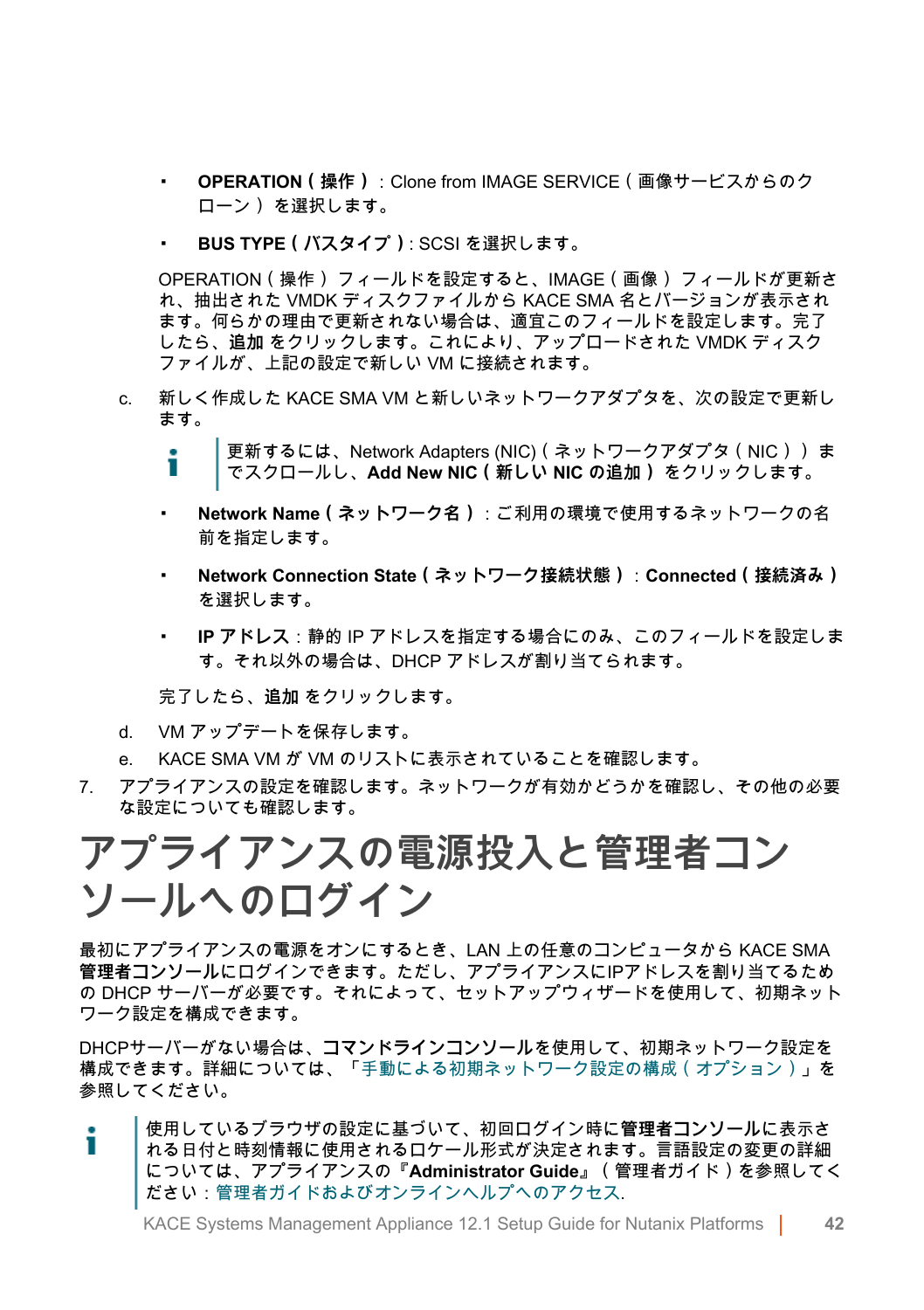1. 仮想マシンの電源をオンにして、アプライアンスを起動します。起動まで5~10分かかりま す。

**コマンドラインコンソール**のログイン画面が表示され、アプライアンスのDHCPネットワー ク設定を示します。

2. LANに接続されている任意のコンピューター上でブラウザを開き、コマンドラインコンソー ルのログイン画面に表示されているURLにアクセスします。例:http://<一意のKACE\_SMA アプライアンス名>.local/admin。

ソフトウェア取引契約書 ページが表示されます。

3. 契約書に同意します。

初期セットアップ ウィザードが表示されます。

- 4. アプライアンスの設定に必要な情報がすべてそろっていることを確認したら、**次へ** をク リックします。
- 5. 指示に従って、表示される 診断コンソールの 2 要素認証 ページの情報を確認し、シーク レットキーとオフライントークンを安全な場所に記録します。
- 6. ライセンスと管理者の設定 ページで、以下の情報を入力します。

| オブション   | 說明                                                                                                                                                                                                                                                                                                                                                                                        |
|---------|-------------------------------------------------------------------------------------------------------------------------------------------------------------------------------------------------------------------------------------------------------------------------------------------------------------------------------------------------------------------------------------------|
| ライセンスキー | Questからの案内のEメールに記載されている<br>ライセンスキーです。ライセンスキーがない<br>場合は、Quest Software サポート(https://<br>support.quest.com/contact-support)にお問い合<br>わせください。                                                                                                                                                                                                                                                 |
| 会社名     | 会社またはグループの名前です。                                                                                                                                                                                                                                                                                                                                                                           |
| 管理者Eメール | Questからの連絡の宛先となるEメールアドレス<br>です。                                                                                                                                                                                                                                                                                                                                                           |
| パスワード   | デフォルトの admin アカウントのパスワード<br>です。このアカウントは、アプライアンスの管<br>理者コンソールにログインするために使用しま<br>す。この時点でデフォルトの admin アカウン<br>トがアプライアンス上で唯一のアカウントに<br>なります。このアカウントのパスワードを忘れ<br>ると、システムを出荷時のデフォルト状態にリ<br>セットすることが必要になる場合があり、デー<br>タロスが発生します。<br>複数のKACE SMAまたはKACE<br>Т<br>SDA (システム導入) アプライアンス<br>を使用する場合、Questでは、すべての<br>アプライアンスのadminアカウントに同<br>じパスワードを使用することをお勧め<br>します。これにより、後でアプライア<br>ンス同士をリンクすることが可能にな |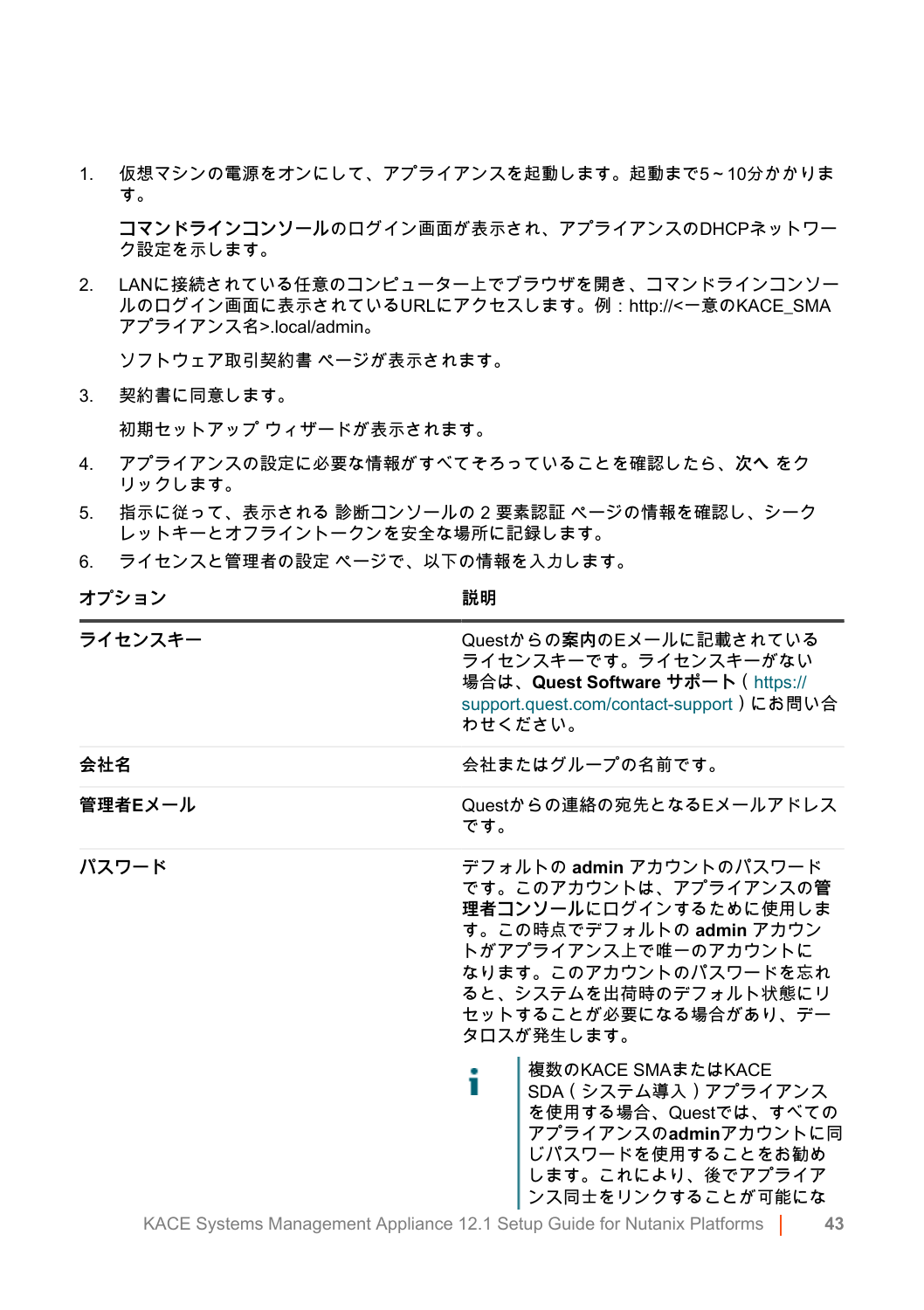| オプション | 説明                                                                                                                                                                                                                                                                                                                                                                                                                                                                                                                             |
|-------|--------------------------------------------------------------------------------------------------------------------------------------------------------------------------------------------------------------------------------------------------------------------------------------------------------------------------------------------------------------------------------------------------------------------------------------------------------------------------------------------------------------------------------|
|       | ります。詳細については、アプライア<br>ンスの『Administrator Guide』 (管理<br>者ガイド)を参照してください:管理<br>者ガイドおよびオンラインヘルプへの<br>アクセス.                                                                                                                                                                                                                                                                                                                                                                                                                           |
| 2要素認証 | アプライアンスにログインしているユーザーの<br>セキュリティをより強力にするには、この設定<br>を 有効 にします。この機能では、ログインプ<br>ロセスにステップが 1 つ追加されます。これ<br>は、Google Authenticator アプリケーションに<br>依存して検証コードを生成します。このアプリ<br>は、定期的に新しい6桁のコードを生成しま<br>す。有効にすると、エンドユーザーはログイン<br>するたびに現在の検証コードを要求されます。<br>この機能を有効にする場合は、KACE<br>Т<br>SMA サーバのクロック、および Google<br>Authenticator を実行しているデバイ<br>スが正確であることを確認してくだ<br>さい。Google Authenticator は、現<br>在の時刻に依存してトークンを作成<br>します。サーバのクロックが Google<br>Authenticator を実行しているデバイス<br>のクロックと同期されていない場合、<br>トークンの検証が失敗し、アカウント<br>のロックアウトが発生する可能性があ<br>ります。 |

7. 画面の指示に従って、初期セットアップを完了します。

初期セットアップが完了すると、アプライアンスが再起動し、**管理者コンソール**のログイン ページが表示されます。

アプライアンスの IP アドレスを変更する場合は、新しいアドレスにアクセスし Ť て、ログインページを表示します。

8. ログイン ID「admin」と、初期セットアップ中に選択したパスワードを使用して、管理者コ ンソールにログインします。

初期セットアップウィザードの ライセンスと管理者の設定 ページで 2 要素認証が有効に なっている場合は、2 要素認証の設定 ページが表示されます。

9. **2 要素認証のみ**。2 要素認証の設定 ページの指示に従い、スマートフォンを使用して Google Authenticator の検証コードを生成します。検証コード フィールドに、Google Authenticator のコードを入力し、**設定を完了** をクリックします。その後はログインのたび に新しい検証コードが要求されます。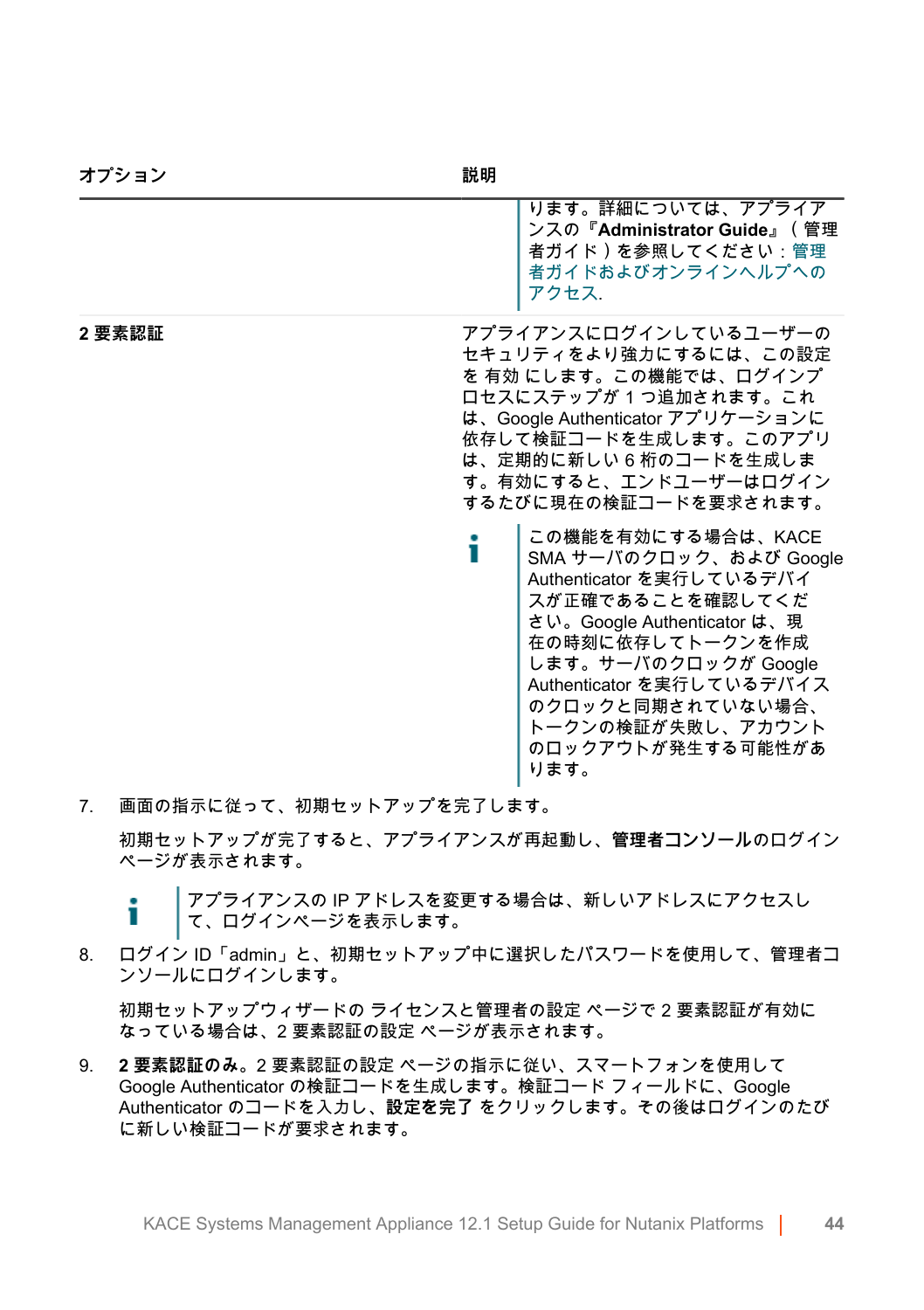この手順をスキップするには、**設定をスキップ** をクリックします。このステップは、設定 されている移行ウィンドウでのみバイパスできます。詳細については、『管理者ガイド』を 参照してください。

**管理者コンソール**が表示され、アプライアンスが使用可能になります。

## <span id="page-44-0"></span>**手動による初期ネットワーク設定の構成 (オプション)**

DHCPサーバーがないためアプライアンスの**コマンドラインコンソール**にログインできない場合 は、**管理者コンソール**を使用して、初期ネットワーク設定を手動で構成することができます。

1. 仮想マシンの電源をオンにして、アプライアンスを起動します。起動まで5~10分かかりま す。

**コマンドラインコンソール**のログイン画面が表示されます。

2. プロンプトで、次のように入力します。

ログイン:konfig

パスワード:konfig

- 3. コマンドラインコンソールで使用する言語を選択します。上矢印キーと下矢印キーを使用し てフィールド間を移動します。
- 4. 以下のネットワーク設定を構成します。フィールド内のオプションを選択するには、右矢印 キーと左矢印キーを使用します。フィールド間を移動するには、上矢印キーと下矢印キーを 使用します。

**オプション 説明**

| KACE SMA DNSホスト名 | アプライアンスのホスト名を入力します。デ<br>フォルトは「k1000」ですが、初期セットアップ<br>中にこの名前をより固有な値に変更することを<br>お勧めします。アプライアンス名を変更しない<br>ままにしておくと、追加のKACE SMAアプライ<br>アンスが導入されたときに問題が発生すること<br>があります。 |  |
|------------------|-------------------------------------------------------------------------------------------------------------------------------------------------------------------|--|
|                  | ●    同じネットワークに属する同一の名前<br>▌    を持つ複数のKACE SMAアプライアン<br>┃スは、同じIPアドレスを持ちます。この<br>┃ため、これらのアプライアンスに関す<br>る問題が発生することがあります。                                             |  |
| 自動的に生成されたサーバ名    | このチェックボックスをオンにすると、次の<br>フォーマットを使用して、KACE SMAウェブ<br>サーバ名をシステムで生成できます。ホスト<br>名 ドメイン。例:<一意のKACE_SMAアプライ<br>アンス名>.example.com。このチェックボック                               |  |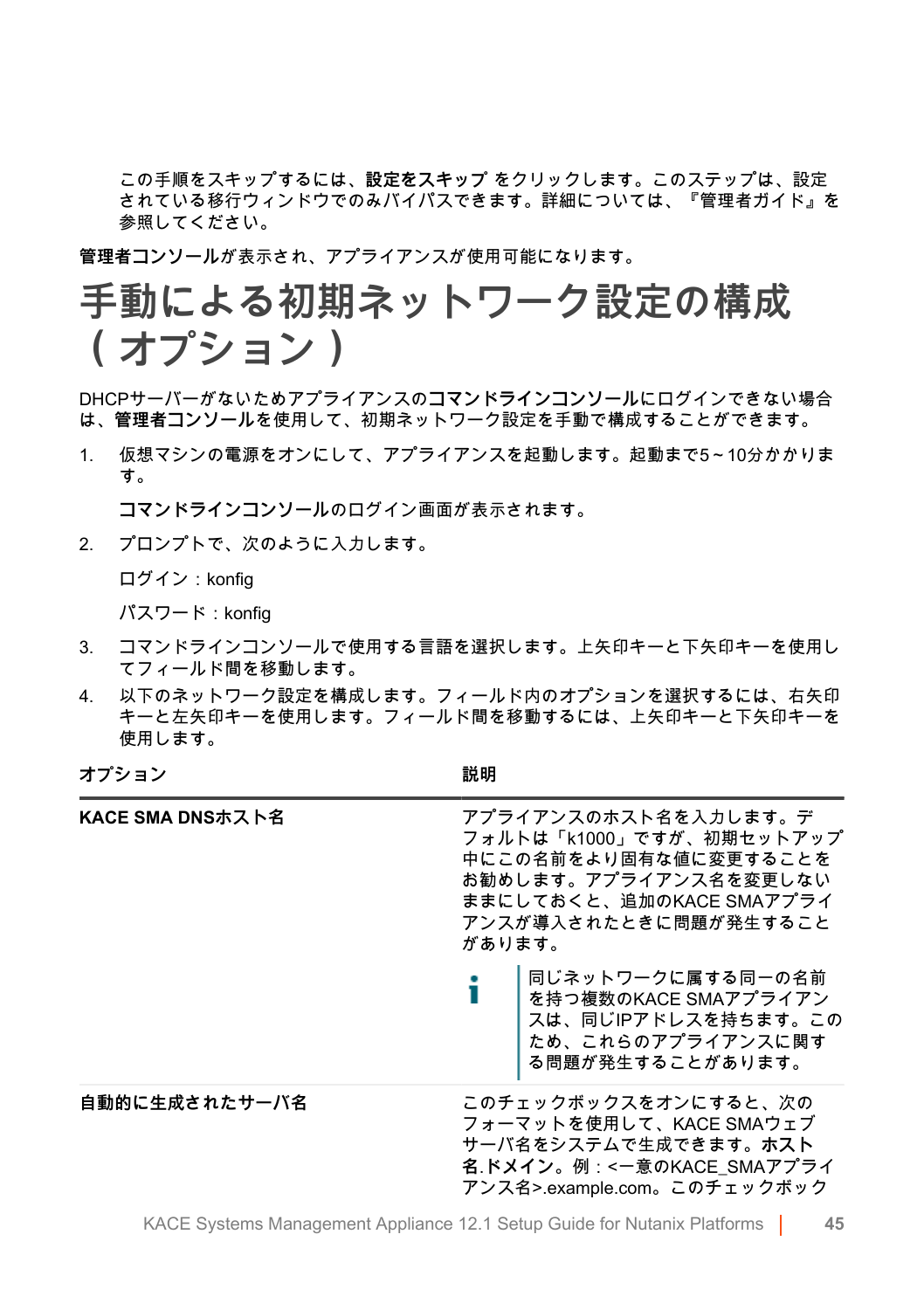| オプション           | 説明                                                                                                                                                                                                                                                       |
|-----------------|----------------------------------------------------------------------------------------------------------------------------------------------------------------------------------------------------------------------------------------------------------|
|                 | スをオフにすると、カスタムのウェブサーバ名<br>を入力できます。                                                                                                                                                                                                                        |
| KACE SMAウェブサーバ名 | アプライアンスの完全修飾ドメイン名を入<br>力します。完全修飾ドメイン名とは、ホスト<br>名とドメインを連結した値です。例:<一意の<br>KACE_SMAアプライアンス名>.example.com。<br>デバイスは、この名前を使用してアプライアン<br>スに接続します。Questでは、DNSサーバに、<br>アプライアンスの静的IPアドレスのエントリを<br>追加することをお勧めします。SSL証明書を使<br>用する場合、証明書と同じ完全修飾ホスト名を<br>使用する必要があります。 |
| <b>DHCP</b>     | (オプション)このオプションは、DHCP(動<br>的ホスト構成プロトコル)を使用して、アプラ<br>イアンスの IPv4 アドレスおよびその他のネッ<br>トワーク設定情報を自動的に取得するときに選<br>択します。このオプションを選択すると、静的<br>IP アドレス、ドメイン、サブネットマスク、デ<br>フォルトゲートウェイ、プライマリ DNS、およ<br>びセカンダリ DNS の設定を入力する必要がなく<br>なります。                                 |
| 手動 IPv4 設定      | IPv4 アドレスを指定して、アプライアンスの静<br>的 IP アドレス、ドメイン、サブネットマスク、<br>デフォルトゲートウェイ、プライマリ DNS、ま<br>たはセカンダリ DNS 設定を入力します。<br>IPv4 アドレスは、IPv6 アドレスが使用<br>Т<br>可能であるかどうかに関わらず必要で<br>す。IPv6 アドレスはオプションです。                                                                    |
| <b>SLAAC</b>    | アプライアンスのネットワーク設定を構成する<br>ために、IPv6 により提供される、SLAAC ( ス<br>テートレスアドレス自動設定)を使用する場合<br>は、このオプションを選択します。SLAAC で<br>は、デバイスは接続済みのインターフェイスか<br>ら通知されたプレフィックスに基づいて独自の<br>IPv6 アドレスを選択できます。                                                                          |
| 手動 IPv6 設定      | IPv6 アドレスを手動で指定する場合は、このオ<br>プションを選択します。このオプションを選択<br>した場合は、アプライアンスの IPv6 アドレス、<br>プレフィックス長、デフォルトゲートウェイを<br>指定する必要があります。                                                                                                                                  |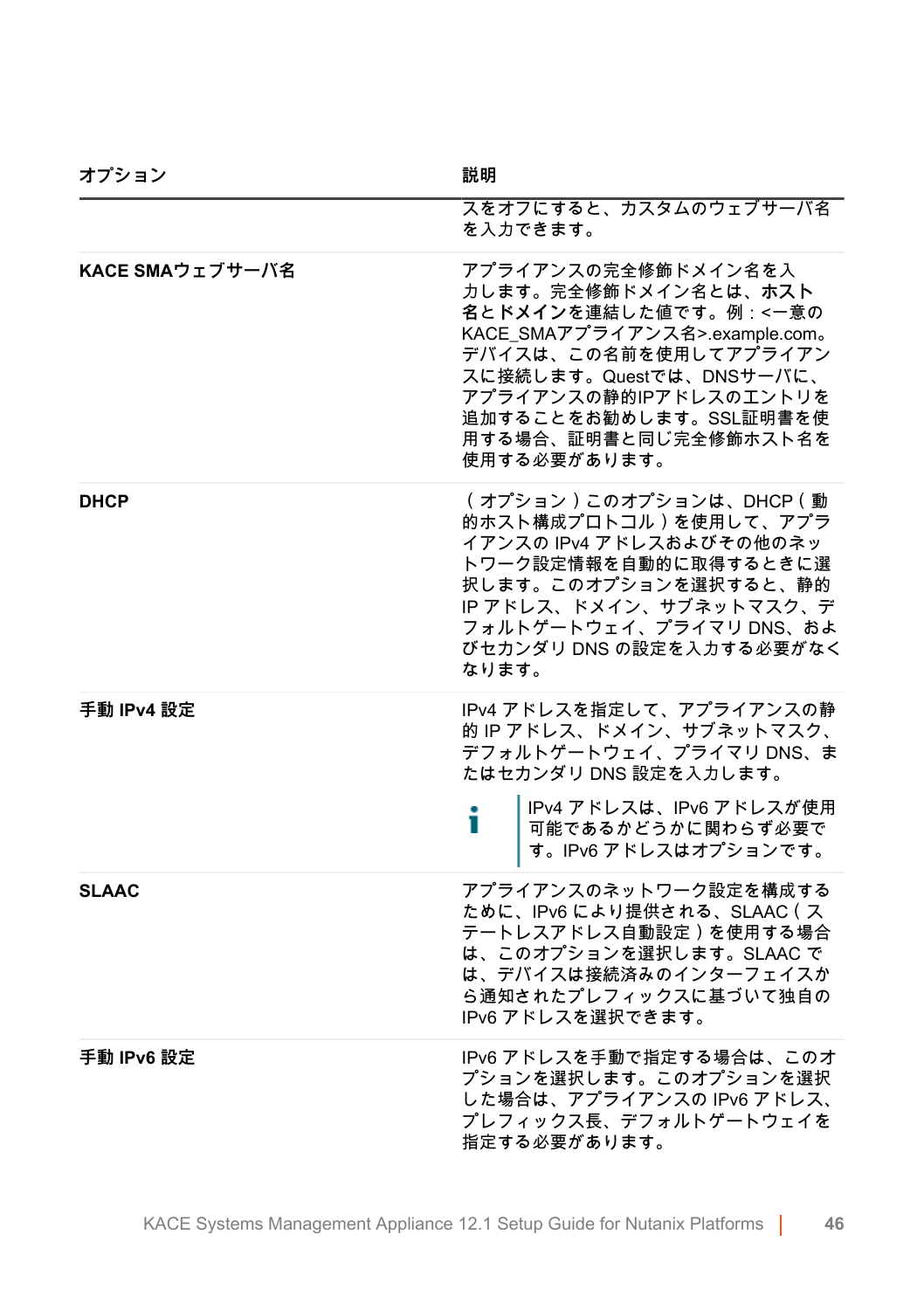| オプション                                        | 説明                                                                                                                                                                                                                                                                                                                        |
|----------------------------------------------|---------------------------------------------------------------------------------------------------------------------------------------------------------------------------------------------------------------------------------------------------------------------------------------------------------------------------|
|                                              | IPv6 アドレスはオプションです。IPv4<br>т<br>アドレスは、IPv6 アドレスが使用可能<br>であるかどうかに関わらず必要です。                                                                                                                                                                                                                                                  |
| IPv6 を無効にする                                  | アプライアンスの IPv6 アドレスを無効にする場<br>合は、このオプションを選択します。これはデ<br>フォルトの設定です。                                                                                                                                                                                                                                                          |
| $SMTPH-X$                                    | (オプション)外部 SMTP サーバのホ<br>スト名または IP アドレスを指定します<br>( 「smtp.gmail.com」など)。外部 SMTP サー<br>バでは、匿名(認証なし)のアウトバウンド<br>E メール転送を許可する必要があります。ネッ<br>トワークポリシーで、アプライアンスがSMTP<br>サーバに直接問い合わせられることを確認しま<br>す。また、メールサーバは、アプライアンスか<br>らのEメールのリレーを、認証なしで許可するよ<br>うに設定する必要があります。SMTPサーバ情<br>報を入力しなかった場合、KACE SMAは使用す<br>る社内のSMTPサーバにEメールを送信します。 |
| SSHを有効にする                                    | (オプション)このオプションを選択する<br>と、アプライアンスの管理者コンソールへの<br>SSH (セキュア)アクセスが有効になりま<br>す。Questでは、アプリケーションの初期セット<br>アップ中に、SSHを有効にすることをお勧めし<br>ます。セットアップが完了したら、管理者コン<br>ソールで必要に応じて設定を変更できます。                                                                                                                                               |
| プロキシ                                         | (オプション)プロキシサーバーの情報を入力<br>します。<br>アプライアンスでは、ユーザー名とパ<br>i<br>スワードを要求する、基本的なレルム<br>ベースの認証を使用したプロキシサー<br>バーをサポートしています。プロキシ<br>サーバーが他の種類の認証を使用する<br>場合は、プロキシサーバーの例外リス<br>トにアプライアンスのIPアドレスを追加<br>してください。                                                                                                                        |
| 下左印土ニを庙田   アカニソ川を  足方 に  乱」 <br>$\mathbf{F}$ | $Entor \pm = \pm t$ : け Doturn $\pm = 5$ 畑 し 圭                                                                                                                                                                                                                                                                            |

5. 下矢印キーを使用してカーソルを 保存 に移動し、**Enter**キーまたは**Return**キーを押しま す。

アプライアンスが再起動します。

6. LANに接続されている任意のコンピューター上でブラウザを開き、アプライアンスの管理 者コンソールのURLにアクセスします。例:http://<一意のKACE\_SMAアプライアンス名 >.local/admin。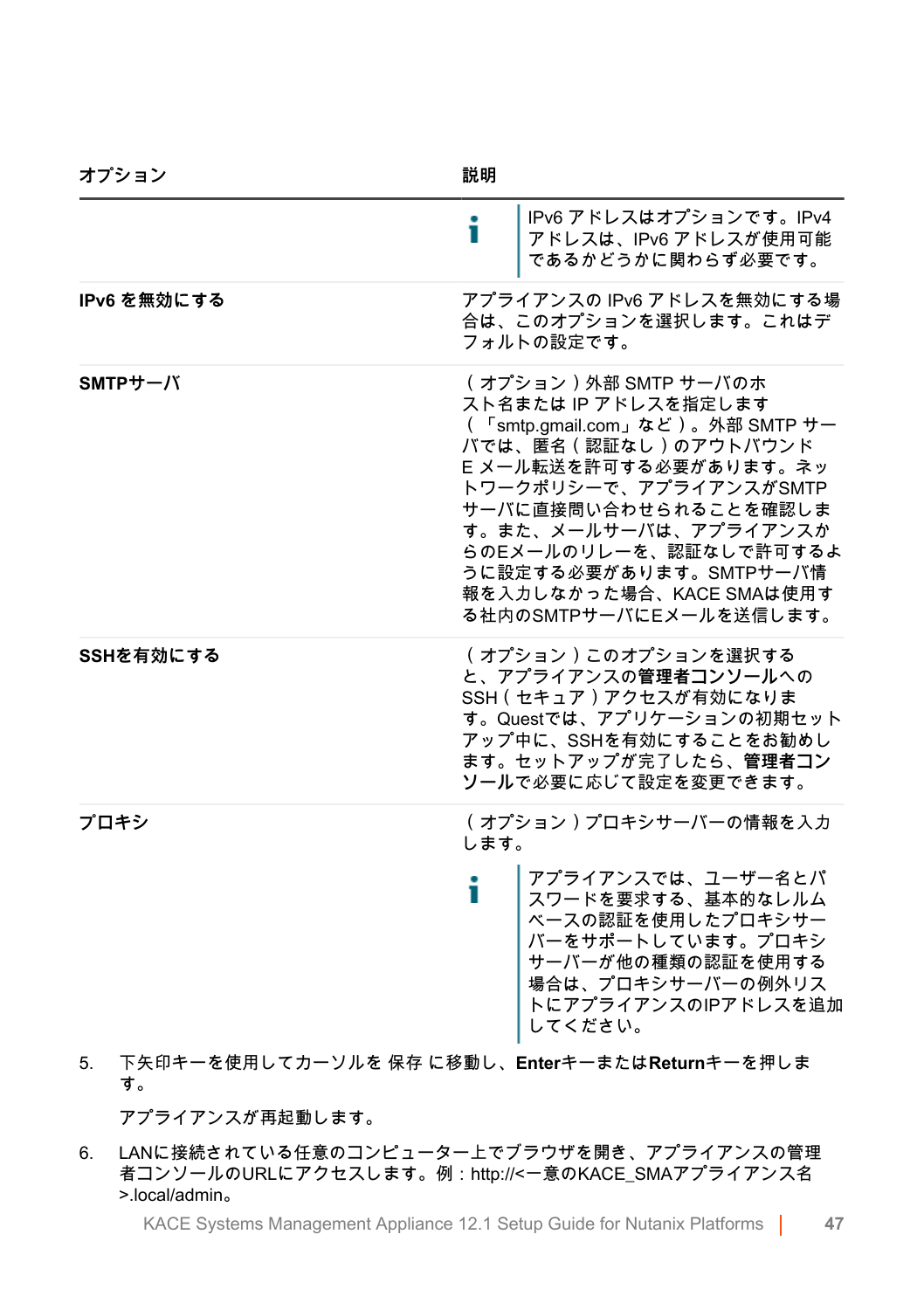ソフトウェア取引契約書 ページが表示されます。

7. 契約書に同意します。

初期セットアップ ウィザードが表示されます。

- 8. アプライアンスの設定に必要な情報がすべてそろっていることを確認したら、**次へ** をク リックします。
- 9. 指示に従って、表示される 診断コンソールの 2 要素認証 ページの情報を確認し、シーク レットキーとオフライントークンを安全な場所に記録します。
- 10. ライセンスと管理者の設定 ページで、以下の情報を入力します。

**オプション おおおお おおおお おおおお 説明** 

| ライセンスキー | Questからの案内のEメールに記載されている<br>ライセンスキーです。ライセンスキーがない<br>場合は、Quest Software サポート ( https://<br>support.quest.com/contact-support)にお問い合<br>わせください。                                                                                                                                                                                                                                                                                                                                                       |
|---------|---------------------------------------------------------------------------------------------------------------------------------------------------------------------------------------------------------------------------------------------------------------------------------------------------------------------------------------------------------------------------------------------------------------------------------------------------------------------------------------------------|
| 会社名     | 会社またはグループの名前です。                                                                                                                                                                                                                                                                                                                                                                                                                                                                                   |
| 管理者Eメール | Questからの連絡の宛先となるEメールアドレス<br>です。                                                                                                                                                                                                                                                                                                                                                                                                                                                                   |
| パスワード   | デフォルトの admin アカウントのパスワード<br>です。このアカウントは、アプライアンスの管<br>理者コンソールにログインするために使用しま<br>す。この時点でデフォルトの admin アカウン<br>トがアプライアンス上で唯一のアカウントに<br>なります。このアカウントのパスワードを忘れ<br>ると、システムを出荷時のデフォルト状態にリ<br>セットすることが必要になる場合があり、デー<br>タロスが発生します。<br>複数のKACE SMAまたはKACE<br>i<br>SDA (システム導入) アプライアンス<br>を使用する場合、Questでは、すべての<br>アプライアンスのadminアカウントに同<br>じパスワードを使用することをお勧め<br>します。これにより、後でアプライア<br>ンス同士をリンクすることが可能にな<br>ります。詳細については、アプライア<br>ンスの『Administrator Guide』 (管理<br>者ガイド)を参照してください:管理<br>者ガイドおよびオンラインヘルプへの<br>アクセス. |
| 2要素認証   | アプライアンスにログインしているユーザーの<br>セキュリティをより強力にするには、この設定                                                                                                                                                                                                                                                                                                                                                                                                                                                    |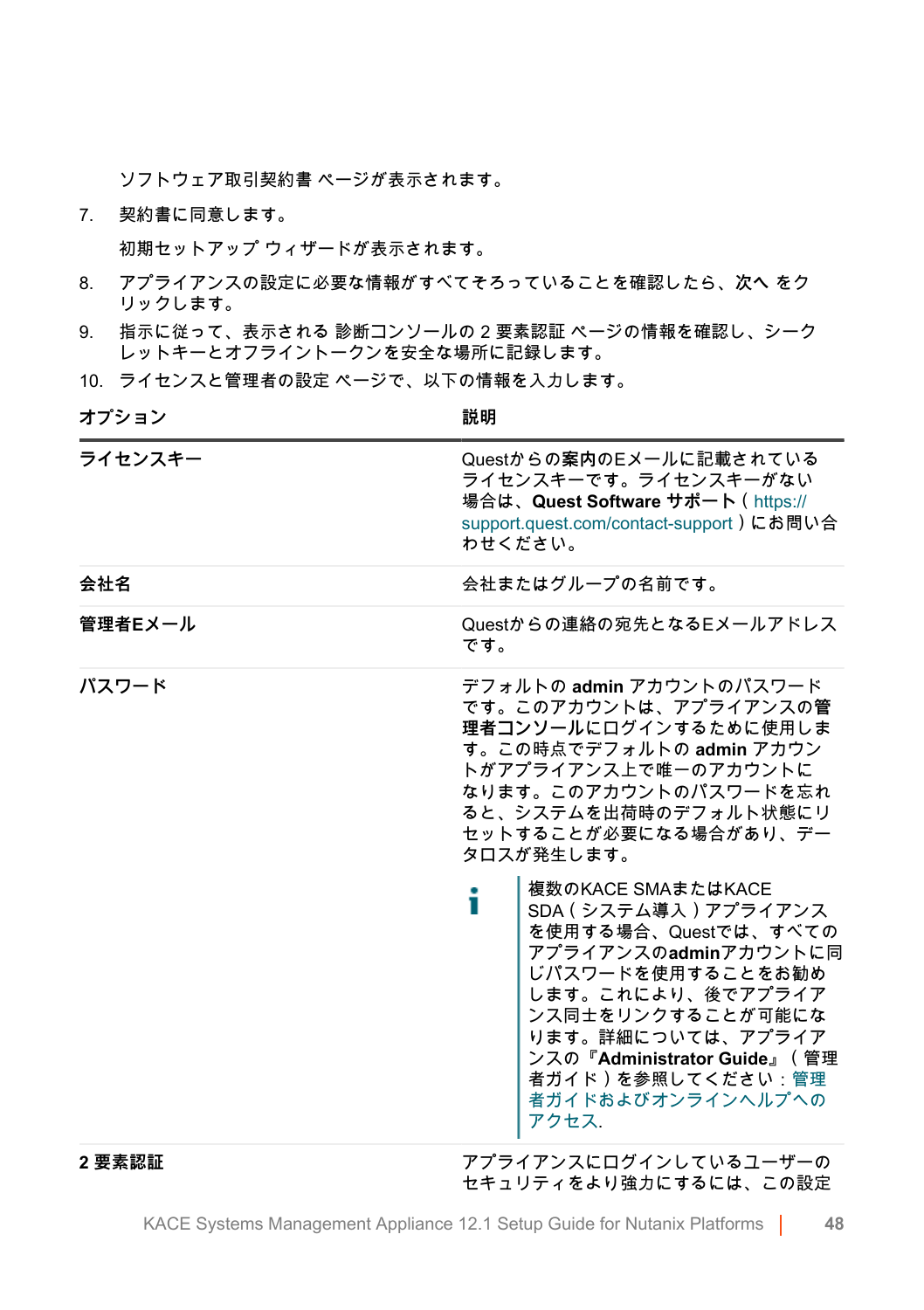を 有効 にします。この機能では、ログインプ ロセスにステップが 1 つ追加されます。これ は、Google Authenticator アプリケーションに 依存して検証コードを生成します。このアプリ は、定期的に新しい 6 桁のコードを生成しま す。有効にすると、エンドユーザーはログイン するたびに現在の検証コードを要求されます。

- この機能を有効にする場合は、KACE Ť SMA サーバのクロック、および Google Authenticator を実行しているデバイ スが正確であることを確認してくだ さい。Google Authenticator は、現 在の時刻に依存してトークンを作成 します。サーバのクロックが Google Authenticator を実行しているデバイス のクロックと同期されていない場合、 トークンの検証が失敗し、アカウント のロックアウトが発生する可能性があ ります。
- 11. 画面の指示に従って、初期セットアップを完了します。

初期セットアップが完了すると、アプライアンスが再起動し、**管理者コンソール**のログイン ページが表示されます。

アプライアンスの IP アドレスを変更する場合は、新しいアドレスにアクセスし Т て、ログインページを表示します。

12. ログイン ID「admin」と、初期セットアップ中に選択したパスワードを使用して、管理者コ ンソールにログインします。

初期セットアップウィザードの ライセンスと管理者の設定 ページで 2 要素認証が有効に なっている場合は、2 要素認証の設定 ページが表示されます。

13. **2 要素認証のみ**。2 要素認証の設定 ページの指示に従い、スマートフォンを使用して Google Authenticator の検証コードを生成します。検証コード フィールドに、Google Authenticator のコードを入力し、**設定を完了** をクリックします。その後はログインのたび に新しい検証コードが要求されます。

この手順をスキップするには、**設定をスキップ** をクリックします。このステップは、設定 されている移行ウィンドウでのみバイパスできます。詳細については、『管理者ガイド』を 参照してください。

**管理者コンソール**が表示され、アプライアンスが使用可能になります。

## <span id="page-48-0"></span>**管理者ガイドおよびオンラインヘルプへの アクセス**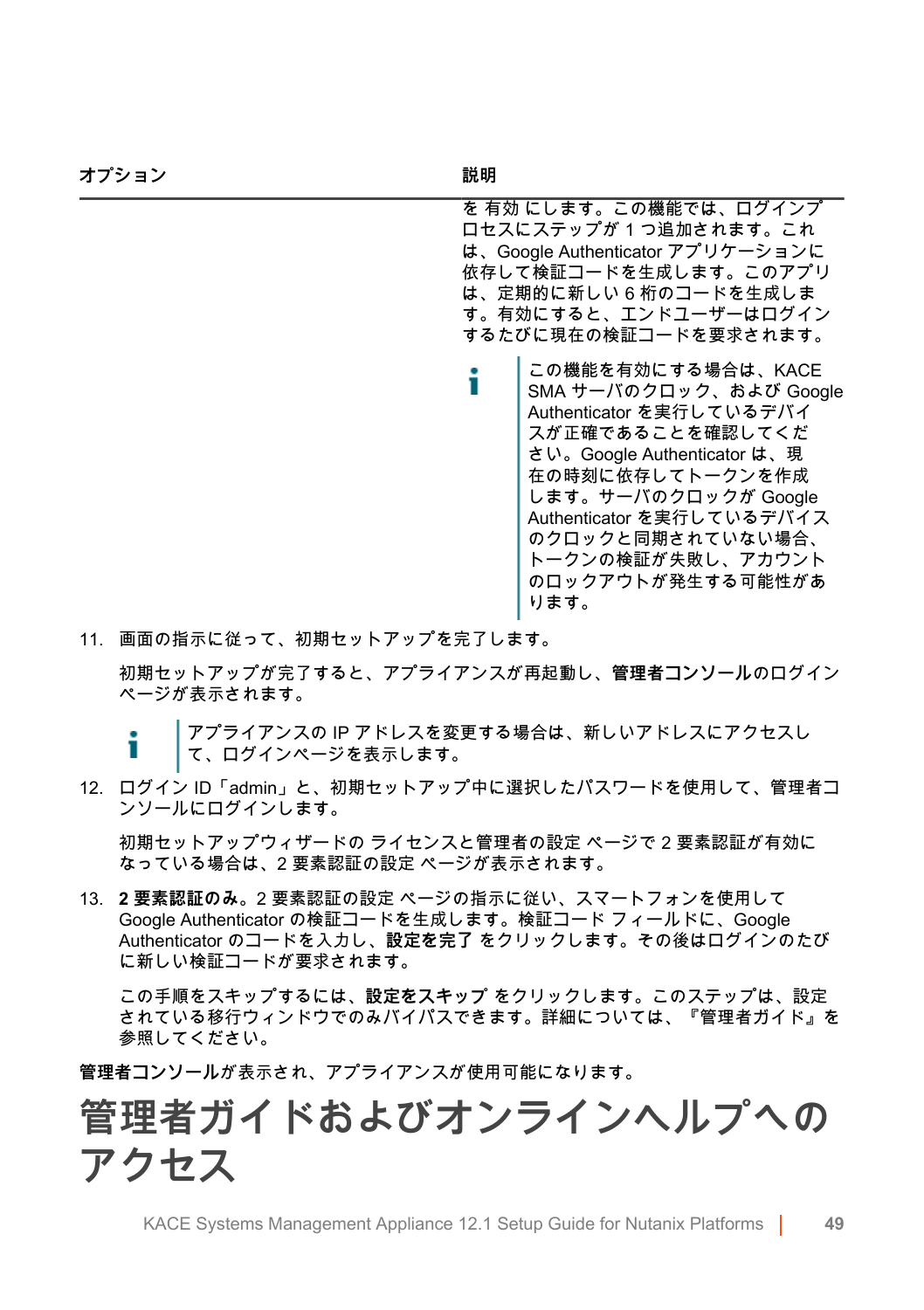**管理者コンソール**の使用のヘルプを表示するには、インタフェースの右上隅にあるヘルプリンク をクリックして、コンテキスト依存ヘルプを開きます。メインのヘルプシステムにアクセスする には、コンテキスト依存ヘルプのトピック内のリンクをクリックします。

|                 | KACE システム管理アプライアンス           | <b>■</b> admin (デフォルト) v<br>セッションタイムアワト: 00:59:51 · 2017年07月28日17時05分54秒 |
|-----------------|------------------------------|--------------------------------------------------------------------------|
| 作ホーム<br>ダッシュボード | ← 青 ホーム > ダッシュボード<br>ダッシュボード | $\alpha$<br>カスタマイズ<br>e                                                  |
| ラベル管理<br>検索     | 検索上位のサポート技術情報記事              | 最新のニュース記事                                                                |

# **トレーニングのスケジュール設定**

Quest では、アプライアンスの使用に役立てていただけるように、QuickStart と呼ばれるトレー ニングプログラムを提供しています。このプログラムは、ネットワーク接続されたデバイスのプ ロビジョニング、管理、セキュリティ保護、およびサービスを開始するために、ソリューション を迅速に導入して実行するためのリモートアシスタンスを提供します。

このプログラムの詳細については、次のリンクのいずれかをご覧ください。

- **KACEシステム管理アプライアンス**: [https://support.quest.com/kace-systems-management](https://support.quest.com/kace-systems-management-appliance/professional-services/332)[appliance/professional-services/332](https://support.quest.com/kace-systems-management-appliance/professional-services/332)
- **KACE 資産管理アプライアンス**: [https://support.quest.com/kace-asset-management](https://support.quest.com/kace-asset-management-appliance/professional-services/331)[appliance/professional-services/331](https://support.quest.com/kace-asset-management-appliance/professional-services/331)

登録するには、次の場所でリクエストを送信してください。

- **KACEシステム管理アプライアンス**: <https://www.quest.com/register/113381>
- **KACE 資産管理アプライアンス**:<https://www.quest.com/register/113379>

### **当社について**

Quest は、複雑化する IT 環境において、新しいテクノロジの利点を現実のものにするソフトウェ アソリューションを生み出しています。データベースとシステム管理から Active Directory と Office 365 の管理、サイバーセキュリティの回復力まで、Quest はお客様の次の IT の課題を今 すぐ解決できるように支援します。世界中で、130,000 社以上の企業と Fortune 500 企業の 95% が、次の企業イニシアチブのプロアクティブな管理と監視を実施し、複雑なマイクロソフトの課 題に対応する次のソリューションを見つけ、次の脅威に先んじるために、Quest を頼りにしてい ます。Quest Software。今「次」に備える。詳細に関しては、[「www.quest.com」](https://www.quest.com/company/contact-us.aspx)を参照してく ださい。

### **テクニカルサポートのリソース**

Quest の有効なメンテナンス契約をお持ちのお客様、および試用版をお持ちのお客様は、テクニ カルサポートをご利用いただけます。Quest サポート ポータルは、[https://support.quest.com](https://support.quest.com/) か らアクセスできます。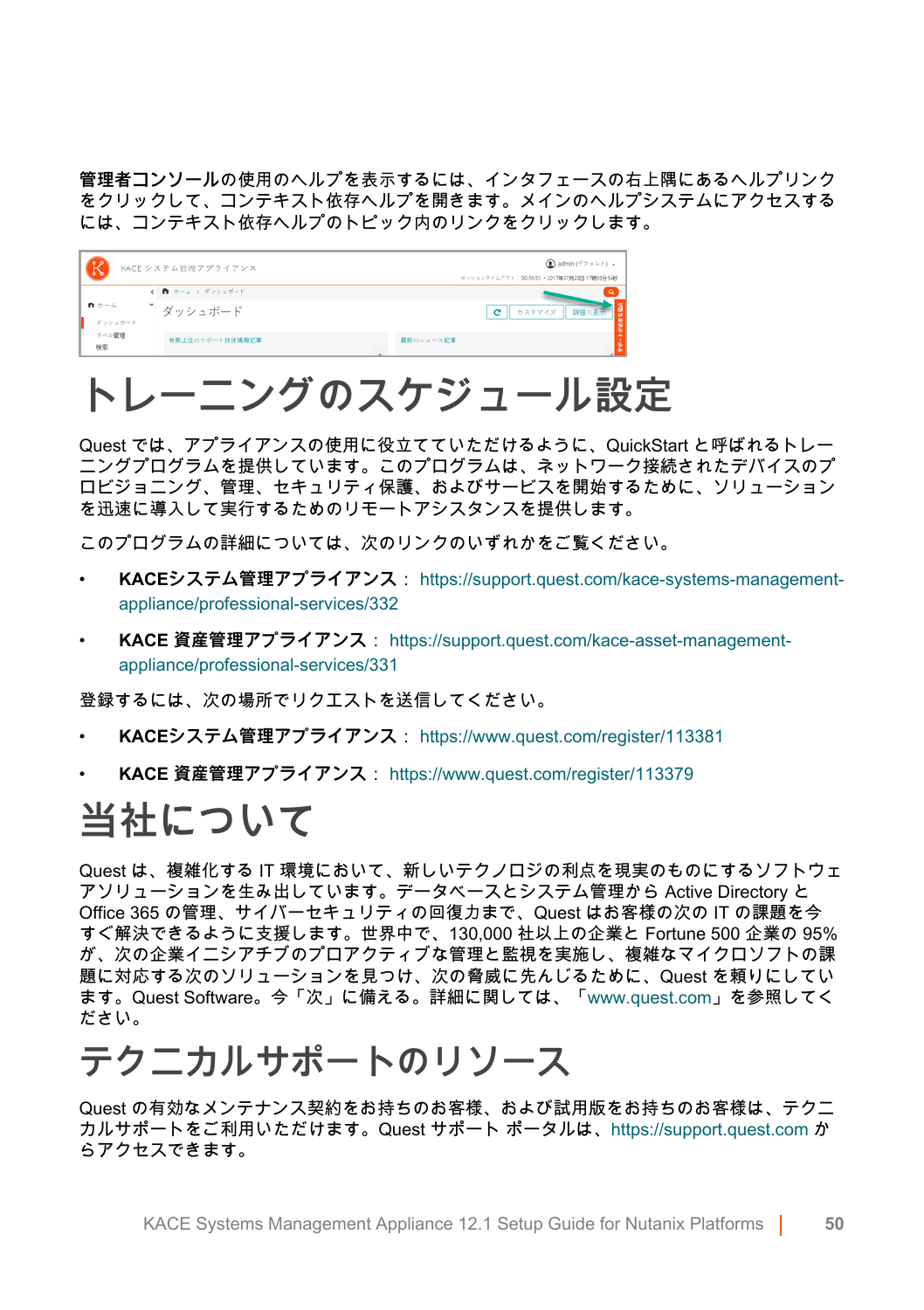サポートポータルは、問題を迅速に自身で解決するのに使用できるセルフヘルプツールを提供し ており、毎日24時間アクセスできます。このサイトでは、以下の操作を実行できます。

- サービスリクエストの送信と管理
- サポート技術情報記事の表示
- 製品情報への登録
- ソフトウェアと技術文書のダウンロード
- 説明ビデオの再生
- コミュニティの討論への参加
- サポートエンジニアとのオンラインチャット
- 製品のサポートサービスの表示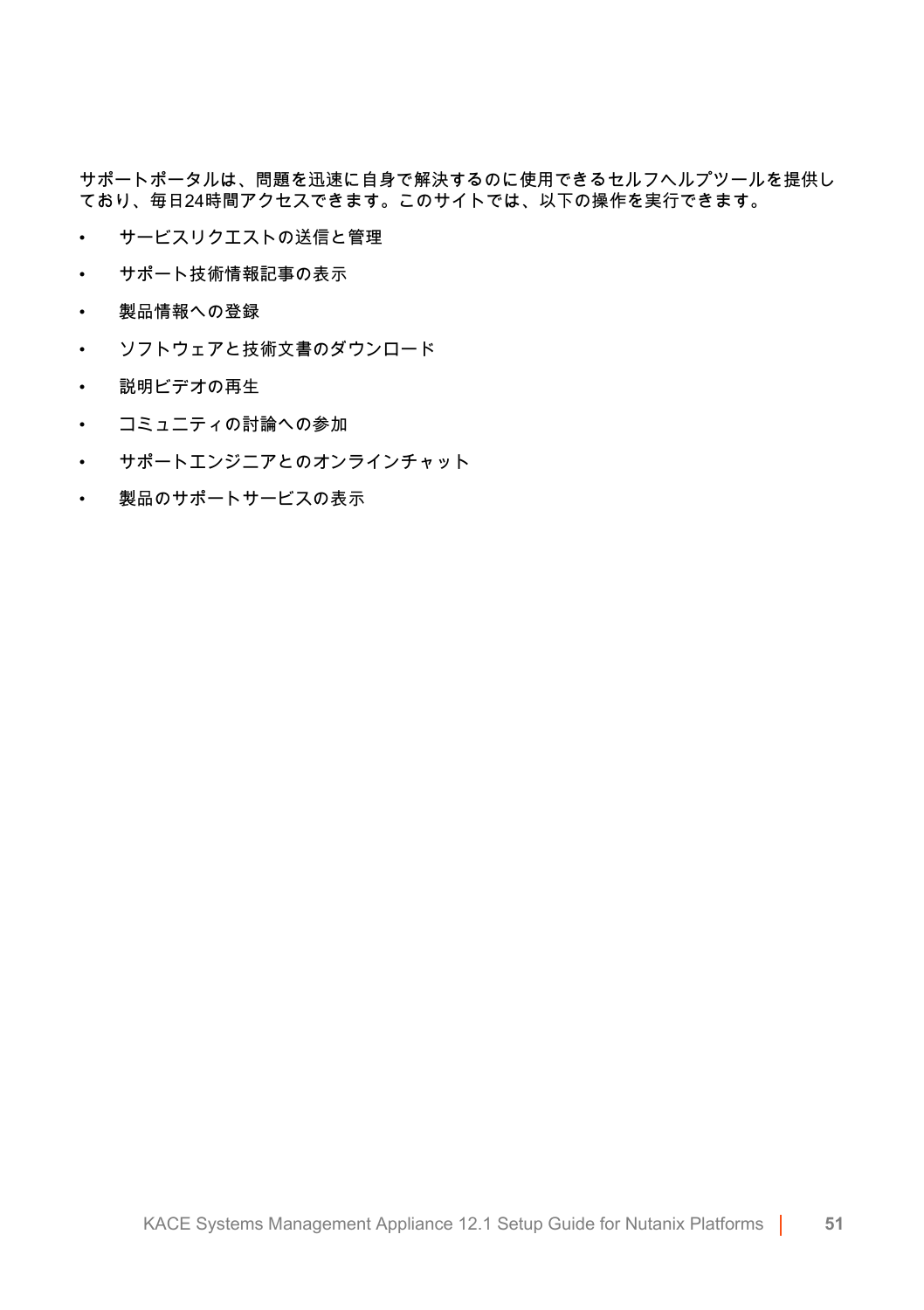# **Configuração do equipamento**

#### **O KACE SMA virtual não requer hardware dedicado.**

Para obter a documentação adicional, vá para [https://support.quest.com/kace-systems](https://support.quest.com/kace-systems-management-appliance/technical-documents)[management-appliance/technical-documents](https://support.quest.com/kace-systems-management-appliance/technical-documents).

## **Antes de começar**

Antes de configurar a solução, há algumas ações preliminares que você precisa realizar.

- 1. Compre uma licença do KACE SMA virtual com o departamento de vendas da Quest em <https://www.quest.com/company/contact-us.aspx>.
- 2. Decida se utilizará um servidor DHCP para atribuir automaticamente um endereço IP ao equipamento, ou para obter um endereço IP estático para o equipamento.
- 3. Se você obter um endereço IP estático para a solução, insira o nome de host da solução no registro A do seu servidor DNS (Domain Name System) interno. O registro A define o nome do host para o registro MX e isto permite que usuários enviem tíquetes por e-mail para o Service Desk. Por padrão, o nome do host da solução é k1000, mas a Quest recomenda a alteração desse nome para um mais exclusivo durante a configuração inicial.
	- Não alterar o nome da solução pode causar problemas quando soluções adicionais i do KACE SMA forem introduzidas. Várias soluções do KACE SMA com nomes idênticos e pertencentes à mesma rede terão o mesmo endereço IP, o que pode causar problemas para essas soluções.
- 4. Decida se utilizará um DNS dividido. Isso pode ser útil se a solução se conectar à Internet utilizando um proxy reverso ou colocar a solução em uma rede de perímetro ou sub-rede filtrada. Uma DMZ adiciona uma camada adicional de segurança a uma LAN (Local Area Network, Rede de Área Local).

# **Instale o KACE SMA virtual em uma plataforma Nutanix**

Você pode instalar o KACE SMA virtual em um Nutanix Acropolis Hypervisor (AHV).

O Nutanix Prism permite que os administradores gerenciem ambientes Nutanix virtualizados. Antes de começar a instalar o KACE SMA no Nutanix, você deve obter credenciais para o Nutanix Prism Central e o Portal de suporte da Quest. Para obter detalhes, consulte:

- **Credenciais do Nutanix Prism**: Consulte [https://portal.nutanix.com/page/documents/](https://portal.nutanix.com/page/documents/details?targetId=Prism-Central-Guide-Prism-v6_0:mul-login-pc-t.html) [details?targetId=Prism-Central-Guide-Prism-v6\\_0:mul-login-pc-t.html.](https://portal.nutanix.com/page/documents/details?targetId=Prism-Central-Guide-Prism-v6_0:mul-login-pc-t.html)
- **Credenciais de login do cliente do KACE SMA**: Consulte [https://support.quest.com/](https://support.quest.com/contact-support) [contact-support](https://support.quest.com/contact-support).
- 1. Faça download de um arquivo OVF do KACE SMA.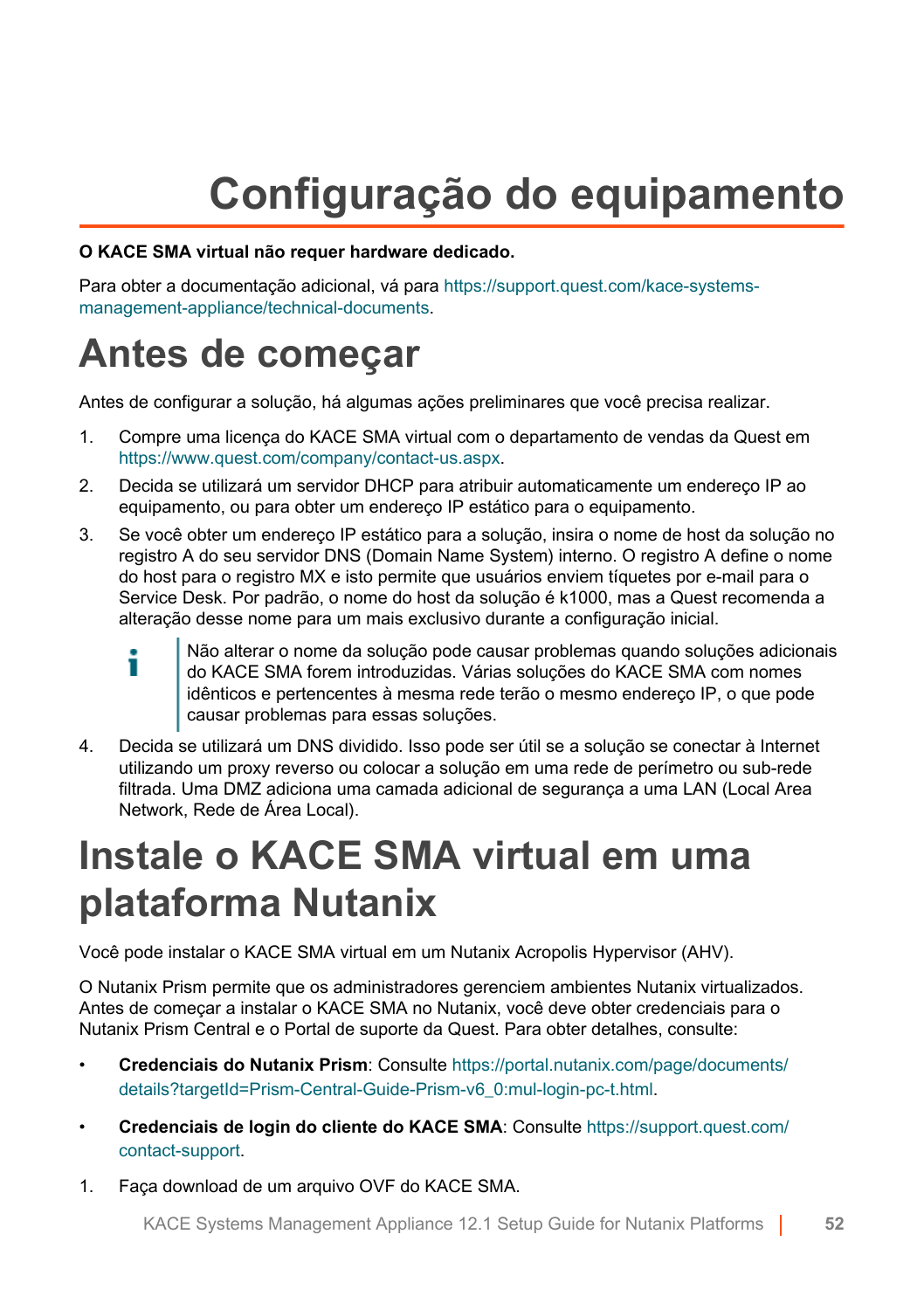- a. Navegar para [https://support.quest.com/kace-systems-management-appliance/](https://support.quest.com/kace-systems-management-appliance/download-new-releases) [download-new-releases](https://support.quest.com/kace-systems-management-appliance/download-new-releases).
- b. Faça download de um arquivo OVF do Servidor da Série de soluções de gerenciamento de sistemas KACE.

Esta etapa requer que você faça login no Portal de suporte da Quest com suas credenciais de login.

- 2. Extraia o arquivo de disco VMDK do arquivo OVF do KACE SMA baixado.
- 3. Faça login no Nutanix Prism Central, clique no ícone de engrenagem e, no menu exibido, selecione Configuração de imagem.
- 4. Faça upload do arquivo de disco VMDK extraído na Configuração de imagem, conforme solicitado.
- 5. Quando o arquivo de disco for carregado com êxito, confirme se o estado do disco está definido como ATIVO.

Para obter mais informações sobre o gerenciamento de imagens e o upload de uma imagem para o Prism Central, acesse [https://portal.nutanix.com/#/page/docs/details?targetId=Prism-](https://portal.nutanix.com/#/page/docs/details?targetId=Prism-Central-Guide-Prism-v56:mul-images-manage-pc-c.html)[Central-Guide-Prism-v56:mul-images-manage-pc-c.html.](https://portal.nutanix.com/#/page/docs/details?targetId=Prism-Central-Guide-Prism-v56:mul-images-manage-pc-c.html)

6. No Prism Central, realize as seguintes etapas:

٠

- a. Crie uma nova máquina virtual (VM) do KACE SMA com as seguintes configurações:
	- **NOME**: Especifique o nome da máquina virtual. Por exemplo, Quest KACE SMA <número\_da\_versão>.
	- **DESCRIÇÃO**: Adicione mais informações sobre a VM da solução. Este campo é opcional.
	- **Use esta VM como uma VM do agente**: Certifique-se de que esta caixa de seleção esteja desmarcada.
	- **VCPU(S)**: Você pode definir este campo como 2. Consulte a dica abaixo para obter sugestões adicionais.
	- **NÚMERO DE NÚCLEOS POR VCPU**: Defina este campo como 1.
	- **MEMÓRIA:** Você pode definir este campo como 4. Consulte a dica abaixo para obter sugestões adicionais.
		- Os campos **VCPU(S)** e **MEMÓRIA** devem ser definidos usando as diretrizes das Especificações técnicas do KACE SMA.
- b. Adicione um novo disco com as seguintes configurações:
	- **OPERAÇÃO**: Selecione Clonar do SERVIÇO DE IMAGEM.
	- **TIPO DE BARRAMENTO**: Selecione SCSI.

Depois de configurar o campo OPERAÇÃO, o campo IMAGEM é atualizado, mostrando o nome e a versão do KACE SMA do arquivo de disco VMDK extraído. Se, por algum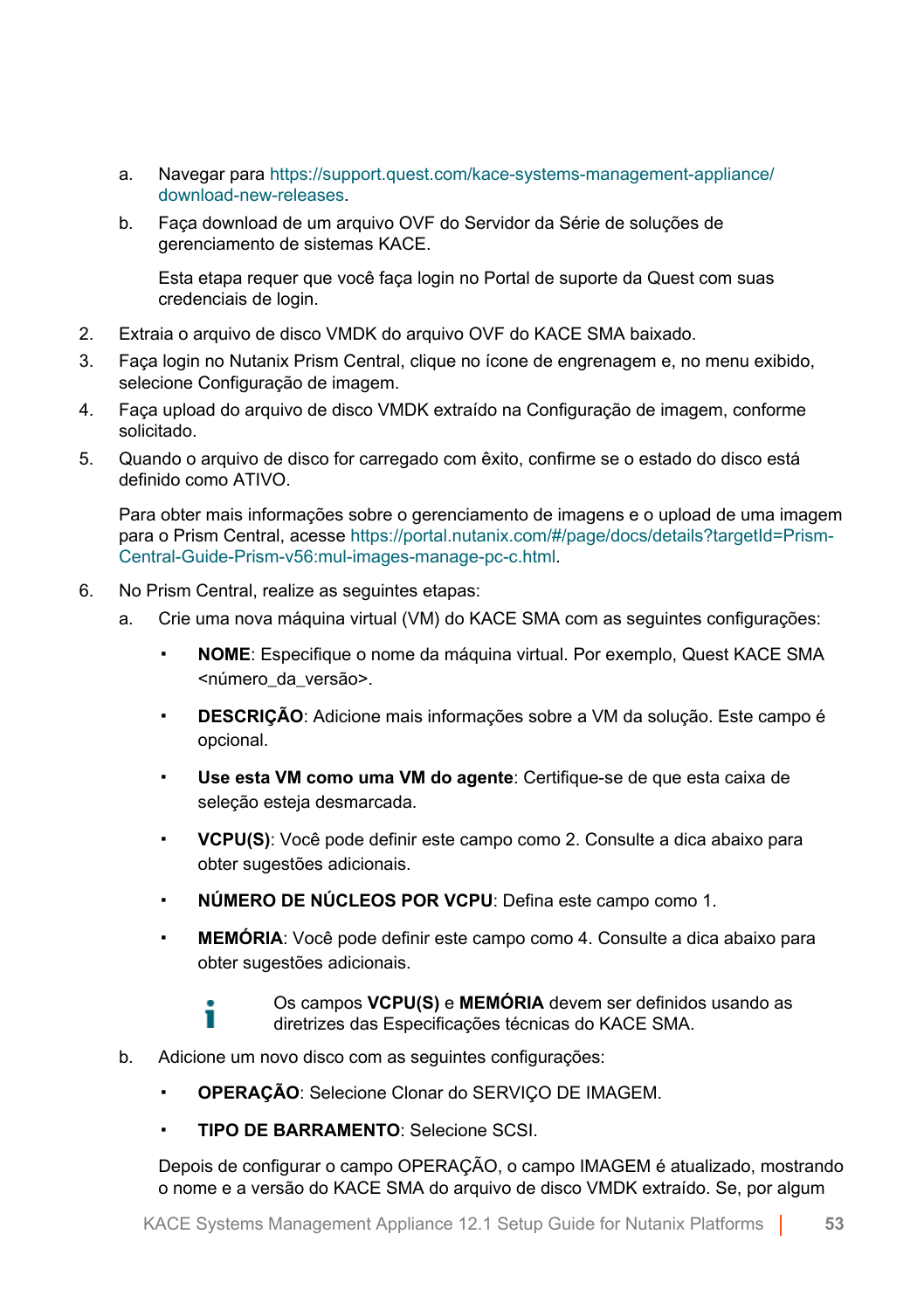motivo, ele não for atualizado, configure esse campo de acordo. Quando terminar, clique em **Adicionar**. Isso faz com que o arquivo de disco VMDK carregado seja anexado à nova VM com as configurações acima.

c. Atualize a VM do KACE SMA recém-criada e um novo adaptador de rede com as seguintes configurações:

Para fazer isso, role para baixo até Adaptadores de rede (NIC) e clique em т **Adicionar novo NIC**.

- **Nome da rede**: Especifique o nome da rede que deseja usar no ambiente.
- **Estado da conexão de rede**: Selecione **Conectada**.
- **Endereco IP:** Configure esse campo somente se quiser especificar um endereco IP estático. Caso contrário, um endereço DHCP será atribuído.

Quando terminar, clique em **Adicionar**.

- d. Salve as atualizações da VM.
- e. Certifique-se de que sua VM do KACE SMA seja exibida na lista de VMs.
- 7. Confirme as configurações da solução. Verifique se há uma rede válida e outras configurações necessárias.

# **Ligue a solução e faça login no Console do administrador**

Quando o equipamento for ligado pela primeira vez, você poderá fazer login no **Console do administrador** do KACE SMA de qualquer computador em sua LAN, desde que um servidor DHCP esteja disponível para atribuir um endereço IP a ele. Isso permite o uso do assistente de configuração para definir as configurações iniciais de rede.

Se um servidor DHCP não estiver disponível, você poderá definir as configurações iniciais de rede usando o **Console da linha de comando**. Consulte [Definir as configurações iniciais de rede](#page-56-0) [manualmente \(opcional\).](#page-56-0)

- A configuração do navegador determinará os formatos de local usados para as i informações de data e hora exibidas na **Console do administrador** ao fazer o login pela primeira vez. Para obter mais informações sobre como alterar as configurações de idioma, consulte o **Guia do Administrador** do equipamento: [Acessar o Guia do](#page-60-0) [administrador e a Ajuda on-line.](#page-60-0)
- 1. Ligue a máquina virtual para inicializar a solução. Isso pode levar de 5 a 10 minutos.

A tela de login do **Console da linha de comando** é exibida e mostra as configurações de DHCP da rede da solução.

2. Em qualquer computador conectado à sua LAN, abra um navegador e vá para o URL exibido na tela de login do Console da linha de comando. Por exemplo, http:// <unique\_KACE\_SMA\_appliance\_name>.local/admin.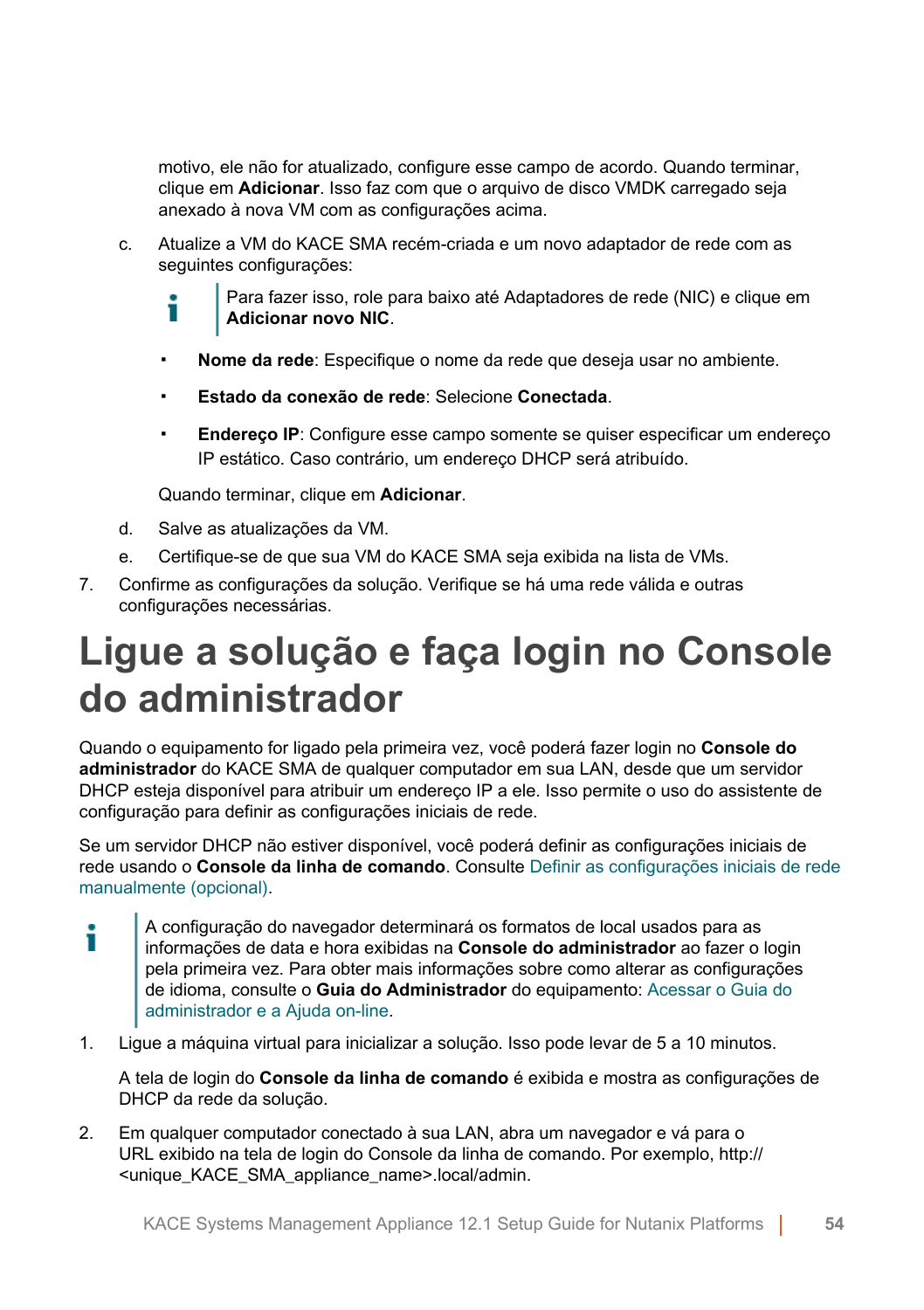A página Acordo de transação de software será exibida.

3. Aceite o acordo.

O assistente de Configuração inicial será exibido.

- 4. Verifique se você possui as informações necessárias para configurar a solução e depois clique em **Avançar**.
- 5. Confira as informações na página Autenticação de dois fatores do Console de diagnóstico que será exibida e registre a chave secreta e os tokens off-line em um local seguro, conforme instruído.
- 6. Na página Configurações do administrador e licenciamento, forneça as seguintes informações:

| Opção                        | Descrição                                                                                                                                                                                                                                                                                                                                                                              |  |
|------------------------------|----------------------------------------------------------------------------------------------------------------------------------------------------------------------------------------------------------------------------------------------------------------------------------------------------------------------------------------------------------------------------------------|--|
| Chave de licença             | A chave de licença recebida no e-mail de<br>boas-vindas da Quest. Se você não tem uma<br>chave de licença, entre em contato com o<br>Suporte ao software da Quest em https://<br>support.quest.com/contact-support.                                                                                                                                                                    |  |
| Nome da empresa              | O nome de sua empresa ou grupo.                                                                                                                                                                                                                                                                                                                                                        |  |
| E-mail do administrador      | O endereço de e-mail em que você deseja<br>receber as comunicações da Quest.                                                                                                                                                                                                                                                                                                           |  |
| Senha                        | A senha para a conta de administrador padrão,<br>que é a conta usada para fazer o login no<br>Console do administrador da solução. A conta<br>de administrador padrão é a única conta na<br>solução nesse momento. Caso você esqueça<br>a senha para essa conta, pode ser necessário<br>reiniciar o sistema de volta aos padrões de<br>fábrica, o que pode resultar em perda de dados. |  |
|                              | Se houver várias soluções KACE<br>i<br>SMA ou KACE SDA (Implantação<br>de sistemas) a Quest recomenda<br>usar a mesma senha para a conta de<br>administrador em todas as soluções.<br>Isso permitirá vincular as soluções<br>posteriormente. Para obter mais<br>informações, consulte o Guia do<br>administrador da solução: Acessar o<br>Guia do administrador e a Ajuda on-line.     |  |
| Autenticação de dois fatores | Se você deseja fornecer mais segurança para<br>os usuários que fizerem login no equipamento,<br>defina essa opção como Ativado. Esse recurso                                                                                                                                                                                                                                           |  |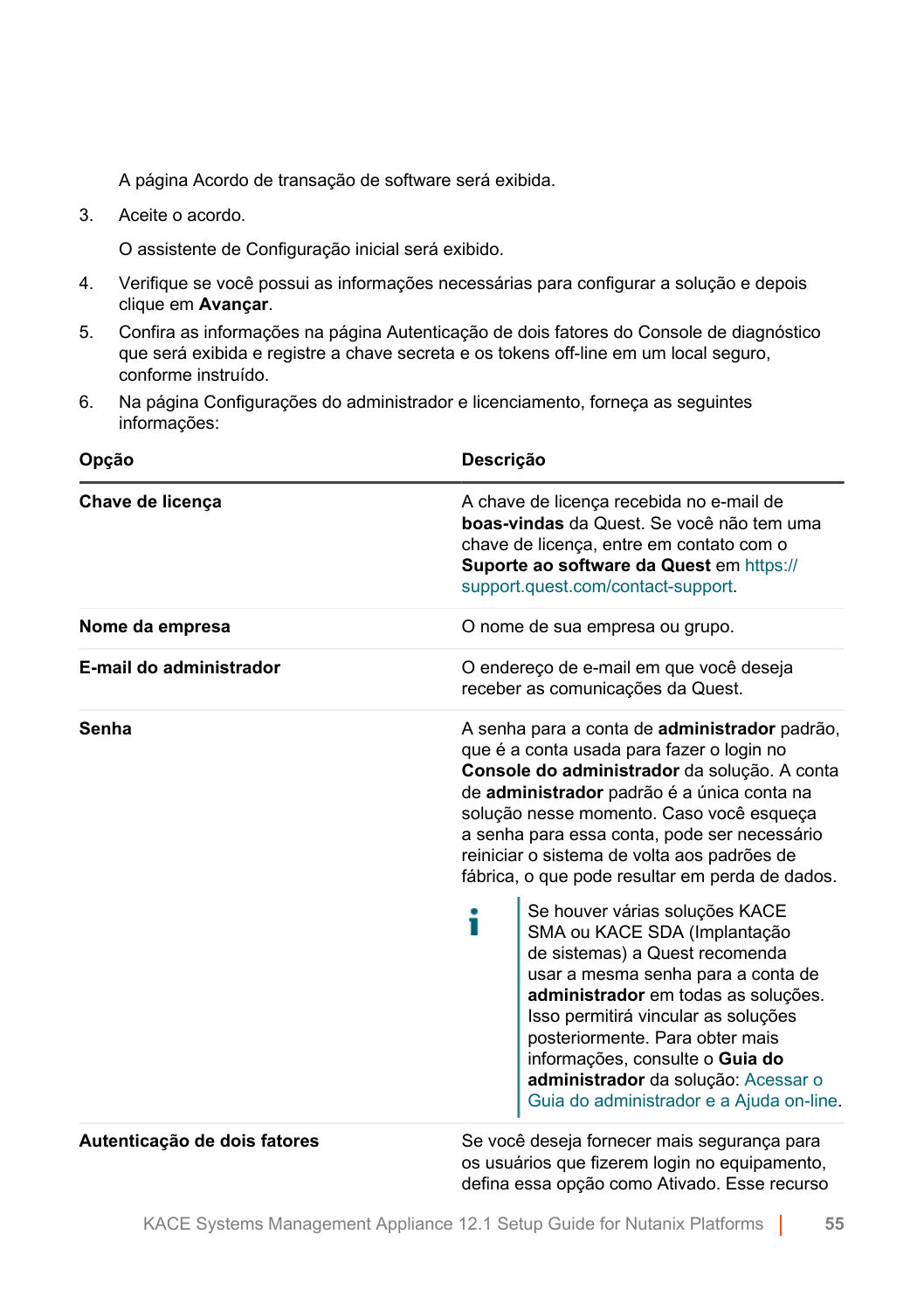| Opcão | Descrição |                                                                                                                                                                                                                                                                                                                                                                                                                                                             |
|-------|-----------|-------------------------------------------------------------------------------------------------------------------------------------------------------------------------------------------------------------------------------------------------------------------------------------------------------------------------------------------------------------------------------------------------------------------------------------------------------------|
|       |           | adiciona uma etapa adicional para o processo<br>de login. Depende do aplicativo Google<br>Authenticator para gerar códigos de verificação.<br>O aplicativo gera um novo código de seis dígitos<br>em intervalos regulares. Quando ativado, o<br>código de verificação atual será solicitado aos<br>usuários finais sempre que eles fizerem o login.                                                                                                         |
|       |           | Se você ativar esse recurso, certifique-<br>se de que o relógio do servidor KACE<br>SMA esteja correto, bem como o<br>dispositivo que executa o Google<br>Authenticator. O Google Authenticator<br>depende da hora atual para criar o<br>token. Se o relógio do servidor não<br>estiver sincronizado com os dos<br>dispositivos que executam o Google<br>Authenticator, a validação do token<br>pode falhar, o que pode resultar em<br>bloqueios de contas. |

7. Siga as instruções na tela para concluir a configuração inicial.

Quando a configuração inicial for concluída, a solução será reiniciada e a página de login do **Console do administrador** exibida.



Se você alterar o endereço IP da solução, acesse o novo endereço para exibir a página de login.

8. Faça login no Console do administrador usando a ID de login admin e a senha escolhida durante a configuração inicial.

Se a Autenticação de dois fatores tiver sido ativada na página Configurações do administrador e licenciamento no assistente Configuração inicial, a página Configurar a autenticação de dois fatores será exibida.

9. **Apenas Autenticação de dois fatores**. Siga as instruções na página Configurar autenticação de dois fatores para gerar um código de verificação do Google Authenticator usando seu smartphone. No campo Código de verificação, digite o código do Google Authenticator, e clique em **Concluir configuração**. Um novo código de verificação é obrigatório em cada login subsequente.

Para ignorar essa etapa, clique em **Ignorar configuração**. Você só pode ignorar essa etapa durante uma janeça de transição configurada. Para obter mais informações, consulte o Guia do administrador.

O **Console do administrador** será exibido e a solução estará pronta para uso.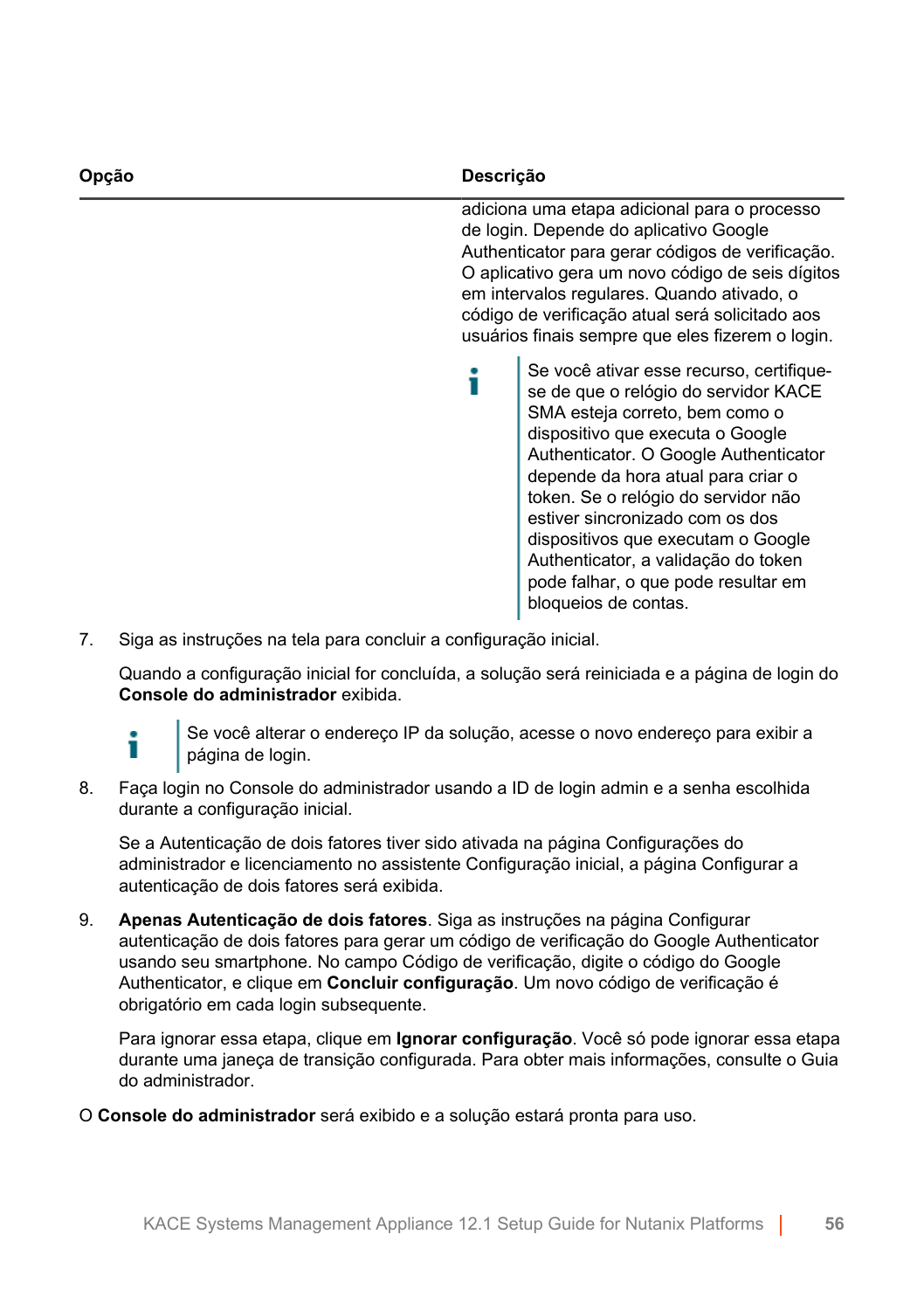# <span id="page-56-0"></span>**Definir as configurações iniciais de rede manualmente (opcional)**

Se um servidor DHCP não estiver disponível e não for possível fazer login na **Console da linha de comando** da solução, você poderá definir as configurações iniciais de rede manualmente usando a **Console do administrador**.

1. Ligue a máquina virtual para inicializar a solução. Isso pode levar de 5 a 10 minutos.

A tela de login do **Console da linha de comando** será exibida.

2. Na solicitação, insira:

Login: konfig

Senha: konfig

- 3. Escolha o idioma a ser usado no Console da linha de comando. Use as teclas de seta para cima e seta para baixo para percorrer os campos.
- 4. Defina as seguintes configurações de rede. Use as teclas de seta direita e esquerda para selecionar opções em um campo; use as teclas de seta para cima e para baixo para se movimentar entre os campos.

| Opção                                                                    |                                                                                                                                                                                                                                                                                                                                                           | Descrição                                                                                                                                                           |  |  |
|--------------------------------------------------------------------------|-----------------------------------------------------------------------------------------------------------------------------------------------------------------------------------------------------------------------------------------------------------------------------------------------------------------------------------------------------------|---------------------------------------------------------------------------------------------------------------------------------------------------------------------|--|--|
| Nome do host DNS do KACE SMA                                             | Digite o nome de host da solução. O padrão<br>é k1000, mas a Quest recomenda a alteração<br>desse nome para um mais exclusivo durante<br>a configuração inicial. Não alterar o nome<br>da solução pode causar problemas quando<br>soluções adicionais do KACE SMA forem<br>introduzidas.                                                                  |                                                                                                                                                                     |  |  |
|                                                                          |                                                                                                                                                                                                                                                                                                                                                           | Várias soluções do KACE SMA com<br>nomes idênticos e pertencentes à<br>mesma rede terão o mesmo endereço<br>IP, o que pode causar problemas para<br>essas soluções. |  |  |
| Gerar automaticamente nome do servidor                                   | Marque essa caixa de seleção para permitir<br>que o sistema gere o nome do servidor da<br>Web do KACE SMA utilizando este formato:<br>Nome de host Domínio. Por exemplo:<br><nome_único_da_solução_kace_sma>.example.com.<br/>Desmarque essa caixa de seleção para inserir<br/>um nome do servidor da Web personalizado.</nome_único_da_solução_kace_sma> |                                                                                                                                                                     |  |  |
| Nome do servidor da Web do KACE SMA                                      |                                                                                                                                                                                                                                                                                                                                                           | Digite o nome do domínio totalmente<br>qualificado da solução. Este é o Nome do<br>host concatenado ao Domínio. Por exemplo:                                        |  |  |
| KACE Systems Management Appliance 12.1 Setup Guide for Nutanix Platforms |                                                                                                                                                                                                                                                                                                                                                           | 57                                                                                                                                                                  |  |  |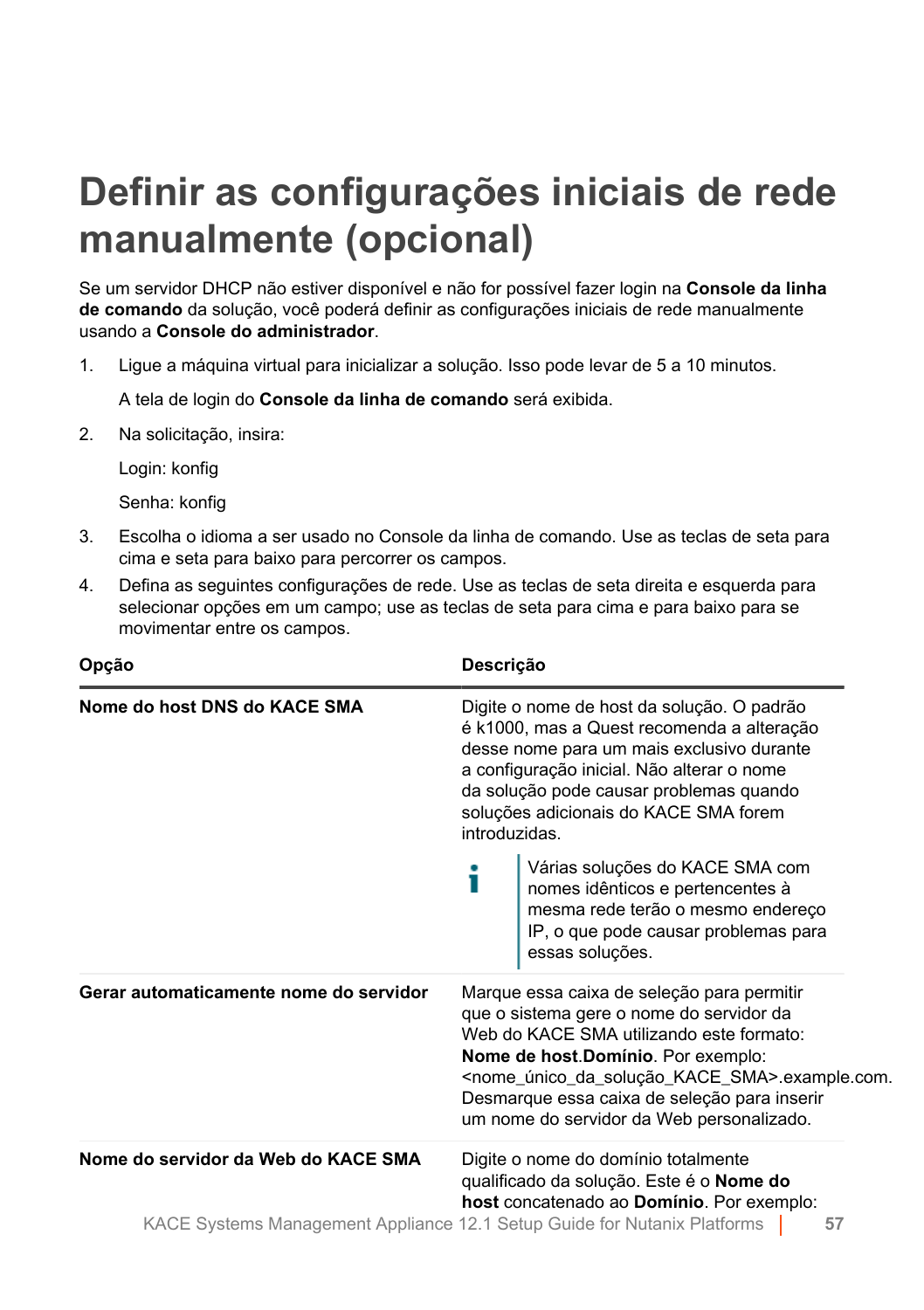| Opção                    | Descrição<br><nome_único_da_solução_kace_sma>.example.com.<br/>Os dispositivos se conectam à solução usando<br/>esse nome. A Quest recomenda que você<br/>adicione uma entrada de endereço IP estático<br/>para a solução do servidor DNS. Se você usa<br/>um certificado SSL, o nome de host deve ser<br/>totalmente qualificado e corresponder ao nome<br/>no certificado.</nome_único_da_solução_kace_sma> |  |  |
|--------------------------|---------------------------------------------------------------------------------------------------------------------------------------------------------------------------------------------------------------------------------------------------------------------------------------------------------------------------------------------------------------------------------------------------------------|--|--|
|                          |                                                                                                                                                                                                                                                                                                                                                                                                               |  |  |
| <b>DHCP</b>              | (Opcional) Selecione essa opção para usar<br>DHCP (Dynamic Host Configuration Protocol)<br>e obter automaticamente o endereço IPv4 e<br>outras informações de configuração da rede do<br>equipamento. Se você selecionar essa opção,<br>você não precisa fornecer as configurações de<br>endereço IP estático, domínio, máscara de sub-<br>rede, gateway padrão, DNS primário e DNS<br>secundário.            |  |  |
| Configuração IPv4 manual | Especifique o endereço IPv4 e forneça o<br>endereço IP estático, o domínio, a máscara de<br>sub-rede, o gateway padrão, o DNS primário<br>ou as configurações de DNS secundário para o<br>equipamento.<br>O endereço IPv4 é necessário quer um<br>Т<br>endereço IPv6 esteja disponível ou não.<br>O endereço IPv6 é opcional.                                                                                 |  |  |
| <b>SLAAC</b>             | Marque essa opção se quiser usar o SLAAC<br>(Stateless Address Auto-Configuration,<br>Configuração automática de endereço sem<br>estado), oferecido por IPv6, para definir as<br>configurações de rede do equipamento. A<br>SLAAC permite que os dispositivos selecionem<br>seus próprios endereços IPv6 com base no<br>prefixo que é anunciado a partir de sua interface<br>conectada.                       |  |  |
| Configuração IPv6 manual | Selecione essa opção se quiser especificar<br>manualmente o endereço IPv6. Se você<br>selecionar essa opção, é preciso especificar o<br>endereço IPv6, o comprimento do prefixo e o<br>gateway padrão da solução.                                                                                                                                                                                             |  |  |
|                          | O endereço IPv6 é opcional. O<br>Т<br>endereço IPv4 é necessário quer um<br>endereço IPv6 esteja disponível ou não.                                                                                                                                                                                                                                                                                           |  |  |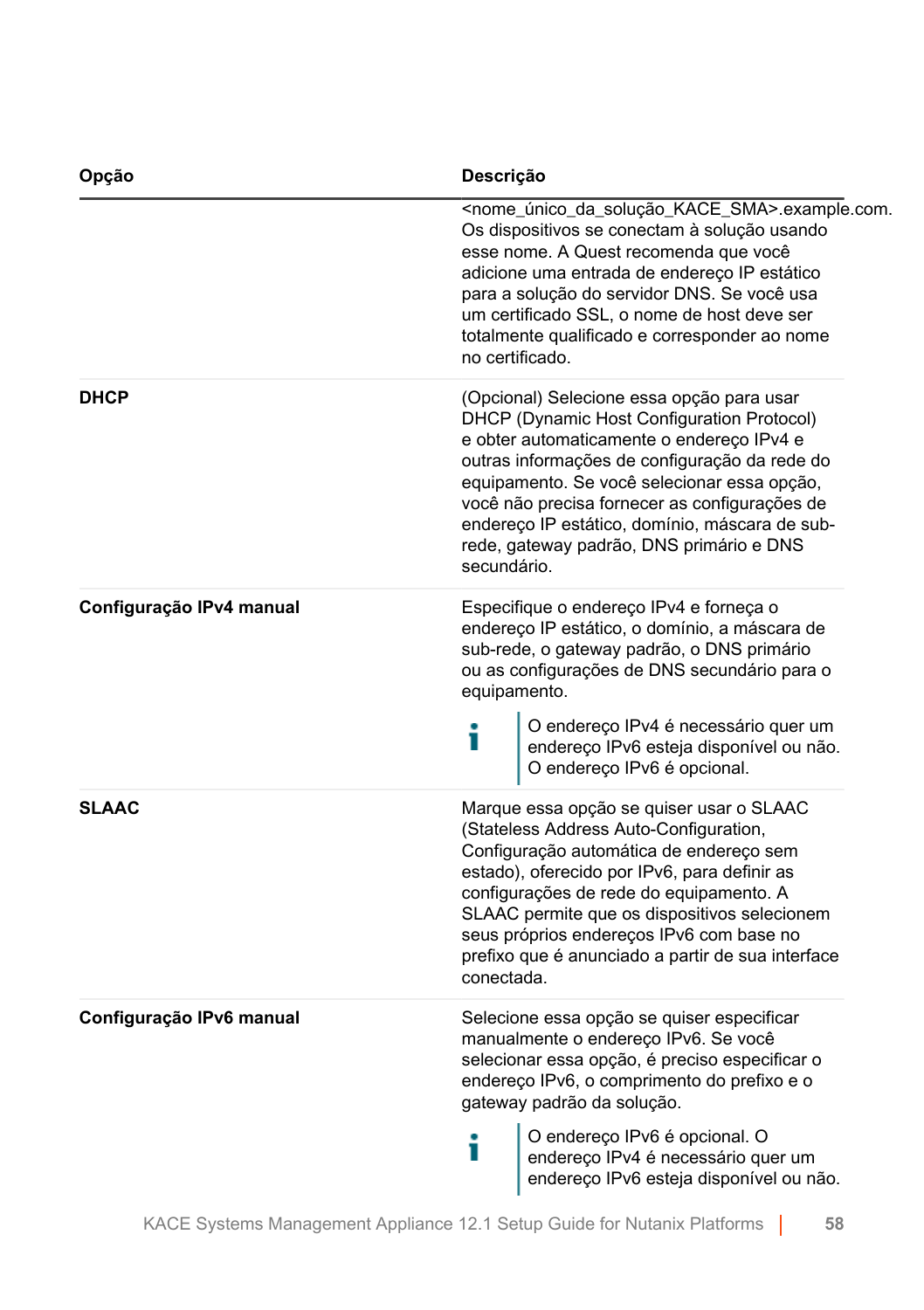| Opção                 | Descrição                                                                                                                                                                                                                                                                                                                                                                                                                                                                                                                                                                                                                    |  |  |
|-----------------------|------------------------------------------------------------------------------------------------------------------------------------------------------------------------------------------------------------------------------------------------------------------------------------------------------------------------------------------------------------------------------------------------------------------------------------------------------------------------------------------------------------------------------------------------------------------------------------------------------------------------------|--|--|
| Desative o IPv6       | Selecione essa opção se quiser desativar<br>um endereço IPv6 do equipamento. Essa é a<br>configuração padrão.                                                                                                                                                                                                                                                                                                                                                                                                                                                                                                                |  |  |
| <b>Servidor SMTP</b>  | (Opcional) Especifique o nome de host ou o<br>endereço IP de um servidor SMTP externo,<br>como smtp.gmail.com. Os servidores SMTP<br>externos devem permitir o transporte de e-<br>mail de saída anônimo (não autenticado).<br>Certifique-se de que as políticas de rede da<br>empresa permitam que a solução contate o<br>servidor SMTP diretamente. Além disso, o<br>servidor de e-mail deve estar configurado para<br>permitir a transferência de e-mails da solução<br>sem autenticação. Se você não fornecer as<br>informações do servidor SMTP, o KACE SMA<br>envia um e-mail utilizando seu servidor SMTP<br>interno. |  |  |
| <b>SSH habilitado</b> | (Opcional) Selecione esta opção para ativar<br>o acesso SSH (seguro) ao Console do<br>administrador da solução. A Quest recomenda<br>que você habilite o SSH durante a configuração<br>inicial. Quando a configuração estiver completa,<br>você pode alterar as definições no Console do<br>administrador conforme necessário.                                                                                                                                                                                                                                                                                               |  |  |
| <b>Proxy</b>          | (Opcional) Digite as informações do servidor<br>proxy.<br>A solução suporta servidores proxy que<br>i<br>utilizam autenticação básica baseada<br>em domínio, que requer nome de<br>usuário e senha. Se seu servidor proxy<br>utiliza um tipo diferente de autenticação,<br>adicione o endereço IP da solução à<br>lista de exceções do servidor proxy.                                                                                                                                                                                                                                                                       |  |  |

5. Use a seta para baixo para mover o cursor para Salvar e pressione **Enter** ou **Retornar**.

O equipamento é reiniciado.

6. Em qualquer computador conectado à sua LAN, abra um navegador e vá para o URL do Console do administrador da solução. Por exemplo, http:// <unique\_KACE\_SMA\_appliance\_name>.local/admin.

A página Acordo de transação de software será exibida.

7. Aceite o acordo.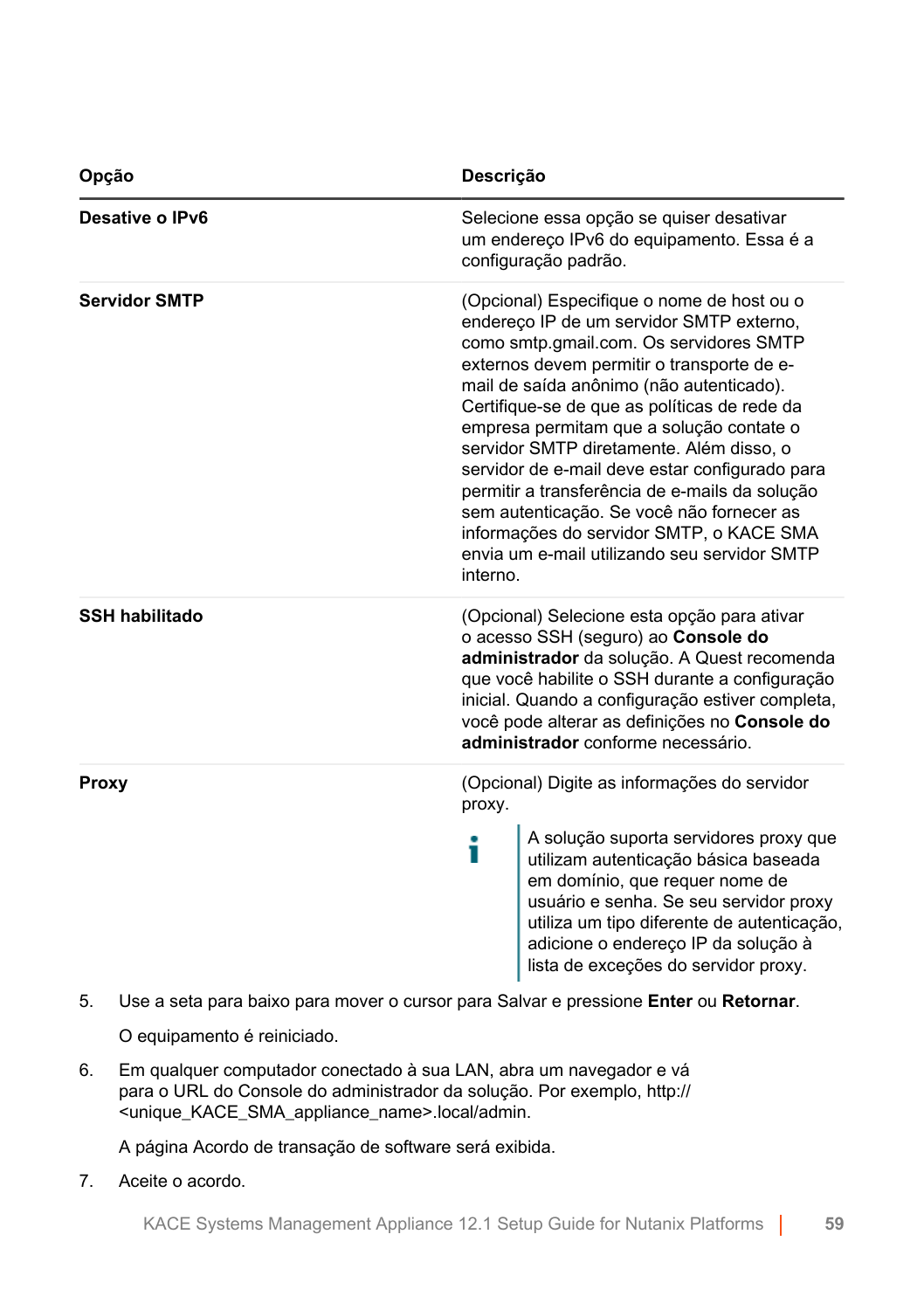O assistente de Configuração inicial será exibido.

- 8. Verifique se você possui as informações necessárias para configurar a solução e depois clique em **Avançar**.
- 9. Confira as informações na página Autenticação de dois fatores do Console de diagnóstico que será exibida e registre a chave secreta e os tokens off-line em um local seguro, conforme instruído.
- 10. Na página Configurações do administrador e licenciamento, forneça as seguintes informações:

| Opção                                                                                                    | Descrição<br>A chave de licença recebida no e-mail de<br>boas-vindas da Quest. Se você não tem uma<br>chave de licença, entre em contato com o<br>Suporte ao software da Quest em https://<br>support.quest.com/contact-support.                                                                                                                                                                                                                                                                                                                                                                                                                                                                                                                                             |    |  |
|----------------------------------------------------------------------------------------------------------|------------------------------------------------------------------------------------------------------------------------------------------------------------------------------------------------------------------------------------------------------------------------------------------------------------------------------------------------------------------------------------------------------------------------------------------------------------------------------------------------------------------------------------------------------------------------------------------------------------------------------------------------------------------------------------------------------------------------------------------------------------------------------|----|--|
| Chave de licença                                                                                         |                                                                                                                                                                                                                                                                                                                                                                                                                                                                                                                                                                                                                                                                                                                                                                              |    |  |
| Nome da empresa                                                                                          | O nome de sua empresa ou grupo.                                                                                                                                                                                                                                                                                                                                                                                                                                                                                                                                                                                                                                                                                                                                              |    |  |
| E-mail do administrador                                                                                  | O endereço de e-mail em que você deseja<br>receber as comunicações da Quest.                                                                                                                                                                                                                                                                                                                                                                                                                                                                                                                                                                                                                                                                                                 |    |  |
| Senha                                                                                                    | A senha para a conta de administrador padrão,<br>que é a conta usada para fazer o login no<br>Console do administrador da solução. A conta<br>de administrador padrão é a única conta na<br>solução nesse momento. Caso você esqueça<br>a senha para essa conta, pode ser necessário<br>reiniciar o sistema de volta aos padrões de<br>fábrica, o que pode resultar em perda de dados.<br>Se houver várias soluções KACE<br>i<br>SMA ou KACE SDA (Implantação<br>de sistemas) a Quest recomenda<br>usar a mesma senha para a conta de<br>administrador em todas as soluções.<br>Isso permitirá vincular as soluções<br>posteriormente. Para obter mais<br>informações, consulte o Guia do<br>administrador da solução: Acessar o<br>Guia do administrador e a Ajuda on-line. |    |  |
| Autenticação de dois fatores<br>KACE Systems Management Appliance 12.1 Setup Guide for Nutanix Platforms | Se você deseja fornecer mais segurança para<br>os usuários que fizerem login no equipamento,<br>defina essa opção como Ativado. Esse recurso<br>adiciona uma etapa adicional para o processo<br>de login. Depende do aplicativo Google<br>Authenticator para gerar códigos de verificação.<br>O aplicativo gera um novo código de seis dígitos                                                                                                                                                                                                                                                                                                                                                                                                                               |    |  |
|                                                                                                          |                                                                                                                                                                                                                                                                                                                                                                                                                                                                                                                                                                                                                                                                                                                                                                              | 60 |  |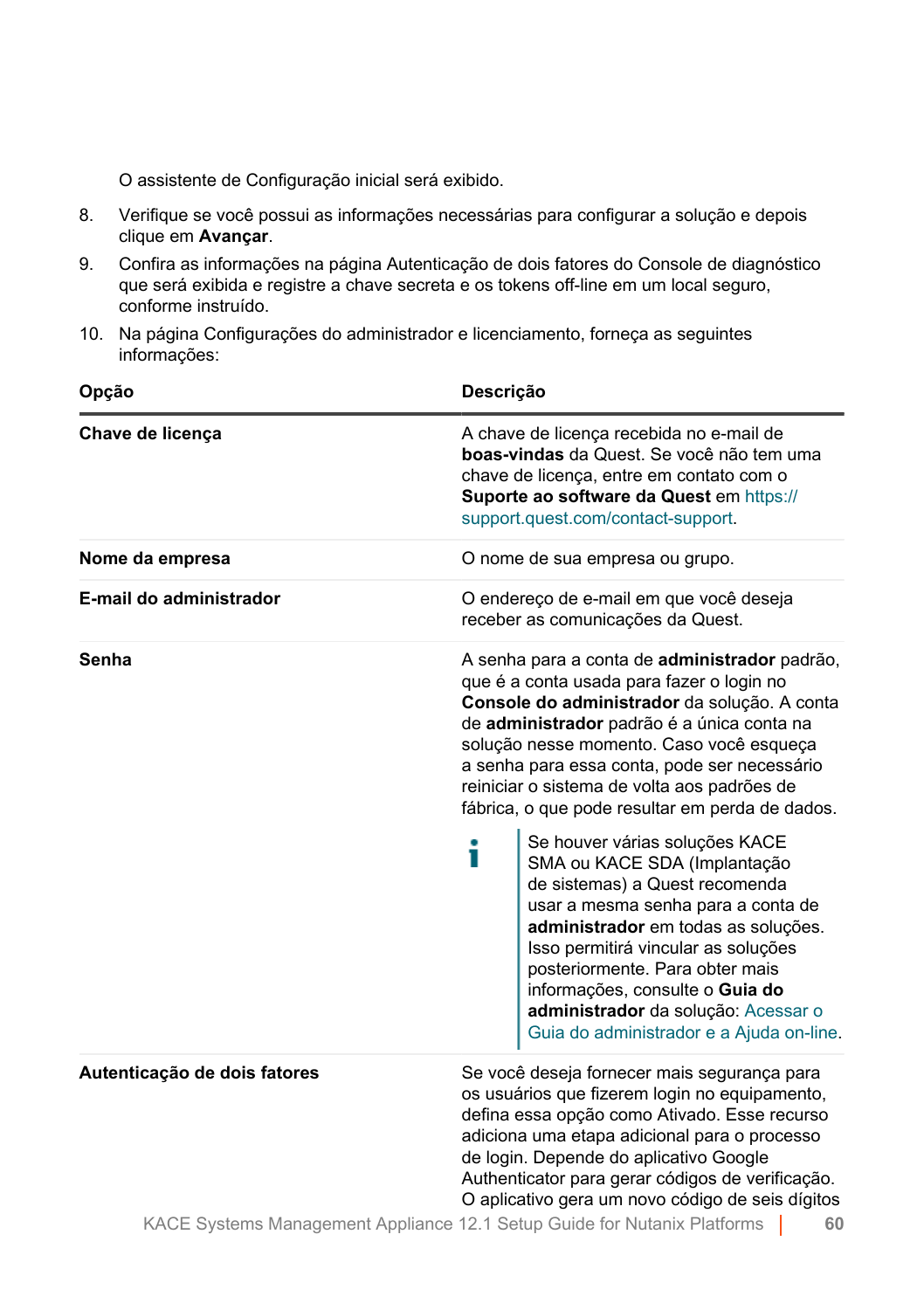| Opcão | Descrição                                                                                                                                                                                                                                                                                                                                                                                                                                                   |  |
|-------|-------------------------------------------------------------------------------------------------------------------------------------------------------------------------------------------------------------------------------------------------------------------------------------------------------------------------------------------------------------------------------------------------------------------------------------------------------------|--|
|       | em intervalos regulares. Quando ativado, o<br>código de verificação atual será solicitado aos<br>usuários finais sempre que eles fizerem o login.                                                                                                                                                                                                                                                                                                           |  |
|       | Se você ativar esse recurso, certifique-<br>se de que o relógio do servidor KACE<br>SMA esteja correto, bem como o<br>dispositivo que executa o Google<br>Authenticator. O Google Authenticator<br>depende da hora atual para criar o<br>token. Se o relógio do servidor não<br>estiver sincronizado com os dos<br>dispositivos que executam o Google<br>Authenticator, a validação do token<br>pode falhar, o que pode resultar em<br>bloqueios de contas. |  |

11. Siga as instruções na tela para concluir a configuração inicial.

Quando a configuração inicial for concluída, a solução será reiniciada e a página de login do **Console do administrador** exibida.

Ť

Se você alterar o endereço IP da solução, acesse o novo endereço para exibir a página de login.

12. Faça login no Console do administrador usando a ID de login admin e a senha escolhida durante a configuração inicial.

Se a Autenticação de dois fatores tiver sido ativada na página Configurações do administrador e licenciamento no assistente Configuração inicial, a página Configurar a autenticação de dois fatores será exibida.

13. **Apenas Autenticação de dois fatores**. Siga as instruções na página Configurar autenticação de dois fatores para gerar um código de verificação do Google Authenticator usando seu smartphone. No campo Código de verificação, digite o código do Google Authenticator, e clique em **Concluir configuração**. Um novo código de verificação é obrigatório em cada login subsequente.

Para ignorar essa etapa, clique em **Ignorar configuração**. Você só pode ignorar essa etapa durante uma janeça de transição configurada. Para obter mais informações, consulte o Guia do administrador.

O **Console do administrador** será exibido e a solução estará pronta para uso.

# <span id="page-60-0"></span>**Acessar o Guia do administrador e a Ajuda on-line**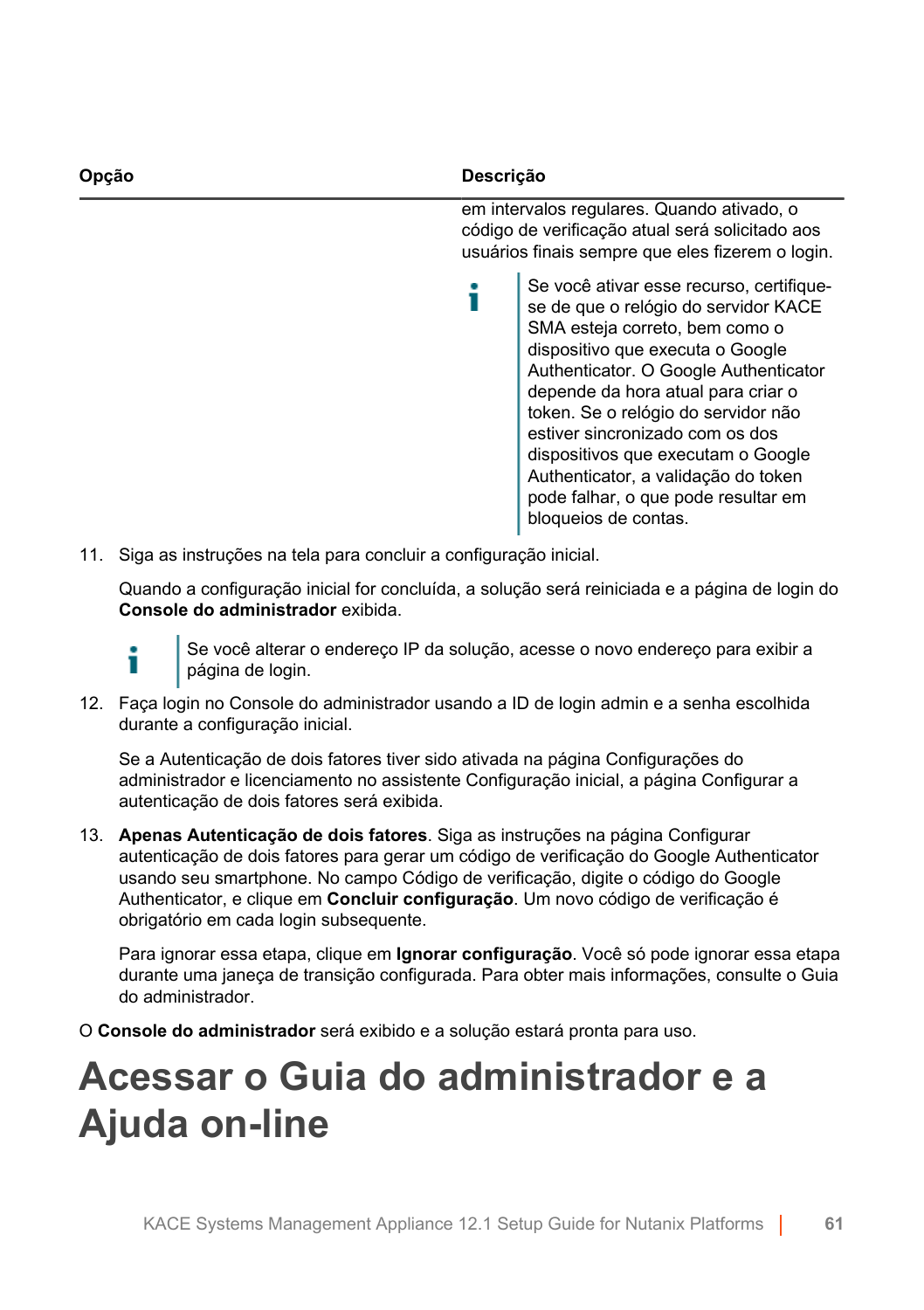Para obter ajuda usando o **Console do administrador**, clique no ícone de Ajuda no canto direito superior da interface para abrir a Ajuda contextual. Para acessar o sistema principal da Ajuda, clique nos links nos tópicos de Ajuda contextual.

| آهي؟                    |  | Solução de gerenclamento de sistemas KACE  | admin (Padrão) +<br>Tempo limite da sessão: 00.59:38 + 28-07-2017 17:18:12 |
|-------------------------|--|--------------------------------------------|----------------------------------------------------------------------------|
|                         |  | < nicio > Painel                           | $\alpha$                                                                   |
| n Início                |  | Painel                                     | e<br><b>Exibir detaihes</b><br>Personalizar                                |
| Painel                  |  |                                            |                                                                            |
| Gerenciamento de rótulo |  | Principais artigos da base de conhecimento | Artigos de notícias mais recentes                                          |
| Pesquisar               |  |                                            |                                                                            |

# **Programação de treinamento**

Para ajudá-lo a começar a usar a solução, a Quest oferece um programa de treinamento chamado QuickStart. Este programa oferece assistência remota para ajudar a preparar rapidamente a solução para uso e começar o provisionamento, o gerenciamento, a proteção e a manutenção de seus dispositivos conectados à rede.

Para saber mais sobre o programa, acesse um dos seguintes links:

- **Solução de gerenciamento de sistemas KACE**: [https://support.quest.com/kace-systems](https://support.quest.com/kace-systems-management-appliance/professional-services/332)[management-appliance/professional-services/332](https://support.quest.com/kace-systems-management-appliance/professional-services/332)
- **Solução de gerenciamento de ativos KACE**: [https://support.quest.com/kace-asset](https://support.quest.com/kace-asset-management-appliance/professional-services/331)[management-appliance/professional-services/331](https://support.quest.com/kace-asset-management-appliance/professional-services/331)

Para se registrar, envie uma solicitação em:

- **Solução de gerenciamento de sistemas KACE**: <https://www.quest.com/register/113381>
- **Solução de gerenciamento de ativos KACE**: <https://www.quest.com/register/113379>

# **Sobre nós**

A Quest cria soluções de software que tornam reais os benefícios da nova tecnologia em um cenário de TI cada vez mais complexo. Desde o gerenciamento de banco de dados e de sistemas até o gerenciamento do Active Directory e do Office 365 e a resiliência da segurança cibernética, a Quest ajuda os clientes a resolver seu próximo desafio de TI imediatamente. Em todo o mundo, mais de 130.000 empresas e 95% das empresas da Fortune 500 confiam na Quest para oferecer gerenciamento e monitoramento proativos para a próxima iniciativa empresarial, encontrar a próxima solução para desafios complexos da Microsoft e ficar à frente da próxima ameaça. Quest Software. Onde o futuro encontra o presente. Para obter mais informações, visite [www.quest.com](https://www.quest.com/company/contact-us.aspx).

#### **Recursos de suporte técnico**

O suporte técnico está disponível para clientes da Quest com um contrato de manutenção válido e clientes que estão usando versões de teste. Acesse o Portal de suporte da Quest em [https://](https://support.quest.com/) [support.quest.com.](https://support.quest.com/)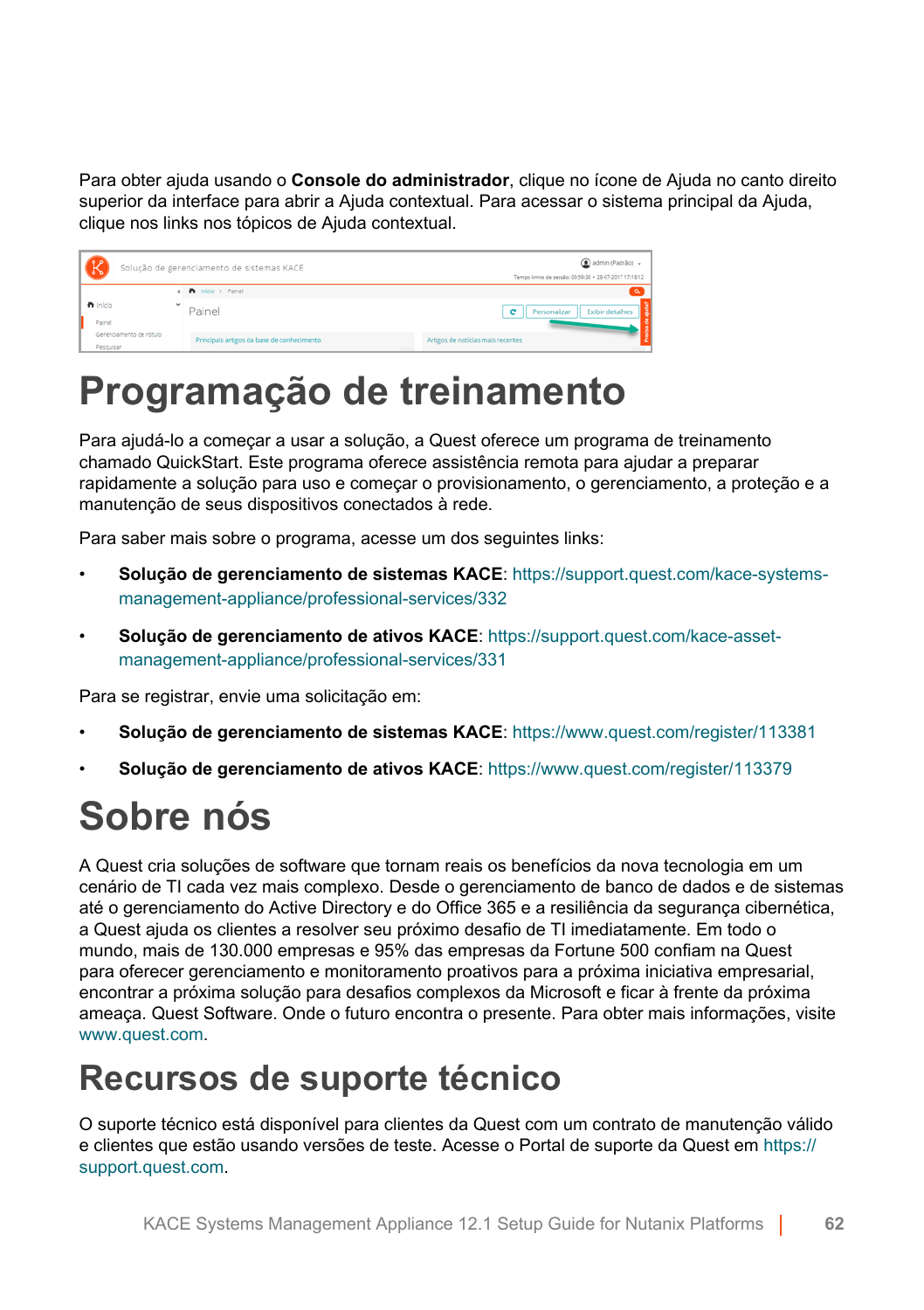O Portal de suporte oferece ferramentas de autoajuda que podem ser usadas para solucionar problemas de forma rápida e independente, 24 horas por dia, 365 dias por ano. O Portal de suporte permite:

- Enviar e gerenciar uma solicitação de serviço
- Consultar artigos da Base de conhecimento
- Inscrever-se para receber notificações de produtos
- Fazer download de software e documentação técnica
- Assistir a vídeos de instruções
- Participar de discussões da comunidade
- Conversar com os engenheiros de suporte on-line
- Consultar os serviços disponíveis para ajudá-lo com o seu produto.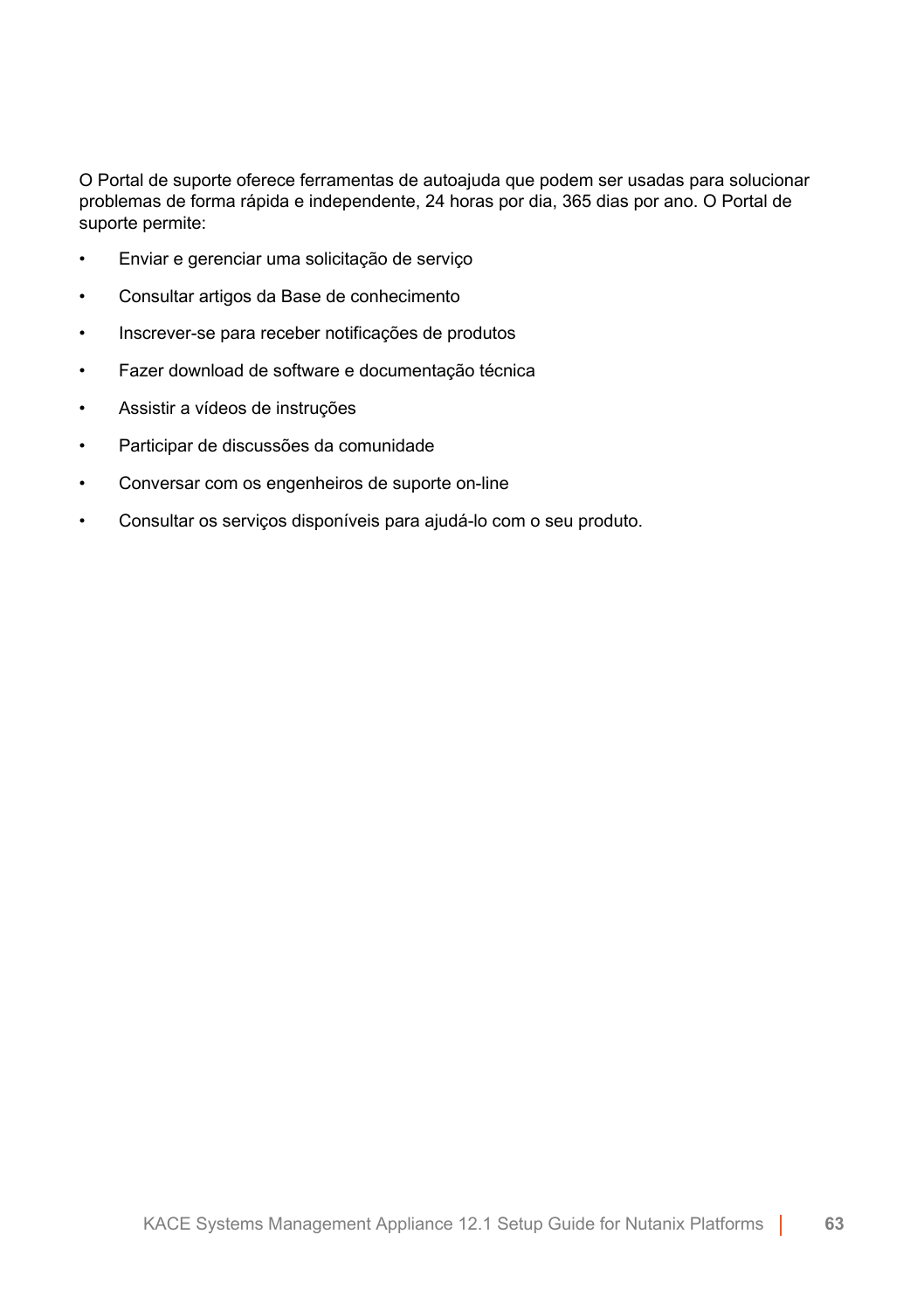# **Configuración del dispositivo**

#### **El SMA virtual de KACE no requiere hardware dedicado.**

Para obtener documentación adicional, vaya a [https://support.quest.com/kace-systems](https://support.quest.com/kace-systems-management-appliance/technical-documents)[management-appliance/technical-documents](https://support.quest.com/kace-systems-management-appliance/technical-documents).

# **Antes de comenzar**

Antes de configurar el dispositivo, hay diversas medidas preliminares que debe tomar.

- 1. Adquiera una licencia de SMA virtual de KACE en ventas de Quest en [https://](https://www.quest.com/company/contact-us.aspx) [www.quest.com/company/contact-us.aspx](https://www.quest.com/company/contact-us.aspx).
- 2. Decida si desea utilizar un servidor DHCP para asignar automáticamente una dirección IP al dispositivo o para obtener una dirección IP estática para el dispositivo.
- 3. Si obtiene una dirección IP estática para el dispositivo, introduzca el nombre de host del dispositivo en el registro A del servidor DNS (sistema de nombres de dominio) interno. El registro A define el nombre de host para el registro MX, lo que habilita a los usuarios a enviar tickets por correo electrónico a la mesa de servicio. De manera predeterminada, el nombre de host del dispositivo es k1000, pero Quest recomienda cambiar este nombre por un valor más exclusivo durante la configuración inicial.
	- Si no cambia el nombre del dispositivo, puede causar problemas cuando se Ť incorporen dispositivos de SMA de KACE adicionales. Varios dispositivos de SMA de KACE con nombres idénticos que pertenezcan a la misma red tendrán la misma dirección IP, lo cual puede causarles problemas.
- 4. Decida si utilizará un DNS dividido. Esto resulta útil si el dispositivo se conecta a Internet mediante un proxy inverso o si coloca el dispositivo en una red perimetral o una subred filtrada. Una DMZ agrega una capa adicional de seguridad a una LAN (red de área local).

# **Instalar el SMA virtual de KACE en una plataforma Nutanix**

Puede instalar el SMA virtual de KACE en un hipervisor Acropolis (AHV) de Nutanix.

Nutanix Prism permite a los administradores manejar entornos de Nutanix virtualizados. Antes de comenzar a instalar el SMA de KACE en Nutanix, debe obtener las credenciales de Nutanix Prism Central y el portal de Quest Support. Para obtener más información, consulte lo siguiente:

- **Credenciales de Nutanix Prism**: Consulte [https://portal.nutanix.com/page/documents/](https://portal.nutanix.com/page/documents/details?targetId=Prism-Central-Guide-Prism-v6_0:mul-login-pc-t.html) [details?targetId=Prism-Central-Guide-Prism-v6\\_0:mul-login-pc-t.html.](https://portal.nutanix.com/page/documents/details?targetId=Prism-Central-Guide-Prism-v6_0:mul-login-pc-t.html)
- **Credenciales de inicio de sesión del cliente de SMA de KACE:** Consulte [https://](https://support.quest.com/contact-support) [support.quest.com/contact-support](https://support.quest.com/contact-support).
- 1. Descargue el archivo OVF del SMA de KACE.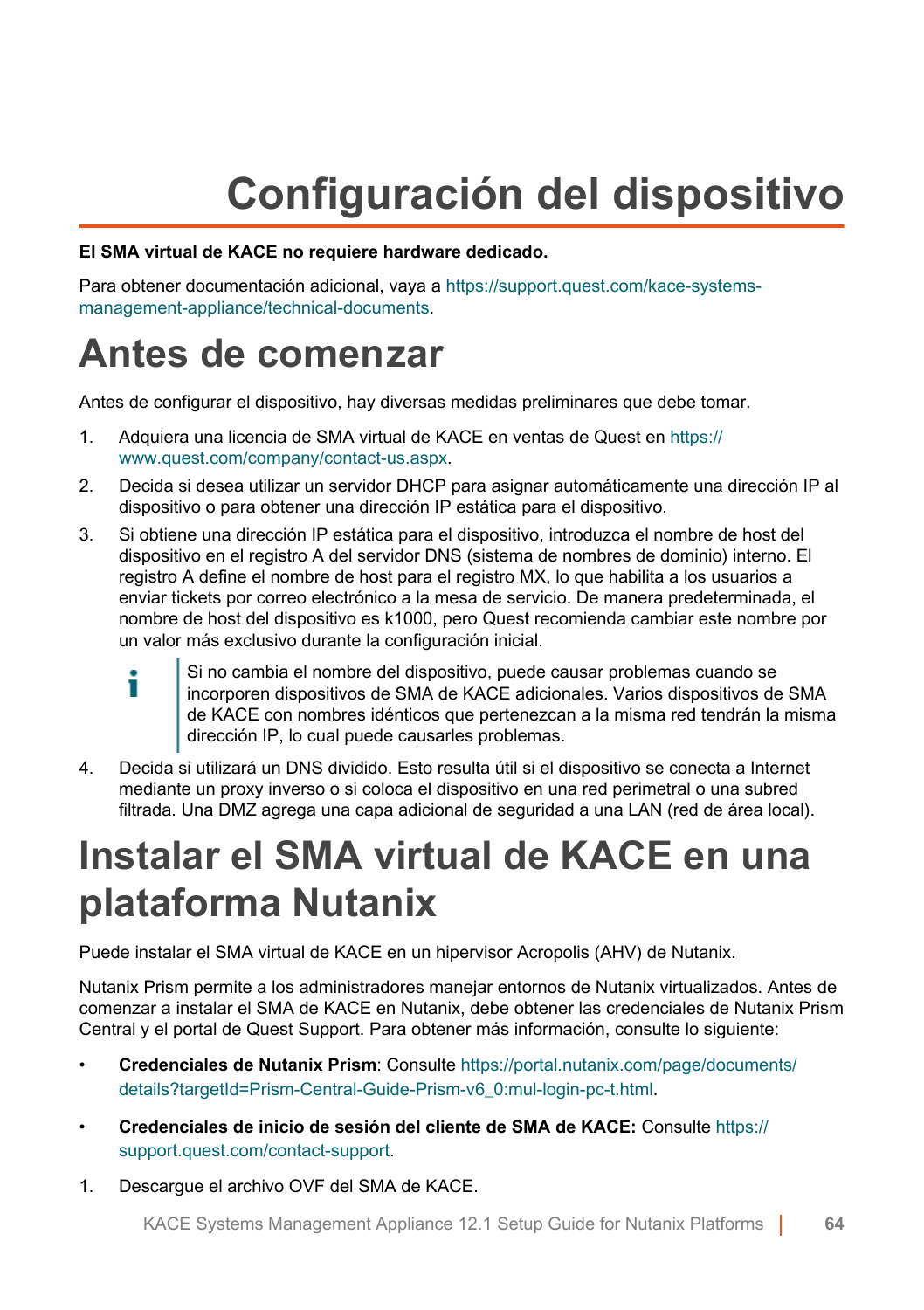- a. Vaya a [https://support.quest.com/kace-systems-management-appliance/download-new](https://support.quest.com/kace-systems-management-appliance/download-new-releases)[releases](https://support.quest.com/kace-systems-management-appliance/download-new-releases).
- b. Descargue el archivo OVF del servidor de la serie de dispositivo de administración de sistemas KACE

Para este paso, debe iniciar sesión en el portal de Quest Support con sus credenciales de inicio de sesión.

- 2. Extraiga el archivo de disco VMDK del archivo OVF descargado del SMA de KACE.
- 3. Inicie sesión en Nutanix Prism Central, haga clic en el ícono del engranaje y, en el menú que aparece, seleccione Configuración de imagen.
- 4. Cargue el archivo de disco VMDK extraído en Configuración de imagen cuando se le solicite.
- 5. Cuando el archivo de disco se haya cargado de manera correcta, confirme que el estado del disco esté configurado en ACTIVO.

Para obtener más información sobre la administración de imágenes y la carga de imágenes en Prism Central, visite [https://portal.nutanix.com/#/page/docs/details?targetId=Prism-](https://portal.nutanix.com/#/page/docs/details?targetId=Prism-Central-Guide-Prism-v56:mul-images-manage-pc-c.html)[Central-Guide-Prism-v56:mul-images-manage-pc-c.html.](https://portal.nutanix.com/#/page/docs/details?targetId=Prism-Central-Guide-Prism-v56:mul-images-manage-pc-c.html)

- 6. En Prism Central, realice los siguientes pasos:
	- a. Cree una nueva máquina virtual (VM) del SMA de KACE con la siguiente configuración:
		- **NOMBRE**: Especifique el nombre de la máquina virtual. Por ejemplo, SMA de Quest KACE <version\_number>.
		- **DESCRIPCIÓN**: Agregue más información sobre la VM del dispositivo. Este campo es opcional.
		- **Utilizar esta VM como una VM de agente**: Asegúrese de que esta casilla de verificación esté desmarcada.
		- **VCPU**: Puede configurar este campo en 2. Consulte el siguiente consejo para obtener sugerencias adicionales.
		- **CANTIDAD DE ELEMENTOS CENTRALES POR VCPU:** Configure este campo en 1.
		- **MEMORIA:** Puede configurar este campo en 4. Consulte el siguiente consejo para obtener sugerencias adicionales.

Los campos **VCPU** y **MEMORIA** se deben establecer mediante las pautas de las especificaciones técnicas del SMA de KACE.

- b. Agregue un nuevo disco con los siguientes ajustes:
	- **OPERACIÓN**: Seleccione Clonar a partir del SERVICIO DE IMÁGENES.
	- **TIPO DE BUS**: Seleccione SCSI.

Ť

Después de configurar el campo de OPERACIÓN, se actualizará el campo IMAGEN, y aparecerán el nombre y la versión del SMA de KACE del archivo de disco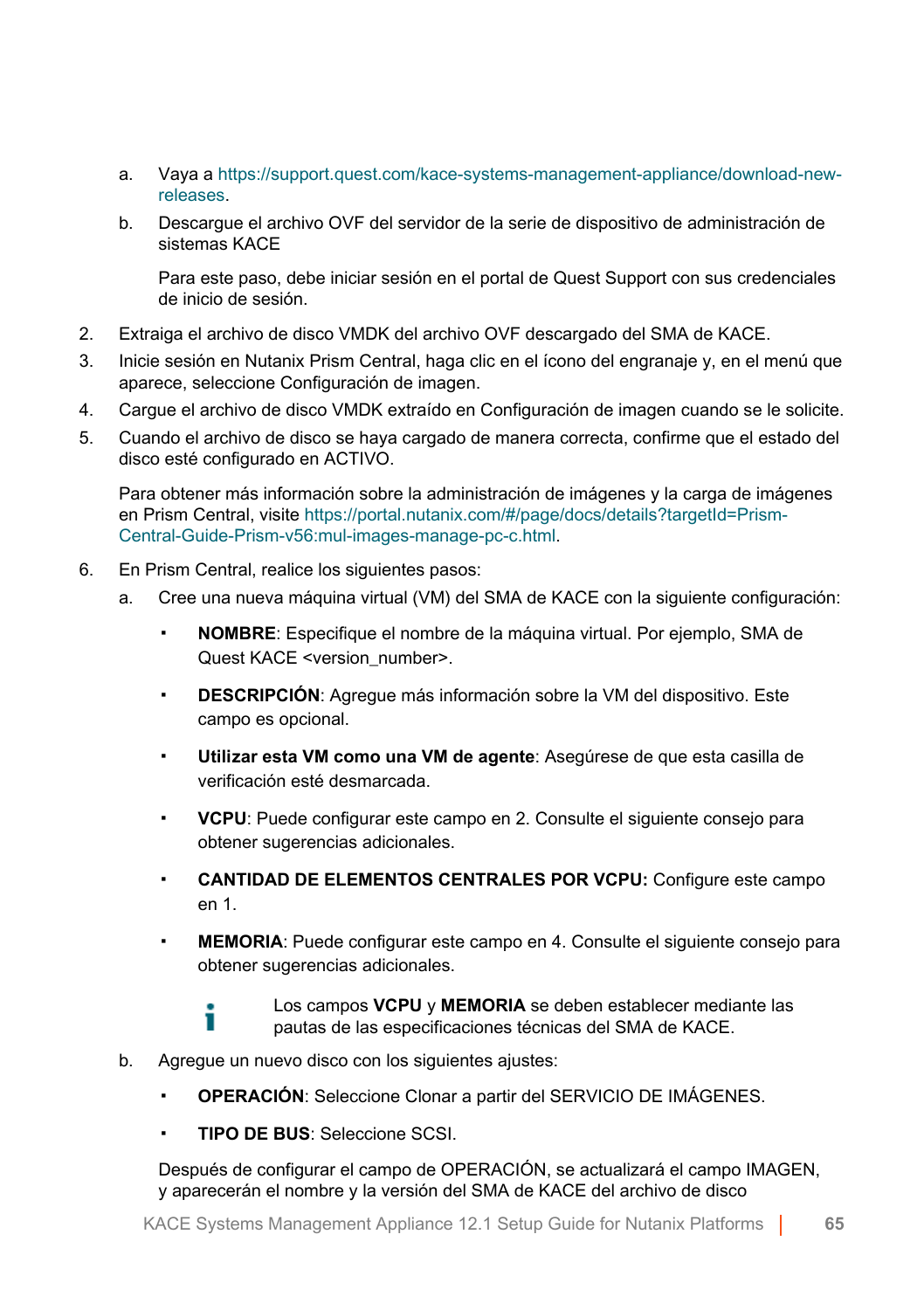VMDK extraído. Si no se actualiza por alguna razón, configure este campo según corresponda. Cuando haya terminado, haga clic en **Agregar**. De esta manera, el archivo de disco VMDK cargado se adjunta a la nueva VM con la configuración anterior.

- c. Actualice la VM del SMA de KACE recién creada y un nuevo adaptador de red con la siguiente configuración:
	- Para ello, desplácese hacia abajo hasta Adaptadores de red (NIC) y haga clic т en **Agregar nueva NIC**.
	- **Nombre de red**: Especifique el nombre de la red que desea utilizar en el entorno.
	- **Estado de la conexión de red**: Seleccione **Conectado**.
	- **Dirección IP**: Configure este campo solo si desea especificar una dirección IP estática. De lo contrario, se asignará una dirección DHCP.

Cuando haya terminado, haga clic en **Agregar**.

- d. Guarde las actualizaciones de la VM.
- e. Asegúrese de que la VM del SMA de KACE aparezca en la lista de máquinas virtuales.
- 7. Confirme los ajustes del dispositivo. Busque una red válida y cualquier otro ajuste que necesite.

# **Encienda el dispositivo e inicie sesión en la Consola del administrador**

Cuando se enciende el dispositivo por primera vez, puede iniciar sesión en la **Consola del administrador** de SMA de KACE desde cualquier computadora en su LAN, siempre que haya disponible un servidor DHCP para asignar una dirección IP al dispositivo. Esto le permite utilizar el asistente de configuración para configurar los ajustes de red iniciales.

Si no está disponible un servidor DHCP, puede configurar los ajustes de redes iniciales mediante la **Consola de la línea de comandos**. Consulte [Configure los ajustes de red iniciales de forma](#page-68-0) [manual \(opcional\).](#page-68-0)

- Los ajustes del navegador determinan los formatos regionales que se utilizan en cuanto i a la información de hora y fecha que se muestra en la **Consola del administrador** la primera vez que inicia sesión. Para obtener información acerca de cómo cambiar los ajustes de idioma, consulte la **Guía para el administrador** del dispositivo: [Acceso a la](#page-73-0) [Guía para el administrador y la ayuda en línea.](#page-73-0)
- 1. Encienda la máquina virtual para arrancar el dispositivo. Este paso llevará entre 5 y 10 minutos.

Aparece la pantalla de inicio de sesión de la **Consola de la línea de comandos** y muestra los ajustes de redes DHCP del dispositivo.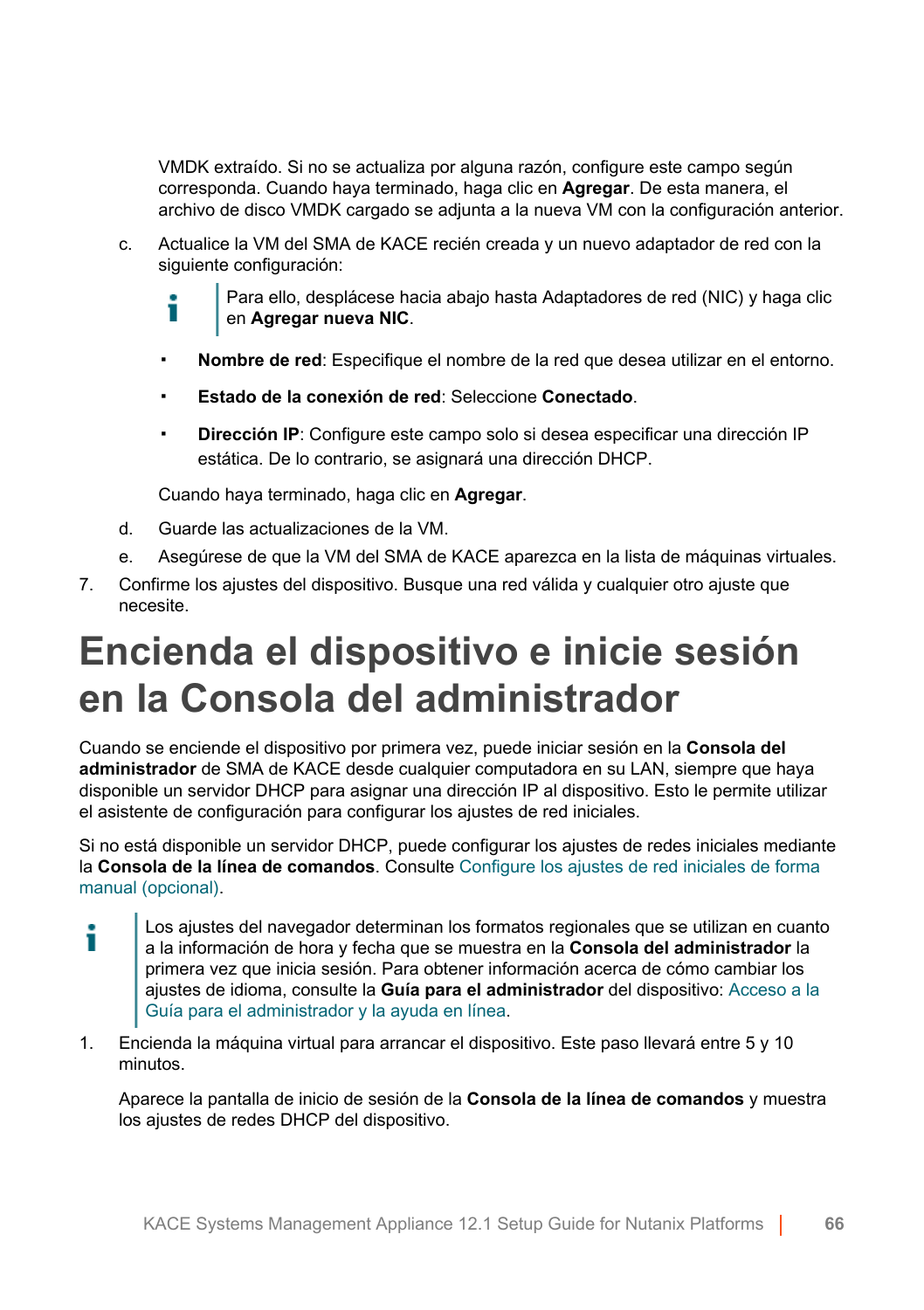2. En cualquier equipo conectado a su LAN, abra un navegador y vaya a la URL que se muestra en la pantalla de inicio de sesión de la Consola de la línea de comandos. Por ejemplo, http://<unique\_KACE\_SMA\_appliance\_name>.local/admin.

Aparece la página Acuerdo de transacción de software.

3. Acepte el acuerdo.

Aparece el asistente de Configuración inicial.

- 4. Verifique que dispone de la información requerida para configurar el dispositivo y, luego, haga clic en **Siguiente**.
- 5. Revise la información en la página Autenticación de dos factores de la consola de diagnóstico que aparece y registre la clave secreta y los tokens fuera de línea en una ubicación segura, tal como se indica.
- 6. En la página Licencias y ajustes de administrador, proporcione la siguiente información:

| Opción                               | <b>Descripción</b>                                                                                                                                                                                                                                                                                                                                                                                                                                                                                                                                                                                                                                                                                                                                                                                                     |  |  |
|--------------------------------------|------------------------------------------------------------------------------------------------------------------------------------------------------------------------------------------------------------------------------------------------------------------------------------------------------------------------------------------------------------------------------------------------------------------------------------------------------------------------------------------------------------------------------------------------------------------------------------------------------------------------------------------------------------------------------------------------------------------------------------------------------------------------------------------------------------------------|--|--|
| Clave de licencia                    | La clave de licencia que recibió en el correo<br>electrónico de <b>bienvenida</b> de Quest. Si no<br>cuenta con una clave de licencia, comuníquese<br>con Soporte de software de Quest en https://<br>support.quest.com/contact-support.                                                                                                                                                                                                                                                                                                                                                                                                                                                                                                                                                                               |  |  |
| Nombre de la compañía                | El nombre de su compañía o grupo.                                                                                                                                                                                                                                                                                                                                                                                                                                                                                                                                                                                                                                                                                                                                                                                      |  |  |
| Correo electrónico del administrador | La dirección de correo electrónico en la que<br>desea recibir las comunicaciones de Quest.                                                                                                                                                                                                                                                                                                                                                                                                                                                                                                                                                                                                                                                                                                                             |  |  |
| Contraseña                           | La contraseña para la cuenta de administrador<br>predeterminada, que es la cuenta que<br>utiliza para iniciar sesión en la Consola del<br>administrador del dispositivo. La cuenta de<br>administrador predeterminada es la única<br>cuenta en el dispositivo en este momento. Si<br>olvida la contraseña de esta cuenta, el sistema<br>podría tener que reajustarse a los ajustes de<br>fábrica que pueden resultar en pérdida de datos.<br>Si cuenta con varios dispositivos<br>i<br>de SMA de KACE o SDA de KACE<br>(implementación de sistemas),<br>Quest recomienda que use la<br>misma contraseña para la cuenta<br>de administrador en todos los<br>dispositivos. Esto le permitirá vincular<br>los dispositivos posteriormente. Para<br>obtener más información, consulte<br>la Guía para el administrador del |  |  |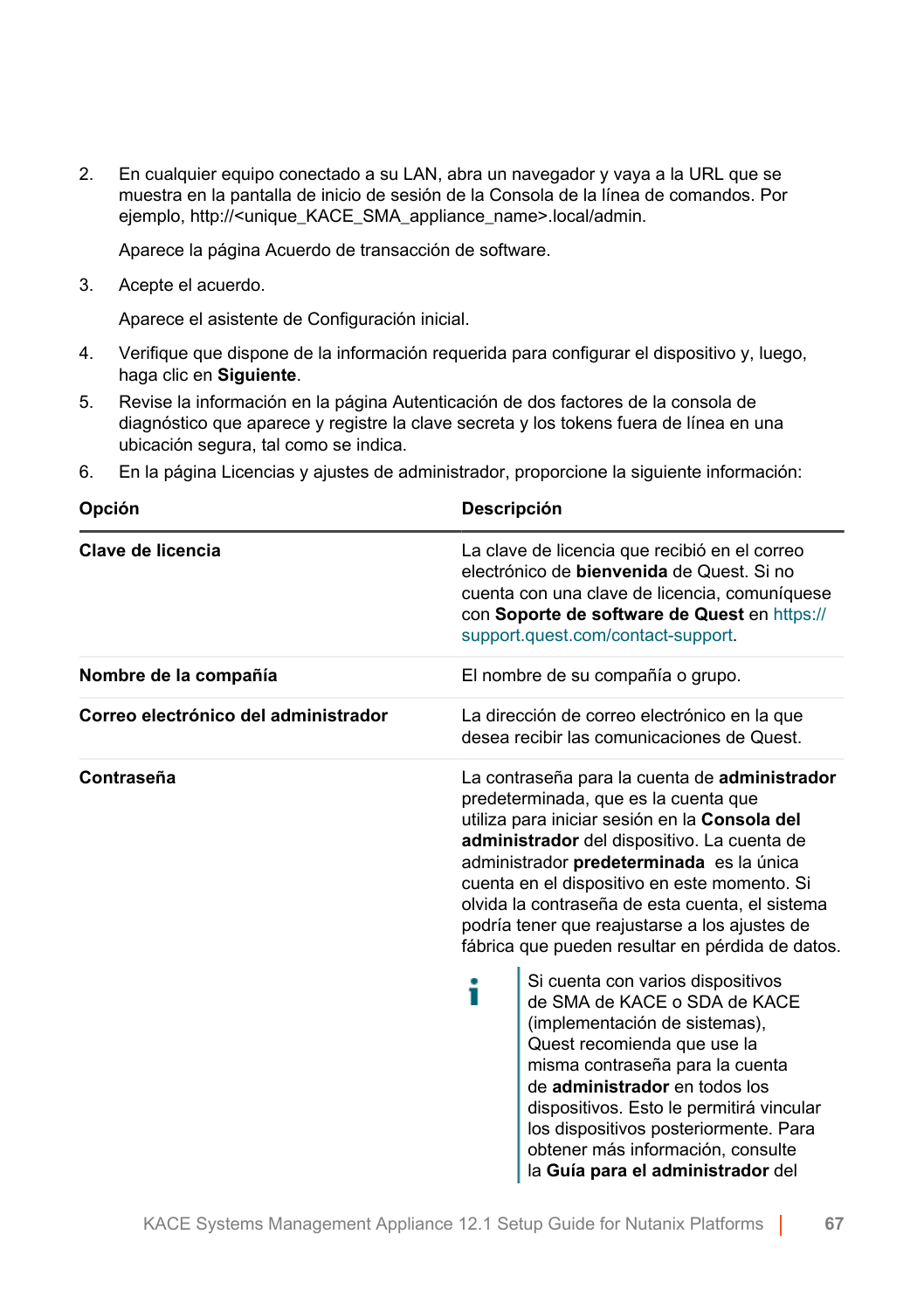| Opción                        | Descripción                                                                                                                                                                                                                                                                                                                                                                                                                                                                                                                                          |  |  |
|-------------------------------|------------------------------------------------------------------------------------------------------------------------------------------------------------------------------------------------------------------------------------------------------------------------------------------------------------------------------------------------------------------------------------------------------------------------------------------------------------------------------------------------------------------------------------------------------|--|--|
|                               | dispositivo: Acceso a la Guía para el<br>administrador y la ayuda en línea.                                                                                                                                                                                                                                                                                                                                                                                                                                                                          |  |  |
| Autenticación de dos factores | Si desea proporcionar una mayor seguridad para<br>los usuarios que inician sesión en el dispositivo,<br>establezca este valor como Habilitado. Esta<br>función agrega un paso adicional en el proceso<br>de inicio de sesión. Se basa en la aplicación<br>Google Authenticator para generar códigos de<br>verificación. La aplicación genera un nuevo<br>código de seis dígitos a intervalos regulares.<br>Cuando esta opción esté habilitada, a los<br>usuarios finales se les solicitará el código de<br>verificación cada vez que inicien sesión. |  |  |
|                               | Si habilita esta función, asegúrese de<br>que la hora del servidor KACE SMA<br>sea exacta, así como los dispositivos<br>que ejecutan Google Authenticator.<br>Google Authenticator se basa en la hora<br>actual para crear el token. Si la hora del<br>servidor no está sincronizada con la de<br>los dispositivos que ejecutan Google<br>Authenticator, la validación del token<br>puede fallar, lo que podría ocasionar un<br>bloqueo de la cuenta.                                                                                                |  |  |

7. Siga las instrucciones en pantalla para completar la configuración inicial.

Cuando finaliza la configuración inicial, el dispositivo se reinicia y aparece la página de inicio de sesión de **Consola del administrador**.

Ť

Si modifica la dirección IP del dispositivo, vaya a la nueva dirección para visualizar la página de inicio de sesión.

8. Inicie sesión en Consola del administrador con la ID de inicio de sesión admin y la contraseña que eligió en la configuración inicial.

Si la autenticación de dos factores está habilitada en la página Licencias y ajustes de administrador, en el asistente de Configuración inicial, aparecerá la pantalla Configurar autenticación de dos factores.

9. **Autenticación de dos factores solamente**. Siga las instrucciones que aparecen en la página Configurar autenticación de dos factores para generar un código de verificación de Google Authenticator utilizando su teléfono inteligente. En el campo Código de verificación, escriba el código de Google Authenticator y haga clic en **Finalizar configuración**. Se necesita un nuevo código de verificación para cada inicio de sesión posterior.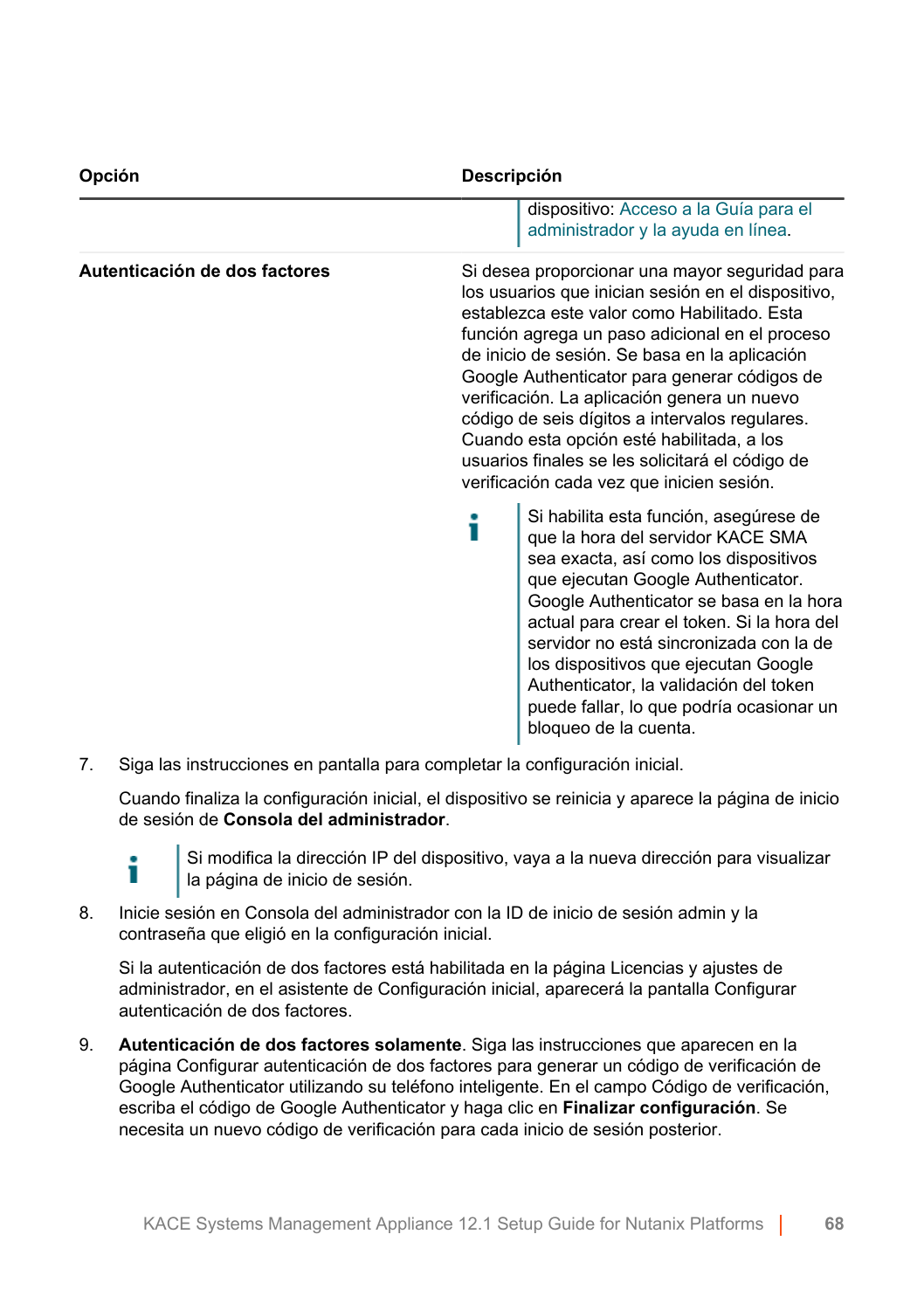Para omitir este paso, haga clic en **Omitir configuración**. Solo se puede omitir este paso durante un período de transición configurado. Para obtener más información, consulte la Guía para el administrador.

Aparece la **Consola del administrador** y el dispositivo está listo para usarse.

# <span id="page-68-0"></span>**Configure los ajustes de red iniciales de forma manual (opcional)**

Si no está disponible un servidor DHCP y no puede iniciar sesión en el dispositivo **Consola de la línea de comandos**, puede configurar los ajustes de redes iniciales en forma manual mediante la **Consola del administrador**.

1. Encienda la máquina virtual para arrancar el dispositivo. Este paso llevará entre 5 y 10 minutos.

Aparece la pantalla de inicio de sesión de la **Consola de la línea de comandos**.

2. En la ventana de inicio de sesión, escriba:

Inicio de sesión: konfig

Contraseña: konfig

- 3. Seleccione el idioma que se usará en la Consola de la línea de comandos. Use las teclas de flecha arriba y abajo para moverse entre los campos.
- 4. Configure los siguientes ajustes de redes. Use las teclas de flecha derecha e izquierda para seleccionar las opciones en un campo; use las teclas de flecha arriba y abajo para moverse entre los campos.

| Opción                                            | Descripción<br>Escriba el nombre de host del dispositivo.<br>El nombre predeterminado es k1000, pero<br>Quest recomienda cambiar este nombre por un<br>valor más exclusivo durante la configuración<br>inicial. Si no cambia el nombre del dispositivo,<br>puede causar problemas cuando se incorporen<br>dispositivos de SMA de KACE adicionales. |                                                                                                                                                                       |  |
|---------------------------------------------------|----------------------------------------------------------------------------------------------------------------------------------------------------------------------------------------------------------------------------------------------------------------------------------------------------------------------------------------------------|-----------------------------------------------------------------------------------------------------------------------------------------------------------------------|--|
| Nombre de host DNS de SMA de KACE                 |                                                                                                                                                                                                                                                                                                                                                    |                                                                                                                                                                       |  |
|                                                   |                                                                                                                                                                                                                                                                                                                                                    | Varios dispositivos de SMA de KACE<br>con nombres idénticos que pertenezcan<br>a la misma red tendrán la misma<br>dirección IP, lo cual puede causarles<br>problemas. |  |
| Generar automáticamente el nombre del<br>servidor | Seleccione esta casilla para permitir que<br>el sistema genere el nombre de servidor<br>web de SMA de KACE con este formato:<br>Nombre de host Dominio. Por ejemplo:                                                                                                                                                                               |                                                                                                                                                                       |  |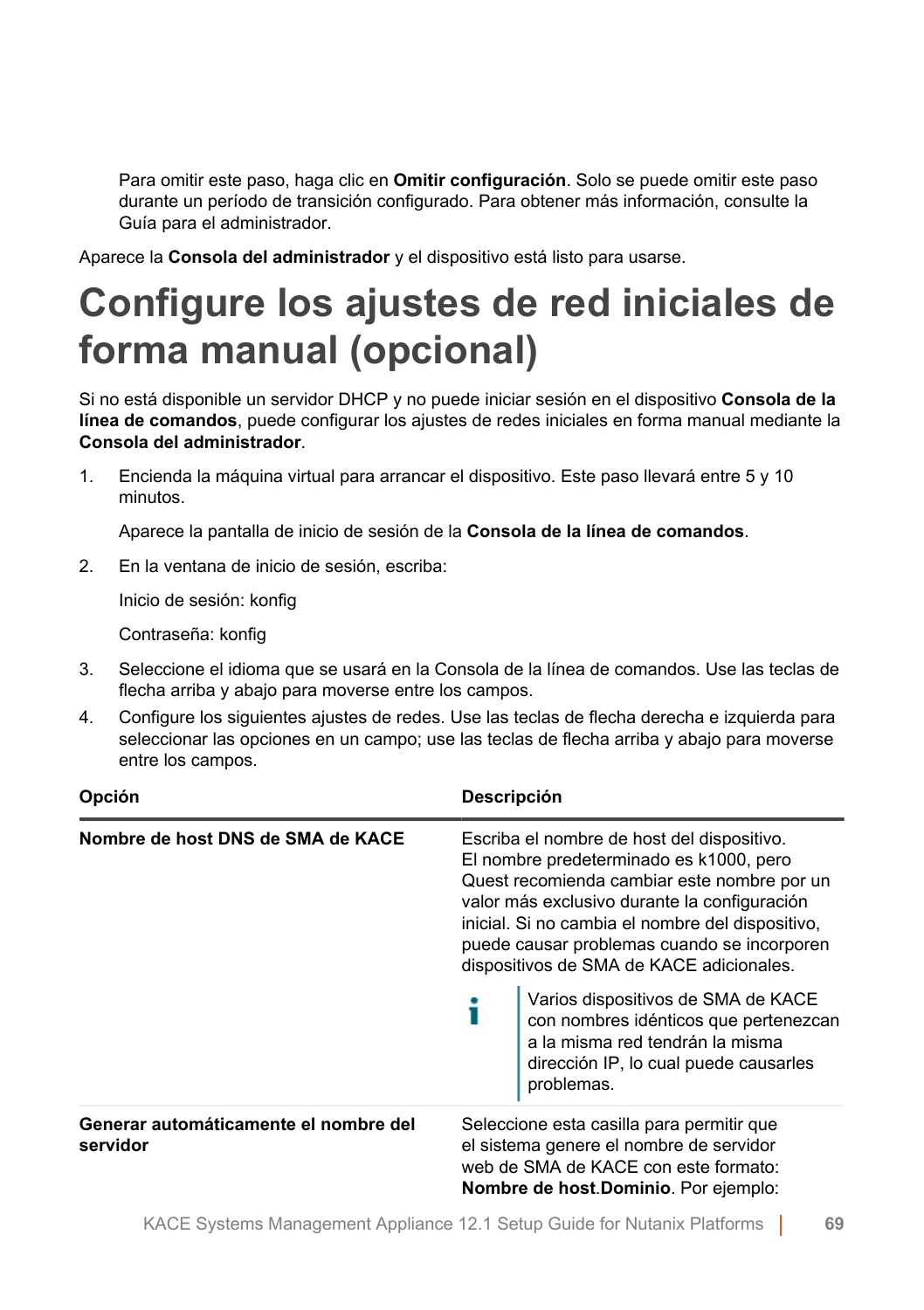| Opción                                 | Descripción<br><unique_kace_sma_appliance_name>.example.com.<br/>Desactive esta casilla para introducir un nombre<br/>de servidor web personalizado.</unique_kace_sma_appliance_name>                                                                                                                                                                                                                                                                                                                                                    |  |  |  |
|----------------------------------------|------------------------------------------------------------------------------------------------------------------------------------------------------------------------------------------------------------------------------------------------------------------------------------------------------------------------------------------------------------------------------------------------------------------------------------------------------------------------------------------------------------------------------------------|--|--|--|
|                                        |                                                                                                                                                                                                                                                                                                                                                                                                                                                                                                                                          |  |  |  |
| Nombre del servidor web de SMA de KACE | Escriba el nombre completo del dominio<br>del dispositivo. Este es el Nombre de<br>host junto con el Dominio. Por ejemplo:<br><unique_kace_sma_appliance_name>.example.com.<br/>Los clientes se conectan al dispositivo mediante<br/>este nombre. Quest recomienda agregar al<br/>servidor DNS una entrada de dirección IP<br/>estática para el dispositivo. Si usa un certificado<br/>SSL, el nombre de host debe estar completo y<br/>debe coincidir con el nombre que aparece en el<br/>certificado.</unique_kace_sma_appliance_name> |  |  |  |
| <b>DHCP</b>                            | (Opcional) Seleccione esta opción para utilizar<br>el DHCP (protocolo de configuración dinámica<br>de host) y obtener automáticamente la dirección<br>IPv4 y otra información de configuración de red<br>del dispositivo. Si selecciona esta opción, no<br>es necesario que proporcione la dirección IP<br>estática, el dominio, la máscara de subred, la<br>puerta de enlace predeterminada, los ajustes de<br>DNS primario o de DNS secundario.                                                                                        |  |  |  |
| Configuración manual de IPv4           | Especifique la dirección IPv4 y proporcione la<br>dirección IP estática, el dominio, la máscara de<br>subred, la puerta de enlace predeterminada, el<br>DNS primario o los ajustes de DNS secundario<br>del dispositivo.                                                                                                                                                                                                                                                                                                                 |  |  |  |
|                                        | La dirección IPv4 es obligatoria, sin<br>Т<br>importar si hay una dirección IPv6<br>disponible. La dirección IPv6 es<br>opcional.                                                                                                                                                                                                                                                                                                                                                                                                        |  |  |  |
| <b>SLAAC</b>                           | Seleccione esta opción si desea utilizar SLAAC<br>(configuración automática sin estado de<br>direcciones), que ofrece IPv6, para configurar<br>los ajustes de redes del dispositivo. SLAAC<br>permite a los dispositivos seleccionar sus<br>propias direcciones IPv6 en función del prefijo<br>que se anuncia desde su interfaz conectada.                                                                                                                                                                                               |  |  |  |
| Configuración manual de IPv6           | Seleccione esta opción si desea especificar<br>manualmente la dirección IPv6. Si selecciona<br>esta opción, debe especificar la dirección IPv6,                                                                                                                                                                                                                                                                                                                                                                                          |  |  |  |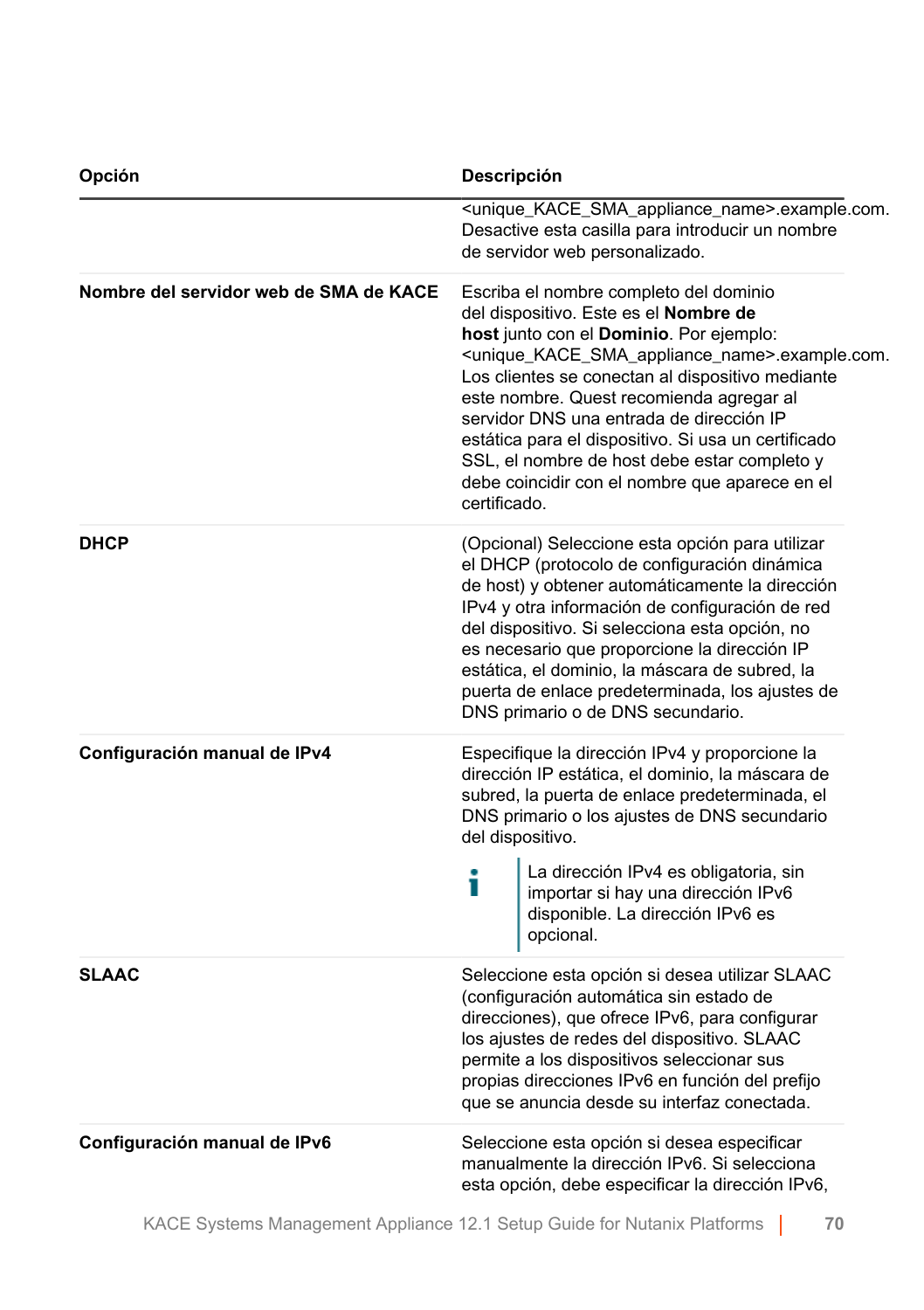| Opción<br>Descripción    |                                                                                                                                                                                                                                                                                                                                                                                                                                                                                                                                                                                                                                                                        |                                                                                                                                                                                                                                                                                                                                  |  |
|--------------------------|------------------------------------------------------------------------------------------------------------------------------------------------------------------------------------------------------------------------------------------------------------------------------------------------------------------------------------------------------------------------------------------------------------------------------------------------------------------------------------------------------------------------------------------------------------------------------------------------------------------------------------------------------------------------|----------------------------------------------------------------------------------------------------------------------------------------------------------------------------------------------------------------------------------------------------------------------------------------------------------------------------------|--|
|                          | la longitud del prefijo y la puerta de enlace<br>predeterminada del dispositivo.                                                                                                                                                                                                                                                                                                                                                                                                                                                                                                                                                                                       |                                                                                                                                                                                                                                                                                                                                  |  |
|                          | Ť                                                                                                                                                                                                                                                                                                                                                                                                                                                                                                                                                                                                                                                                      | La dirección IPv6 es opcional. La<br>dirección IPv4 es obligatoria, sin<br>importar si hay una dirección IPv6<br>disponible.                                                                                                                                                                                                     |  |
| <b>Deshabilitar IPv6</b> |                                                                                                                                                                                                                                                                                                                                                                                                                                                                                                                                                                                                                                                                        | Seleccione esta opción si desea deshabilitar<br>una dirección IPv6 para el dispositivo. Esta es la<br>configuración predeterminada.                                                                                                                                                                                              |  |
| <b>Servidor SMTP</b>     | (Opcional) Especifique el nombre de host o<br>la dirección IP de un servidor SMTP externo,<br>como smtp.gmail.com. Los servidores SMTP<br>externos deben permitir el transporte de<br>correos electrónicos de salida anónimos (no<br>autenticados). Asegúrese de que las políticas<br>de red permitan que el dispositivo se comunique<br>con el servidor SMTP directamente. Además, el<br>servidor de correo debe estar configurado para<br>confiar en el correo electrónico proveniente del<br>dispositivo sin autenticación. Si no proporciona<br>la información del servidor SMTP, el SMA de<br>KACE envía correos electrónicos usando su<br>servidor SMTP interno. |                                                                                                                                                                                                                                                                                                                                  |  |
| <b>SSH habilitado</b>    | (Opcional) Seleccione esta opción para<br>habilitar el acceso SSH (seguro) a la Consola<br>del administrador del dispositivo. Quest<br>recomienda que habilite SSH durante la<br>configuración inicial. Cuando la instalación<br>haya finalizado, puede cambiar la configuración<br>en la Consola del administrador según sea<br>necesario.                                                                                                                                                                                                                                                                                                                            |                                                                                                                                                                                                                                                                                                                                  |  |
| Proxy                    | De manera opcional, puede escribir información<br>sobre el servidor proxy.                                                                                                                                                                                                                                                                                                                                                                                                                                                                                                                                                                                             |                                                                                                                                                                                                                                                                                                                                  |  |
|                          | Ť                                                                                                                                                                                                                                                                                                                                                                                                                                                                                                                                                                                                                                                                      | El dispositivo es compatible con<br>servidores proxy que usan autenticación<br>básica, basada en dominios y que<br>requiere de nombres de usuarios y<br>contraseñas. Si el servidor proxy usa un<br>tipo diferente de autenticación, agregue<br>la dirección IP del dispositivo a la lista<br>de excepciones del servidor proxy. |  |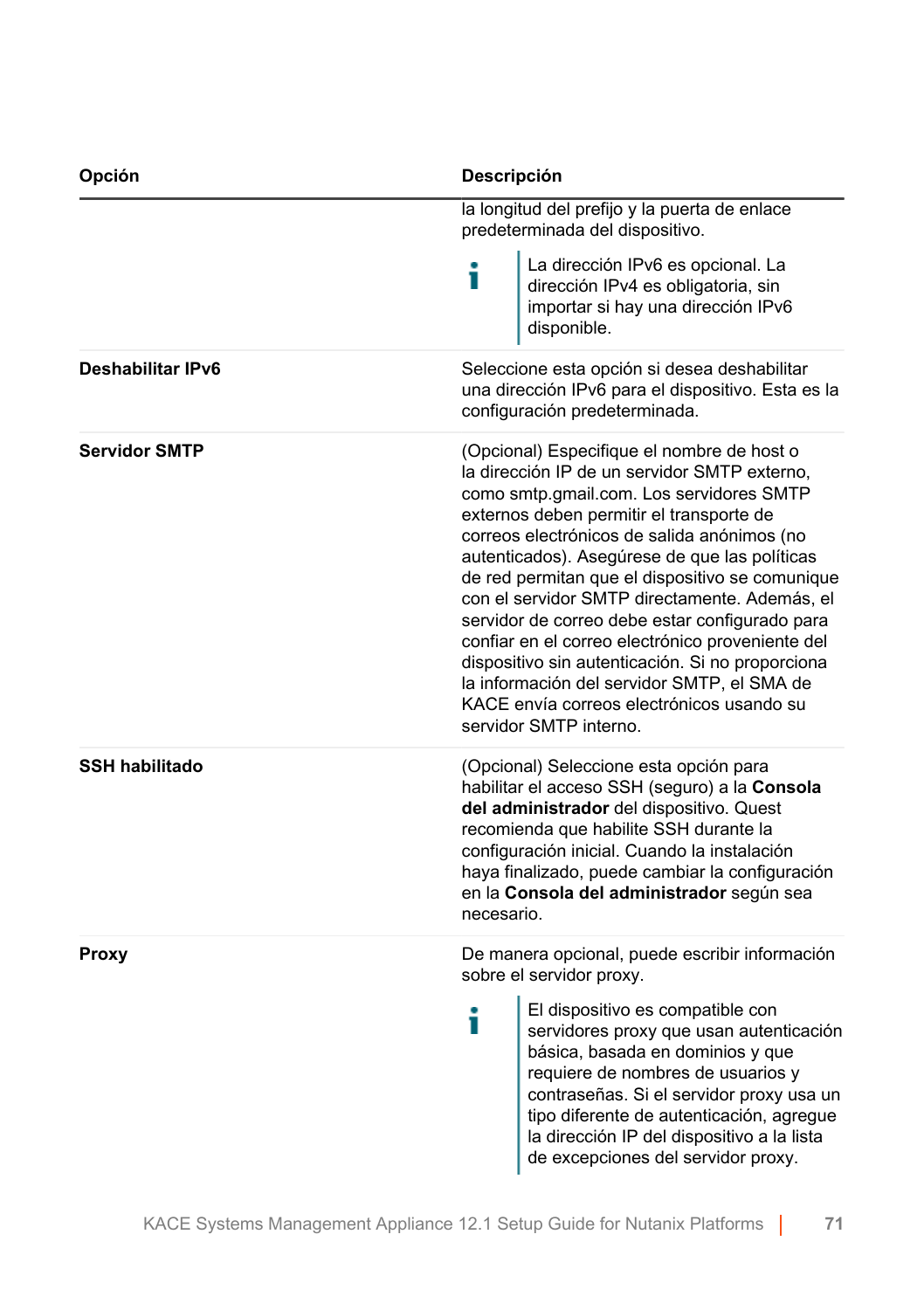5. Use la tecla de flecha abajo para mover el cursor hasta Guardar y luego presione **Ingresar**  o **Regresar**.

Se reinicia el dispositivo.

6. En cualquier equipo conectado a su LAN, abra un navegador y vaya a la URL de la Consola del administrador del dispositivo. Por ejemplo, http:// <unique\_KACE\_SMA\_appliance\_name>.local/admin.

Aparece la página Acuerdo de transacción de software.

7. Acepte el acuerdo.

Aparece el asistente de Configuración inicial.

- 8. Verifique que dispone de la información requerida para configurar el dispositivo y, luego, haga clic en **Siguiente**.
- 9. Revise la información en la página Autenticación de dos factores de la consola de diagnóstico que aparece y registre la clave secreta y los tokens fuera de línea en una ubicación segura, tal como se indica.
- 10. En la página Licencias y ajustes de administrador, proporcione la siguiente información:

| Opción                               | <b>Descripción</b>                                                                                                                                                                                                                                                                                                                                                                                                                        |  |  |
|--------------------------------------|-------------------------------------------------------------------------------------------------------------------------------------------------------------------------------------------------------------------------------------------------------------------------------------------------------------------------------------------------------------------------------------------------------------------------------------------|--|--|
| Clave de licencia                    | La clave de licencia que recibió en el correo<br>electrónico de bienvenida de Quest. Si no<br>cuenta con una clave de licencia, comuníquese<br>con Soporte de software de Quest en https://<br>support.quest.com/contact-support.                                                                                                                                                                                                         |  |  |
| Nombre de la compañía                | El nombre de su compañía o grupo.                                                                                                                                                                                                                                                                                                                                                                                                         |  |  |
| Correo electrónico del administrador | La dirección de correo electrónico en la que<br>desea recibir las comunicaciones de Quest.                                                                                                                                                                                                                                                                                                                                                |  |  |
| Contraseña                           | La contraseña para la cuenta de administrador<br>predeterminada, que es la cuenta que<br>utiliza para iniciar sesión en la Consola del<br>administrador del dispositivo. La cuenta de<br>administrador predeterminada es la única<br>cuenta en el dispositivo en este momento. Si<br>olvida la contraseña de esta cuenta, el sistema<br>podría tener que reajustarse a los ajustes de<br>fábrica que pueden resultar en pérdida de datos. |  |  |
|                                      | Si cuenta con varios dispositivos<br>i<br>de SMA de KACE o SDA de KACE<br>(implementación de sistemas),<br>Quest recomienda que use la<br>misma contraseña para la cuenta<br>de administrador en todos los<br>dispositivos. Esto le permitirá vincular                                                                                                                                                                                    |  |  |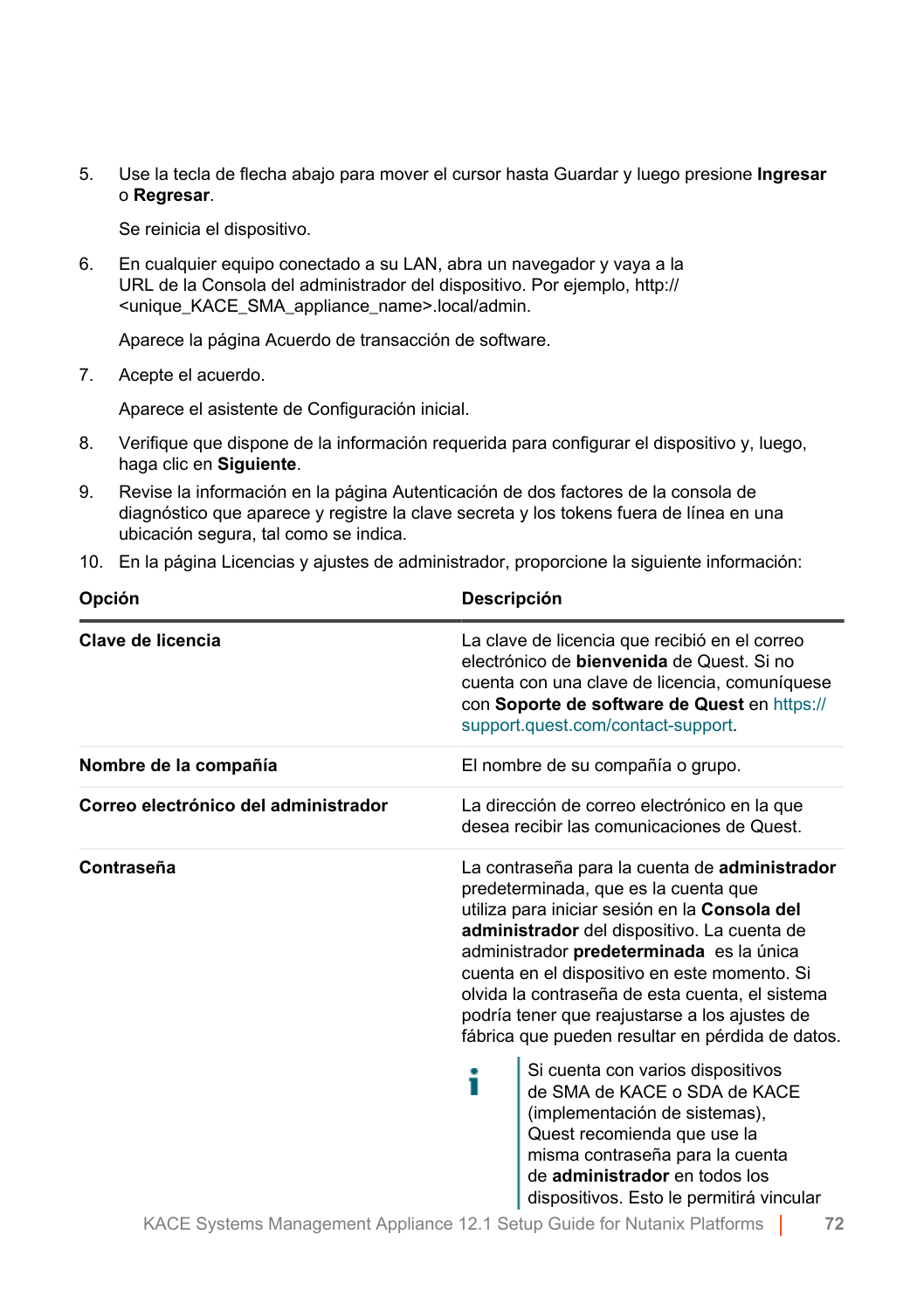| Opción                        | Descripción |                                                                                                                                                                                                                                                                                                                                                                                                                                                                                                                                                      |  |
|-------------------------------|-------------|------------------------------------------------------------------------------------------------------------------------------------------------------------------------------------------------------------------------------------------------------------------------------------------------------------------------------------------------------------------------------------------------------------------------------------------------------------------------------------------------------------------------------------------------------|--|
|                               |             | los dispositivos posteriormente. Para<br>obtener más información, consulte<br>la Guía para el administrador del<br>dispositivo: Acceso a la Guía para el<br>administrador y la ayuda en línea.                                                                                                                                                                                                                                                                                                                                                       |  |
| Autenticación de dos factores |             | Si desea proporcionar una mayor seguridad para<br>los usuarios que inician sesión en el dispositivo,<br>establezca este valor como Habilitado. Esta<br>función agrega un paso adicional en el proceso<br>de inicio de sesión. Se basa en la aplicación<br>Google Authenticator para generar códigos de<br>verificación. La aplicación genera un nuevo<br>código de seis dígitos a intervalos regulares.<br>Cuando esta opción esté habilitada, a los<br>usuarios finales se les solicitará el código de<br>verificación cada vez que inicien sesión. |  |
|                               | Т           | Si habilita esta función, asegúrese de<br>que la hora del servidor KACE SMA<br>sea exacta, así como los dispositivos<br>que ejecutan Google Authenticator.<br>Google Authenticator se basa en la hora<br>actual para crear el token. Si la hora del<br>servidor no está sincronizada con la de<br>los dispositivos que ejecutan Google<br>Authenticator, la validación del token<br>puede fallar, lo que podría ocasionar un<br>bloqueo de la cuenta.                                                                                                |  |

11. Siga las instrucciones en pantalla para completar la configuración inicial.

Cuando finaliza la configuración inicial, el dispositivo se reinicia y aparece la página de inicio de sesión de **Consola del administrador**.



Si modifica la dirección IP del dispositivo, vaya a la nueva dirección para visualizar la página de inicio de sesión.

12. Inicie sesión en Consola del administrador con la ID de inicio de sesión admin y la contraseña que eligió en la configuración inicial.

Si la autenticación de dos factores está habilitada en la página Licencias y ajustes de administrador, en el asistente de Configuración inicial, aparecerá la pantalla Configurar autenticación de dos factores.

13. **Autenticación de dos factores solamente**. Siga las instrucciones que aparecen en la página Configurar autenticación de dos factores para generar un código de verificación de Google Authenticator utilizando su teléfono inteligente. En el campo Código de verificación, escriba el código de Google Authenticator y haga clic en **Finalizar configuración**. Se necesita un nuevo código de verificación para cada inicio de sesión posterior.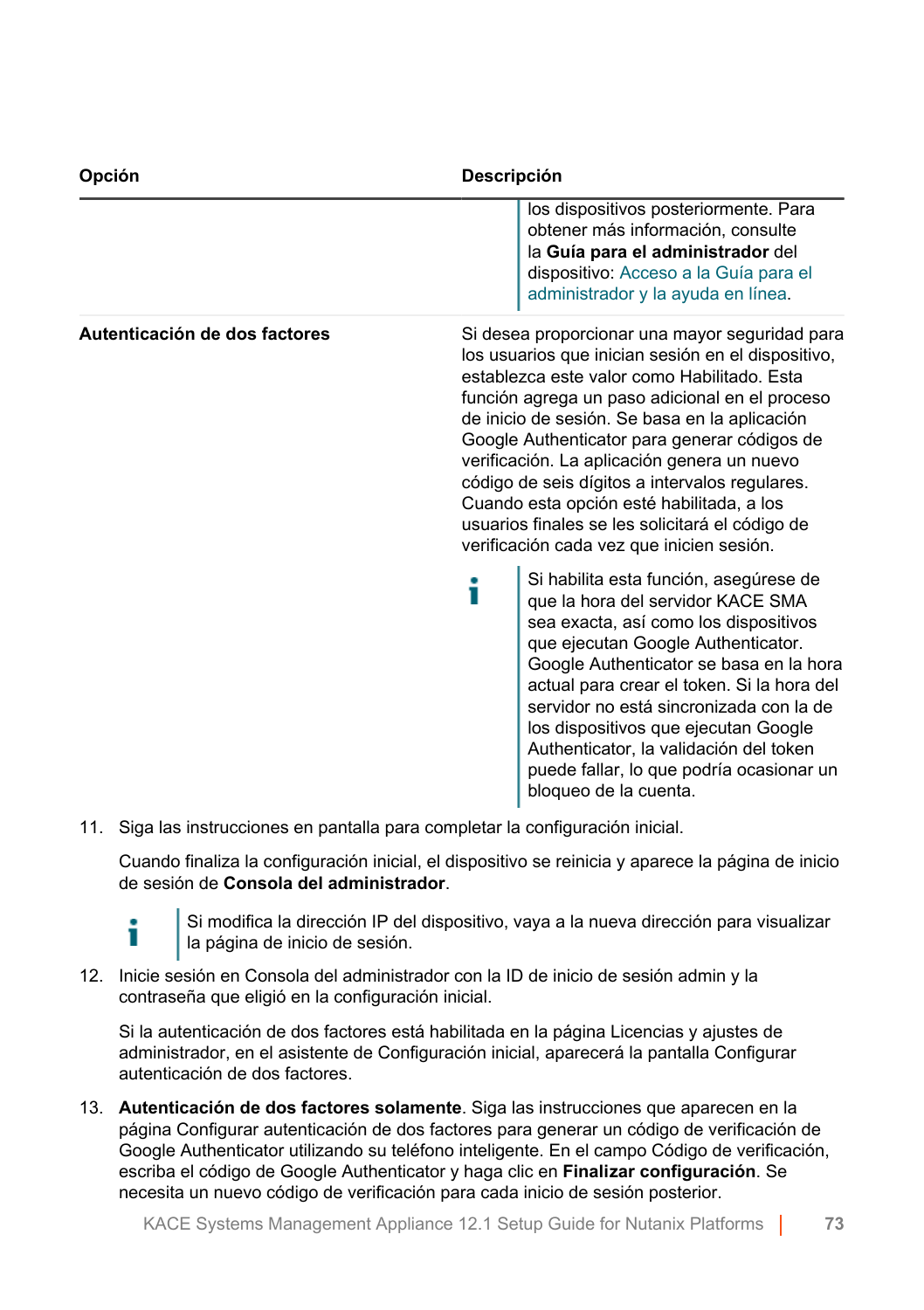Para omitir este paso, haga clic en **Omitir configuración**. Solo se puede omitir este paso durante un período de transición configurado. Para obtener más información, consulte la Guía para el administrador.

Aparece la **Consola del administrador** y el dispositivo está listo para usarse.

## <span id="page-73-0"></span>**Acceso a la Guía para el administrador y la ayuda en línea**

Para obtener ayuda a través de la **Consola del administrador**, haga clic en el vínculo de Ayuda en la esquina superior derecha de la interfaz para abrir la ayuda contextual. Para acceder al sistema de ayuda principal, haga clic en los vínculos incluidos en los temas de ayuda contextual.

| P<br>Dispositivo de administración de sistemas KACE |                             |  |                                                   | admin (Predeterminado) v<br>Tiempo de espera de la sesión: 00:59:46 + 28/07/2017 17:02:50 |  |
|-----------------------------------------------------|-----------------------------|--|---------------------------------------------------|-------------------------------------------------------------------------------------------|--|
|                                                     |                             |  | < <sup>h</sup> inicio > Panel                     | $\alpha$                                                                                  |  |
| n Inicio                                            |                             |  | Panel                                             | c<br>Ver detalle<br>Personalizar                                                          |  |
| Panel                                               |                             |  |                                                   |                                                                                           |  |
|                                                     | Administración de etiquetas |  | Artículos principales de la base de conocimientos | Últimos artículos de noticias                                                             |  |
| Buscar                                              |                             |  |                                                   |                                                                                           |  |

## **Programación de la capacitación**

Para ayudarlo a comenzar a usar el dispositivo, Quest proporciona un programa de capacitación denominado QuickStart. En este programa se proporciona asistencia remota para ayudarlo a poner en marcha su solución rápidamente y comenzar el aprovisionamiento, la gestión, la protección y el mantenimiento de sus dispositivos conectados a la red.

Para obtener más información acerca de este programa, visite uno de los siguientes vínculos:

- **KACE Systems Management Appliance**: [https://support.quest.com/kace-systems](https://support.quest.com/kace-systems-management-appliance/professional-services/332)[management-appliance/professional-services/332](https://support.quest.com/kace-systems-management-appliance/professional-services/332)
- **KACE Asset Management Appliance**: [https://support.quest.com/kace-asset-management](https://support.quest.com/kace-asset-management-appliance/professional-services/331)[appliance/professional-services/331](https://support.quest.com/kace-asset-management-appliance/professional-services/331)

Para registrarse, envíe una solicitud a:

- **KACE Systems Management Appliance**: <https://www.quest.com/register/113381>
- **KACE Asset Management Appliance**: <https://www.quest.com/register/113379>

## **Acerca de nosotros**

Quest crea soluciones de software que hacen reales los beneficios de las nuevas tecnologías en un panorama de TI cada vez más complejo. Desde administración de bases de datos y de sistemas hasta administración de Active Directory y Office 365 y resistencia a la seguridad cibernética, Quest ayuda a los clientes a resolver su próximo desafío de TI ahora. En todo el mundo, más de 130 000 empresas y el 95 % de la lista Fortune 500 confían en Quest para disfrutar de administración y monitoreo proactivos en la próxima iniciativa empresarial, encontrar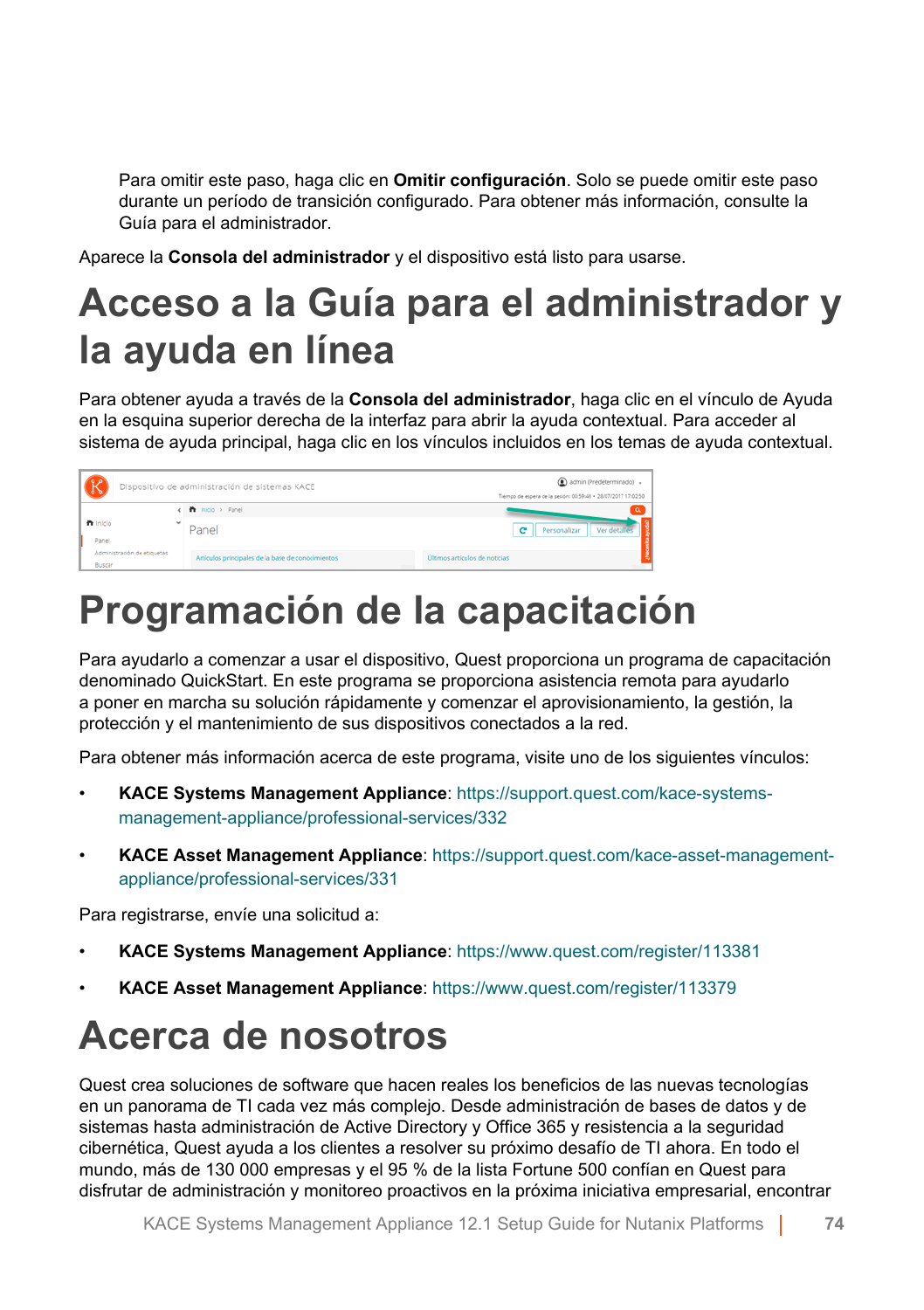la siguiente solución para los desafíos complejos de Microsoft y mantenerse a la vanguardia ante la próxima amenaza. Quest Software. Donde convergen el futuro y el presente. Para obtener más información, visite [www.quest.com.](https://www.quest.com/company/contact-us.aspx)

### **Recursos del soporte técnico**

El soporte técnico se encuentra disponible para los clientes de Quest con un contrato válido de mantenimiento y para los clientes que poseen versiones de prueba. Puede acceder al portal del Soporte de Quest en [https://support.quest.com.](https://support.quest.com/)

El portal de soporte proporciona herramientas de autoayuda que puede utilizar para resolver problemas de forma rápida e independiente, las 24 horas al día, los 365 días del año. El portal de soporte le permite:

- Enviar y gestionar una solicitud de servicio
- Consultar los artículos de la base de conocimientos
- Suscribirse a las notificaciones de productos
- Descargar documentación del software y técnica
- Ver videos de procedimientos
- Participar en debates de la comunidad
- Chatear en línea con ingenieros de soporte
- Ver servicios para ayudarlo con su producto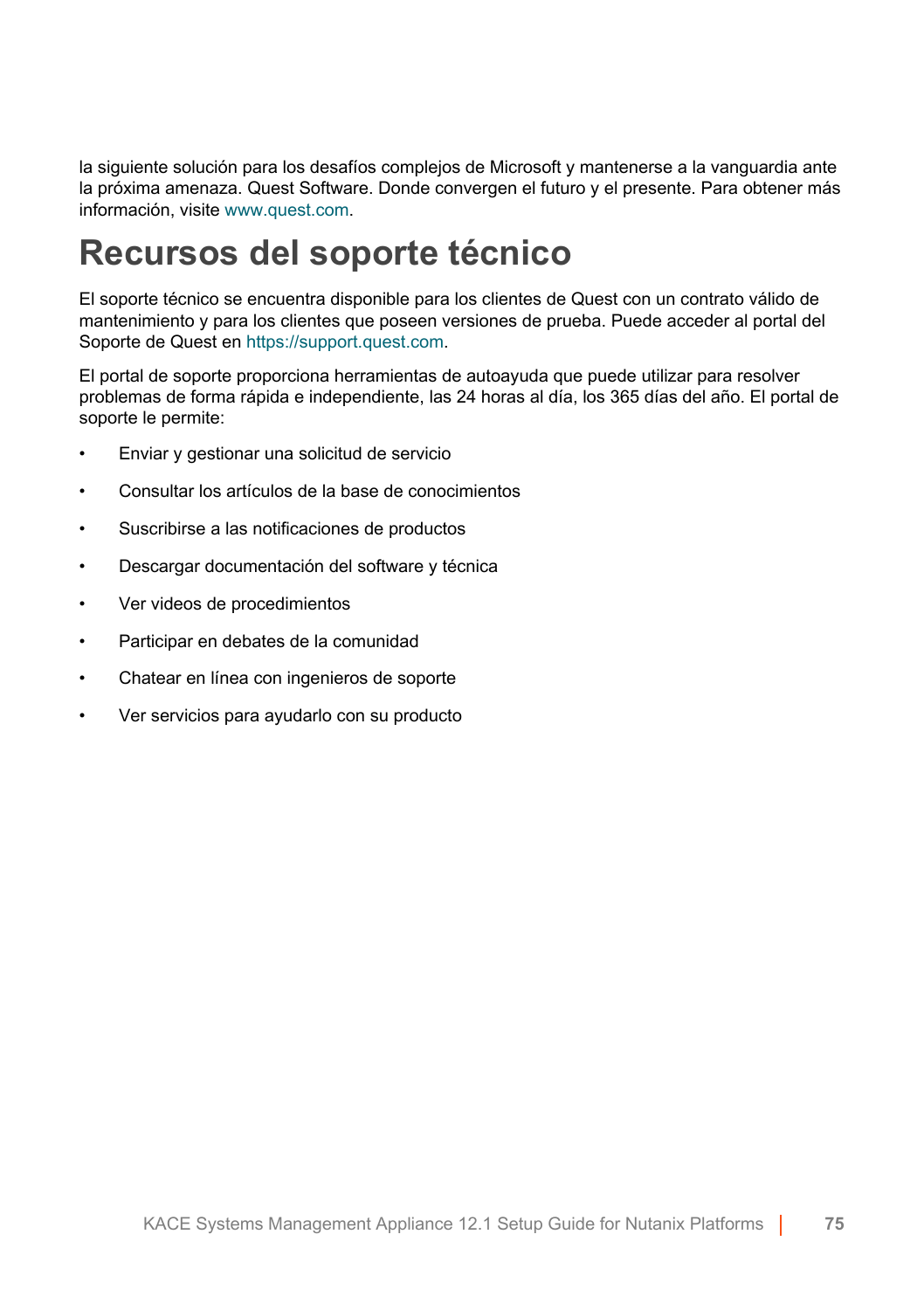# **Legal notices**

### **© 2022 Quest Software Inc. ALL RIGHTS RESERVED.**

This guide contains proprietary information protected by copyright. The software described in this guide is furnished under a software license or nondisclosure agreement. This software may be used or copied only in accordance with the terms of the applicable agreement. No part of this guide may be reproduced or transmitted in any form or by any means, electronic or mechanical, including photocopying and recording for any purpose other than the purchaser's personal use without the written permission of Quest Software Inc.

The information in this document is provided in connection with Quest Software products. No license, express or implied, by estoppel or otherwise, to any intellectual property right is granted by this document or in connection with the sale of Quest Software products. EXCEPT AS SET FORTH IN THE TERMS AND CONDITIONS AS SPECIFIED IN THE LICENSE AGREEMENT FOR THIS PRODUCT, QUEST SOFTWARE ASSUMES NO LIABILITY WHATSOEVER AND DISCLAIMS ANY EXPRESS, IMPLIED OR STATUTORY WARRANTY RELATING TO ITS PRODUCTS INCLUDING, BUT NOT LIMITED TO, THE IMPLIED WARRANTY OF MERCHANTABILITY, FITNESS FOR A PARTICULAR PURPOSE, OR NON-INFRINGEMENT. IN NO EVENT SHALL QUEST SOFTWARE BE LIABLE FOR ANY DIRECT, INDIRECT, CONSEQUENTIAL, PUNITIVE, SPECIAL OR INCIDENTAL DAMAGES (INCLUDING, WITHOUT LIMITATION, DAMAGES FOR LOSS OF PROFITS, BUSINESS INTERRUPTION OR LOSS OF INFORMATION) ARISING OUT OF THE USE OR INABILITY TO USE THIS DOCUMENT, EVEN IF QUEST SOFTWARE HAS BEEN ADVISED OF THE POSSIBILITY OF SUCH DAMAGES. Quest Software makes no representations or warranties with respect to the accuracy or completeness of the contents of this document and reserves the right to make changes to specifications and product descriptions at any time without notice. Quest Software does not make any commitment to update the information contained in this document.

If you have any questions regarding your potential use of this material, contact:

Quest Software Inc.

Attn: LEGAL Dept

4 Polaris Way

Aliso Viejo, CA 92656

Refer to our Web site [\(https://www.quest.com\)](https://www.quest.com) for regional and international office information.

#### **Patents**

Quest Software is proud of our advanced technology. Patents and pending patents may apply to this product. For the most current information about applicable patents for this product, please visit our website at [https://www.quest.com/legal.](https://www.quest.com/legal)

### **Trademarks**

Quest, the Quest logo, Join the Innovation, and KACE are trademarks and registered trademarks of Quest Software Inc. For a complete list of Quest marks, visit [https://www.quest.com/legal/](https://www.quest.com/legal/trademark-information.aspx)